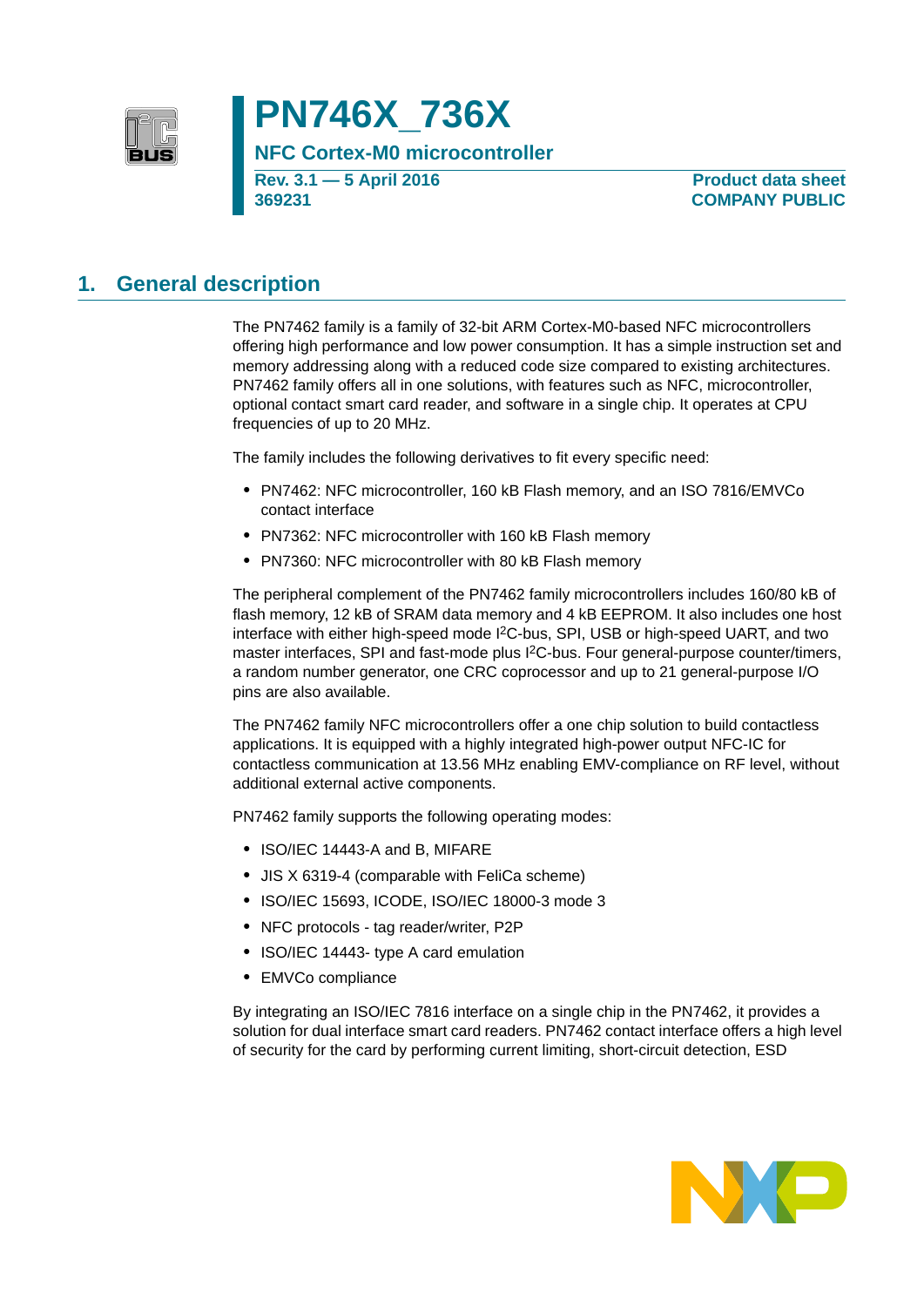protection as well as supply supervision. An additional UART output is also implemented to address applications where more than one contact card slot is needed. It enables an easy connection to multiple smart card slot interfaces like TDA8026.

The  $V_{CC}$  is regulated at 5 V, 3 V, and 1.8 V. PN7462 provides thermal and short-circuit protection on all card contacts. It also provides automatic activation and deactivation sequences initiated by software or hardware. The sequences are activated or deactivated in the event of short-circuit, card removal, and overheating.

## **2. Features and benefits**

### **2.1 Integrated contact interface frontend**

- Class A, B, and C cards can work on 1.8 V, 3 V, and 5 V supply
- Specific ISO UART, variable baud rate through frequency or division ratio programming, error management at character level for  $T = 0$ , and extra guard time register
- DC-to-DC converter for class A support starting at 3 V, and class B support starting at 2.7 V
- Thermal and short-circuit protection on contact cards
- Automatic activation and deactivation sequence, initiated by software or by hardware in case of short-circuit, card removal, overheating, and  $V_{DD}$  or  $V_{DD}$  drop-out
- Enhanced ESD protection  $(> 8 \text{ kV})$
- ISO/IEC 7816 compliant
- EMVCo 4.3 compliant
- Clock generation up to 13.56 MHz
- Synchronous card support
- **Possibility to extend the number of contact interfaces, with the addition of slot** extenders such as TDA8026

### **2.2 Integrated contactless interface frontend**

- High RF output power frontend IC for transfer speed up to 848 kbit/s
- NFC IP1 and NFC IP2 support
- Full NFC tag support (type 1, type 2, type 3, type 4A and type 4B)
- P2P active and passive, target and initiator
- Card emulation ISO14443 type A
- ISO/IEC 14443 type A and type B
- **MIFARE** classic card
- ISO/IEC 15693, and ISO/IEC 18000-3 mode 3
- **Low power card detection**
- Dynamic Power Control (DPC) support
- Compliance with EMV contactless protocol specification
- Compliance with NFC standards

### **2.3 Cortex-M0 microcontroller**

**Processor core**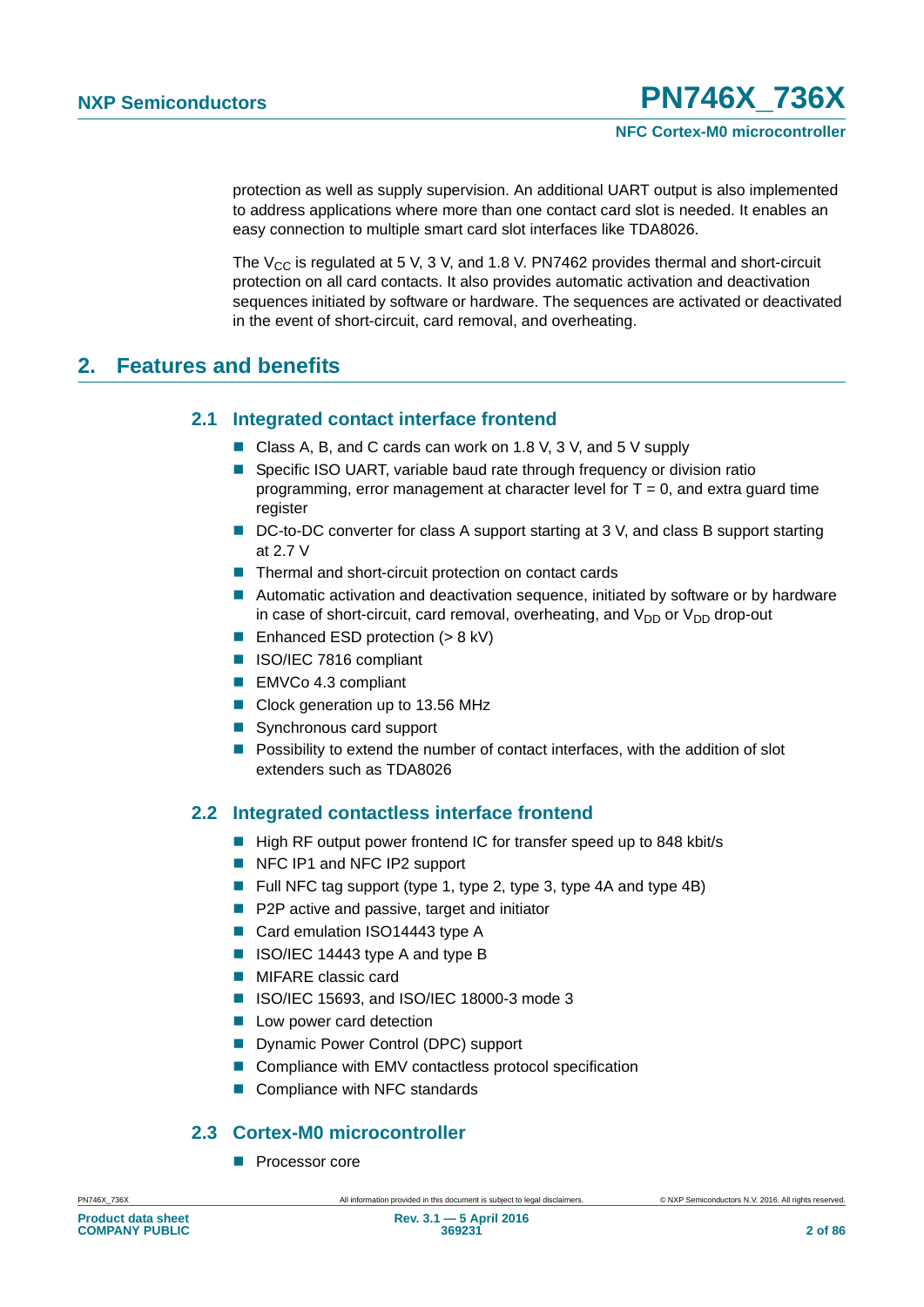

- ◆ ARM Cortex: 32-bit M0 processor
- ◆ Built-in Nested Vectored Interrupt Controller (NVIC)
- ◆ Non-maskable interrupt
- ◆ 24-bit system tick timer
- ◆ Running frequency of up to 20 MHz
- ◆ Clock management to enable low power consumption
- **Memory** 
	- $\blacklozenge$  Flash: 160 kB
	- $\triangle$  SRAM $\cdot$  12 kB
	- ◆ EEPROM: 4 kB
	- ◆ 40 kB boot ROM included, including USB mass storage primary bootloader for code download
- **Debug option** 
	- ◆ Serial Wire Debug (SWD) interface
- **Peripherals** 
	- *Host interface:*
	- ◆ USB 2.0 full speed with USB 3.0 hub connection capability
	- ◆ HSUART for serial communication, supporting standards speeds from 9600 baud to 115200 baud, and faster speed up to 1.288 Mbit/s
	- SPI with half duplex and full duplex capability with speeds up to 7 Mbit/s
	- ◆ I<sup>2</sup>C supporting standard mode, fast mode and high-speed mode with multiple address support
	- *Master interface:*
	- ◆ SPI with half duplex capability from 1 Mbit/s to 6.78 Mbit/s
	- ◆ I<sup>2</sup>C supporting standard mode, fast mode, fast mode plus and clock stretching
- Up to 21 General-Purpose I/O (GPIO) with configurable pull-up/pull-down resistors
- GPIO1 to GPIO12 can be used as edge and level sensitive interrupt sources
- **Power** 
	- ◆ Two reduced power modes: standby mode and hard power-down mode
	- ◆ Supports suspend mode for USB host interface
	- ◆ Processor wake-up from hard power-down mode, standby mode, suspend mode via host interface, contact card interface, GPIOs, RF field detection
	- $\blacklozenge$  Integrated PMU to adjust internal regulators automatically, to minimize the power consumption during all possible power modes
	- ◆ Power-on reset
	- RF supply: external, or using an integrated LDO (TX LDO, configurable with 3 V, 3.3 V, 3.6 V, 4.5 V, and 4.75 V)
	- ◆ Pad voltage supply: external 3.3 V or 1.8 V, or using an integrated LDO (3.3 V supply)
	- $\blacklozenge$  Integrated contact interface voltage regulation for 1.8 V, 3 V, and 5 V card supply, including a DC-to-DC converter for supporting class A and class B cards
- **Timers** 
	- ◆ Four general-purpose timers
	- ◆ Programmable WatchDog Timer (WDT)
- CRC coprocessor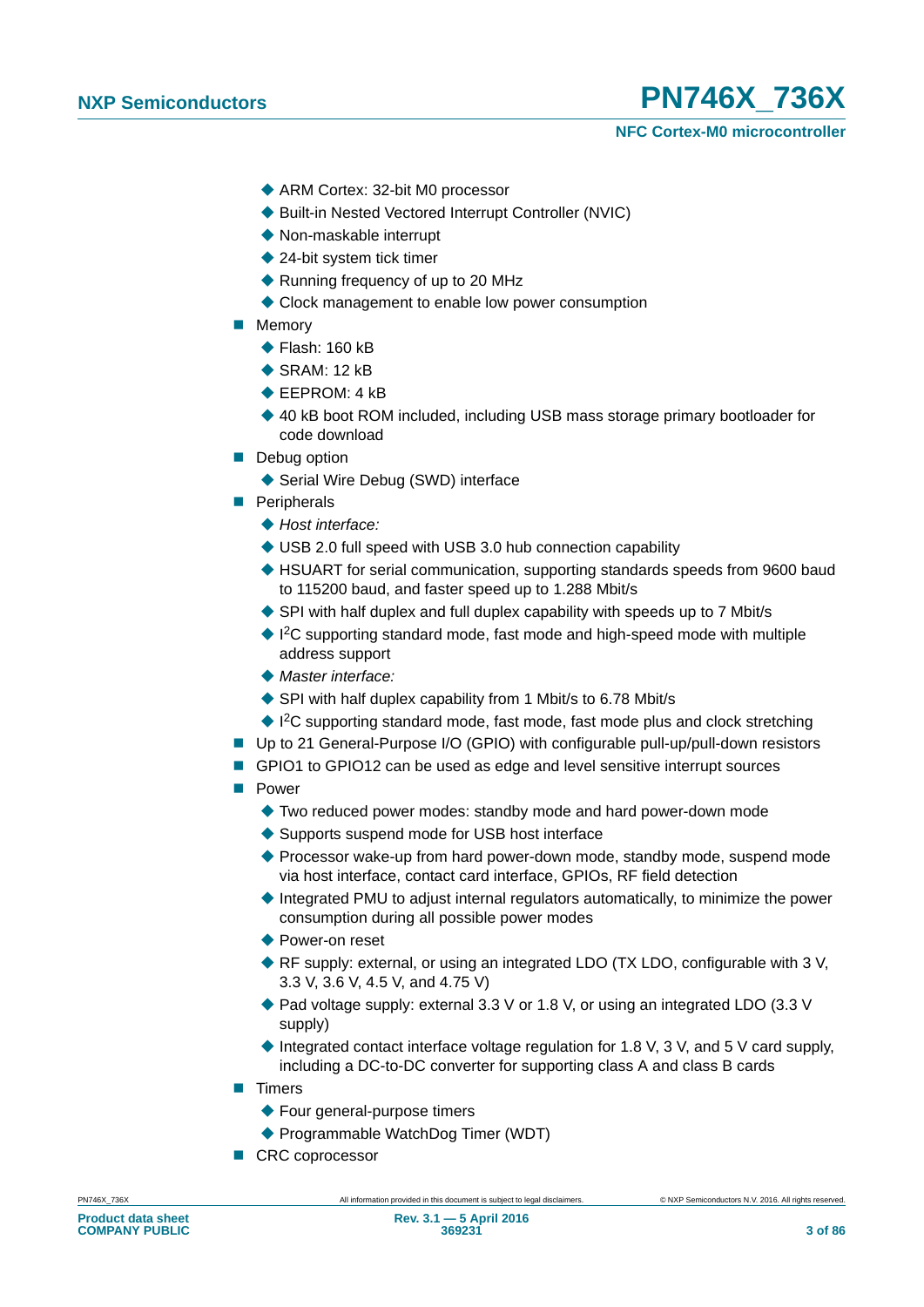- Random number generator
- Clocks
	- ◆ Crystal oscillator at 27.12 MHz
	- ◆ Dedicated PLL at 48 MHz for the USB
	- ♦ Integrated HFO 20 MHz and LFO 365 kHz
- General
	- ◆ HVQFN64 package
	- $\blacklozenge$  Temperature range: -40 °C to +85 °C

## **3. Applications**

- **Physical access control**
- Gaming
- USB NFC reader, including dual interface smart card readers
- Home banking, payment readers EMVCo compliant
- $\blacksquare$  High integration devices
- NFC applications

## **4. Quick reference data**

#### **Table 1. Quick reference data**

*Operating range: -40 °C to +85 °C unless specified; contact interface: V<sub>DDP(VBUSP)</sub> = V<sub>DDP(VBUS)</sub>; contactless interface: internal LDO not used*

| <b>Symbol</b>          | <b>Parameter</b>                    | <b>Conditions</b>                                                                              | <b>Min</b> | <b>Typ</b> | <b>Max</b> | <b>Unit</b> |
|------------------------|-------------------------------------|------------------------------------------------------------------------------------------------|------------|------------|------------|-------------|
| V <sub>DDP(VBUS)</sub> | power supply voltage<br>on pin VBUS | card emulation, passive target<br>(PLM)                                                        | 2.3        |            | 5.5        | V           |
|                        |                                     | all RF modes; class B and<br>class C contact interface<br>support                              | 2.7        |            | 5.5        | $\vee$      |
|                        |                                     | all RF modes; class A, class B<br>and class C contact interface<br>support                     | 3          |            | 5.5        | $\vee$      |
| $V_{DD(PVDD)}$         | PVDD supply voltage                 | 1.8V                                                                                           | 1.65       | 1.8        | 1.95       | V           |
|                        |                                     | 3.3V                                                                                           | 3          | 3.3        | 3.6        | $\vee$      |
| <b>I</b> DDP(VBUS)     | power supply current<br>on pin VBUS | in hard power-down mode;<br>T = 25 °C; $V_{DDP(VBUS)}$ = 5.5 V;<br>$RST_N = 0$                 |            | 12         | 18         | μA          |
|                        |                                     | stand by mode; $T = 25 °C$ ;<br>$V_{DDP(VBUS)} = 3.3 V$ ; external<br>PVDD LDO used            |            | 18         |            | μA          |
|                        |                                     | stand by mode; $T = 25 °C$ ;<br>$V_{DDP(VBUS)} = 5.5 V$ ; internal<br>PVDD LDO used            |            | 55         |            | μA          |
|                        |                                     | suspend mode, USB interface;<br>$V_{DDP(VBUS)} = 5.5 V$ ; external<br>PVDD supply; $T = 25$ °C |            | 120        | 250        | μA          |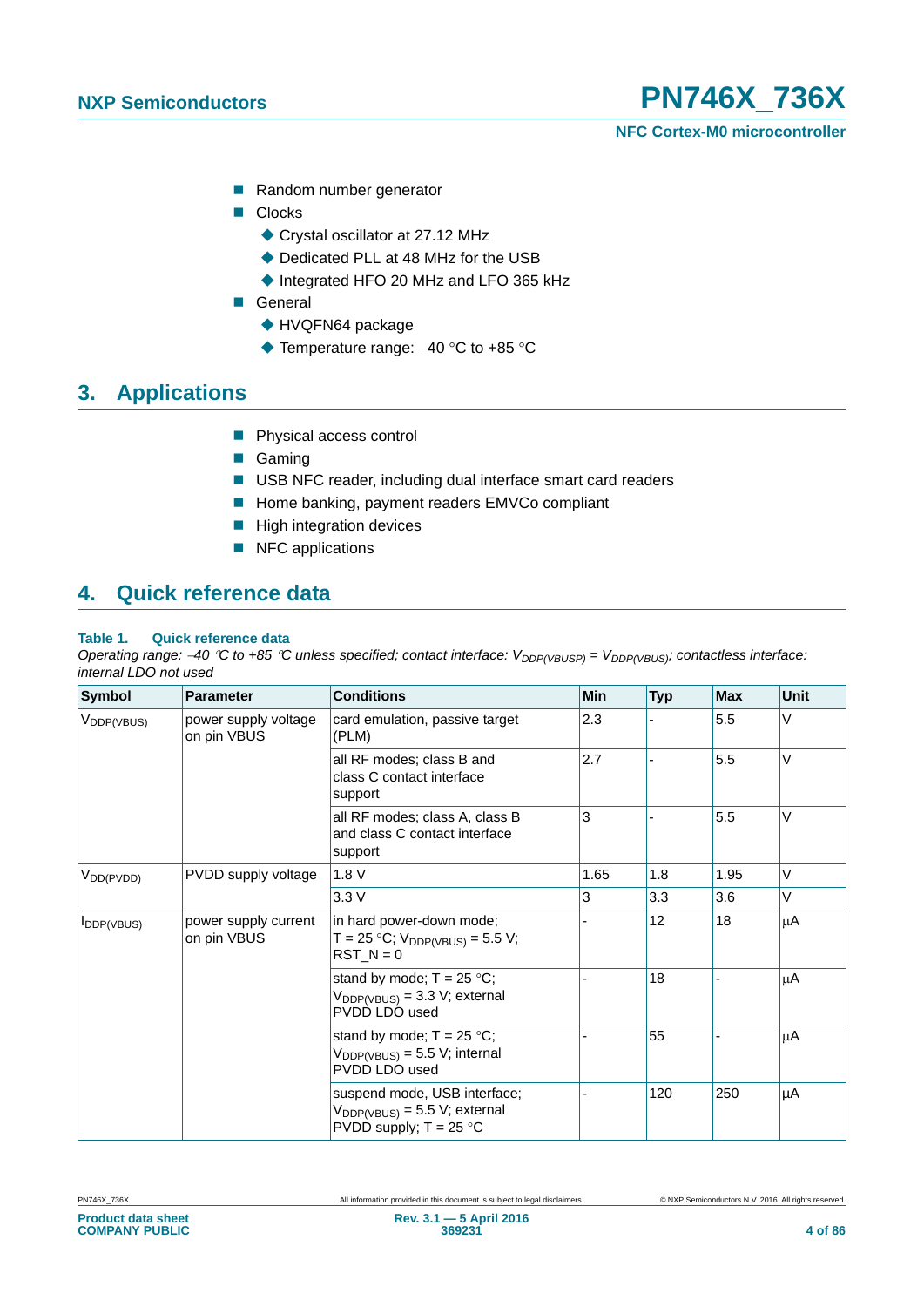#### **Table 1. Quick reference data** *…continued*

*Operating range: -40 °C to +85 °C unless specified; contact interface: V<sub>DDP(VBUSP)</sub> = V<sub>DDP(VBUS)</sub>; contactless interface: internal LDO not used*

| <b>Symbol</b>  | <b>Parameter</b>             | <b>Conditions</b>                                                            | <b>Min</b> | <b>Typ</b> | <b>Max</b> | <b>Unit</b> |  |
|----------------|------------------------------|------------------------------------------------------------------------------|------------|------------|------------|-------------|--|
| $I_{DD(TVDD)}$ | TVDD supply current          | on pin TVDD_IN; maximum<br>supported current by the<br>contactless interface |            |            | 250        | mA          |  |
| $V_{CC}$       | supply voltage               | contact card                                                                 |            |            |            |             |  |
|                |                              | class A; $I_{CC}$ < 60 mA                                                    | 4.75       | 5          | 5.25       | V           |  |
|                |                              | class B; $I_{CC}$ < 50 mA                                                    | 2.85       | 3          | 3.15       | V           |  |
|                |                              | class C; $I_{CC}$ < 30 mA                                                    | 1.71       | 1.8        | 1.89       | V           |  |
| $I_{\rm CC}$   | supply current               | contact card                                                                 |            |            |            |             |  |
|                |                              | class A cards                                                                |            |            | 60         | mA          |  |
|                |                              | class B cards                                                                | -          |            | 55         | <b>mA</b>   |  |
|                |                              | class C cards                                                                | ٠          |            | 35         | <b>mA</b>   |  |
| $P_{max}$      | maximum power<br>dissipation |                                                                              |            |            | 1050       | mW          |  |
| $T_{amb}$      | ambient temperature          | <b>JEDEC PCB</b>                                                             | $-40$      |            | $+85$      | $^{\circ}C$ |  |

## **5. Ordering information**

The PN7462 family includes the following products:

PN7462AU: Full feature set and memory available

PN7362AU: Full memory available, no contact interface

PN7360AU: Memory limited to 80 kB, and no contact interface.

The table below lists the ordering information for these three products.

#### **Table 2. Ordering information**

| <b>Type number</b> | Package     |                                                                                                                   |                |  |  |
|--------------------|-------------|-------------------------------------------------------------------------------------------------------------------|----------------|--|--|
|                    | <b>Name</b> | <b>Description</b>                                                                                                | <b>Version</b> |  |  |
| PN7462AUHN         | HVQFN64     | plastic thermal enhanced very thin quad flat package; no leads; 64 terminals;<br>body $9 \times 9 \times 0.85$ mm | SOT804-4       |  |  |
| PN7362AUHN         | HVQFN64     | plastic thermal enhanced very thin quad flat package; no leads; 64 terminals;<br>body $9 \times 9 \times 0.85$ mm | SOT804-4       |  |  |
| PN7360AUHN         | HVQFN64     | plastic thermal enhanced very thin quad flat package; no leads; 64 terminals;<br>body $9 \times 9 \times 0.85$ mm | SOT804-4       |  |  |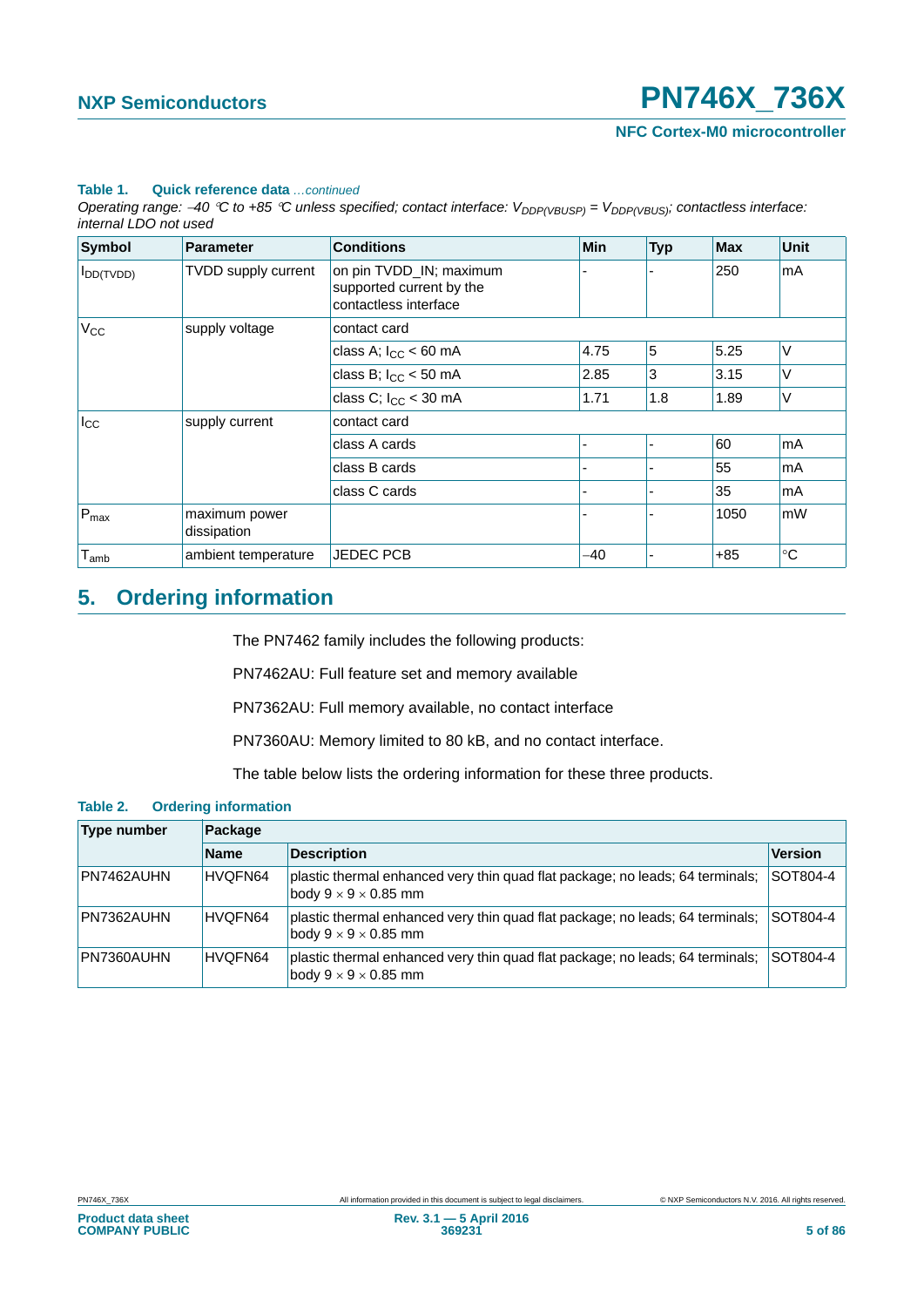

## **6. Block diagram**

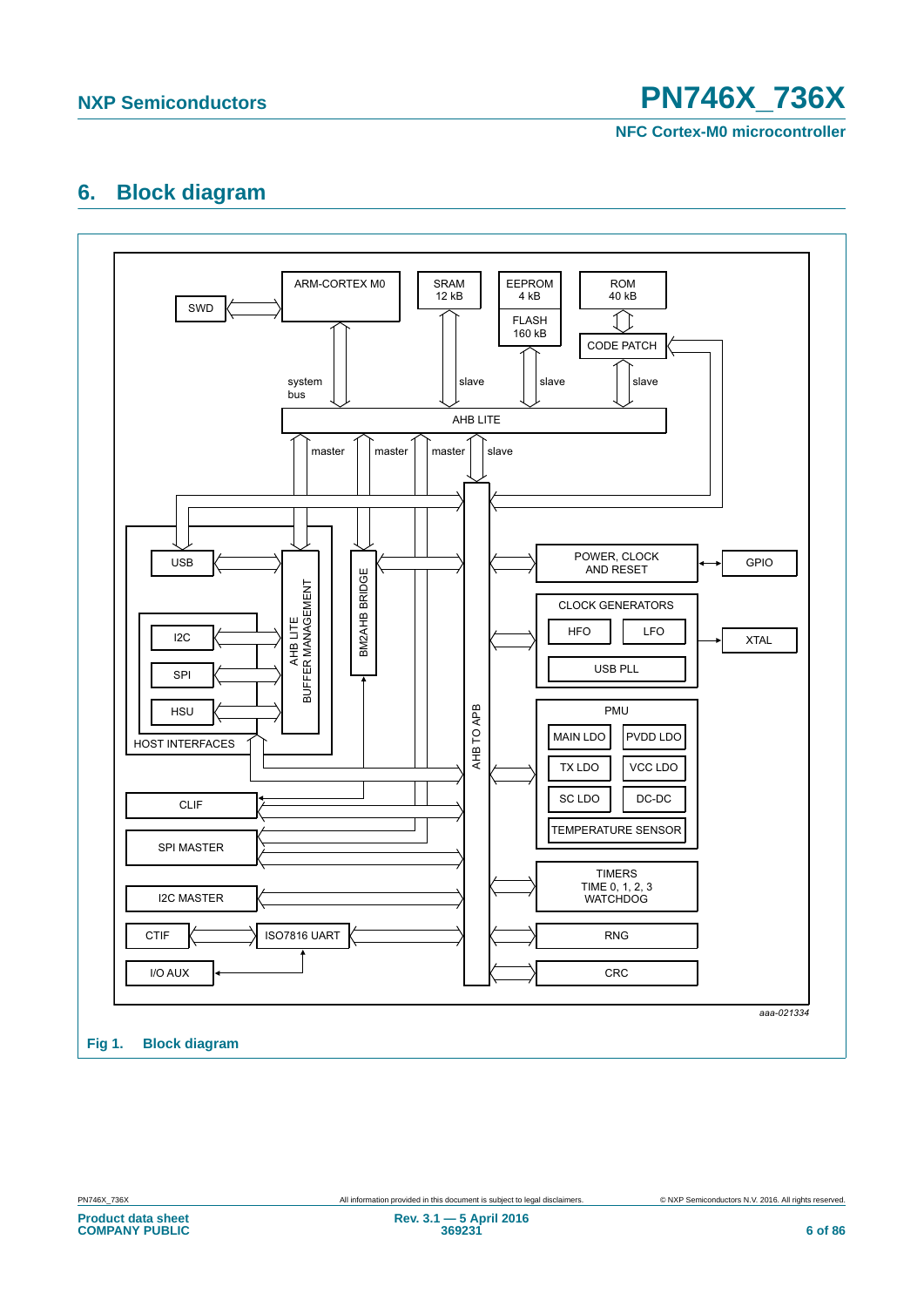

## **7. Pinning information**

## **7.1 Pinning**



## **7.2 Pin description**

#### **Table 3. Pin description**

| Symbol         | <b>Pin</b> | <b>Description</b>                                                                       |
|----------------|------------|------------------------------------------------------------------------------------------|
| I2CM_SDA       |            | I <sup>2</sup> C-bus serial data I/O master/GPIO13                                       |
| CLK_AUX        | 2          | auxiliary card contact clock/GPIO14                                                      |
| <b>IO AUX</b>  | 3          | auxiliary card contact I/O/GPIO15                                                        |
| <b>INT_AUX</b> | 4          | auxiliary card contact interrupt/GPIO16                                                  |
| <b>PRES</b>    | 5          | card presence                                                                            |
| ATX A          | 6          | SPI slave select input (NSS_S)/I <sup>2</sup> C-bus serial clock input (SCL_S)/HSUART RX |
| ATX_B          |            | SPI slave data input (MOSI_S)/I <sup>2</sup> C-bus serial data I/O (SDA_S)/HSUART TX     |
| ATX C          | 8          | USB D+/SPI slave data output (MISO_S)/I <sup>2</sup> C-bus address bit0 input/HSUART RTS |
| ATX D          | 9          | USB D-/SPI clock input (SCK_S)/I <sup>2</sup> C-bus address bit1 input/HSUART CTS        |
| PVDD_IN        | 10         | pad supply voltage input                                                                 |
| <b>DVDD</b>    | 11         | digital core logic supply voltage input                                                  |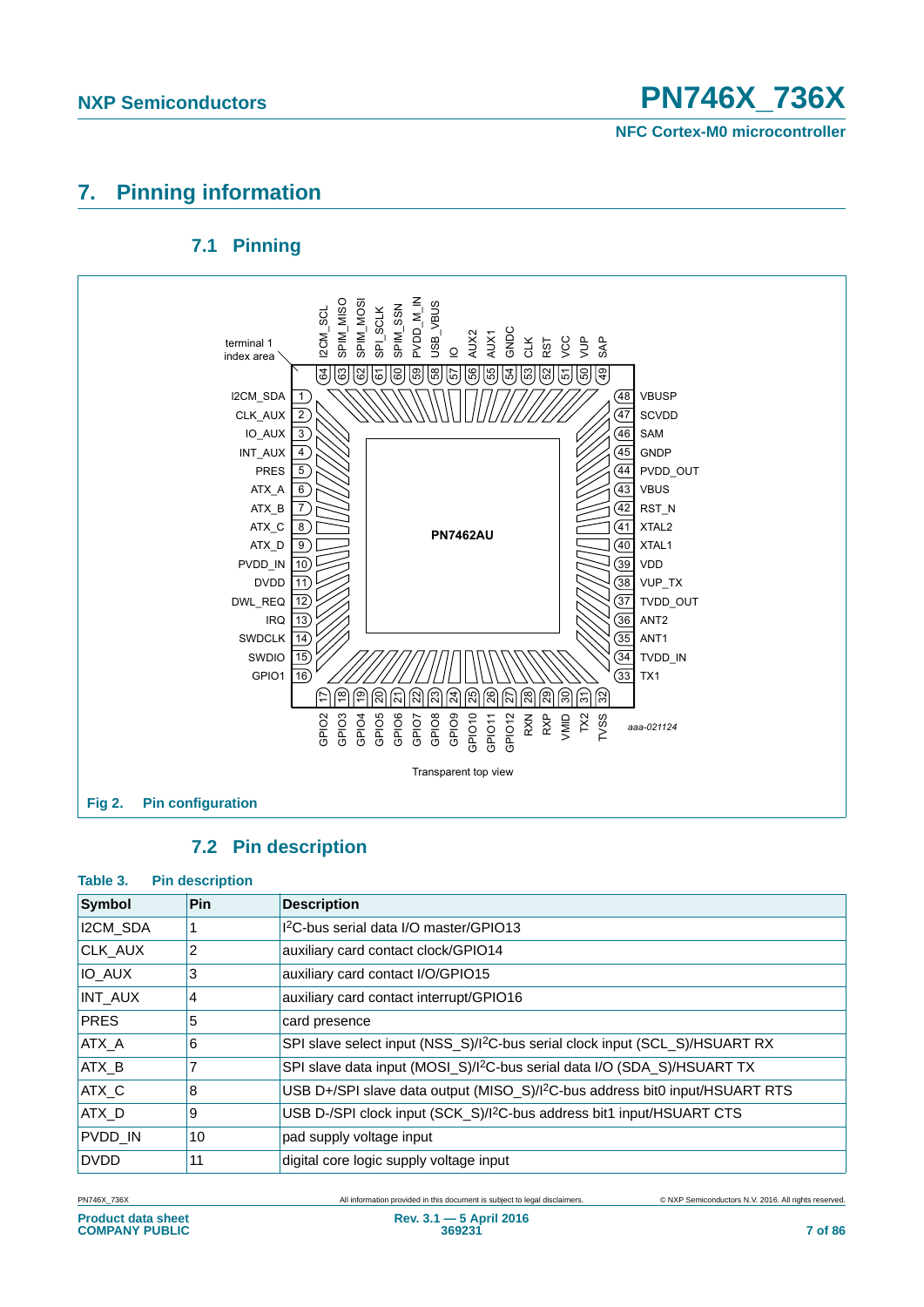**NFC Cortex-M0 microcontroller**

| Pin description continued<br>Table 3. |     |                                                                                       |  |  |  |
|---------------------------------------|-----|---------------------------------------------------------------------------------------|--|--|--|
| <b>Symbol</b>                         | Pin | <b>Description</b>                                                                    |  |  |  |
| DWL_REQ                               | 12  | entering in download mode                                                             |  |  |  |
| <b>IRQ</b>                            | 13  | interrupt request output                                                              |  |  |  |
| <b>SWDCLK</b>                         | 14  | SW serial debug line clock                                                            |  |  |  |
| <b>SWDIO</b>                          | 15  | SW serial debug line input/output                                                     |  |  |  |
| GPIO1                                 | 16  | general-purpose I/O/SPI master select2 output                                         |  |  |  |
| GPIO <sub>2</sub>                     | 17  | general-purpose I/O                                                                   |  |  |  |
| GPIO <sub>3</sub>                     | 18  | general-purpose I/O                                                                   |  |  |  |
| GPIO4                                 | 19  | general-purpose I/O                                                                   |  |  |  |
| GPIO <sub>5</sub>                     | 20  | general-purpose I/O                                                                   |  |  |  |
| GPIO <sub>6</sub>                     | 21  | general-purpose I/O                                                                   |  |  |  |
| GPIO7                                 | 22  | general-purpose I/O                                                                   |  |  |  |
| GPIO <sub>8</sub>                     | 23  | general-purpose I/O                                                                   |  |  |  |
| GPIO <sub>9</sub>                     | 24  | general-purpose I/O                                                                   |  |  |  |
| GPIO10                                | 25  | general-purpose I/O                                                                   |  |  |  |
| GPIO <sub>11</sub>                    | 26  | general-purpose I/O                                                                   |  |  |  |
| GPIO12                                | 27  | general-purpose I/O                                                                   |  |  |  |
| <b>RXN</b>                            | 28  | receiver input                                                                        |  |  |  |
| <b>RXP</b>                            | 29  | receiver input                                                                        |  |  |  |
| <b>VMID</b>                           | 30  | receiver reference voltage input                                                      |  |  |  |
| TX <sub>2</sub>                       | 31  | antenna driver output                                                                 |  |  |  |
| <b>TVSS</b>                           | 32  | ground for antenna power supply                                                       |  |  |  |
| TX <sub>1</sub>                       | 33  | antenna driver output                                                                 |  |  |  |
| TVDD_IN                               | 34  | antenna driver supply voltage input                                                   |  |  |  |
| ANT <sub>1</sub>                      | 35  | antenna connection for load modulation in card emulation and P2P passive target modes |  |  |  |
| ANT <sub>2</sub>                      | 36  | antenna connection for load modulation in card emulation and P2P passive target modes |  |  |  |
| TVDD_OUT                              | 37  | antenna driver supply, output of TX_LDO                                               |  |  |  |
| VUP_TX                                | 38  | supply of the contactless TX_LDO                                                      |  |  |  |
| <b>VDD</b>                            | 39  | 1.8 V regulator output for digital blocks                                             |  |  |  |
| XTAL1                                 | 40  | 27.12 MHz clock input for crystal                                                     |  |  |  |
| XTAL <sub>2</sub>                     | 41  | 27.12 MHz clock input for crystal                                                     |  |  |  |
| RST_N                                 | 42  | reset pin                                                                             |  |  |  |
| <b>VBUS</b>                           | 43  | main supply voltage input of microcontroller                                          |  |  |  |
| PVDD_OUT                              | 44  | output of PVDD_LDO for pad voltage supply                                             |  |  |  |
| <b>GNDP</b>                           | 45  | ground for the contact interface                                                      |  |  |  |
| SAM                                   | 46  | DC-to-DC converter connection                                                         |  |  |  |
| <b>SCVDD</b>                          | 47  | input LDO for DC-to-DC converter                                                      |  |  |  |
| <b>VBUSP</b>                          | 48  | main supply for the contact interface                                                 |  |  |  |
| SAP                                   | 49  | DC-to-DC converter connection                                                         |  |  |  |
| <b>VUP</b>                            | 50  | reserved; connected to GND through a decoupling capacitance                           |  |  |  |
| <b>VCC</b>                            | 51  | card supply output of contact interface                                               |  |  |  |
| <b>RST</b>                            | 52  | reset pin of contact interface                                                        |  |  |  |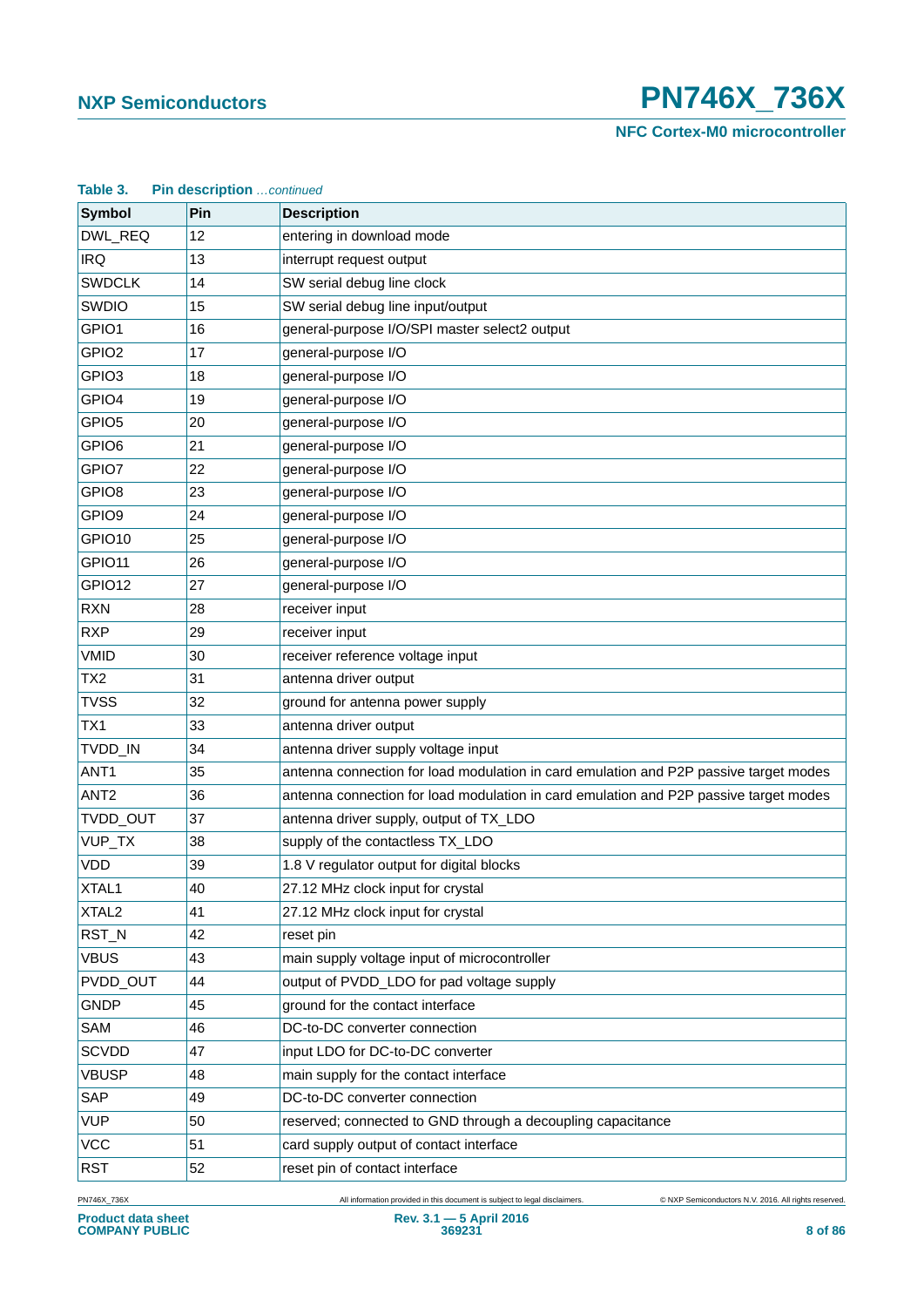| Table 3.<br><b>Pin description</b> continued |            |                                                        |  |  |  |
|----------------------------------------------|------------|--------------------------------------------------------|--|--|--|
| Symbol                                       | <b>Pin</b> | <b>Description</b>                                     |  |  |  |
| <b>CLK</b>                                   | 53         | clock pin of contact interface                         |  |  |  |
| <b>GNDC</b>                                  | 54         | ground pin of contact interface                        |  |  |  |
| AUX1                                         | 55         | C4 card I/O pin of contact interface                   |  |  |  |
| AUX <sub>2</sub>                             | 56         | C8 card I/O pin of contact interface                   |  |  |  |
| IO.                                          | 57         | card I/O                                               |  |  |  |
| <b>USB VBUS</b>                              | 58         | used for USB VBUS detection                            |  |  |  |
| PVDD_M_IN                                    | 59         | pad supply voltage input for master interfaces         |  |  |  |
| SPIM_SSN                                     | 60         | SPI master select 1 output/GPIO17                      |  |  |  |
| SPI_SCLK                                     | 61         | SPI master clock output/GPIO18                         |  |  |  |
| <b>SPIM MOSI</b>                             | 62         | SPI master data output/GPIO19                          |  |  |  |
| SPIM_MISO                                    | 63         | SPI master data input/GPIO20                           |  |  |  |
| I2CM_SCL                                     | 64         | I <sup>2</sup> C-bus serial clock output master/GPIO21 |  |  |  |

## **8. Functional description**

### **8.1 ARM Cortex-M0 microcontroller**

The PN7462 is an ARM Cortex-M0-based 32-bit microcontroller, optimized for low-cost designs, high energy efficiency, and simple instruction set.

The CPU operates on an internal clock, which can be configured to provide frequencies such as 20 MHz, 10 MHz, and 5 MHz.

The peripheral complement of the PN7462 includes a 160 kB flash memory, a 12 kB SRAM, and a 4 kB EEPROM. It also includes one configurable host interface (fast-mode plus and high-speed I2C, SPI, HSUART, and USB), two master interfaces (fast-mode plus I 2C, SPI), four timers, 12 general-purpose I/O pins, one ISO/IEC 7816 contact card interface, and one 13.56 MHz contactless interface.

### **8.2 Memories**

#### **8.2.1 On-chip flash programming memory**

The PN7462 contains 160 kB on-chip flash program memory. The flash can be programmed using In-System Programming (ISP) or In-Application Programming (IAP) via the on-chip bootloader software.

The flash memory is divided into two instances of 80 kB each, with each sector consisting of individual pages of 64 bytes.

#### **8.2.1.1 Memory mapping**

The flash memory mapping is described in [Figure 3](#page-9-0).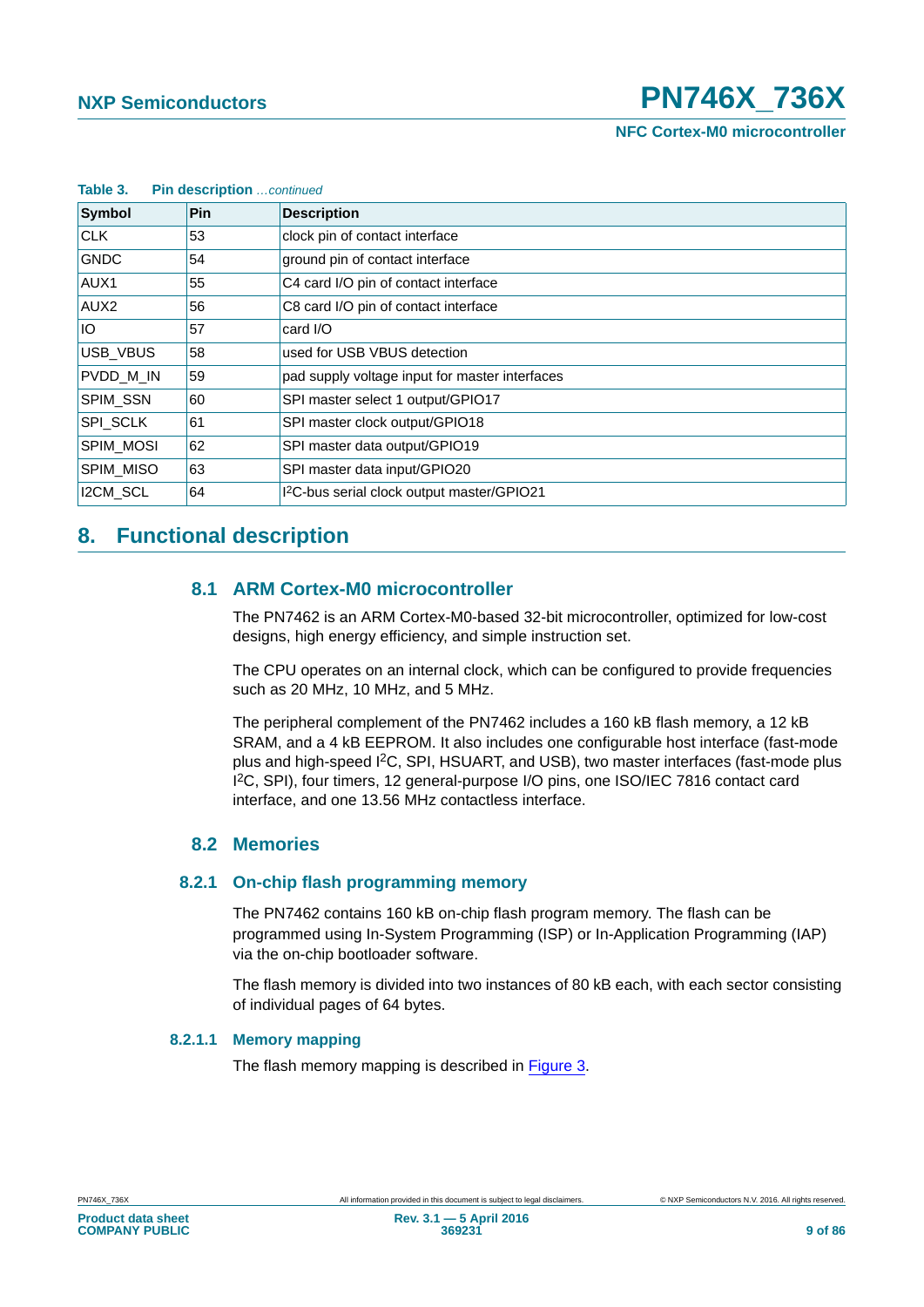**NFC Cortex-M0 microcontroller**



#### **8.2.2 EEPROM**

<span id="page-9-0"></span>The PN7462 embeds 4 kB of on-chip byte-erasable and byte-programmable EEPROM data memory.

The EEPROM can be programmed using In-System Programming (ISP).

#### **8.2.2.1 Memory mapping**



### **8.2.3 SRAM**

The PN7462 contains a total of 12 kB on-chip static RAM memory.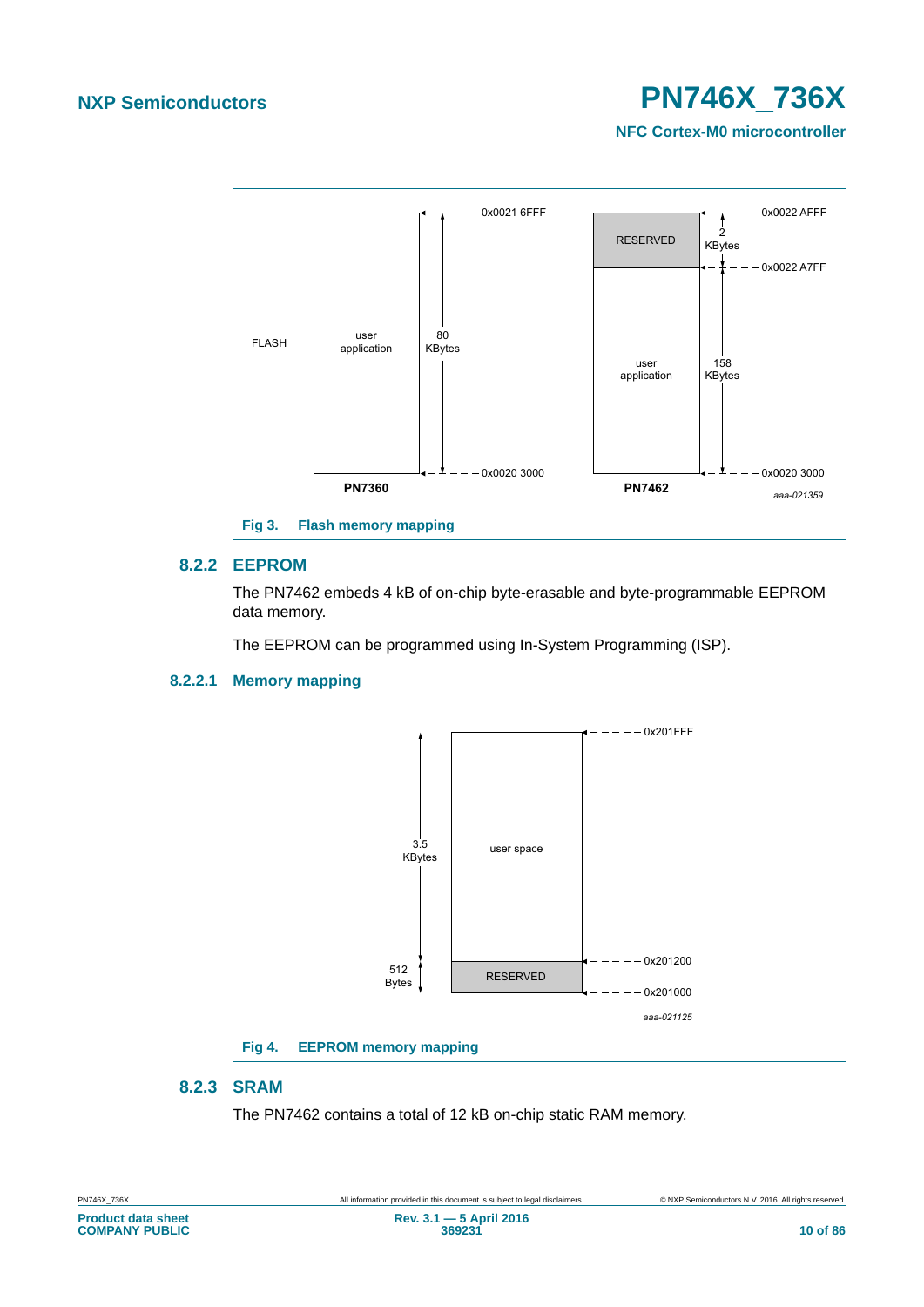#### **8.2.3.1 Memory mapping**

The SRAM memory mapping is shown in [Figure 5.](#page-10-0)



#### <span id="page-10-0"></span>**8.2.4 ROM**

The PN7462 contains 40 kB of on-chip ROM memory. The on-chip ROM contains bootloader, USB mass storage primary download and the following Application Programming Interfaces (APIs):

- **•** In-Application Programming (IAP) support for flash
- **•** Lifecycle management of debug interface, code write protection of flash memory and USB mass storage primary download
- **•** USB descriptor configuration
- **•** Configuration of time-out and source of pad supply

#### **8.2.5 Memory map**

The PN7462 incorporates several distinct memory regions. [Figure 6](#page-11-0) shows the PN7462 memory map, from the user program perspective, following reset.

The APB peripheral area is 512 kB in size, and is divided to allow up to 32 peripherals. Only peripherals from 0 to 15 are accessible. Each peripheral is allocated 16 kB, which simplifies the address decoding for the peripherals. APB memory map is described in [Figure 7.](#page-12-0)

**COMPANY PUBLIC**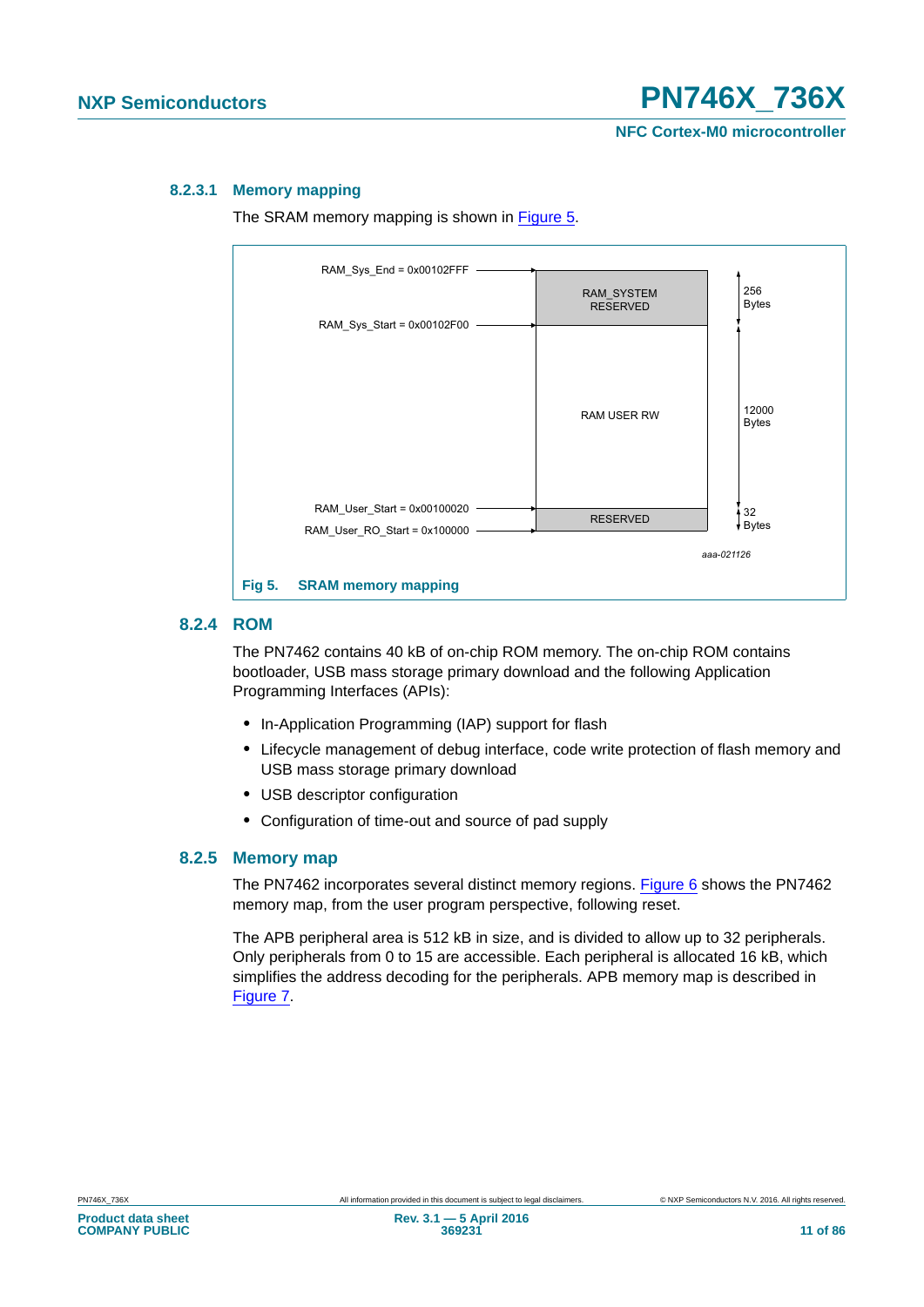**NFC Cortex-M0 microcontroller**

<span id="page-11-0"></span>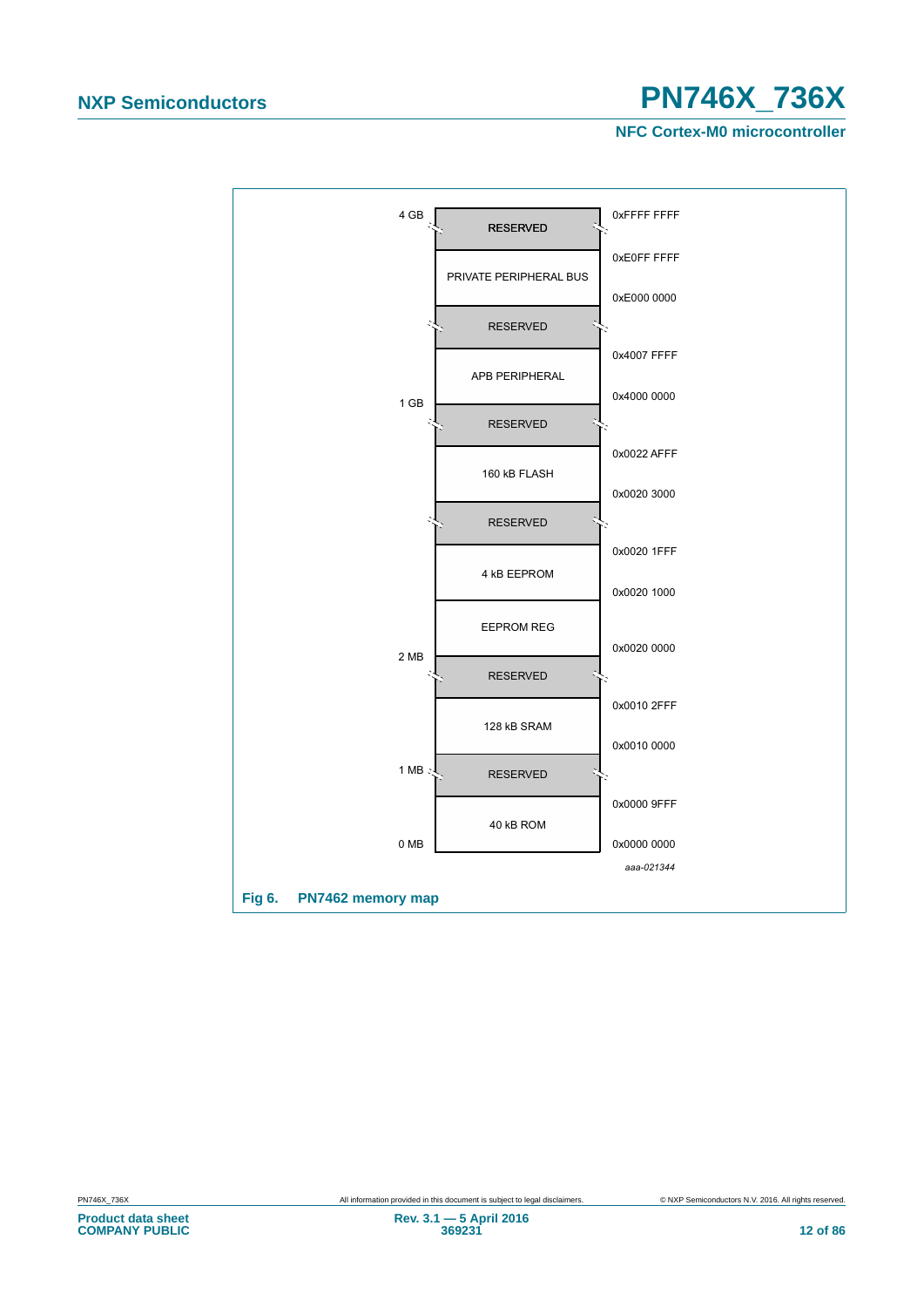**NFC Cortex-M0 microcontroller**

| 16 to 31       | Reserved            |                                | 0x4004 0000 |
|----------------|---------------------|--------------------------------|-------------|
| 15             |                     | Reserved                       | 0x4003 C000 |
| 14             |                     | Reserved                       | 0x40038000  |
| 13             | SPIMASTER_APB       | SPI Master IF                  | 0x4003 4000 |
| 12             | I2CMASTER APB       | <b>I2C Master IF</b>           | 0x4003 0000 |
| 11             |                     | Reserved                       | 0x4002 C000 |
| 10             | USB APB             | HostIF (USB) IP                | 0x4002 8000 |
| 9              | PCR APB             | PowerClockResetModule IP       | 0x4002 4000 |
| 8              | HOST_APB            | HostlF (I2C/SPI/HSU/BufMqt) IP | 0x4002 0000 |
| $\overline{7}$ | TIMERS APB          | Timer IP                       | 0x4001 C000 |
| 6              | RNG APB             | <b>RNG IP</b>                  | 0x40018000  |
| 5              | CTUART APB          | Contact UART IP                | 0x4001 4000 |
| 4              | <b>CLOCKGEN APB</b> | Clock Gen module               | 0x4001 0000 |
| 3              | CRC_APB             | CRC IP                         | 0x4000 C000 |
| $\overline{2}$ | PMU APB             | PMU modules                    | 0x4000 8000 |
| 1              | CL APB              | Contactless IP                 | 0x4000 4000 |
| 0              |                     | Reserved                       | 0x4000 0000 |
|                |                     |                                | aaa-021127  |

### <span id="page-12-0"></span>**8.3 Nested Vectored Interrupt Controller (NVIC)**

Cortex-M0 includes a Nested Vectored Interrupt Controller (NVIC). The tight coupling to the CPU allows for low interrupt latency and efficient processing of late arriving interrupts.

#### **8.3.1 NVIC features**

- **•** System exceptions and peripheral interrupts control
- **•** Support 32 vectored interrupts
- **•** Four interrupt priority levels with hardware priority level masking
- **•** One Non-Maskable Interrupt (NMI) connected to the watchdog interrupt
- **•** Software interrupt generation

#### **8.3.2 Interrupt sources**

The following table lists the interrupt sources available in the PN7462 microcontroller.

| EIRQ# | <b>Source</b>   | <b>Description</b>                                             |  |  |  |
|-------|-----------------|----------------------------------------------------------------|--|--|--|
| 0     | timer $0/1/2/3$ | general-purpose timer 0/1/2/3 interrupt                        |  |  |  |
|       |                 | reserved                                                       |  |  |  |
| 2     | CLIF            | contactless interface module interrupt                         |  |  |  |
| 3     | EECTRL          | <b>EEPROM</b> controller                                       |  |  |  |
| 4     |                 | reserved                                                       |  |  |  |
| 5     | ۰               | reserved                                                       |  |  |  |
| 6     | host IF         | TX or RX buffer from I <sup>2</sup> C, SPI, HSU, or USB module |  |  |  |
|       | contact IF      | ISO7816 contact module interrupt                               |  |  |  |

#### **Table 4. Interrupt sources**

PN746X\_736X All information provided in this document is subject to legal disclaimers. © NXP Semiconductors N.V. 2016. All rights reserved.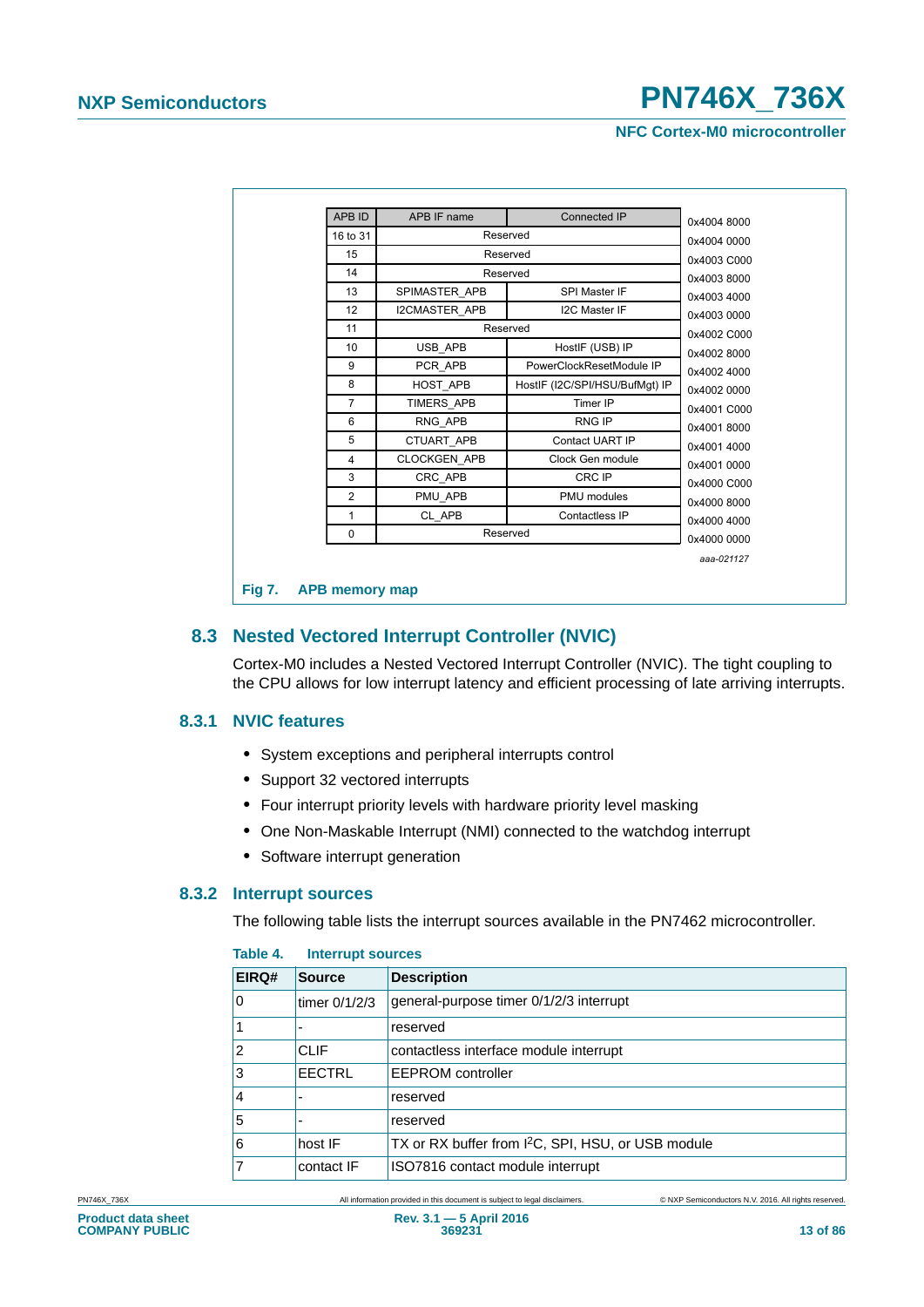**NFC Cortex-M0 microcontroller**

| Table 4.           |                       | Interrupt sources continued                                                                                                                                                                  |
|--------------------|-----------------------|----------------------------------------------------------------------------------------------------------------------------------------------------------------------------------------------|
| EIRQ#              | <b>Source</b>         | <b>Description</b>                                                                                                                                                                           |
| 8                  |                       | reserved                                                                                                                                                                                     |
| 9                  | <b>PMU</b>            | power management unit (temperature sensor, over current, overload,<br>and VBUS level)                                                                                                        |
| 10                 | SPI master            | TX or RX buffer from SPI master module                                                                                                                                                       |
| 11                 | <sup>2</sup> C master | TX or RX buffer from I <sup>2</sup> C master module                                                                                                                                          |
| 12                 | <b>PCR</b>            | high temperature from temperature sensor 0 and 1; interrupt to CPU from<br>PCR to indicate wake-up from suspend mode; out of standby; out of<br>suspend; event on GPIOs configured as inputs |
| 13                 | <b>PCR</b>            | interrupt common GPIO1 to GPIO12                                                                                                                                                             |
| 14                 | <b>PCR</b>            | interrupt (rise/fall/both-edge/level-high/level-low interrupt as<br>programmed) GPIO1                                                                                                        |
| 15                 | <b>PCR</b>            | interrupt (rise/fall/both-edge/level-high/level-low interrupt as<br>programmed) GPIO2                                                                                                        |
| 16                 | <b>PCR</b>            | interrupt (rise/fall/both-edge/level-high/level-low interrupt as<br>programmed) GPIO3                                                                                                        |
| 17                 | <b>PCR</b>            | interrupt (rise/fall/both-edge/level-high/level-low interrupt as<br>programmed) GPIO4                                                                                                        |
| 18                 | <b>PCR</b>            | interrupt (rise/fall/both-edge/level-high/level-low interrupt as<br>programmed) GPIO5                                                                                                        |
| 19                 | <b>PCR</b>            | interrupt (rise/fall/both-edge/level-high/level-low interrupt as<br>programmed) GPIO6                                                                                                        |
| 20                 | <b>PCR</b>            | interrupt (rise/fall/both-edge/level-high/level-low interrupt as<br>programmed) GPIO7                                                                                                        |
| 21                 | <b>PCR</b>            | interrupt (rise/fall/both-edge/level-high/level-low interrupt as<br>programmed) GPIO8                                                                                                        |
| 22                 | <b>PCR</b>            | interrupt (rise/fall/both-edge/level-high/level-low interrupt as<br>programmed) GPIO9                                                                                                        |
| 23                 | <b>PCR</b>            | interrupt (rise/fall/both-edge/level-high/level-low interrupt as<br>programmed) GPIO10                                                                                                       |
| 24                 | <b>PCR</b>            | interrupt (rise/fall/both-edge/level-high/level-low interrupt as<br>programmed) GPIO11                                                                                                       |
| 25                 | <b>PCR</b>            | interrupt (rise/fall/both-edge/level-high/level-low interrupt as<br>programmed) GPIO12                                                                                                       |
| 26                 |                       | reserved                                                                                                                                                                                     |
| 27                 |                       | reserved                                                                                                                                                                                     |
| 28                 |                       | reserved                                                                                                                                                                                     |
| 29                 |                       | reserved                                                                                                                                                                                     |
| 30                 |                       | reserved                                                                                                                                                                                     |
| 31                 |                       | reserved                                                                                                                                                                                     |
| NMI <sup>[1]</sup> | <b>WDT</b>            | watchdog interrupt is connected to the non-maskable interrupt pin                                                                                                                            |

<span id="page-13-0"></span>[1] The NMI is not available on an external pin.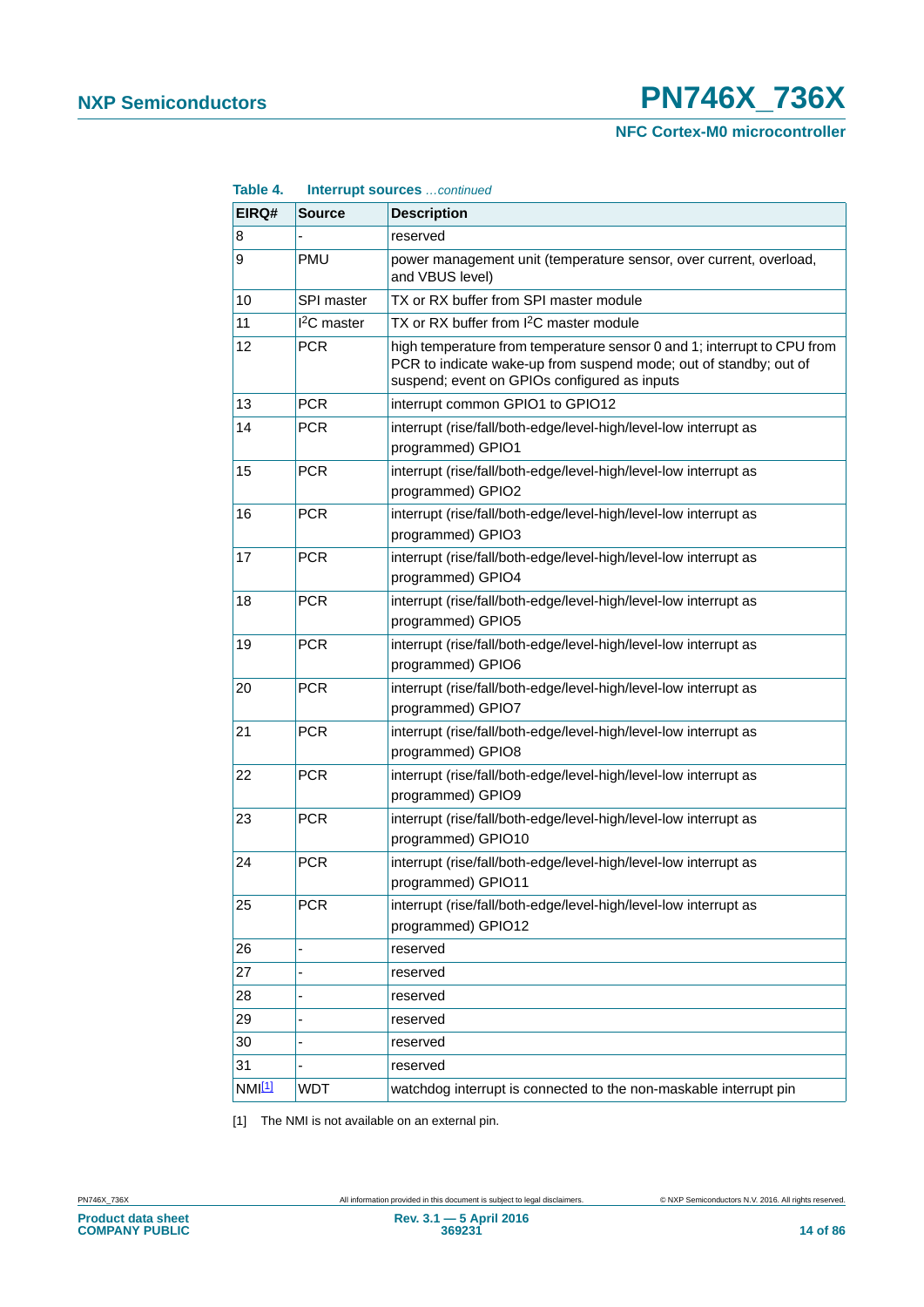### **8.4 GPIOs**

The PN7462 has 12 general-purpose I/O (GPIO) with configurable pull-up and pull-down resistors, plus nine additional GPIOs multiplexed with SPI master, I2C-bus master and AUX pins.

Pins can be dynamically configured as inputs or outputs. GPIO read/write are made by the FW using dedicated registers that allow reading, setting or clearing inputs. The value of the output register can be read back, as well as the current state of the input pins.

### **8.4.1 GPIO features**

- **•** Dynamic configuration as input or output
- **•** 3.3 V and 1.8 V signaling
- **•** Programmable weak pull-up and weak pull-down
- **•** Independent interrupts for GPIO1 to GPIO12
- **•** Interrupts: edge or level sensitive
- **•** GPIO1 to GPIO12 can be programmed as wake-up sources
- **•** Programmable spike filter (3 ns)
- **•** Programmable slew rate (3 ns and 10 ns)
- **•** Hysteresis receiver with disable option

#### **8.4.2 GPIO configuration**

The GPIO configuration is done through the PCR module (power, clock, and reset).

#### **8.4.3 GPIO interrupts**

GPIO1 to GPIO12 can be programmed to generate an interrupt on a level, a rising or falling edge or both.

### **8.5 CRC engine 16/32 bits**

The PN7462 has a configurable 16/32-bit parallel CRC co-processor.

The 16-bit CRC is compliant to X.25 (CRC-CCITT, ISO/IEC 13239) standard with a generator polynome of:

 $g(x) = x^{16} + x^{12} + x^5 + 1$ 

The 32-bit CRC is compliant to the ethernet/AAL5 (IEEE 802.3) standard with a generator polynome of:

 $g(x) = x^{32} + x^{26} + x^{23} + x^{22} + x^{16} + x^{12} + x^{11} + x^{10} + x^8 + x^7 + x^5 + x^4 + x^2 + x + 1$ 

CRC calculation is performed in parallel, meaning that one CRC calculation is performed in one clock cycle. The standard CRC 32 polynome is compliant with FIPS140-2.

**Note**: No final XOR calculation is performed*.*

Following are the CRC engine features:

- **•** Configurable CRC preset value
- **•** Selectable LSB or MSB first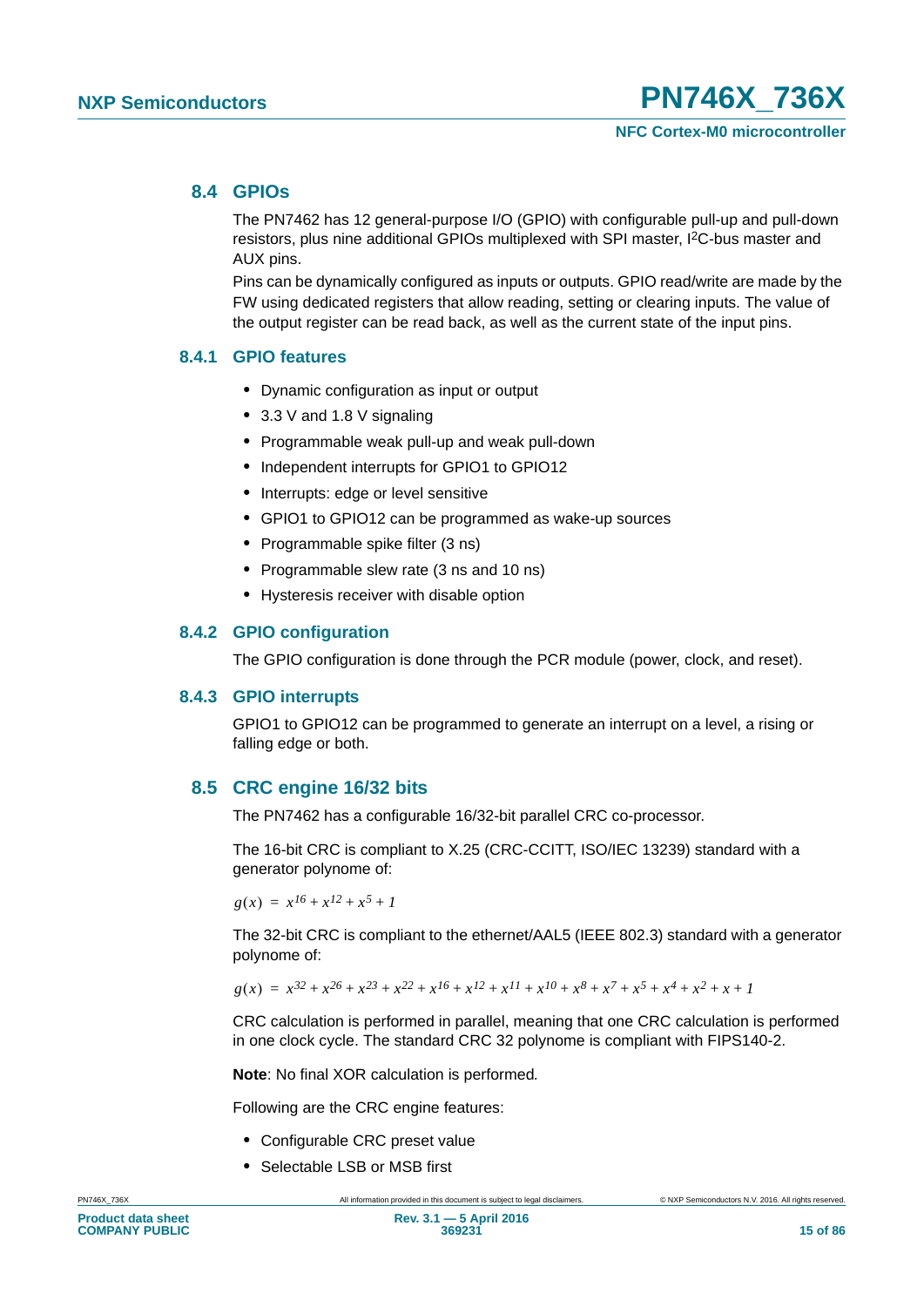

- **•** CRC 32 calculation based on 32-bit, 16-bit, and 8-bit words
- **•** CRC16 calculation based on 32-bit, 16-bit, and 8-bit words
- **•** Supports bit order reverse

### **8.6 Random Number Generator (RNG)**

The PN7462 integrates a random number generator. It consists of an analog True Random Number Generator (TRNG), and a digital Pseudo Random Number Generator (PRNG). The TRNG is used for loading a new seed in the PRNG.

The random number generator features:

- **•** 8-bit random number
- **•** Compliant with FIPS 140-2
- **•** Compliant with BSI AIS20 and SP800-22

### **8.7 Master interfaces**

#### <span id="page-15-0"></span>**8.7.1 I2C master interface**

The PN7462 contains one I<sup>2</sup>C master and one I<sup>2</sup>C slave controller. This chapter describes the master interface. For more information on the I2C slave controller, refer to [Section 8.8.2](#page-17-0).

The I<sup>2</sup>C-bus is bidirectional for inter-IC control using only two wires: a Serial Clock Line (SCL) and a Serial Data Line (SDA). Each device has a unique address. The device can operate either as a receive-only device (such as LCD driver) or a transmitter with the capability to both receive and send information (such as memory).

#### **8.7.1.1 I2C features**

The I<sup>2</sup>C master interface supports the following features:

- **•** Standard I2C compliant bus interface with open-drain pins
- **•** Standard-mode, fast mode and fast mode plus (up to 1 Mbit/s).
- **•** Support I2C master mode only.
- **•** Programmable clocks allowing versatile rate control.
- **•** Clock stretching
- **•** 7-bit and 10-bit I2C slave addressing
- **•** LDM/STM instruction support
- **•** Maximum data frame size up to 1024 bytes

#### **8.7.2 SPI interface**

The PN7462 contains one SPI master controller and one SPI slave controller.

The SPI master controller transmits the data from the system RAM to the SPI external slaves. Similarly, it receives data from the SPI external slaves and stores them into the system RAM. It can compute a CRC for received frames and automatically compute and append CRC for outgoing frames (optional feature).

**Product data sheet COMPANY PUBLIC**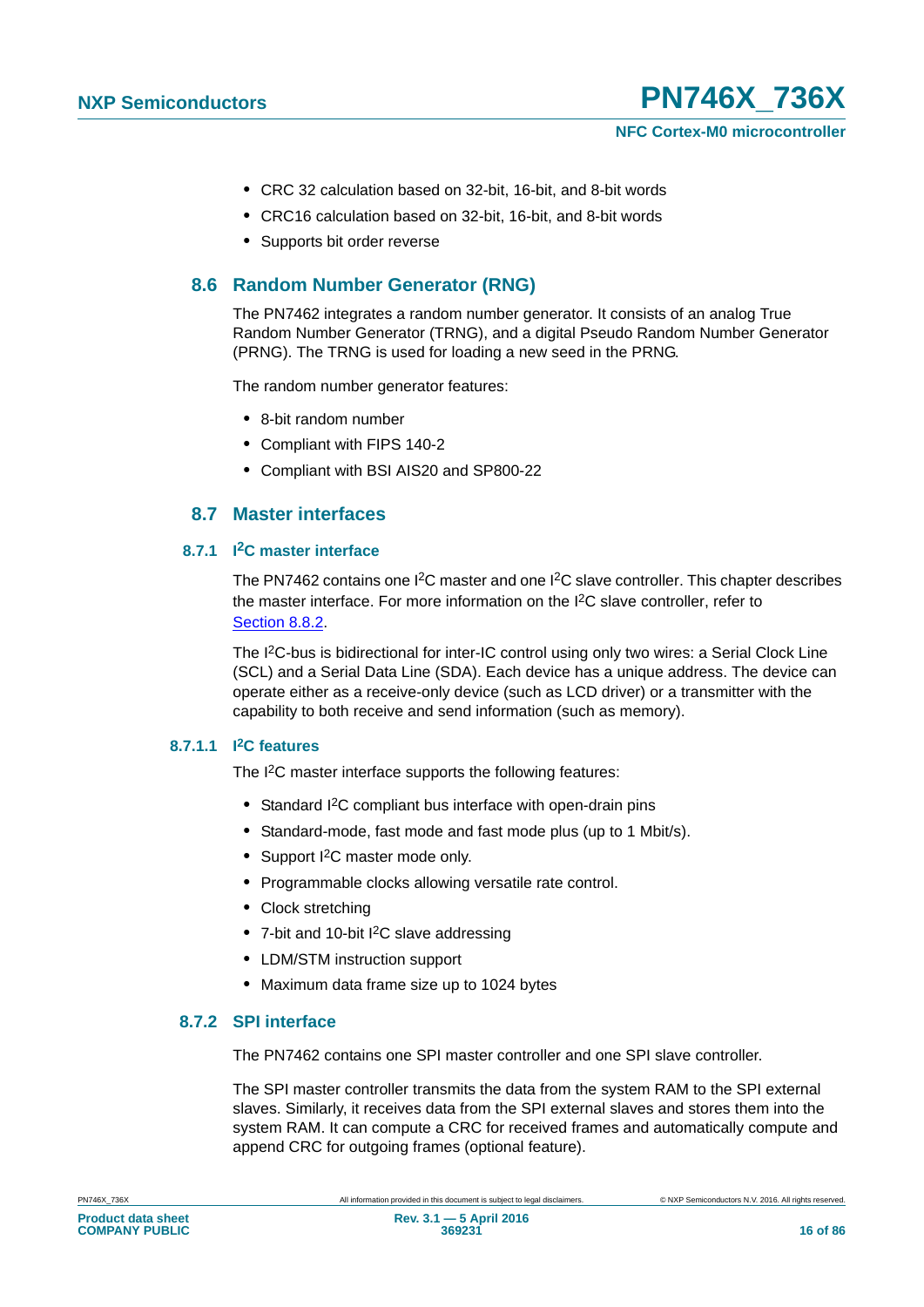#### **8.7.2.1 SPI features**

The SPI master interface provides the following features:

- **•** SPI master interface: synchronous, half-duplex
- **•** Supports Motorola SPI frame formats only (SPI block guide V04.0114 (Freescale) specification)
- **•** Maximum SPI data rate of 6.78 Mbit/s
- **•** Multiple data rates such as 1, 1.51, 2.09, 2.47, 3.01, 4.52, 5.42 and 6.78 Mbit/s
- **•** Up to two slave select with selectable polarity
- **•** Programmable clock polarity and phase
- **•** Supports 8-bit transfers only
- **•** Maximum frame size: 511 data bytes payload + 1 CRC byte
- **•** Optional 1 byte CRC calculation on all data of TX and RX buffer
- **•** AHB master interface for data transfer

#### **8.8 Host interfaces**

The PN7462 embeds four different interfaces for host connection: USB, HSUART, I2C, and SPI.

The four interfaces share the buffer manager and the pins; see [Table 5](#page-16-0).

| <b>Name</b> | <b>SPI</b>       | ${}^{12}C$       | <b>USB</b>               | <b>HSU</b> |
|-------------|------------------|------------------|--------------------------|------------|
| ATX A       | NSS <sub>S</sub> | SCL <sub>S</sub> | $\overline{\phantom{0}}$ | HSU RX     |
| ATX B       | MOSI S           | SDA S            | $\overline{\phantom{0}}$ | ⊪HSU TX    |
| ATX C       | MISO S           | $I^2C$ ADR0      | DP                       | HSU_RTS_N  |
| ATX D       | <b>SCK S</b>     | $I^2C$ ADR1      | <b>DM</b>                | HSU CTS N  |

#### <span id="page-16-0"></span>**Table 5. Pin description for host interface**

The interface selection is done by configuring the Power Clock Reset (PCR) registers.

**Note:** The host interface pins should not be kept floating.

#### **8.8.1 High-speed UART**

The PN7462 has a high-speed UART which can operate in slave mode only.

Following are the HSUART features:

- **•** Standard bit-rates are 9600, 19200, 38400, 57600, 115200, and up to 1.288 Mbit/s
- **•** Supports full duplex communication
- **•** Supports only one operational mode: start bit, 8 data bits (LSB), and stop bits
- **•** The number of "stop bits" programmable for RX and TX is 1 stop bit or 2 stop bits
- **•** Configurable length of EOF (1-bit to 122-bits)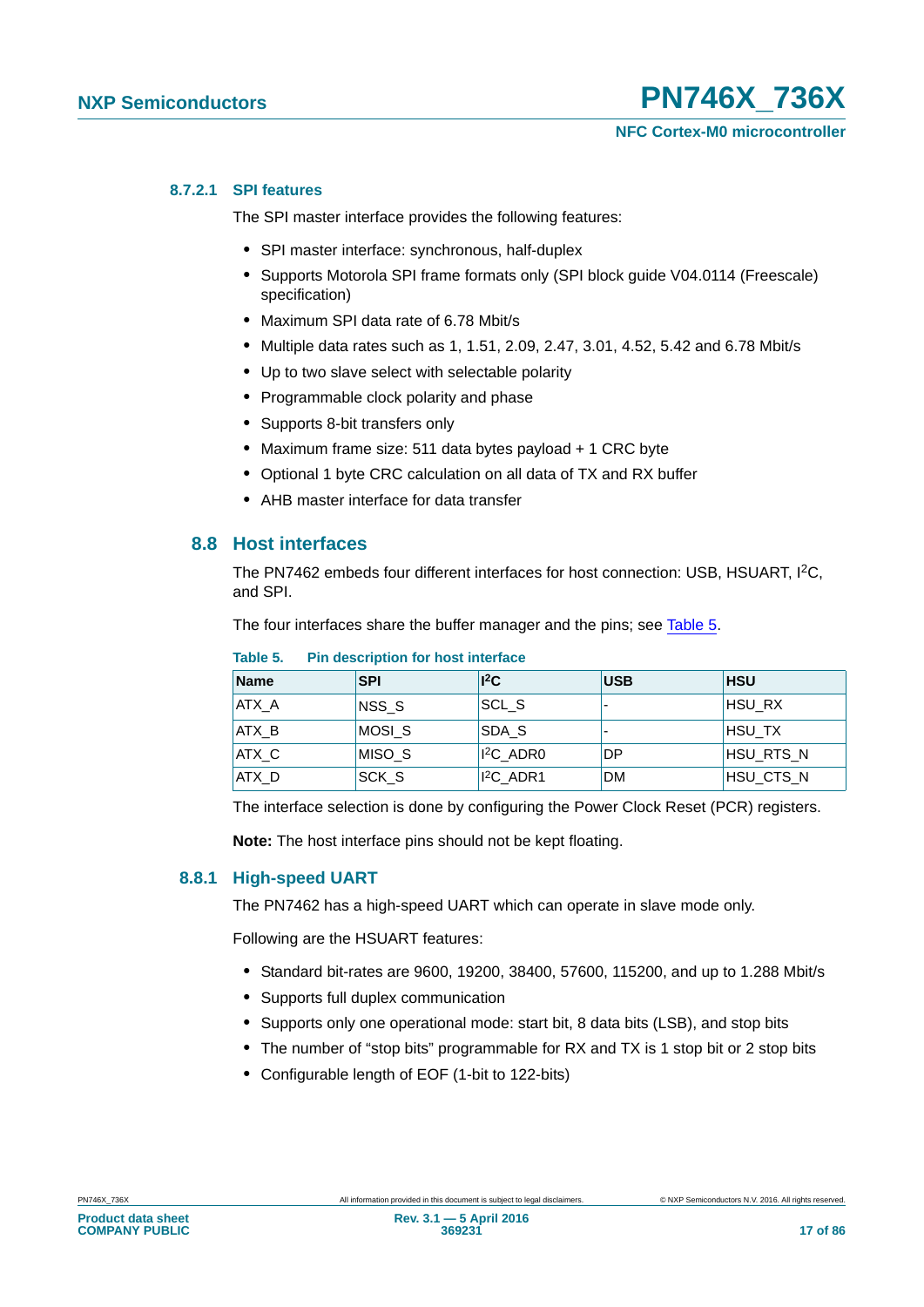

|        |                | Table 6. HSUART baudrates |  |  |
|--------|----------------|---------------------------|--|--|
|        | Bit rate (kBd) |                           |  |  |
| 9.6    |                |                           |  |  |
| 19.2   |                |                           |  |  |
| 38.4   |                |                           |  |  |
| 57.6   |                |                           |  |  |
| 115.2  |                |                           |  |  |
| 230.4  |                |                           |  |  |
| 460.8  |                |                           |  |  |
| 921.6  |                |                           |  |  |
| 1288 K |                |                           |  |  |

### <span id="page-17-0"></span>**8.8.2 I2C host interface controller**

The PN7462 contains one I2C master and one I2C slave controller. This section describes the slave interface used for host communication. For more information on the I2C master controller, refer to [Section 8.7.1.](#page-15-0)

The I2C-bus is bidirectional and uses only two wires: a Serial Clock Line (SCL) and a Serial Data Line (SDA). I<sup>2</sup>C standard mode (100 kbit/s), fast mode (400 kbit/s and up to 1 Mbit/s), and high-speed mode (3.4 Mbit/s) are supported.

#### **8.8.2.1 I2C host interface features**

The PN7462 I<sup>2</sup>C slave interface supports the following features:

- Support slave I<sup>2</sup>C bus
- **•** Standard mode, fast mode (extended to 1 Mbit/s support), and high-speed modes
- **•** Supports 7-bit addressing mode only
- Selection of the I<sup>2</sup>C address done by two pins
	- **–** It supports multiple addresses
	- **–** The upper bits of the I2C slave address are hard-coded. The value corresponds to the NXP identifier for I2C blocks. The value is 01010XXb.
- **•** General call (software reset only)
- **•** Software reset (in standard mode and fast mode only)

#### **Table 7. I2C interface addressing**

|  | $ {}^{2}C$ ADR1 $ {}^{12}C$ ADR0 $ {}^{12}C$ address (R/W = 0, write) | $ I^2C$ address (R/W = 0, read) |
|--|-----------------------------------------------------------------------|---------------------------------|
|  | $0 \times 28$                                                         | $0 \times 28$                   |
|  | $0 \times 29$                                                         | $0 \times 29$                   |
|  | $0 \times 2A$                                                         | $0 \times 2A$                   |
|  | $0 \times 2B$                                                         | $0 \times 2B$                   |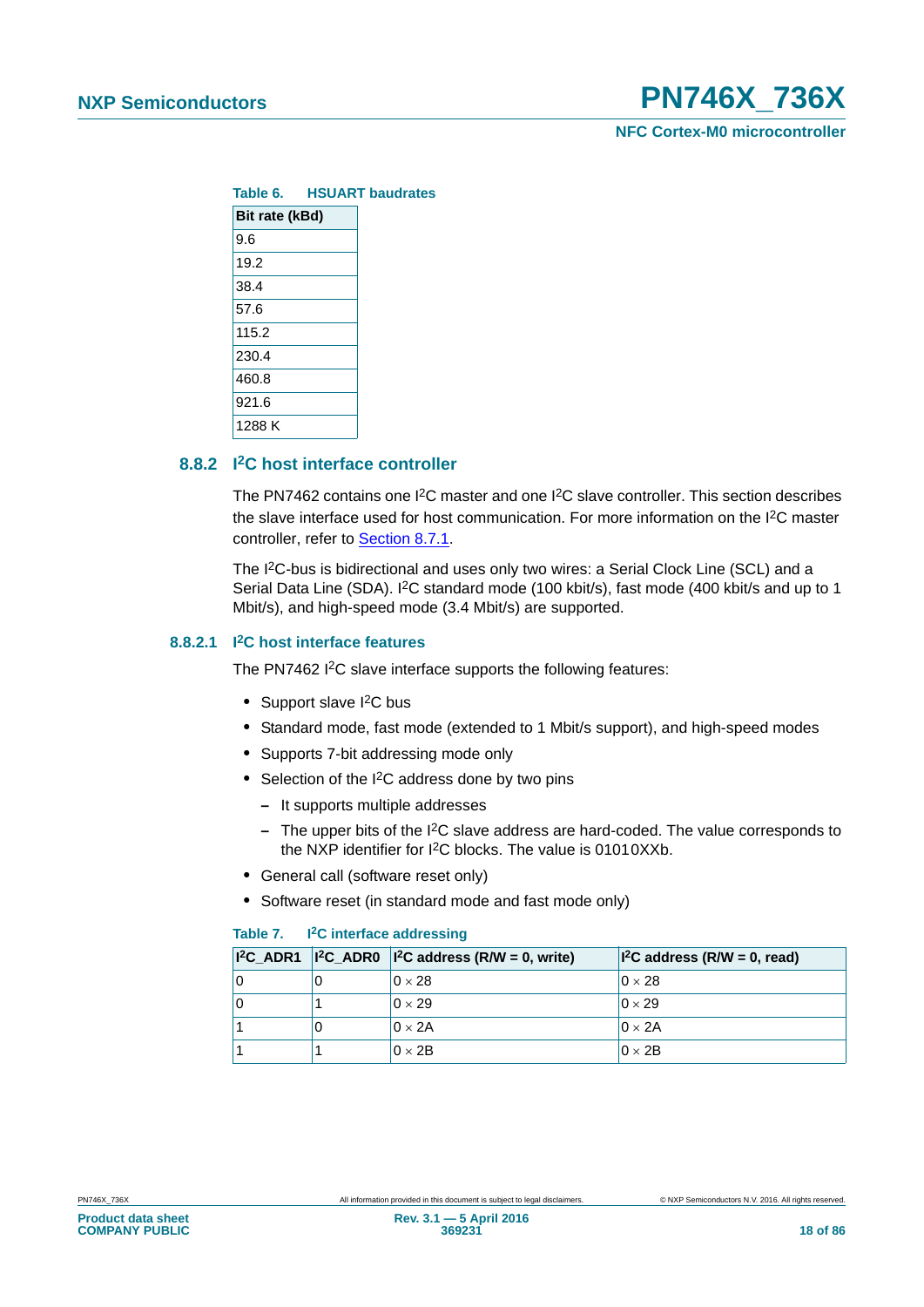#### **8.8.3 SPI host/Slave interface**

The PN7462 host interface can be used as SPI slave interface.

The SPI slave controller operates on a four wire SSI: Master In Slave Out (MISO), Master Out Slave In (MOSI), Serial ClocK (SCK), and Not Slave Select (NSS). The SPI slave select polarity is fixed to positive polarity.

#### **8.8.3.1 SPI host interface features**

The SPI host/slave interface has the following features:

- **•** SPI speeds up to 7 Mbit/s
- **•** Slave operation only
- **•** 8-bit data format only
- **•** Programmable clock polarity and phase
- **•** SPI slave select polarity selection fixed to positive polarity
- **•** Half-duplex in HDLL mode
- **•** Full-duplex in native mode

If no data is available, the MISO line is kept idle by making all the bits high (0xFF). Toggling the NSS line indicates a new frame.

**Note**: Programmable echo-back operation is not supported.

#### **Table 8. SPI configuration**

#### **connection**

CPHA switch: Clock phase: Defines the sampling edge of MOSI data

- **•** CPHA = 1: Data are sampled on MOSI on the even clock edges of SCK, after NSS goes low
- **•** CPHA = 0: Data are sampled on MOSI on the odd clock edges of SCK, after NSS goes low

CPOL switch: Clock polarity

- **•** IFSEL1 = 0: The clock is idle low, and the first valid edge of SCK is a rising one
- **•** IFSEL1 = 0: The clock is idle high, and the first valid edge of SCK is a falling one

#### **8.8.4 USB interface**

The Universal Serial Bus (USB) is a 4-wire bus that supports communication between a host and up to 127 peripherals. The host controller allocates the USB bandwidth to attached devices through a token-based protocol. The bus supports hot-plugging and dynamic configuration of devices. The host controller initiates all transactions. The PN7462 USB interface consists of a full-speed device controller with on-chip PHY (physical layer) for device functions.

#### **8.8.4.1 Full speed USB device controller**

The PN7462 embeds a USB device peripheral, compliant with USB 2.0 specification, full speed. It is interoperable with USB 3.0 host devices.

The device controller enables 12 Mbit/s data exchange with a USB host controller. It consists of a register interface, serial interface engine, and endpoint buffer memory. The serial interface engine decodes the USB data stream and writes data to the appropriate endpoint buffer.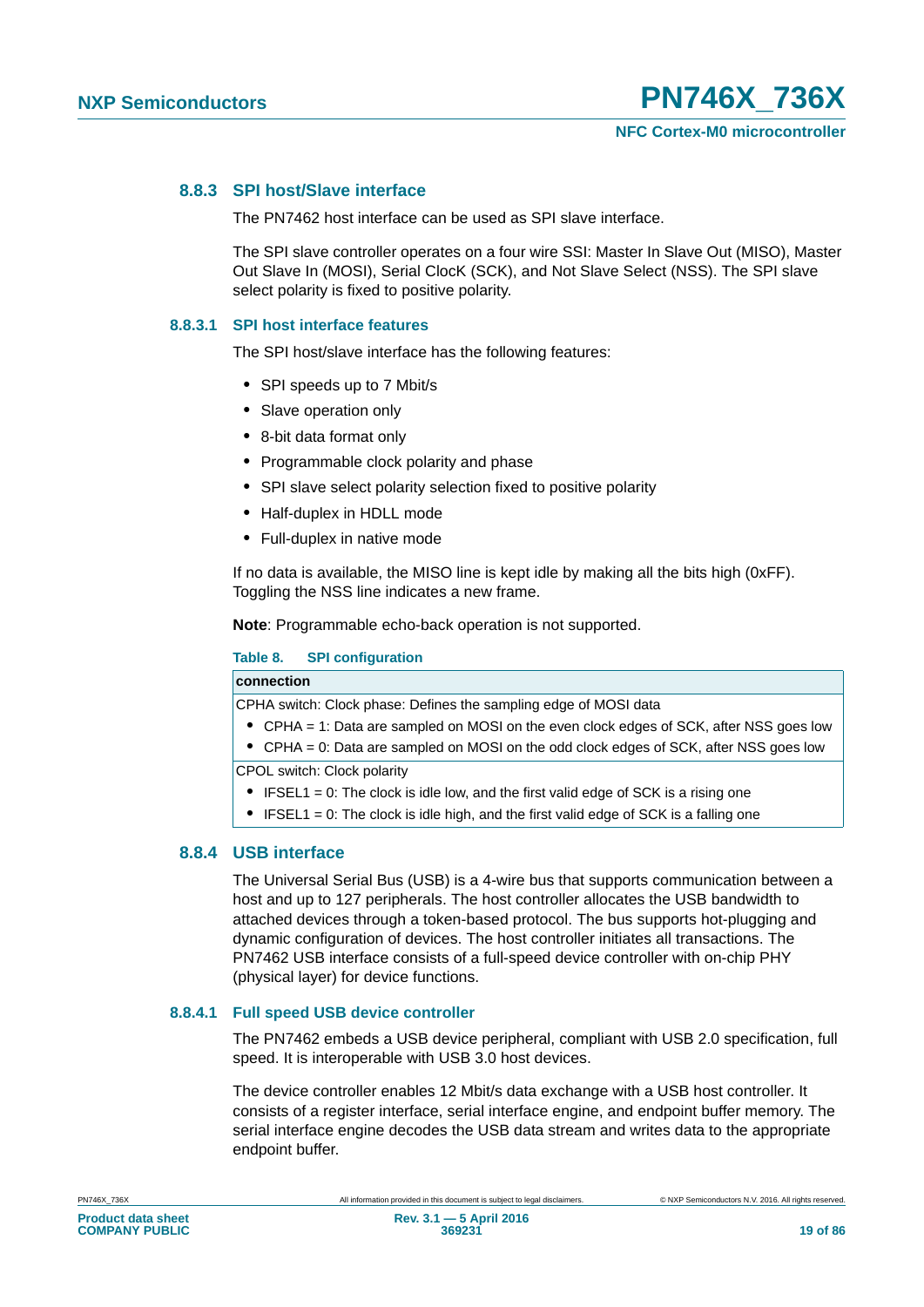The status of a completed USB transfer or error condition is indicated via status registers. If enabled, an interrupt is generated.

Following are the USB interface features:

- **•** Fully compliant with USB 2.0 specification (full speed)
- **•** Dedicated USB PLL available
- **•** Supports 14 physical (7 logical) endpoints including one control endpoint
- **•** Each non-control endpoint supports bulk, interrupt, or isochronous endpoint types
- **•** Single or double buffering allowed
- **•** Support wake-up from suspend mode on USB activity and remote wake-up
- **•** Soft-connect supported

### **8.9 Contact interface**

The PN7462 integrates an ISO/IEC 7816 interface to enable the communication with a contact smart card. It does not require addition of an external contact frontend for reading payment cards, SAM for secure applications, etc. It offers a high level of security for the card by performing current limitation, short-circuit detection, ESD protection as well as supply supervision.

PN7462 also offers the possibility to extend the number of contact interfaces available. It uses an I/O auxiliary interface to connect a slot extension (TDA8035 - 1 slot, TDA8020 - 2 slots, and TDA8026 - 5 slots).

- **•** Class A (5 V), class B (3 V), and class C (1.8 V) smart card supply
- **•** Protection of smart card
- **•** Three protected half-duplex bidirectional buffered I/O lines (C4, C7, and C8)
- **•** Compliant with ISO/IEC 7816 and EMVCo 4.3 standards

### **8.9.1 Contact interface features and benefits**

- **•** Protection of the smart card
	- **–** Thermal and current limitation in the event of short-circuit (pins I/O,  $V_{CC}$ )
	- $-$  V<sub>CC</sub> regulation: 5 V, 3 V, and 1.8 V
	- **–** Automatic deactivation initiated by hardware in the event of a short-circuit, card take-off, overheating, falling of PN7462 supply
	- **–** Enhanced card-side ElectroStatic Discharge (ESD) protection of greater than 8 kV
- **•** Support of class A, class B, and class C contact smart cards
- DC-to-DC converter for V<sub>CC</sub> generation to enable support of class A and class B cards with low input voltages
- **•** Built-in debouncing on card presence contact
- **•** Compliant with ISO/IEC 7816 and EMVCo 4.3 standards
- **•** Card clock generation up to 13.56 MHz using external crystal oscillator (27.12 MHz); provides synchronous frequency changes of  $f_{\text{XTAL}}$  / 2,  $f_{\text{XTAL}}$  / 3,  $f_{\text{XTAL}}$  / 4,  $f_{\text{XTAL}}$  / 5,  $f_{\text{XTAL}}$ / 6,  $f_{\text{XTAL}}$  / 8, and  $f_{\text{XTAL}}$  / 16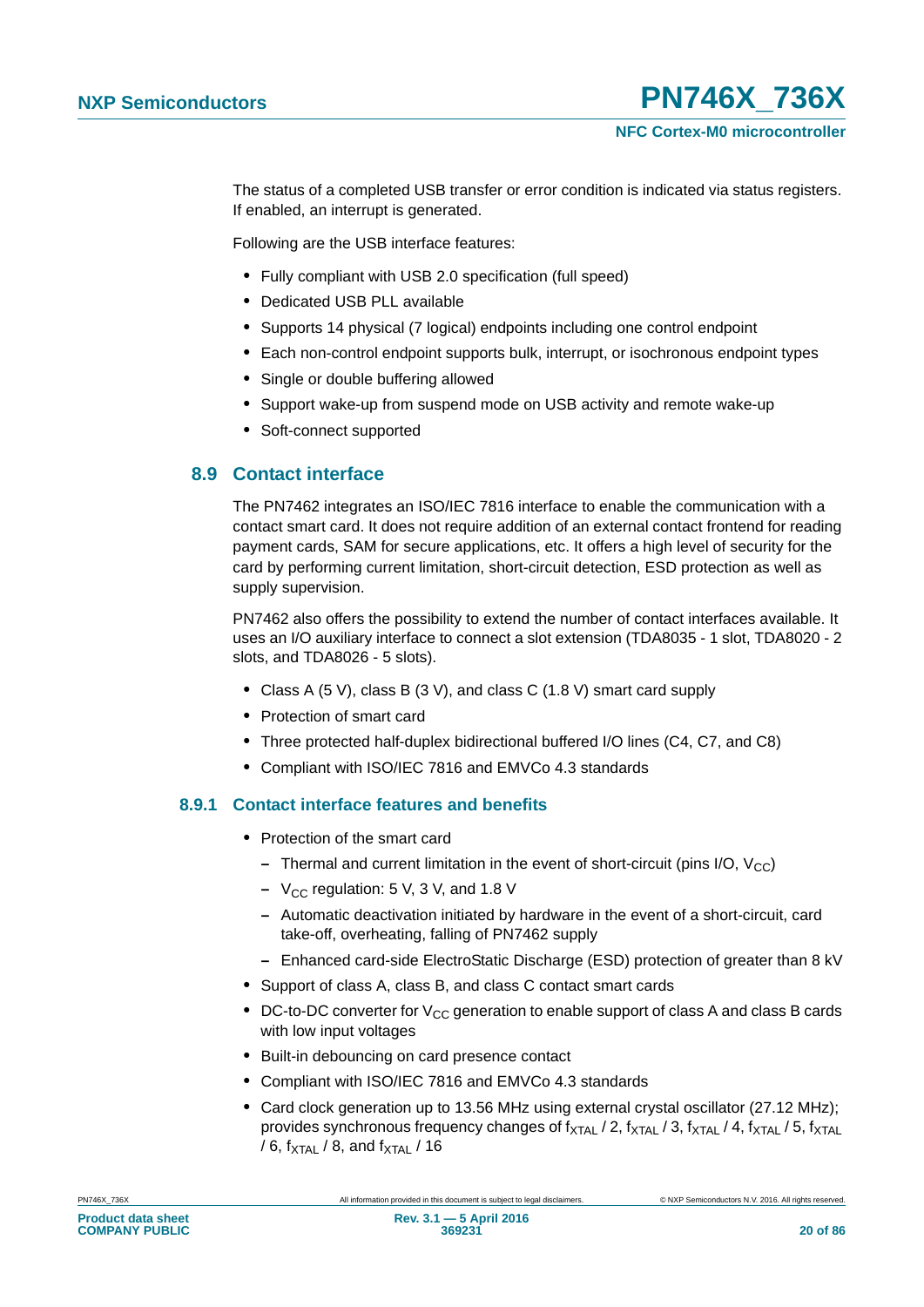- **•** Specific ISO/IEC UART with APB access for automatic convention processing, variable baudrate through frequency or division ratio programming, error management at character level for  $T = 0$  and extra guard time register
	- **–** FIFO 1 character to 32 characters in both reception and transmission mode
	- **–** Parity error counter in reception mode and transmission mode with automatic retransmission
	- **–** Cards clock stop (at HIGH or LOW level)
	- **–** Automatic activation and deactivation sequence through a sequencer
	- **–** Supports the asynchronous protocols T = 0 and T = 1 in accordance with ISO/IEC 7816 and EMV
	- **–** Versatile 24-bit time-out counter for Answer To Reset (ATR) and waiting times processing
	- **–** Specific Elementary Time Unit (ETU) counter for Block Guard Time (BGT); 22 ETU in  $T = 1$  and 16 ETU in  $T = 0$
	- **–** Supports synchronous cards

#### **8.9.2 Voltage supervisor**

The PN7462 integrates a voltage monitor to ensure that sufficient voltage is available for the contact interface; see [Section 8.15.4](#page-44-0) and [Section 9.1.3.](#page-49-0)

In order to provide the right voltage needed for the various ISO/IEC 7816 contact card classes (A, B, or C), the following voltages are needed:

- $V_{\text{DDP(VRIISP)}} > 2.7$  V for support of class B and class C contact cards
- $V_{\text{DDP(VBUSP)}} > 3$  V for support of class A contact cards
- **• Remark:** To support class A cards, DC-to-DC converter is used in doubler mode. To support class B cards with  $V_{DDP(VBUSP)}$  < 3.9 V, DC-to-DC converter is used in doubler mode. To support class B cards with  $V_{\text{DDP(VBUSP)}} > 3.9$  V, DC-to-DC converter is used in follower mode.

[Figure 8](#page-20-0) shows the classes that are supported, depending on  $V_{DDP(VBUSP)}$ .

<span id="page-20-0"></span>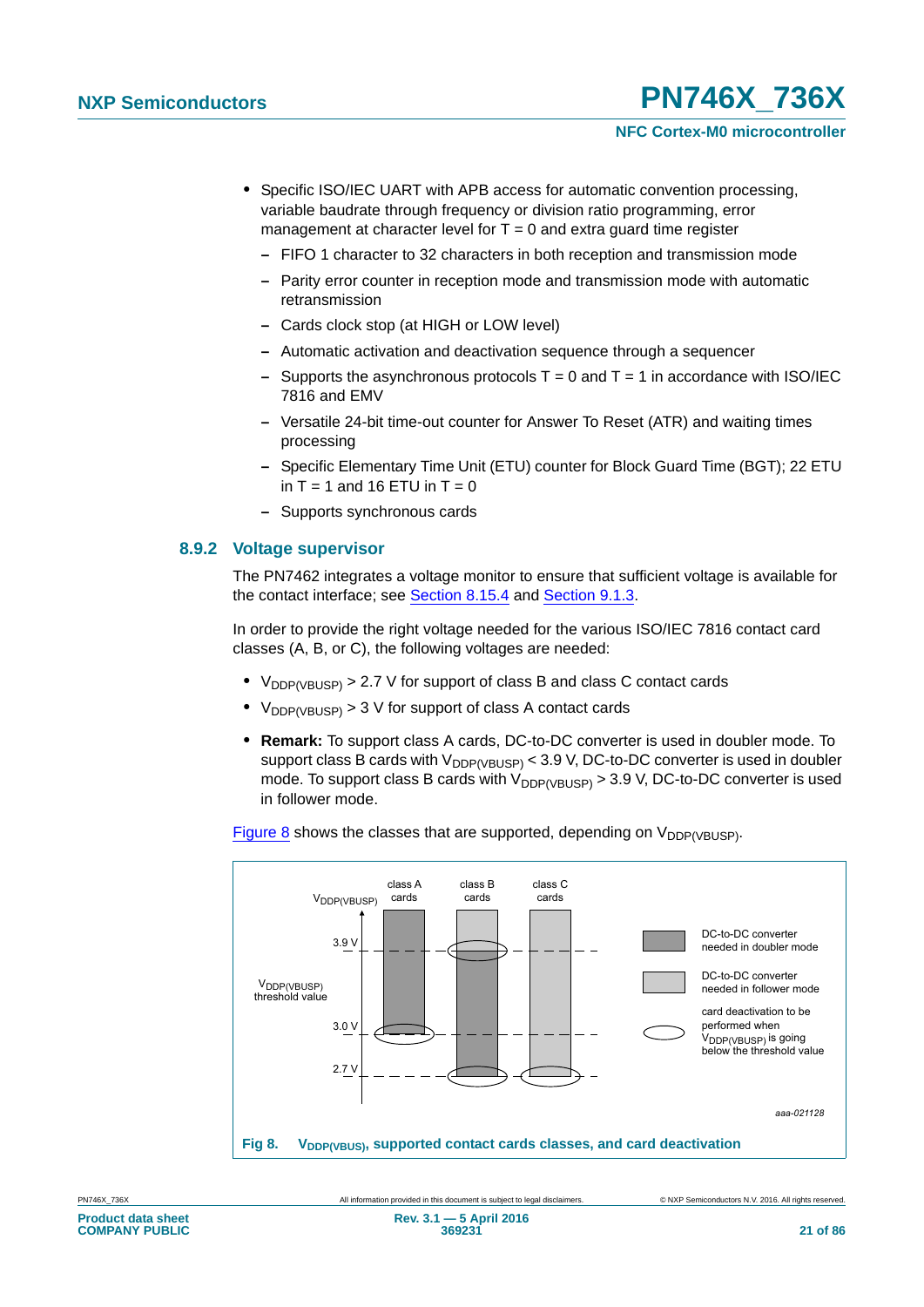When the  $V_{\text{DDP(VBUSP)}}$  is going below the threshold value, in the one of the conditions indicated below, a card deactivation is performed:

- Class A card activated, and V<sub>DDP(VBUSP)</sub> going below 3 V
- Class B card activated, and V<sub>DDP(VBUSP)</sub> going below 3.9 V (DC-to-DC converter in follower mode)
- Class B card activated, and V<sub>DDP(VBUSP)</sub> going below 2.7 V (DC-to-DC converter in doubler mode)
- Class C card activated, and V<sub>DDP(VBUSP)</sub> going below 2.7 V

The VBUSP voltage monitor can be configured so that an automatic "card deactivation" sequence is performed automatically when  $V_{DDP(VBUSP)}$  is going below the threshold value.

#### **8.9.3 Clock circuitry**

The card clock is generated from the crystal oscillator, connected on the pin XTAL1 and XTAL2.

The card frequency is configured through the contact interface registers. The following value can be chosen:  $f_{\text{XTAL}}$  / 2,  $f_{\text{XTAL}}$  / 3,  $f_{\text{XTAL}}$  / 4,  $f_{\text{XTAL}}$  / 5,  $f_{\text{XTAL}}$  / 6,  $f_{\text{XTAL}}$  / 8, and  $f_{\text{XTAI}}$  / 16.

It is possible to put the card clock to a logical level 0 or 1 (clock stop feature).

The duty cycle on the pin CLK is between 45 % and 55 %, for all the available clock dividers.

#### **8.9.4 I/O circuitry**

The three data lines I/O, AUX1 and AUX2 are identical.

I/O is referenced to V<sub>CC</sub>. To enter in the idle state, the I/O line is pulled HIGH via a 10 k $\Omega$ resistor (I/O to  $V_{CC}$ ).

The active pull-up feature ensures fast LOW to HIGH transitions. At the end of the active pull-up pulse, the output voltage depends on the internal pull-up resistor and the load current.

The maximum frequency on these lines is 1.5 MHz.

#### **8.9.5 VCC regulator**

VCC regulator delivers up to 60 mA for class A cards (0 V to 5 V). It also delivers up to 55 mA for class B cards (0 V to 3 V) and up to 35 mA for class C cards (from 0 V to 1.8 V).

The VCC has an internal overload detection at approximately 110 mA for class A and B, and 90 mA for class C.

This detection is internally filtered, allowing the card to draw spurious current pulses as defined in EMVCo specification, without causing a deactivation. The average current value must remain below the maximum.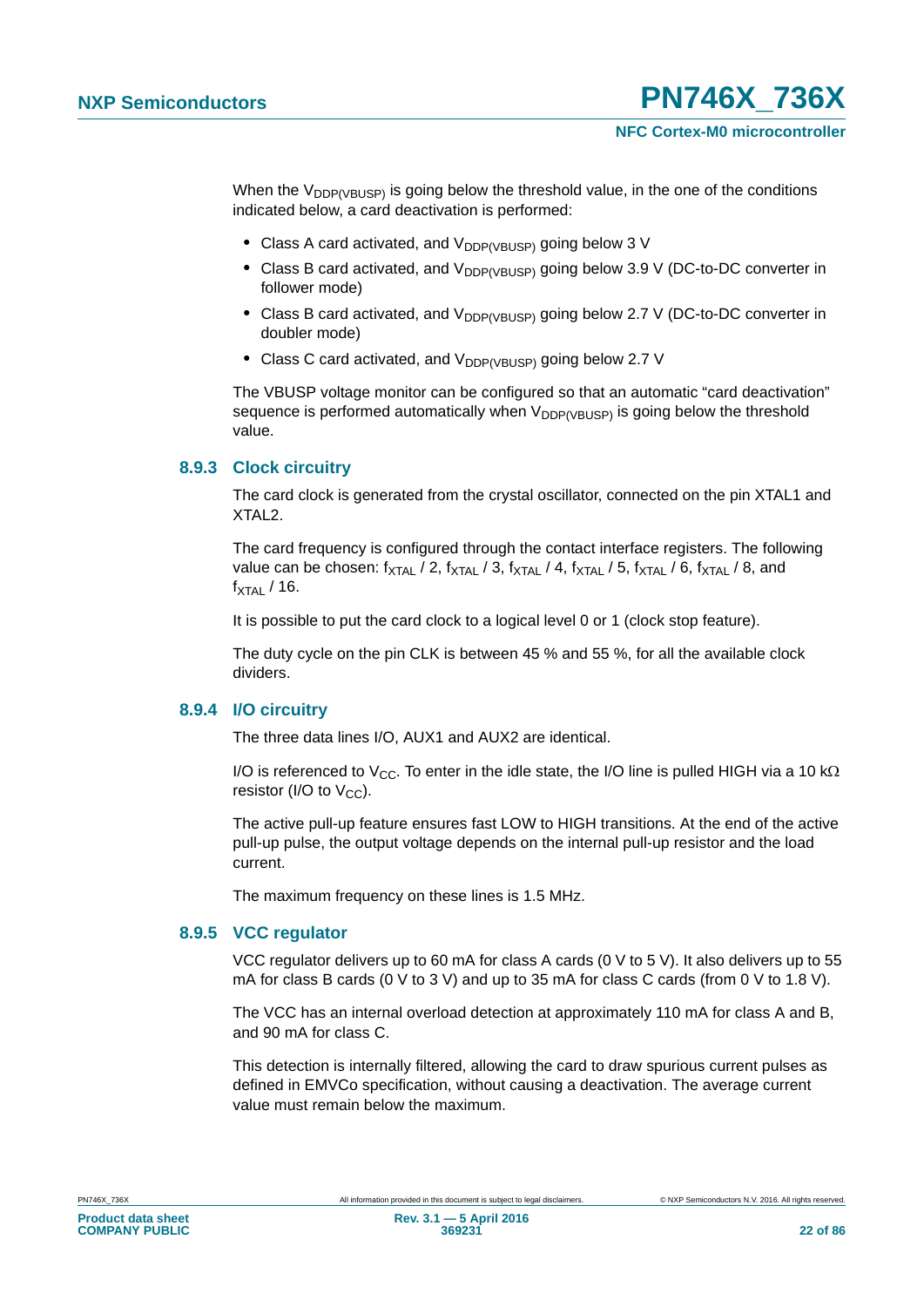#### **8.9.6 Activation sequence**

The presence of a contact card is indicated to PN7462 through PRESN signal. If all supply conditions are met, the PN7462 may start an activation sequence. [Figure 9](#page-22-0) shows the activation sequence.

The sequencer clock is based on the crystal oscillator:  $f_{seq} = f_{XTAL}$  /10. When the contact interface is active, the period for activation phases is:  $T = 64/f_{\text{seq}} = 23.6 \,\mu s$ .



<span id="page-22-0"></span>**Fig 9. Contact interface - activation sequence**

Once the activation sequence is triggered, the following sequence takes place:

- Contact LDOs and DC-to-DC converter (when relevant) starts at t<sub>1</sub>
- VCC starts rising from 0 to the required voltage (5 V, 3 V, and 1.8 V) at t<sub>2</sub>
- IO rises to VCC at t<sub>3</sub>
- CLK starts at t<sub>4</sub>
- RST pin is enabled at t<sub>5</sub>

#### **8.9.7 Deactivation sequence**

When triggered by the PN7462, the deactivation following sequence takes place:

- **•** Card reset (pin RST) status goes LOW
- **•** Clock (CLK) stopped at LOW level
- **•** Pin IO falls to 0 V
- **•** VCC falls to 0 V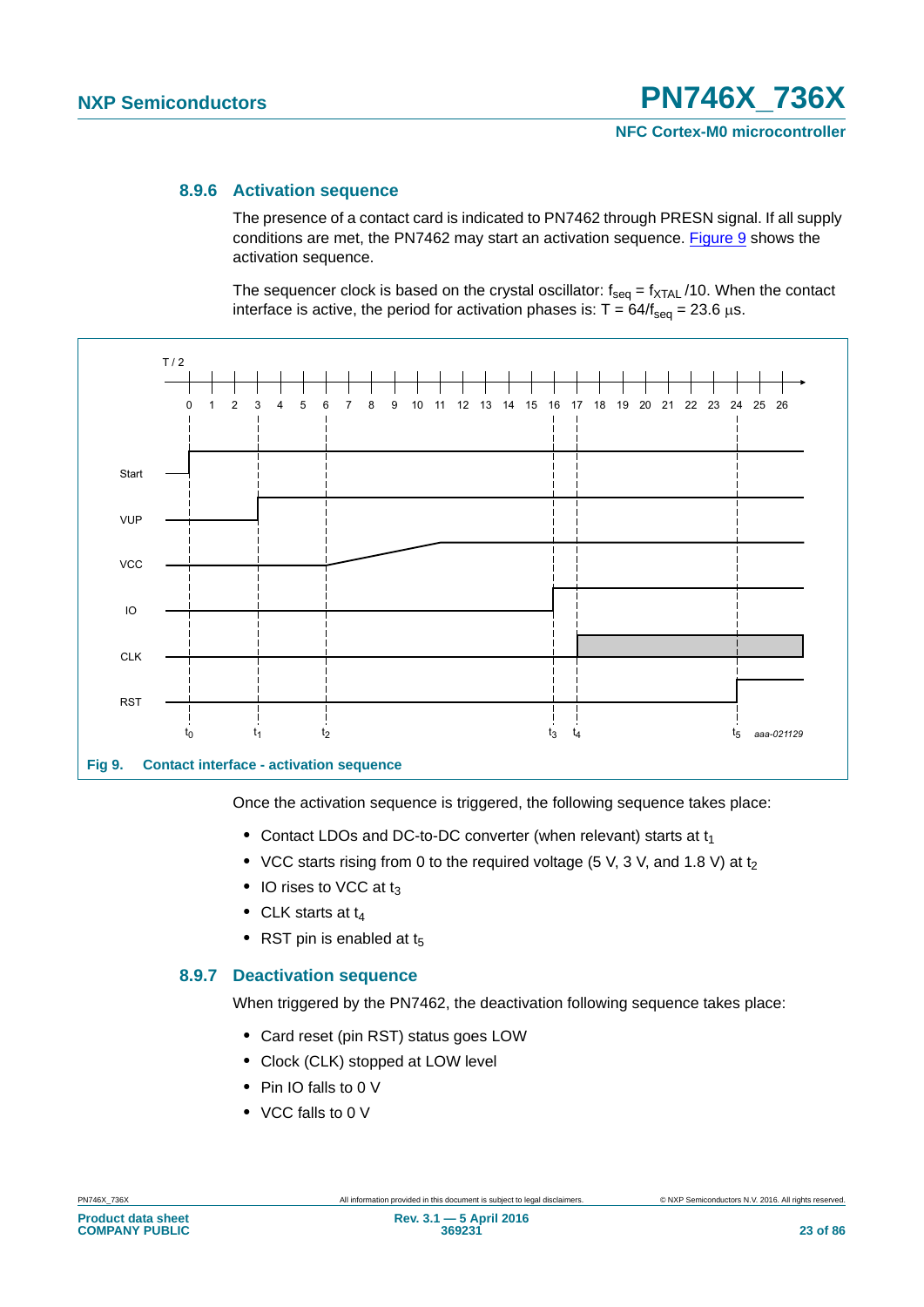**NFC Cortex-M0 microcontroller**



The deactivation sequence is performed in the following cases:

- **•** Removal of card; generated automatically by the PN7462
- **•** Overcurrent detection on pin VCC; generated automatically by the PN7462
- **•** Overcurrent detection on pin IO; generated automatically by the PN7462
- **•** Detection for overheating; generated automatically by the PN7462
- **•** Pin VBUSP going below relevant voltage threshold (optional); part of the pin VBUSP monitor
- **•** Reset request through software

#### **8.9.8 I/O auxiliary - connecting TDA slot extender**

To address applications where multiple ISO/IEC 7816 interfaces are needed, the PN7462 integrates the possibility to connect contact slot extenders like TDA8026, TDA8020 or TDA8035.

The following pins are available:

- **•** INT\_AUX
- **•** CLK\_AUX
- **•** IO\_AUX

For more details about the connection, refer to the slot extender documentation.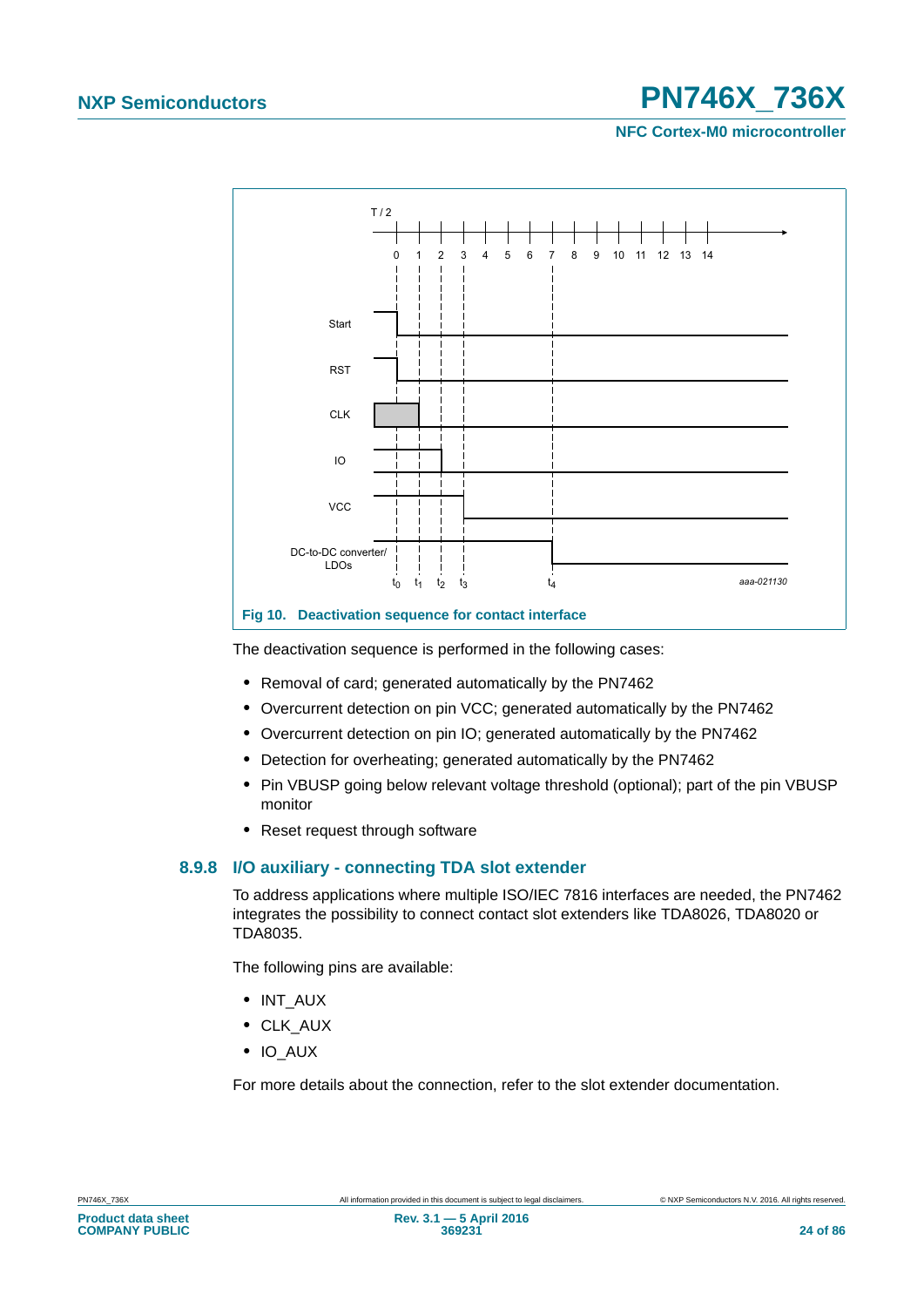### **8.10 Contactless interface - 13.56 MHz**

The PN7462 embeds a high power 13.56 MHz RF frontend. The RF interface implements the RF functionality like antenna driving, the receiver circuitry, and all the low-level functionalities. It helps to realize an NFC forum or an EMVCo compliant reader.

The PN7462 allows different voltages for the RF drivers. For information related to the RF interface supply, refer [Section 8.15.](#page-38-0)

The PN7462 uses an external oscillator, at 27.12 MHz. It is a clock source for generating RF field and its internal operation.

Key features of the RF interface are:

- **•** ISO/IEC 14443 type A & B compliant
- **•** MIFARE functionality, including MIFARE classic encryption in read/write mode
- **•** ISO/IEC 15693 compliant
- **•** NFC Forum NFCIP-1 & NFC IP2 compliant
	- **–** P2P, active and passive mode
	- **–** reading of NFC forum tag types 1, 2, 3, 4, and 5
- **•** FeliCa
- **•** ISO/IEC 18000-3 mode 3
- **•** EMVCo contactless 2.3.1 and 2.51
	- **–** RF level can be achieved without the need of booster circuitry (for some antenna topologies the EMV RF-level compliance might physically not be achievable)
- **•** Card mode enabling the emulation of an ISO/IEC 14443 type A card
- **–** Supports Passive Load Modulation (PLM) and Active Load Modulation (ALM)
- **•** Low Power Card Detection (LPCD)
- **•** Adjustable RX-voltage level

A minimum voltage of 2.3 V helps to use card emulation, and P2P passive target functionality in passive load modulation.

A voltage above 2.7 V enables all contactless functionalities.

#### **8.10.1 RF functionality**

#### **8.10.1.1 ISO/IEC14443 A/MIFARE functionality**

The physical level of the communication is shown in [Figure 11.](#page-25-0)

<sup>1.</sup> EMVCo contactless 2.5 compliance pending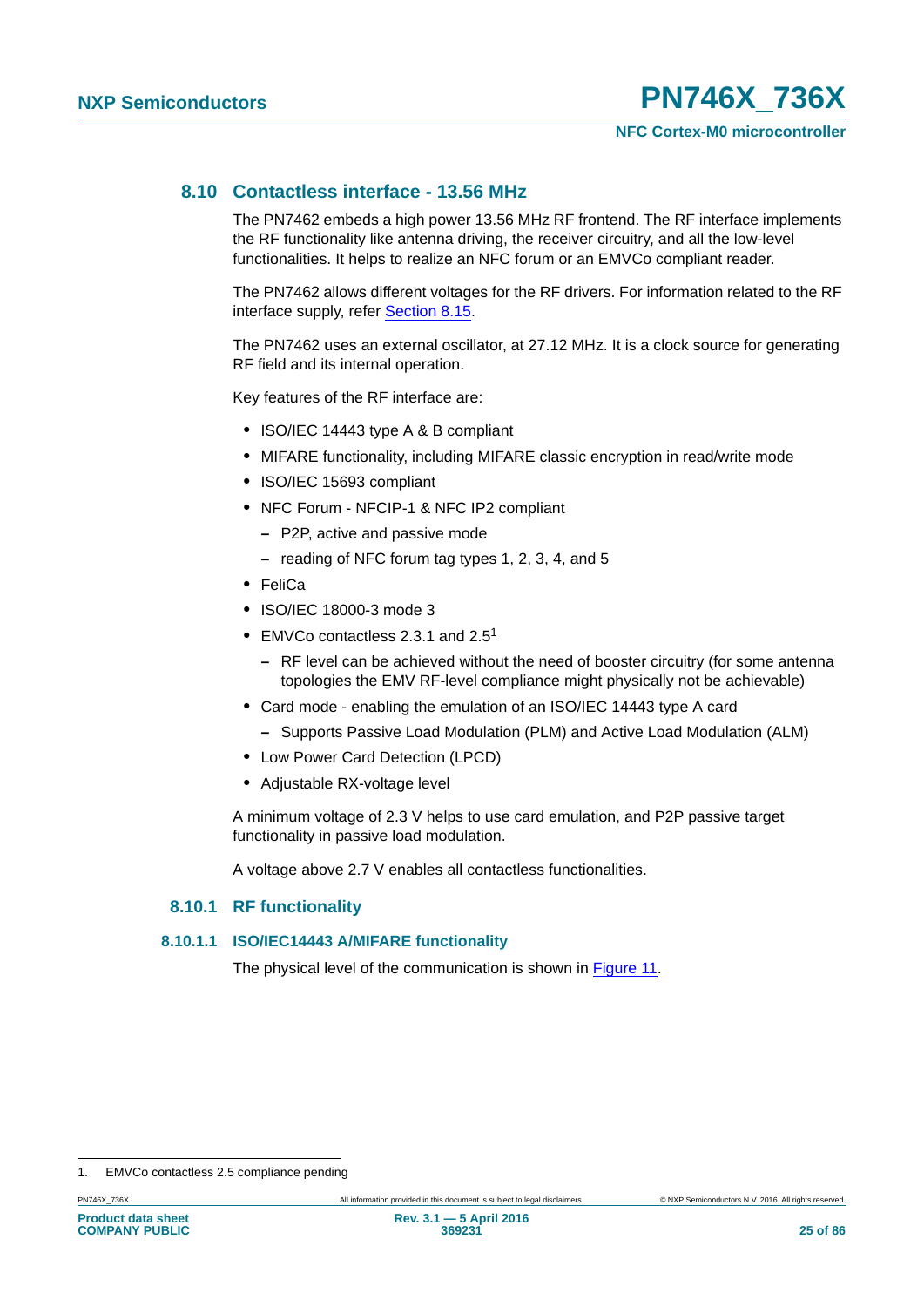**NFC Cortex-M0 microcontroller**



The physical parameters are described in [Table 9](#page-25-1).

#### <span id="page-25-1"></span><span id="page-25-0"></span>**Table 9. Communication overview for ISO/IEC 14443 A/MIFARE reader/writer**

| Communication                                                                   | <b>Signal type</b>        | <b>Transfer speed</b>          |                                |                                |                                |
|---------------------------------------------------------------------------------|---------------------------|--------------------------------|--------------------------------|--------------------------------|--------------------------------|
| direction                                                                       |                           | 106 $k$ bit/s                  | 212 kbit/s                     | $424$ kbit/s                   | 848 kbit/s                     |
| reader to card (send<br>data from the PN7462<br>to a card)<br>$f_c = 13.56$ MHz | reader side<br>modulation | 100 % ASK                      | 100 % ASK                      | 100 % ASK                      | 100 % ASK                      |
|                                                                                 | bit encoding              | modified miller<br>encoding    | modified miller<br>encoding    | modified miller<br>encoding    | modified miller<br>encoding    |
|                                                                                 | bit rate (kbit/s)         | $ f_c $ / 128                  | $f_c/64$                       | $f_c/32$                       | $f_c/16$                       |
| card to reader (PN7462<br>receives data from a<br>card)                         | card side<br>modulation   | sub carrier load<br>modulation | sub carrier load<br>modulation | sub carrier load<br>modulation | sub carrier load<br>modulation |
|                                                                                 | subcarrier<br>frequency   | $f_c/16$                       | $f_c/16$                       | $f_c/16$                       | $f_c/16$                       |
|                                                                                 | bit encoding              | manchester<br>encoding         | <b>BPSK</b>                    | <b>BPSK</b>                    | <b>BPSK</b>                    |

[Figure 12](#page-25-2) shows the data coding and framing according to ISO/IEC 14443 A/MIFARE.



The internal CRC coprocessor calculates the CRC value based on the selected protocol. In card mode for higher baudrates, the parity is automatically inverted as end of communication indicator.

<span id="page-25-2"></span>PN746X\_736X All information provided in this document is subject to legal disclaimers. © NXP Semiconductors N.V. 2016. All rights reserved.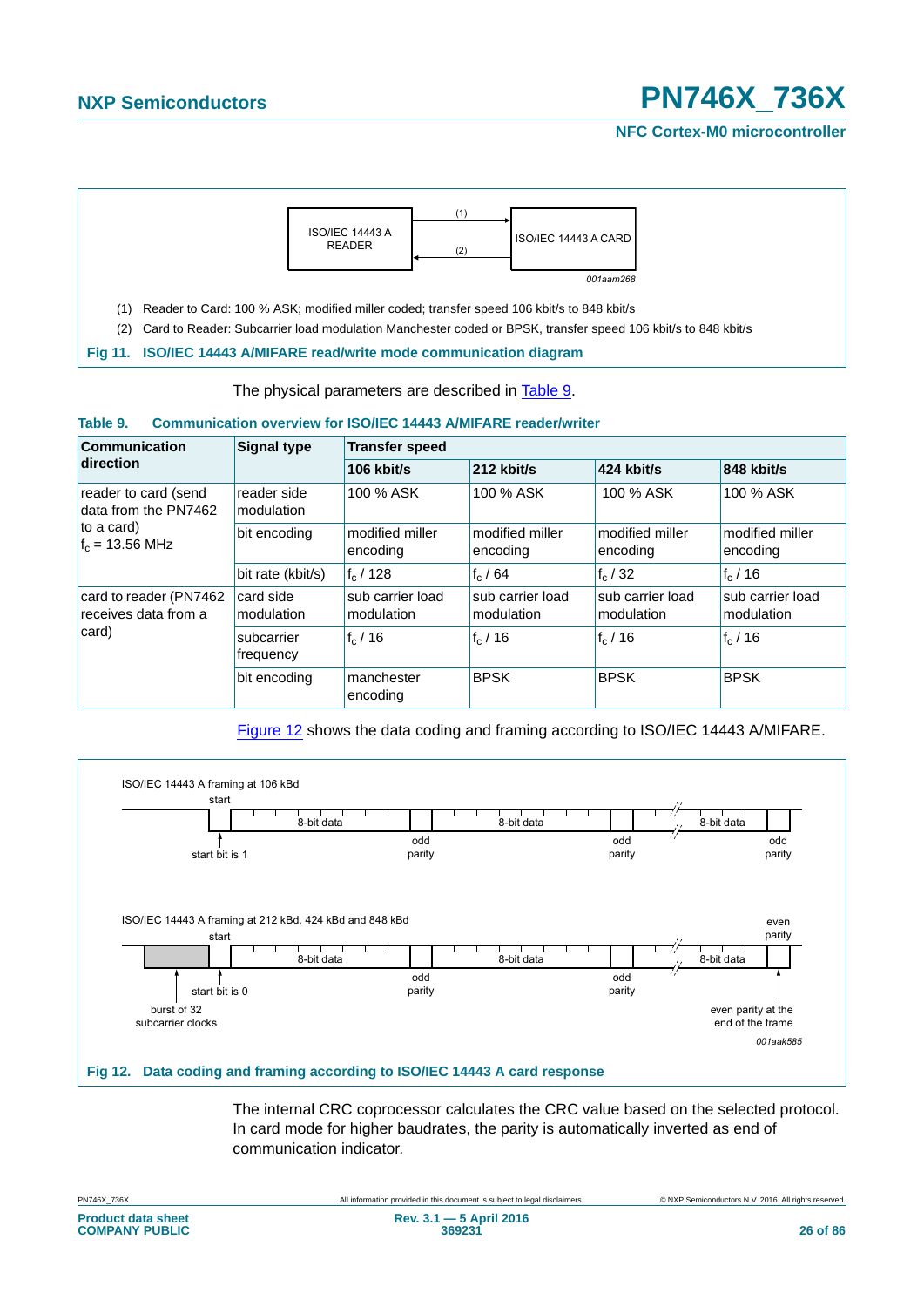#### **8.10.1.2 ISO/IEC14443 B functionality**

The physical level of the communication is shown in [Figure 13](#page-26-0).



The physical parameters are described in [Table 10.](#page-26-1)

#### <span id="page-26-1"></span><span id="page-26-0"></span>**Table 10. Communication overview for ISO/IEC 14443 B reader/writer**

| <b>Communication</b><br>direction                                               | <b>Signal type</b>        | <b>Transfer speed</b>          |                                |                                |                                |  |
|---------------------------------------------------------------------------------|---------------------------|--------------------------------|--------------------------------|--------------------------------|--------------------------------|--|
|                                                                                 |                           | 106 kbit/s                     | $212$ kbit/s                   | 424 kbit/s                     | 848 kbit/s                     |  |
| reader to card (send<br>data from the PN7462<br>to a card)<br>$f_c = 13.56$ MHz | reader side<br>modulation | 10 % ASK                       | 10 % ASK                       | 10 % ASK                       | 10 % ASK                       |  |
|                                                                                 | bit encoding              | <b>NRZ</b>                     | <b>NRZ</b>                     | <b>NRZ</b>                     | <b>NRZ</b>                     |  |
|                                                                                 | bit rate [kbit/s]         | 128/f <sub>c</sub>             | 64/f <sub>c</sub>              | 32/f <sub>c</sub>              | $16/f_c$                       |  |
| card to reader (PN7462<br>receives data from a<br>card)                         | card side<br>modulation   | sub carrier load<br>modulation | sub carrier load<br>modulation | sub carrier load<br>modulation | sub carrier load<br>modulation |  |
|                                                                                 | sub carrier<br>frequency  | $f_c/16$                       | $f_c/16$                       | $f_c/16$                       | $f_c/16$                       |  |
|                                                                                 | bit encoding              | <b>BPSK</b>                    | <b>BPSK</b>                    | <b>BPSK</b>                    | <b>BPSK</b>                    |  |

#### **8.10.1.3 FeliCa functionality**

The FeliCa mode is a general reader/writer to card communication scheme, according to the FeliCa specification. The communication on a physical level is shown in [Figure 14.](#page-26-2)

<span id="page-26-2"></span>

The physical parameters are described in [Table 11](#page-27-0).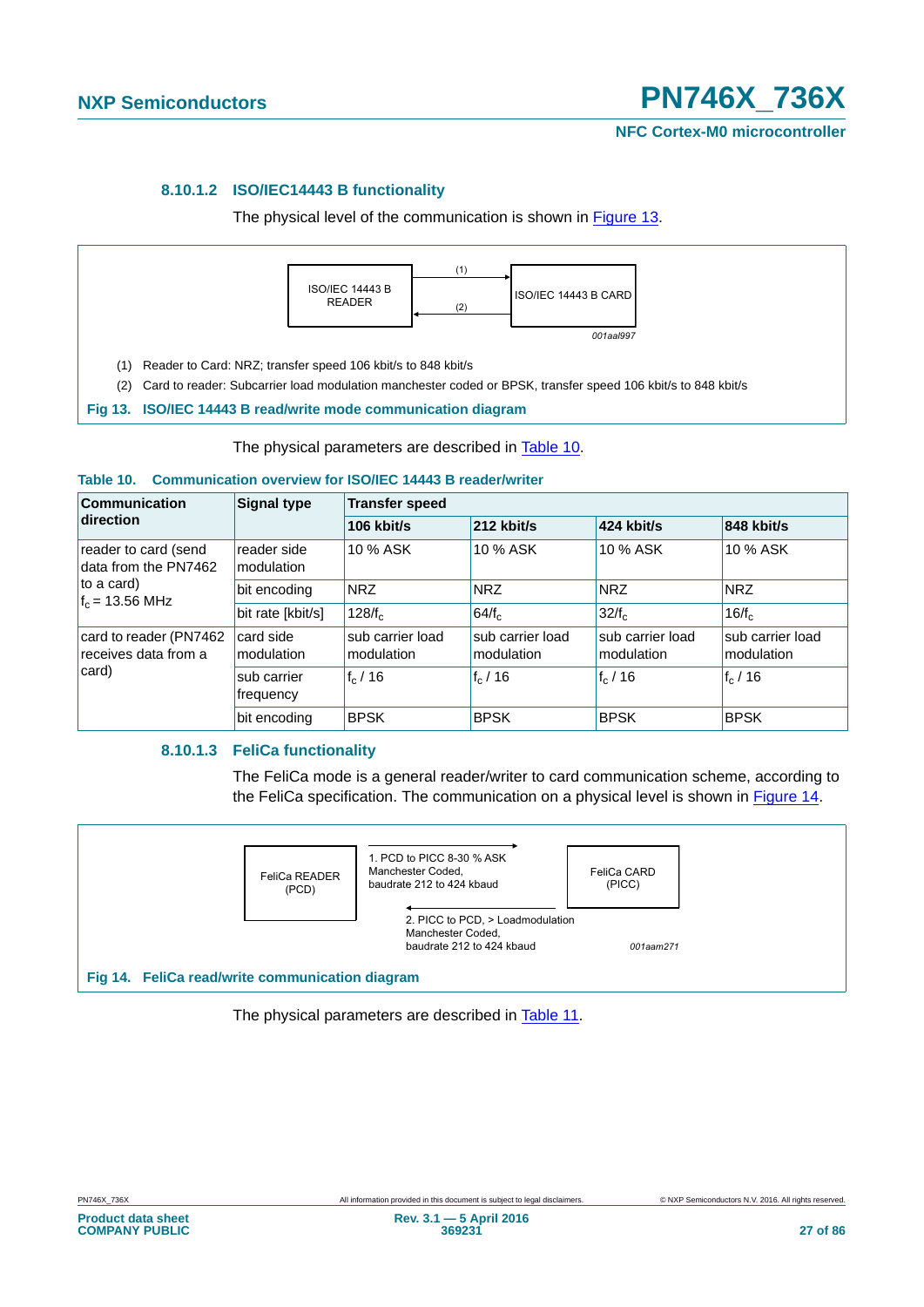**NFC Cortex-M0 microcontroller**

| <b>Communication direction</b>                                                       | <b>Signal type</b>     | <b>Transfer speed FeliCa</b> | FeliCa higher transfer<br>speeds |  |
|--------------------------------------------------------------------------------------|------------------------|------------------------------|----------------------------------|--|
|                                                                                      |                        | $212$ kbit/s                 | 424 kbit/s                       |  |
| reader to card (send data<br>from the PN7462 to a card)<br>$f_c = 13.56 \text{ MHz}$ | reader side modulation | 8 % to 30 % ASK              | 8 % to 30 % ASK                  |  |
|                                                                                      | bit encoding           | manchester encoding          | manchester encoding              |  |
|                                                                                      | bit rate               | $f_c/64$                     | $f_c/32$                         |  |
| card to reader (PN7462<br>receives data from a card)                                 | card side modulation   | load modulation              | load modulation                  |  |
|                                                                                      | bit encoding           | manchester encoding          | manchester encoding              |  |

#### <span id="page-27-0"></span>**Table 11. Communication overview for FeliCa reader/writer**

**Note**: The PN7462 does not manage FeliCa security aspects.

PN7462 supports FeliCa multiple reception cycles.



#### **8.10.1.4 ISO/IEC 15693 functionality**

The physical level of the communication is shown in [Figure 16](#page-27-1).



The physical parameters are described in [Table 12.](#page-27-2)

#### <span id="page-27-2"></span><span id="page-27-1"></span>**Table 12. Communication overview for ISO/IEC 15693 reader/writer reader to label**

| <b>Communication direction</b>                           | <b>Signal type</b>     | <b>Transfer speed</b>            |                                          |
|----------------------------------------------------------|------------------------|----------------------------------|------------------------------------------|
|                                                          |                        | $f_c$ / 8192 kbit/s              | $f_c$ / 512 kbit/s                       |
| reader to label (send data<br>from the PN7462 to a card) | reader side modulation | 10 % to 30 % ASK or<br>100 % ASK | 10 % to 30 % ASK or 90 % to<br>100 % ASK |
|                                                          | bit encoding           | 1/256                            | 1/4                                      |
|                                                          | bit length             | 4.833 us                         | 302.08 us                                |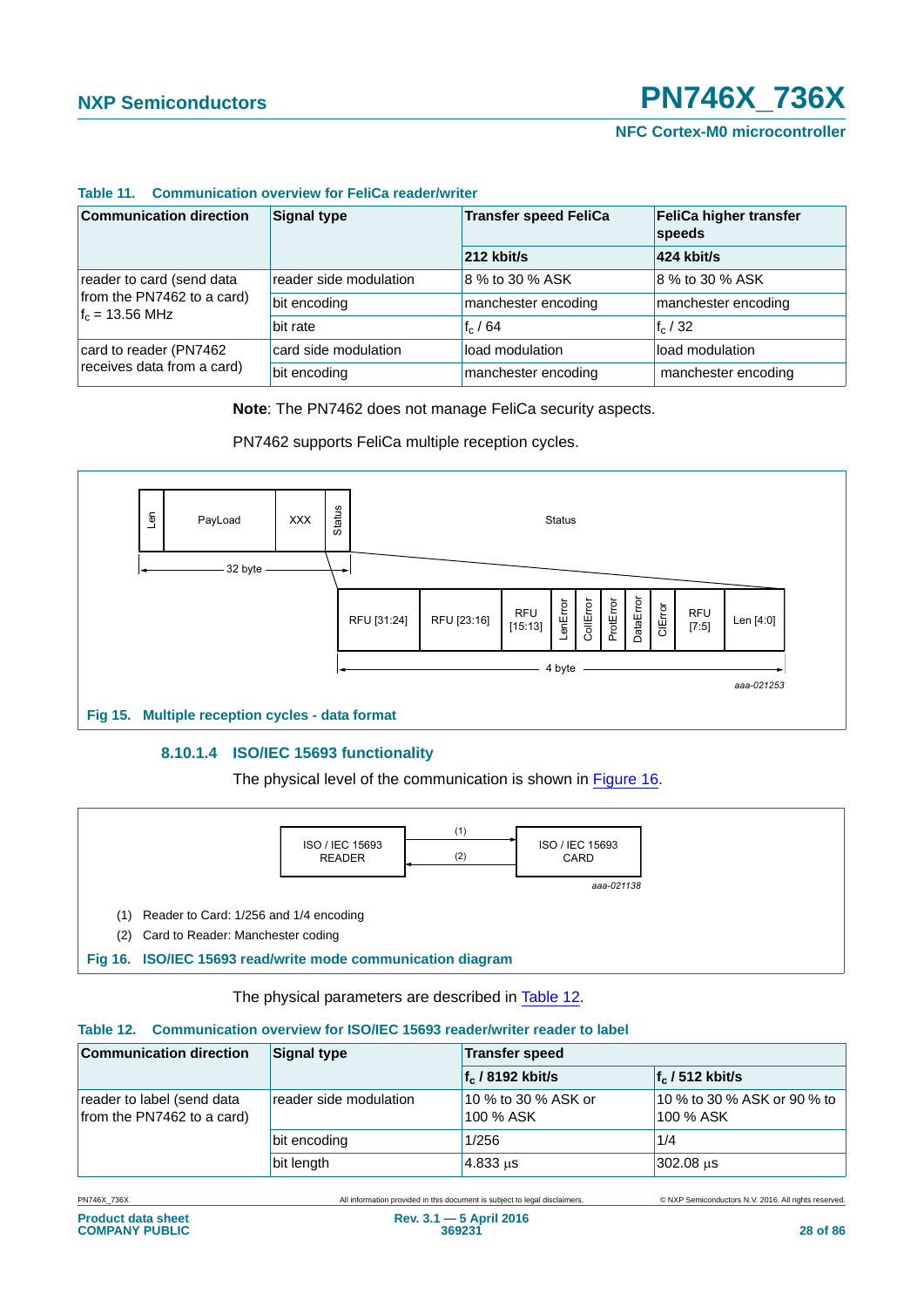**NFC Cortex-M0 microcontroller**

| Table 13. Communication overview for ISO/IEC 15693 reader/writer label to reader |  |
|----------------------------------------------------------------------------------|--|
|----------------------------------------------------------------------------------|--|

| <b>Communication</b><br>direction                                                | <b>Signal type</b>            | <b>Transfer speed</b> |                 |                                                     |                                           |  |
|----------------------------------------------------------------------------------|-------------------------------|-----------------------|-----------------|-----------------------------------------------------|-------------------------------------------|--|
|                                                                                  |                               | $6.62$ kbit/s         | 13.24 kbit/s[1] | 26.48 kbit/s                                        | 52.96 kbit/s                              |  |
| label to reader<br>(PN7462 receives)<br>data from a card) $f_c$<br>$= 13.56$ MHz | card side<br>modulation       | not supported         | not supported   | single (dual) sub<br>carrier load<br>modulation ASK | single sub carrier<br>load modulation ASK |  |
|                                                                                  | bit length $(\mu s)$          | ۰                     |                 | 37.76                                               | 18.88                                     |  |
|                                                                                  | bit encoding                  |                       |                 | manchester coding                                   | manchester coding                         |  |
|                                                                                  | subcarrier<br>frequency (MHz) |                       |                 | $f_c/32$                                            | $f_c/32$                                  |  |

<span id="page-28-0"></span>[1] Fast inventory (page) read command only (ICODE proprietary command).



#### **8.10.1.5 ISO/IEC18000-3 mode 3 functionality**

The ISO/IEC 18000-3 mode 3 is not described in this document. For a detailed explanation of the protocol, refer to the ISO/IEC 18000-3 standard.

PN7462 supports the following features:

- TARI =  $9.44 \,\mu s$  or 18.88  $\mu s$
- **•** Downlink: Four subcarrier pulse manchester and two subcarrier pulse manchester
- Subcarrier: 423 kHz ( $f_c$  / 32) with DR = 0 and 847 kHz ( $f_c$  / 16) with DR = 1

### **8.10.1.6 NFCIP-1 modes**

The NFCIP-1 communication differentiates between an active and a passive communication mode.

- **•** In active communication mode, both initiator and target use their own RF field to transmit data
- **•** In passive communication mode, the target answers to an initiator command in a load modulation scheme. The initiator is active in terms of generating the RF field
- **•** The initiator generates RF field at 13.56 MHz and starts the NFCIP-1 communication
- **•** In passive communication mode, the target responds to initiator command in load modulation scheme. In active communication mode, it uses a self-generated and self-modulated RF field.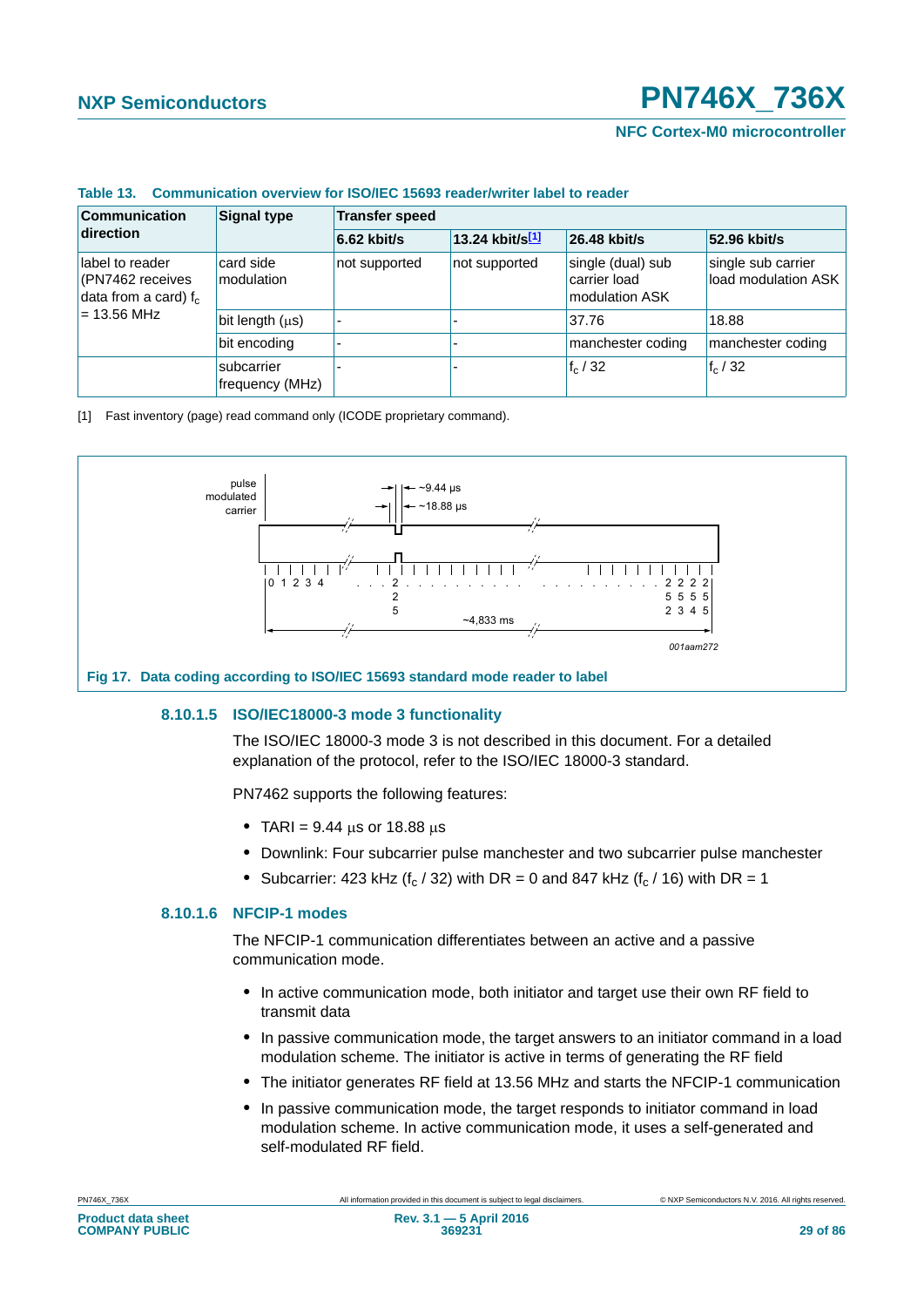**NFC Cortex-M0 microcontroller**

PN7462 supports NFCIP-1 standard. PN7462 supports active and passive communication mode at transfer speeds of 106 kbit/s, 212 kbit/s, and 424 kbit/s, as defined in the NFCIP-1 standard.



#### **Table 14. Communication overview for active communication mode**

| <b>Communication</b> | Transfer speed                      |                                           |                                                  |  |  |
|----------------------|-------------------------------------|-------------------------------------------|--------------------------------------------------|--|--|
| direction            | 106 kbit/s                          | $212$ kbit/s                              | $ 424 \text{ kbit/s} $                           |  |  |
| initiator to target  | according to ISO/IEC 14443 A        | according to                              | according to                                     |  |  |
| target to initiator  | 100 % ASK, modified<br>miller coded | FeliCa, 8-30 %<br>ASK manchester<br>coded | FeliCa, 8-30 %<br><b>ASK manchester</b><br>coded |  |  |

#### **Note**: Transfer speeds above 424 kbit/s are not defined in the NFCIP-1 standard.

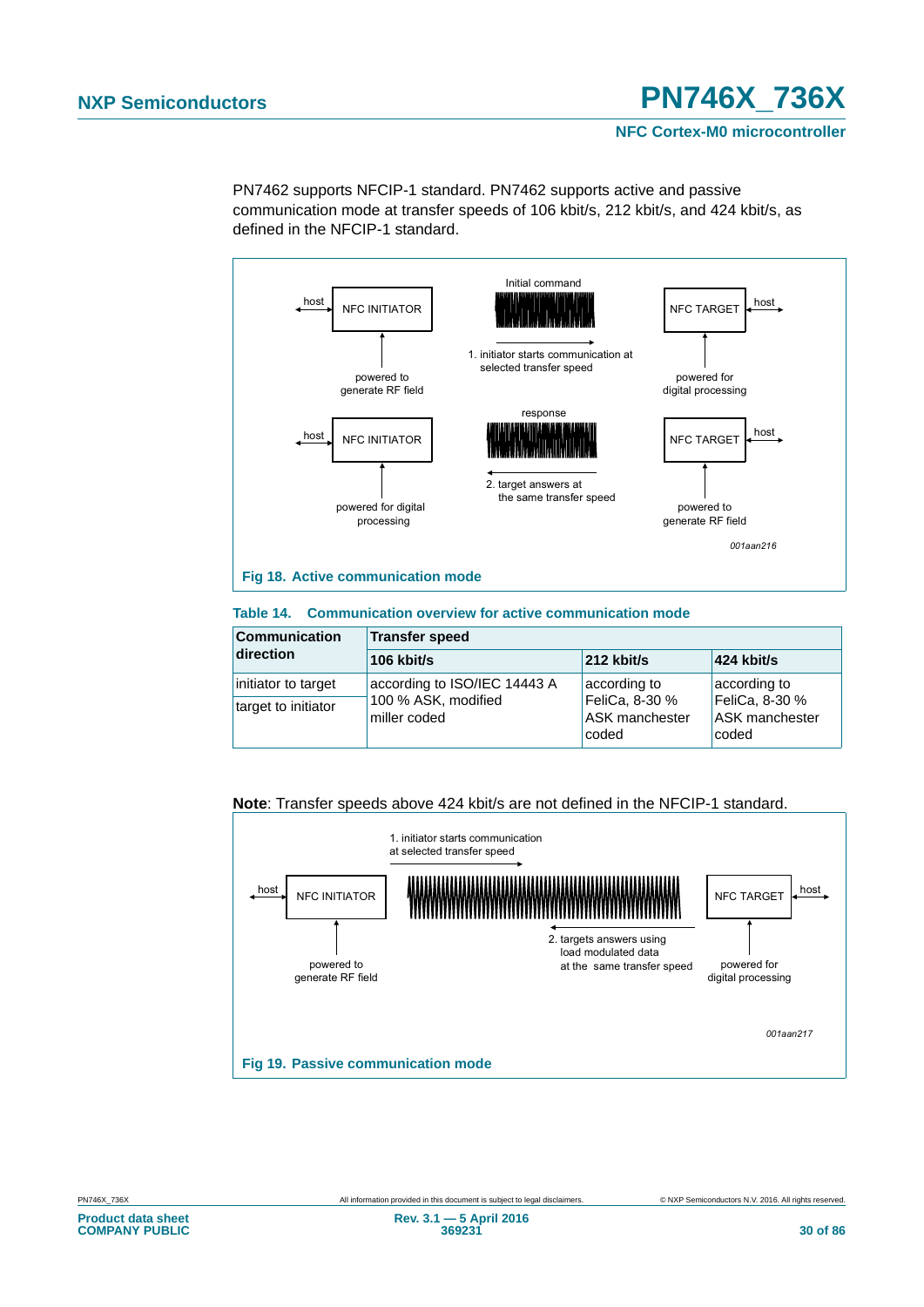#### **NFC Cortex-M0 microcontroller**

**Table 15. Communication overview for passive communication mode**

| <b>Communication</b><br>direction | <b>Transfer speed</b>                                                         |                                                        |                                                        |  |
|-----------------------------------|-------------------------------------------------------------------------------|--------------------------------------------------------|--------------------------------------------------------|--|
|                                   | 106 kbit/s                                                                    | 212 kbit/s                                             | 424 kbit/s                                             |  |
| initiator to target               | according to<br><b>ISO/IEC 14443 A</b><br>100 % ASK, modified<br>miller coded | according to FeliCa,<br>8-30 % ASK<br>manchester coded | according to FeliCa,<br>8-30 % ASK<br>manchester coded |  |
| target to initiator               | according to<br><b>ISO/IEC 14443 A</b><br>@106 kB modified<br>miller coded    | according to FeliCa, ><br>12 % ASK manchester<br>coded | according to FeliCa, ><br>12 % ASK manchester<br>coded |  |

The NFCIP-1 protocol is managed in the PN7462 customer application firmware.

**Note**: Transfer speeds above 424 kbit/s are not defined in the NFCIP-1 standard.

**ISO/IEC14443 A card operation mode:** PN7462 can be addressed as a ISO/IEC 14443 A card. It means that PN7462 can generate an answer in a load modulation scheme according to the ISO/IEC 14443 A interface description.

**Note**: PN7462 component does not support a complete card protocol. The PN7462 customer application firmware handles it.

The following table describes the physical layer of a ISO/IEC14443 A card mode:

| <b>Communication direction</b> | ISO/IEC 14443 A (transfer speed: 106 kbit per second) |                             |  |
|--------------------------------|-------------------------------------------------------|-----------------------------|--|
| reader/writer to PN7462        | modulation on reader side                             | 100 % ASK                   |  |
|                                | bit coding                                            | modified miller             |  |
|                                | bit length                                            | 128/f <sub>c</sub>          |  |
| PN7462 to reader/writer        | modulation on PN7462 side                             | sub carrier load modulation |  |
|                                | subcarrier frequency                                  | $f_c/16$                    |  |
|                                | bit coding                                            | manchester coding           |  |

#### **Table 16. ISO/IEC14443 A card operation mode**

**NFCIP-1 framing and coding:** The NFCIP-1 framing and coding in active and passive communication mode is defined in the NFCIP-1 standard.

PN7462 supports the following data rates:

#### **Table 17. Framing and coding overview**

| <b>Transfer speed</b>  | <b>Framing and coding</b>                      |
|------------------------|------------------------------------------------|
| $106$ kbit/s           | according to the ISO/IEC 14443 A/MIFARE scheme |
| $ 212 \text{ kbit/s} $ | according to the FeliCa scheme                 |
| $ 424 \text{ kbit/s} $ | according to the FeliCa scheme                 |

**NFCIP-1 protocol support:** The NFCIP-1 protocol is not elaborated in this document. The PN7462 component does not implement any of the high-level protocol functions. These high-level protocol functions are implemented in the microcontroller. For detailed explanation of the protocol, refer to the NFCIP-1 standard. However, the datalink layer is according to the following policy:

**•** Speed shall not be changed while there is continuous data exchange in a transaction.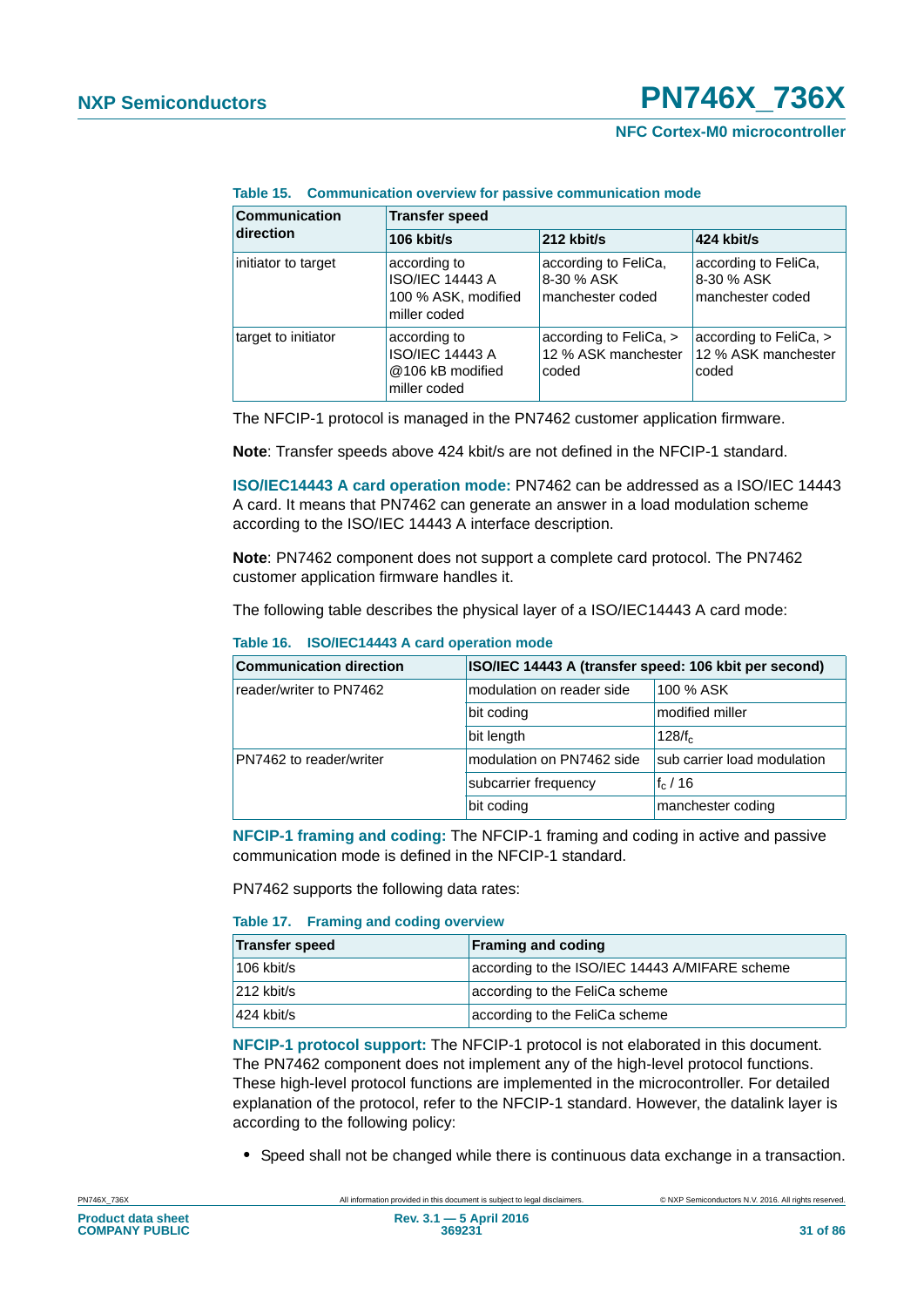**•** Transaction includes initialization, anticollision methods, and data exchange (in a continuous way means no interruption by another transaction).

In order not to disturb current infrastructure based on 13.56 MHz, the following general rules to start NFCIP-1 communication are defined:

- 1. By default, NFCIP-1 device is in target mode. It means that its RF field is switched off.
- 2. The RF level detector is active.
- 3. Only if the application requires, the NFCIP-1 device switches to initiator mode.
- 4. An initiator shall only switch on its RF field if the RF level detector does not detect external RF field during a time of  $T_{\text{IDT}}$ .
- 5. The initiator performs initialization according to the selected mode.

### **8.10.2 Low-Power Card Detection (LPCD)**

The low-power card detection is an energy saving feature of the PN7462. It detects the presence of a card without starting a communication. Communication requires more energy to power the card and takes time, increasing the energy consumption.

It is based on antenna detuning detection. When a card comes close to the reader, it affects the antenna tuning, which is detected by PN7462.

The sensitivity can be varied for adjusting to various environment and applications constraints.

Remark: Reader antenna detuning may have multiple sources such as cards and metal near the antenna. Hence it is important to adjust the sensitivity with care to optimize the detection and power consumption. As the generated field is limited, distance for card detection might be reduced compared to normal reader operation. Performances depend on the antenna and the sensitivity used.

### **8.10.3 Active Load Modulation (ALM)**

When PN7462 is used in card emulation mode or P2P passive target mode, it modulates the field emitted by the external reader or NFC passive initiator.



To modulate the field, PN7462 has two possibilities:

**•** Passive Load Modulation (PLM): The PN7462 modifies the antenna characteristics, which is detected by the reader through antenna coupling.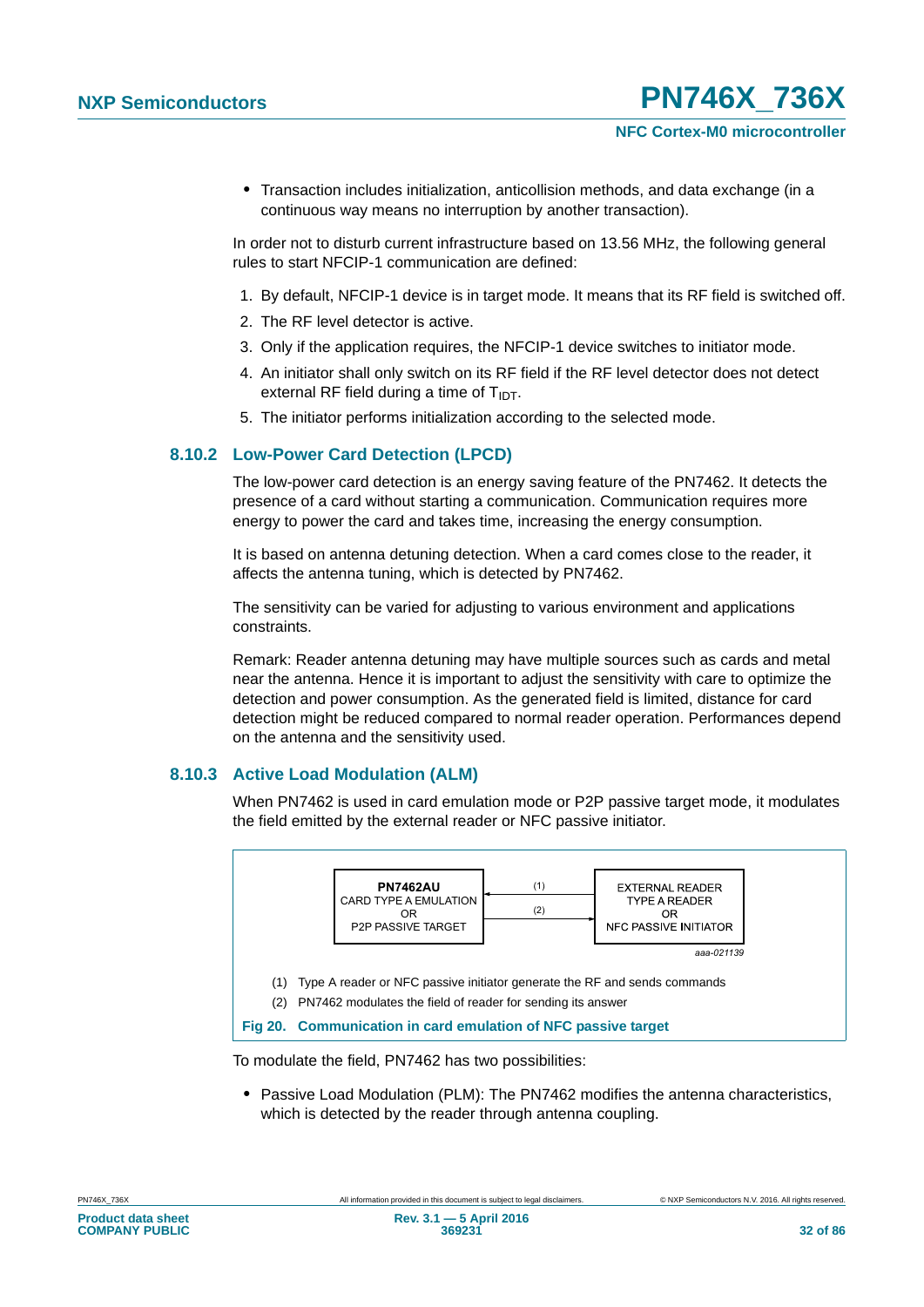**•** Active Load Modulation (ALM): The PN7462 generates a small field, in phase opposition with the field emitted by the reader. This modulation is detected by the reader reception stage.

The modulation type to use depends on the external reader and the antenna of PN7462 and the application.

#### **8.10.4 Contactless interface**

#### **8.10.4.1 Transmitter (TX)**

The transmitter is able to drive an antenna circuit connected to outputs TX1 and TX2 with a 13.56 MHz carrier signal. The signal delivered on pins TX1 and pin TX2 is a 13.56 MHz carrier, modulated by an envelope signal for energy and data transmission. It can be used to drive an antenna directly, using a few passive components for matching and filtering. For a differential antenna configuration, either TX1 or TX2 can be configured to put out an inverted clock. 100 % modulation and several levels of amplitude modulation on the carrier can be performed to support 13.56 MHz carrier-based RF-reader/writer protocols. The standards ISO/IEC14443 A and B, FeliCa and ISO/IEC18092 define the protocols.

PN7462 transmitter facilitates 10 % and 100 % amplitude modulation, as per the RF standards supported.

The PN7462 embeds an overshoot and undershoot protection. It is used to configure additional signals on the transmitter output, for controlling the signal shape at the antenna output.



#### **8.10.4.2 Receiver (RX)**

In reader mode, the response of the PICC device is coupled from the PCB antenna to the differential input RXP/RXN. The reader mode receiver extracts this signal by first removing the carrier in passive mixers (direct conversion for I and Q). It then filters and amplifies the baseband signal before converting to digital values. The conversion to digital values is done with two separate ADCs, for I and Q channels. Both I and Q channels have a differential structure, which improves the signal quality.

The I/Q mixer mixes the differential input RF-signal down to the baseband. The mixer has a bandwidth of 2 MHz.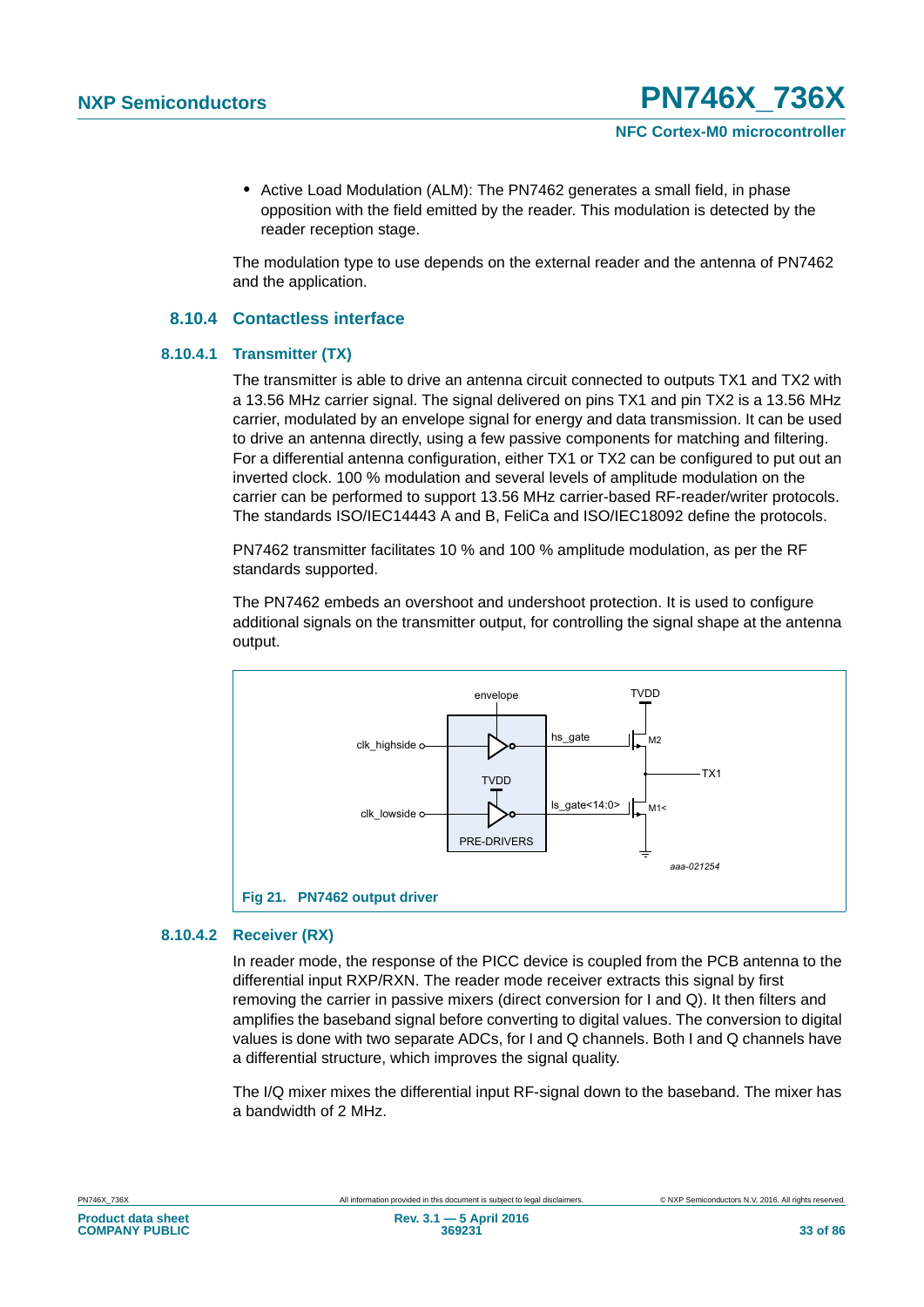The down-mixed differential RX input signals are passed to the BBA and a band-pass filter. For considering all the protocols (type A/B, FeliCa), the high-pass cut-off frequency of BBA is configured between 45 kHz and 250 kHz. The configuration is done in four different steps. The low-pass cut-off frequency is greater than 2 MHz.

The output of band-pass filter is further amplified with a gain factor which is configurable between 30 dB and 60 dB. The baseband amplifier (BBA)/ADC I-channel and Q-channel can be enabled separately. It is required for ADC-based card mode functionality as only the I-channel is used in this case.



**VMID:** A resistive divider between AVDD and GND generates VMID. The resistive divider is connected to the VMID pin. An external blocking capacitor of typical value 100 nF is connected.

**Automatic Gain Control (AGC):** The contactless interface AGC is used to control the amplitude of 13.56 MHz sine‐wave input signal received. The signal is received at the antenna connected between the pins RXP and RXN. A comparator is used to compare the peak value of the input signal with a reference voltage.

A voltage divider circuit is used to generate the reference voltage. An external resistor (typically 3.3 k $\Omega$ ) is connected to the RX input, which forms a voltage divider with an on‐chip variable resistor. The voltage divider circuit so formed has a 10‐bit resolution.

**Note:** The comparator monitors the RXP signal only.

By varying the on-chip resistor, the amplitude of the input signal can be modified. The value of on-chip resistor is increased or decreased, depending on the output of the sampled comparator. The on-chip resistor value is adjusted until the peak of the input signal matches the reference voltage. Thus, the AGC circuit automatically controls the amplitude of the RX input.

The internal amplitude controlling resistor in the AGC has a default value of 10 K $\Omega$ . It means that, when the resistor control bits in AGC\_VALUE\_REG <9:0> are all 0, the resistance is 10 K $\Omega$ . As the control bits are increased, resistors are switched in parallel to the 10 K $\Omega$  resistor. It lowers the resultant resistance value to 5 k $\Omega$  (AGC\_VALUE\_REG <9:0>, all bits set to 1).

**Mode detector:** The mode detector is a functional block of the PN7462 which senses for an RF field generated by another device. The mode detector facilitates to distinguish between type A and Felica target mode. The host responds depending on the recognized protocol generated by an initiator peer device.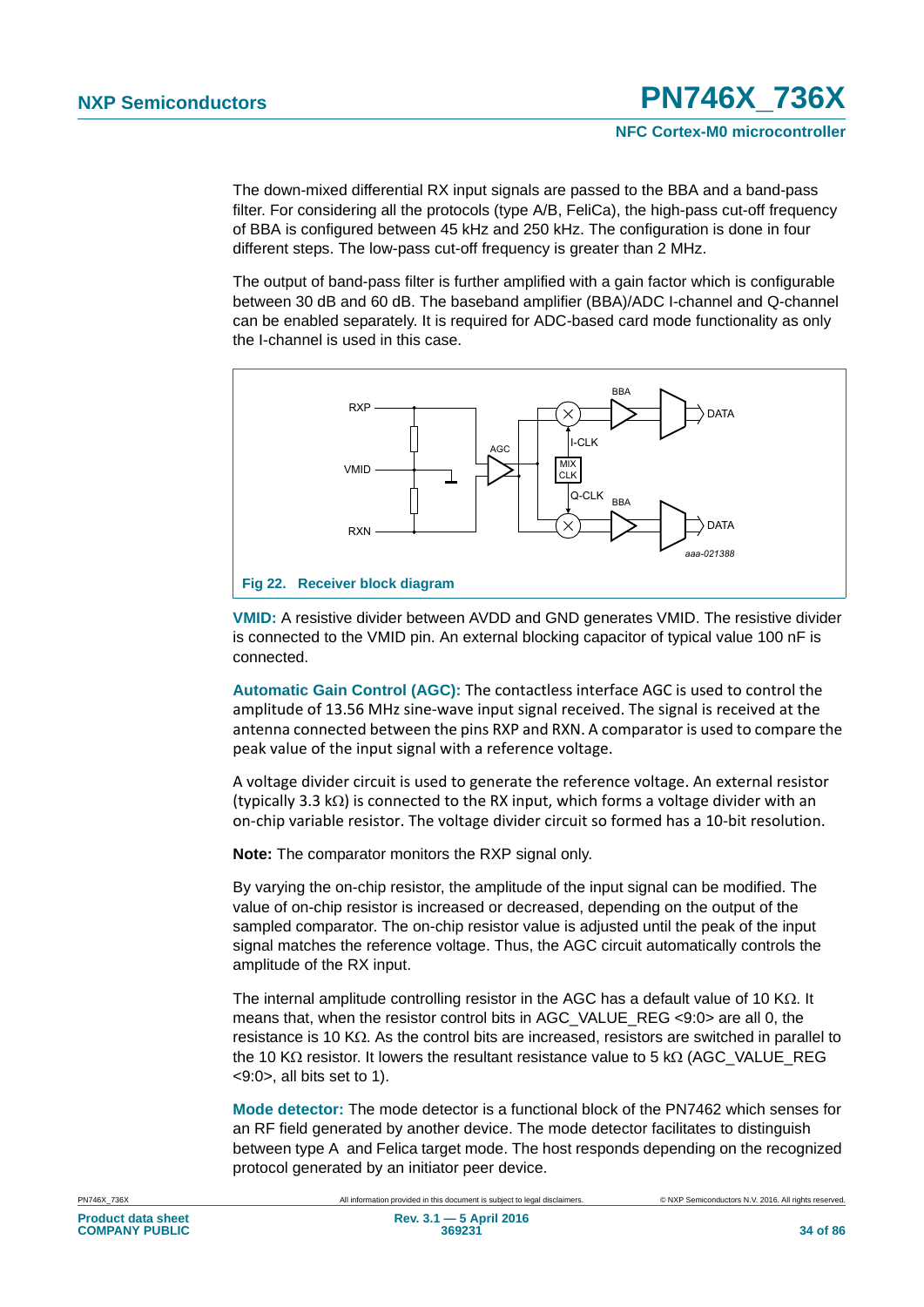**Note**: The PN7462 emulates type A cards and peer-to-peer active target modes according to ISO / IEC18092.

#### **8.10.5 Dynamic Power Control (DPC)**

The PN7462 supports the Dynamic Power Control (DPC) feature.

The dynamic power controls the RF output current dependent on the loading condition of the antenna.

A lookup table is used to configure the output voltage and to control the transmitter current. In addition to the control of the transmitter current, wave shaping settings can be controlled as well, depending on the selected protocol and the measured antenna load.

### **8.11 Timers**

The PN7462 includes two 12-bit general-purpose timers (on LFO clock domain) with match capabilities. It also includes two 32-bit general-purpose timers (on HFO clock domain) and a WatchDog Timer (WDT).

The timers and WDT can be configured through software via a 32-bit APB slave interface.

| <b>Name</b>        | <b>Clock</b><br>source | <b>Frequency</b> | <b>Counter</b><br>length | <b>Resolution</b> | <b>Maximum</b><br>delay | Chaining  |
|--------------------|------------------------|------------------|--------------------------|-------------------|-------------------------|-----------|
| Timer <sub>0</sub> | LFO/2                  | 182.5 kHz        | 12-bit                   | 300 us            | $1.2$ s                 | <b>No</b> |
| Timer 1            | LFO/2                  | 182.5 kHz        | $12$ -bit                | 300 us            | $1.2$ s                 | Yes       |
| Timer 2            | <b>HFO</b>             | <b>20 MHz</b>    | 32-bit                   | $50$ ns           | 214 s                   | No        |
| Timer 3            | <b>HFO</b>             | <b>20 MHz</b>    | 32-bit                   | 50 ns             | 214 s                   | No        |
| Watchdog           | LFO/128                | 2.85 kHz         | $10$ -bit                | $21.5 \text{ ms}$ | 22s                     | No        |

#### **Table 18. Timer characteristics**

#### **8.11.1 Features of timer 0 and timer 1**

- **•** 12-bit counters
- One match register per timer, no capture registers and capture trigger pins are needed
- **•** One common output line gathering the four timers (Timer 0, Timer 1, Timer 2, and Timer 3)
- **•** Interrupts
- **•** Timer 0 and timer 1 can be concatenated (multiplied)
- **•** Timer 0 and timer 1 have two count modes: single-shot or free-running
- **•** Timer 0 and timer 1 time-out interrupts can be individually masked
- **•** Timer 0 and timer 1 clock source is LFO clock (LFO/2 = 182.5 kHz)

**Remark:** The timers are dedicated for RF communication.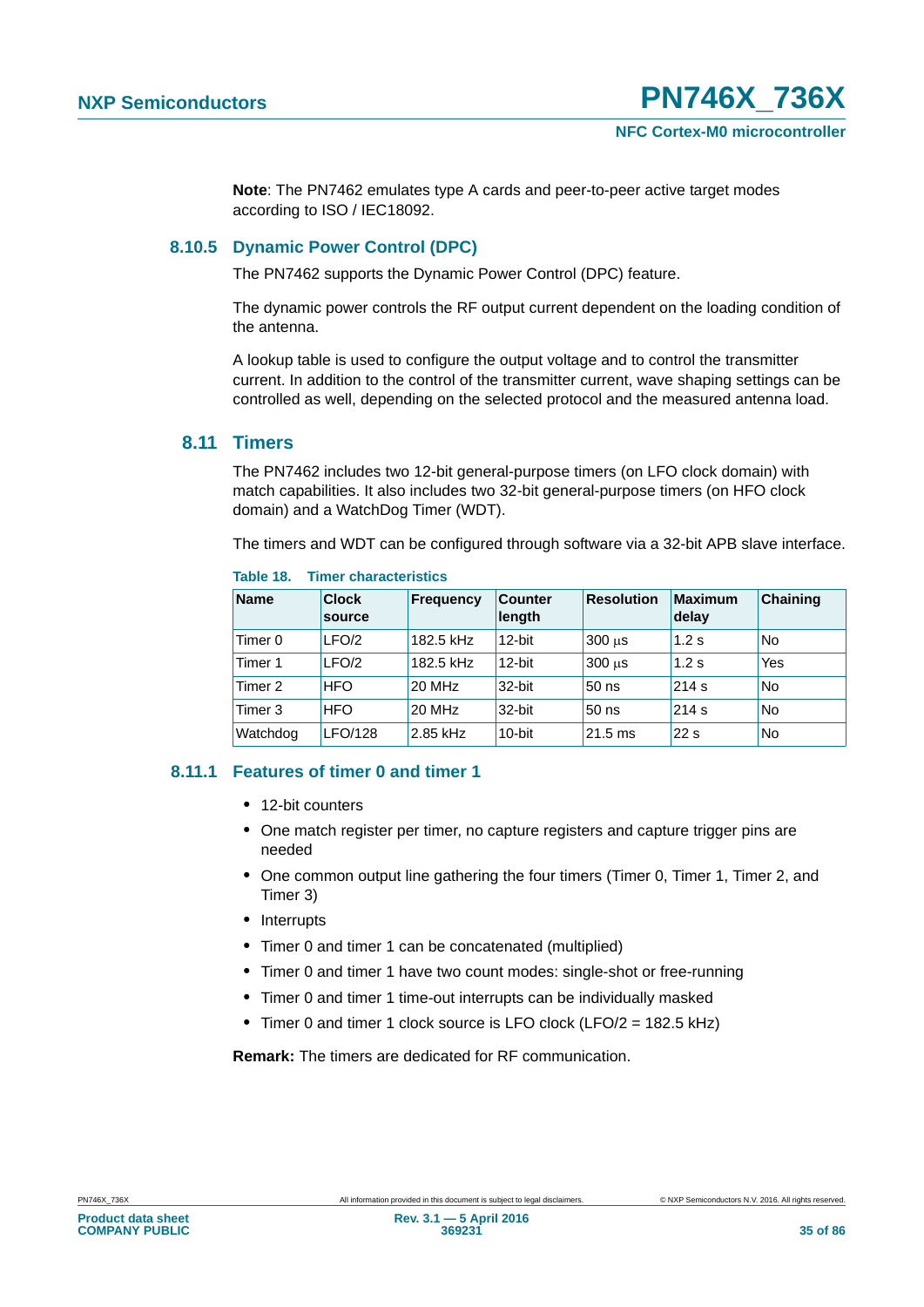#### **8.11.2 Features of timer 2 and timer 3**

- **•** 32-bit counters
- 1 match register per timer, no capture registers and capture trigger pins are needed
- **•** 1 common output line gathering four timers (Timer 0, Timer 1, Timer 2, and Timer 3)
- **•** Interrupts
- **•** Timer 2 and timer 3 have two count modes: single-shot and free-running
- **•** Timer 2 and timer 3 time-out interrupts can be individually masked
- **•** Timer 2 and timer 3 clock source is the system clock

#### **8.12 System tick timer**

The PN7462 microcontroller includes a system tick timer (SYSTICK) that generates a dedicated SYSTICK exception at a fixed time interval (10 ms).

#### **8.13 Watchdog timer**

If the microcontroller enters an erroneous state, the watchdog timer resets the microcontroller. When the watchdog timer is enabled, if the user program fails to "feed" (reload) the watchdog timer within a predetermined time, it generates a system reset.

The watchdog timer can be enabled through software. If there is a watchdog timeout leading to a system reset, the timer is disabled automatically.

- **•** 10-bit counter
- **•** Based on a 2.85 kHz clock
- **•** Triggers an interrupt when a predefined counter value is reached
- **•** Connected to the ARM subsystem NMI (non-maskable interrupt)
- **•** If the watchdog timer is not periodically loaded, it resets PN7462

#### **8.14 Clocks**

The PN7462 clocks are based on the following clock sources:

- **•** 27.12 MHz external quartz
- **•** 27.12 MHz crystal oscillator
- **•** Internal oscillator: 20 MHz High Frequency Oscillator (HFO)
- Internal oscillator: 365 kHz Low Frequency Oscillator (LFO)
- **•** Internal PLL at 48 MHz for the USB interface

[Figure 23](#page-36-0) indicates the clocks used by each IP.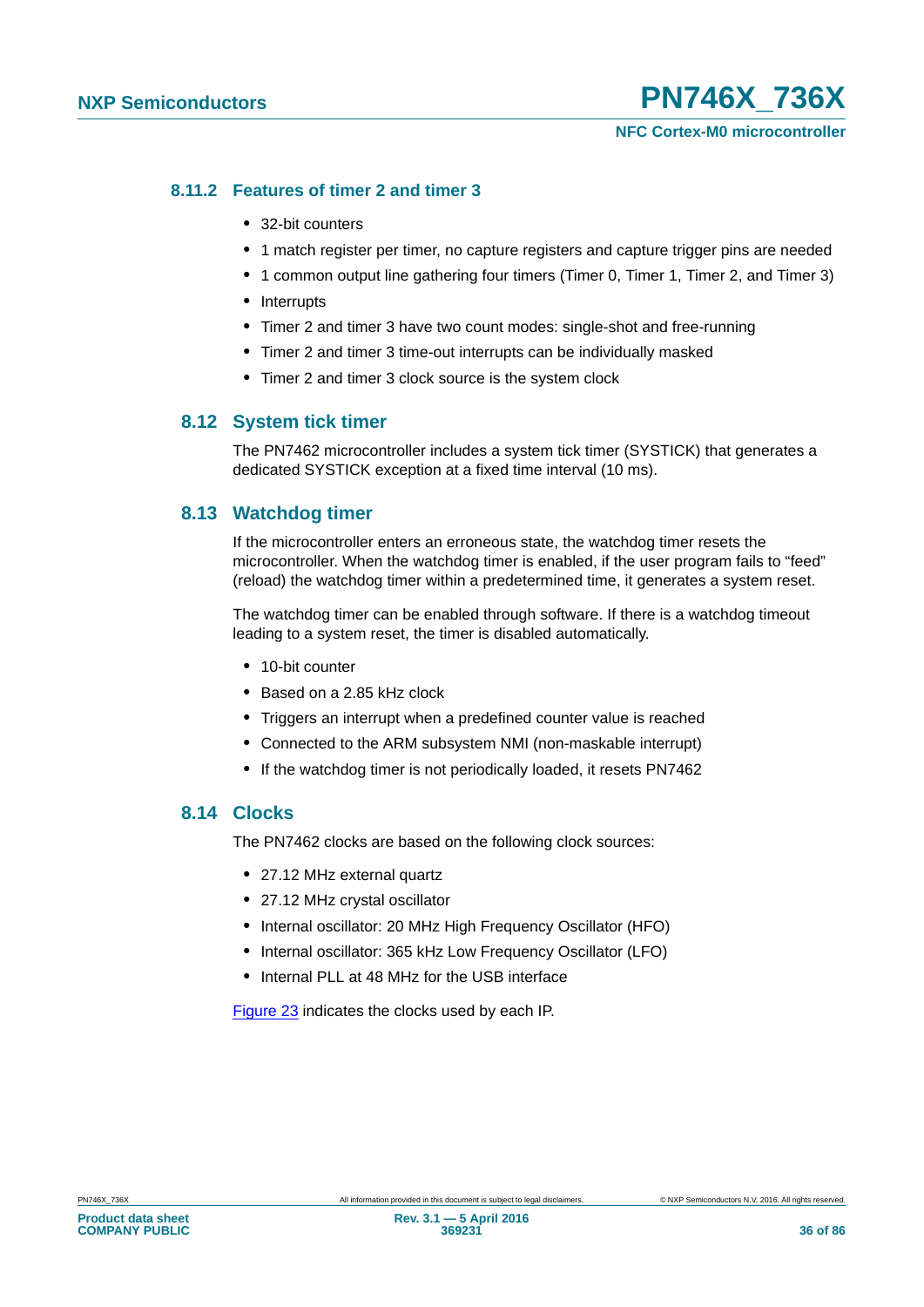**NFC Cortex-M0 microcontroller**



### **8.14.1 Quartz oscillator (27.12 MHz)**

The 27.12 MHz quartz oscillator is used as a reference for all operations where the stability of the clock frequency is important for reliability. It includes contactless interface, contact interface, SPI and I2C master interfaces, USB PLL for the USB interface, and HSUART.

Regular and low-power crystals can be used. [Figure 24](#page-36-0) shows the circuit for generating stable clock frequency. The quartz and trimming capacitors are off-chip.



<span id="page-36-0"></span>[Table 19](#page-37-0) describes the levels of accuracy and stability required on the crystal.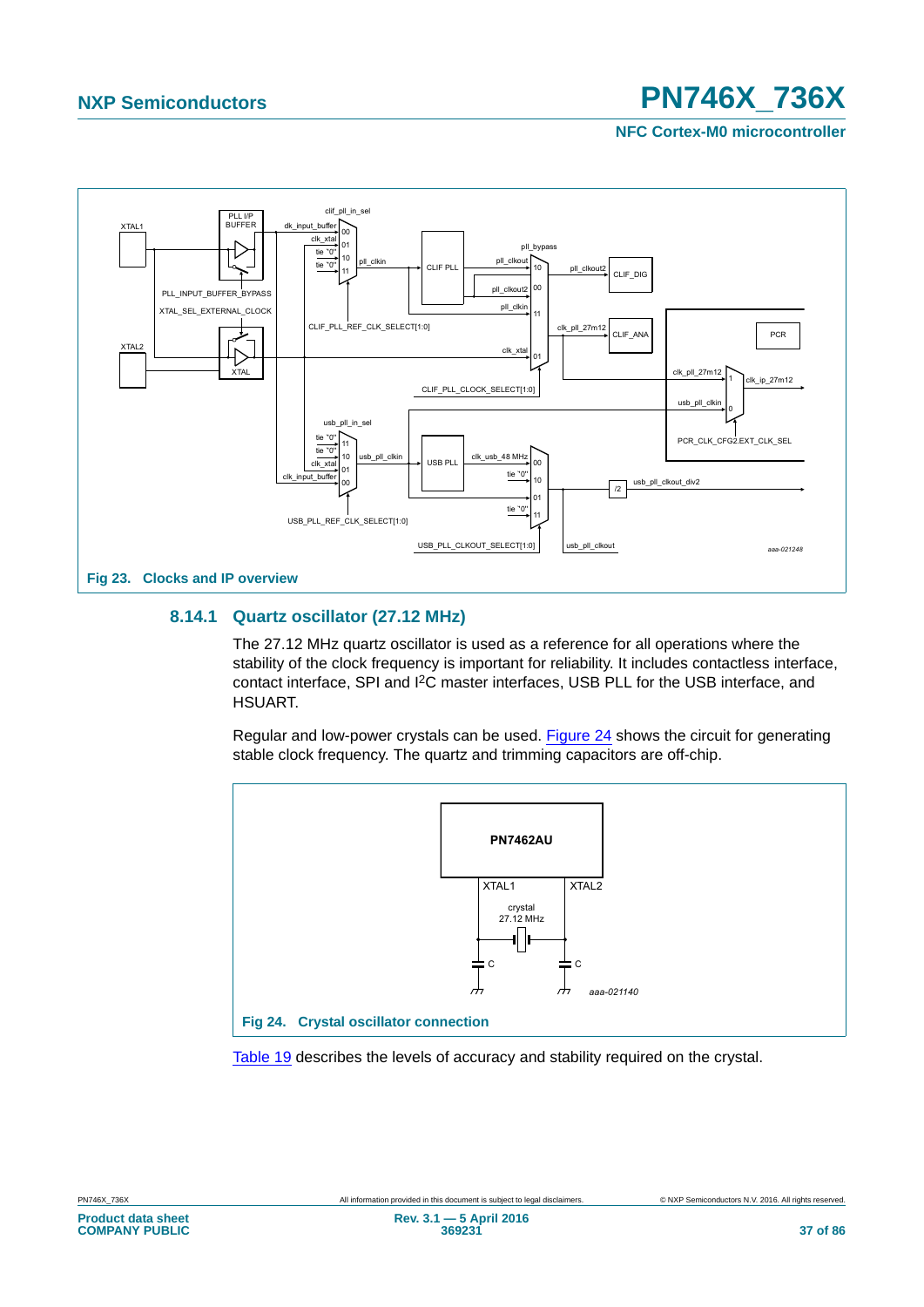<span id="page-37-0"></span>

| Table 19. | <b>Crystal requirements</b> |  |
|-----------|-----------------------------|--|
|-----------|-----------------------------|--|

| <b>Symbol</b>             | <b>Parameter</b>             | <b>Conditions</b>             | Min   | <b>Typ</b> | <b>Max</b> | Unit       |
|---------------------------|------------------------------|-------------------------------|-------|------------|------------|------------|
| f <sub>xtal</sub>         | crystal frequency            | ISO/IEC and FCC<br>compliancy |       | 27.12      |            | <b>MHz</b> |
| $\Delta f_{xtal}$         | crystal frequency accuracy   | [1]                           | $-50$ |            | $+50$      | ppm        |
| <b>ESR</b>                | equivalent series resistance |                               |       | 50         | 100        | Ω          |
| $\mathsf{C}_{\mathsf{L}}$ | load capacitance             |                               |       | 10         |            | pF         |
| $P_{\text{drive}}$        | drive power                  |                               |       |            | 100        | μW         |

<span id="page-37-1"></span>[1] This requirement is according to FCC regulations requirements. The frequency should be +/-14 kHz to meet ISO/IEC 14443 and ISO/IEC 18092.

### **8.14.2 USB PLL**

The PN7462 integrates a dedicated PLL to generate a low-noise 48 MHz clock, by using the 27.12 MHz from the external crystal. The 48 MHz clock generated is used as the USB main clock.

Following are the USB PLL features:

- **•** Low-skew, peak-to-peak cycle-to-cycle jitter, 48 MHz output clock
- **•** Low power in active mode, low power-down current
- **•** On-chip loop filter, external RC components not needed

### **8.14.3 High Frequency Oscillator (HFO)**

The PN7462 has an internal low-power High Frequency Oscillator (HFO) that generates a 20 MHz clock. The HFO is used to generate the system clock. The system clock default value is 20 MHz, and it can be configured to 10 MHz and 5 MHz for reducing power consumption.

### **8.14.4 Low Frequency Oscillator (LFO)**

The PN7462 has an internal low-power Low Frequency Oscillator (LFO) that generates a 365 kHz clock. The LFO is used by EEPROM, POR sequencer, contactless interface, timers, and watchdog.

### **8.14.5 Clock configuration and clock gating**

In order to reduce the overall power consumption, the PN7462 facilitates adjustment of system clock. It integrates clock gating mechanisms.

The system clock can be configured to the following values: 20 MHz, 10 MHz, and 5 MHz.

The clock of the following blocks can be activated or deactivated, depending on the peripherals used:

- **•** Contactless interface
- **•** Contact interface
- **•** Host interfaces
- **•** I 2C master interface
- **•** SPI master interface
- **•** CRC engine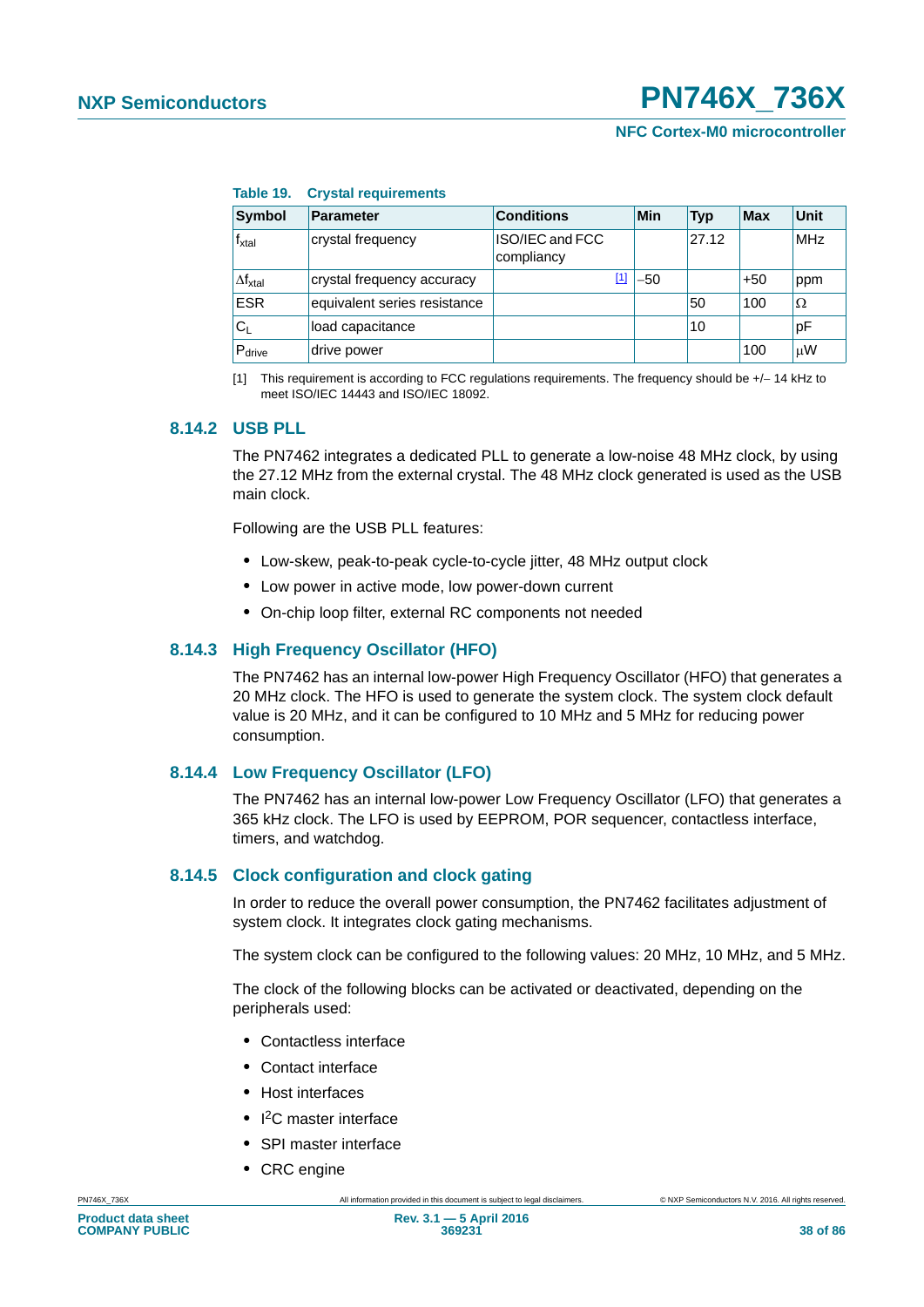**NFC Cortex-M0 microcontroller**

- **•** Timers
- **•** Random generator
- **•** System clock
- **•** EEPROM
- **•** Flash memory

### **8.15 Power management**

### **8.15.1 Power supply sources**

The PN7462 is powered using the following supply inputs:

- **•** VBUS: main supply voltage for internal analog modules, digital logic and memories
- **•** VBUSP: supply voltage for the contact interface
- **•** TVDD\_IN: supply for the contactless interface
- **•** PVDD\_IN: pad voltage reference and supply of the host interface (HSU, USB, I2C, and SPI) and the GPIOs
- PVDD M IN: pad voltage reference and supply for the master interface (SPI and I<sup>2</sup>C)
- **•** DVDD: supply for the internal digital blocks

### **8.15.2 PN7462 Power Management Unit (PMU)**

The integrated Power Management Unit (PMU) provides supply for internal analog modules, internal digital logic and memories, pads. It also provides supply voltages for the contactless and contact interface.

It automatically adjusts internal regulators to minimize power consumption during all possible power states.

The power management unit embeds a mechanism to prevent the IC from overheat, overconsumption, or overloading the DC-to-DC converter:

- **•** TXLDO 5 V monitoring
- **•** VCC current limiter
- **•** DC-to-DC converter current overload
- **•** SCVDD current overload
- **•** Temperature sensor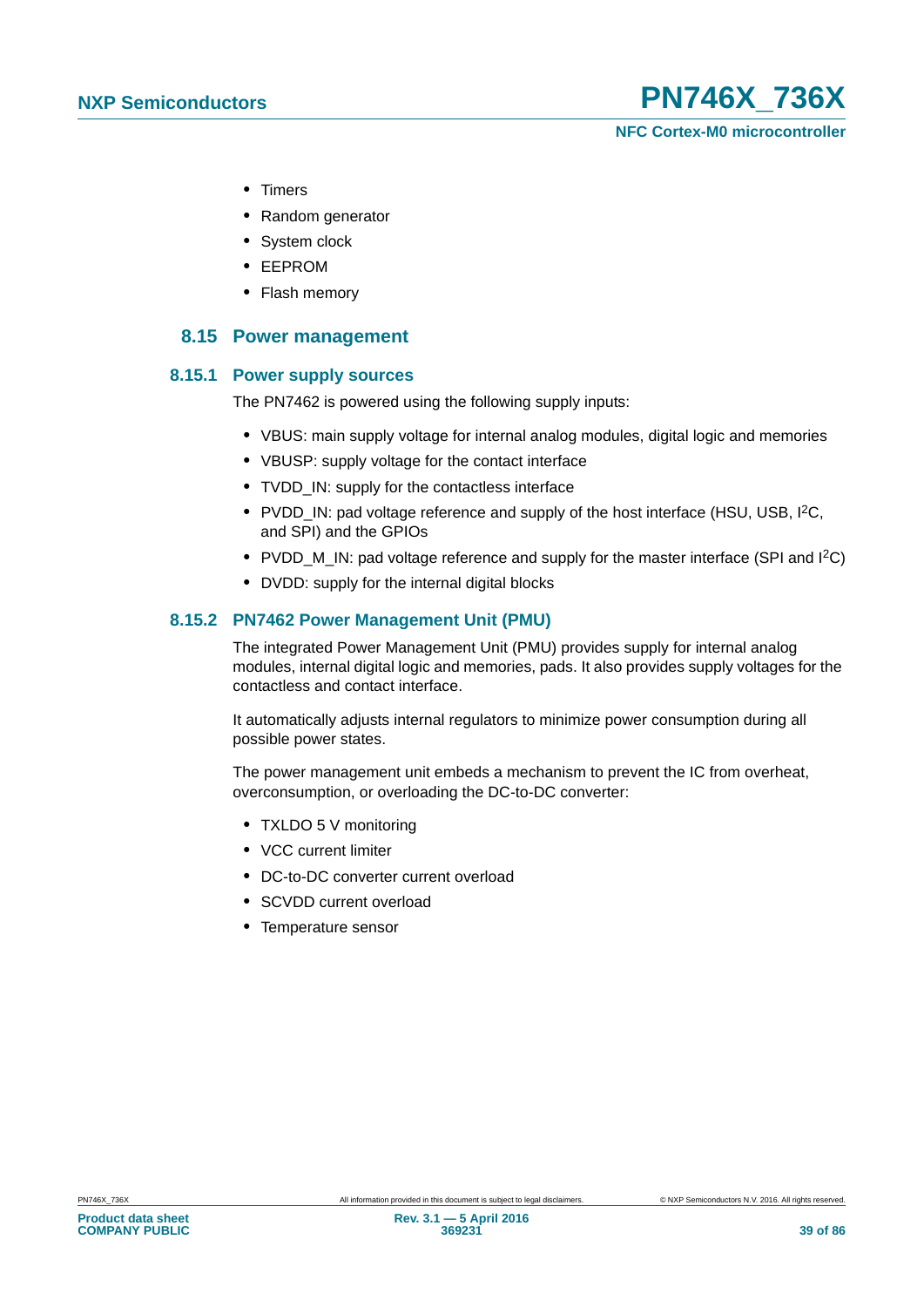**NFC Cortex-M0 microcontroller**



PN7462 embeds five Low Drop-Out regulators (LDO) for ensuring the stability of power supply, while the application is running.

- **•** MLDO (main LDO): It provides1.8 V supply for internal analog, digital and memory modules
- **•** TXLDO: This LDO can be used to supply the RF transmitter
- **•** PVDD\_LDO: PVDD\_LDO provides 3.3 V that can be used for all pads supply
- **•** SCLDO: This LDO provides a 2.4 V output to be used for contact card supply. The main aim is to be able to address class B operation when the voltage available is below 3.9 V. It is achieved by providing a stable input voltage to the internal DC-to-DC converter.
- **•** VCC\_LDO: the VCC\_LDO provides the supply for the contact smart card

Some are used while some are optional, like the TX\_LDO which is proposed for the RF interface. It is up to the application designer to decide whether LDOs should be used.

### **8.15.2.1 Main LDO**

The Main LDO (MLDO) provides a 1.8 V supply for all internal, digital and memory modules. It takes input from VBUS. MLDO includes a current limiter that avoids damage to the output transistors.

Output supply is available on VDD pin which must be connected externally to the DVDD pin.

Following are the main LDO features:

**•** Main Low-Drop-Out (MLDO) voltage regulator powered by VBUS (external supply)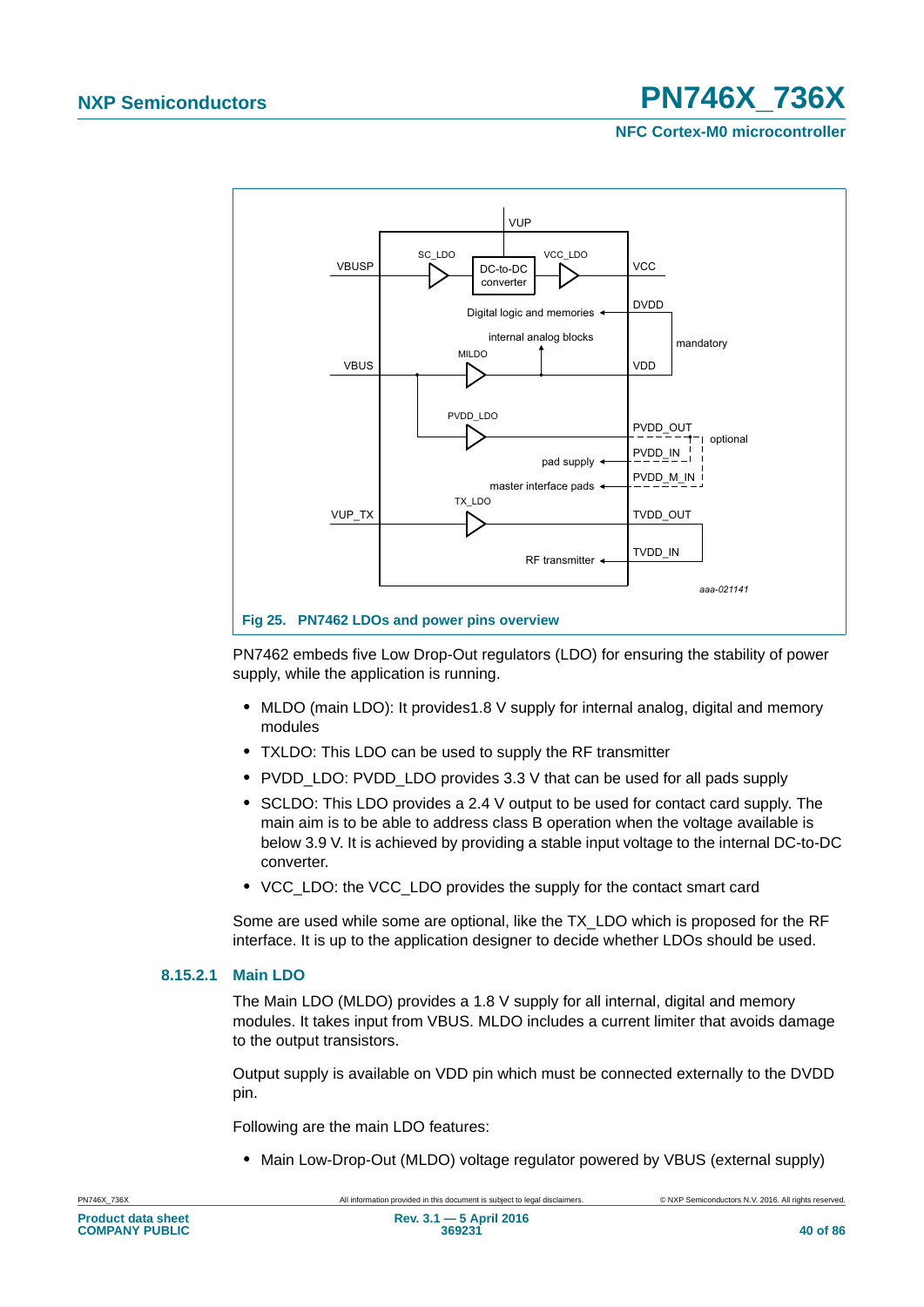**•** Current limiter to avoid damaging the output transistors

### **8.15.2.2 PVDD\_LDO**

The PVDD\_LDO provides 3.3 V supply, that can be used for all digital pads. It may also be used to provide 3.3 V power to external components, avoiding an external LDO. It is supplied by VBUS, and requires a minimum voltage of 4 V to be functional. It delivers a maximum of 30 mA.

The output pin for PVDD\_LDO is PVDD\_OUT.

PVDD\_LDO is used to provide the necessary supply to PVDD\_IN and PVDD\_M\_IN (pad supply for master interfaces).

When an external supply is used, PVDD\_OUT must be connected to the ground. When the LDO output is connected to the ground, the PN7462 chip switches off the PVDD\_LDO.

The PVDD LDO has a low-power mode, which is used automatically by the PN7462 when the chip is in standby mode or suspend mode. It facilitates supply to HOST pads and GPIOS, and to detect wake-up signals coming from these interfaces.

Following are the PVDD\_LDO features:

- Low-Drop-Out voltage regulator powered by V<sub>DDP(VBUS)</sub> (external supply)
- **•** Supports soft-start mode to limit inrush current during the initial charge of the external capacitance when the LDO is powered up
- **•** Current limiter to avoid damaging the output transistors

**Note**: When PVDD\_LDO is used, there must not be any load current drawn from PVDD\_LDO during the soft start of the PVDD\_LDO.

### **8.15.2.3 Contact interface - SCLDO LDO**

The SCLDO provides a regulated voltage to the DC-to-DC converter, to enable class B operation when  $V_{DDP(VBUS)}$  is in between 2.7 V to 3.9 V.

Following are the contact interface features:

- **•** Current limiter for short circuit protection
- **•** Supports soft-start mode to limit the inrush current during the initial charge of the external capacitance when the LDO is powered up

### **8.15.2.4 Contact interface DC-to-DC converter**

The PN7462 includes a DC-to-DC converter that supports class A and class B cards, when the input voltage  $V_{DDP(VBUSP)}$  is not sufficient.

The DC-to-DC converter is a capacitance voltage doubler. It takes power from the SCLDO. The DC-to-DC converter can be bypassed. Its output (VUP) is regulated between 3.3 V to 5.5 V.

The DC-to-DC converter can work in the following modes:

• Follower mode: This mode is used when V<sub>DDP(VBUSP)</sub> is high enough to provide the desired power to the VCC LDO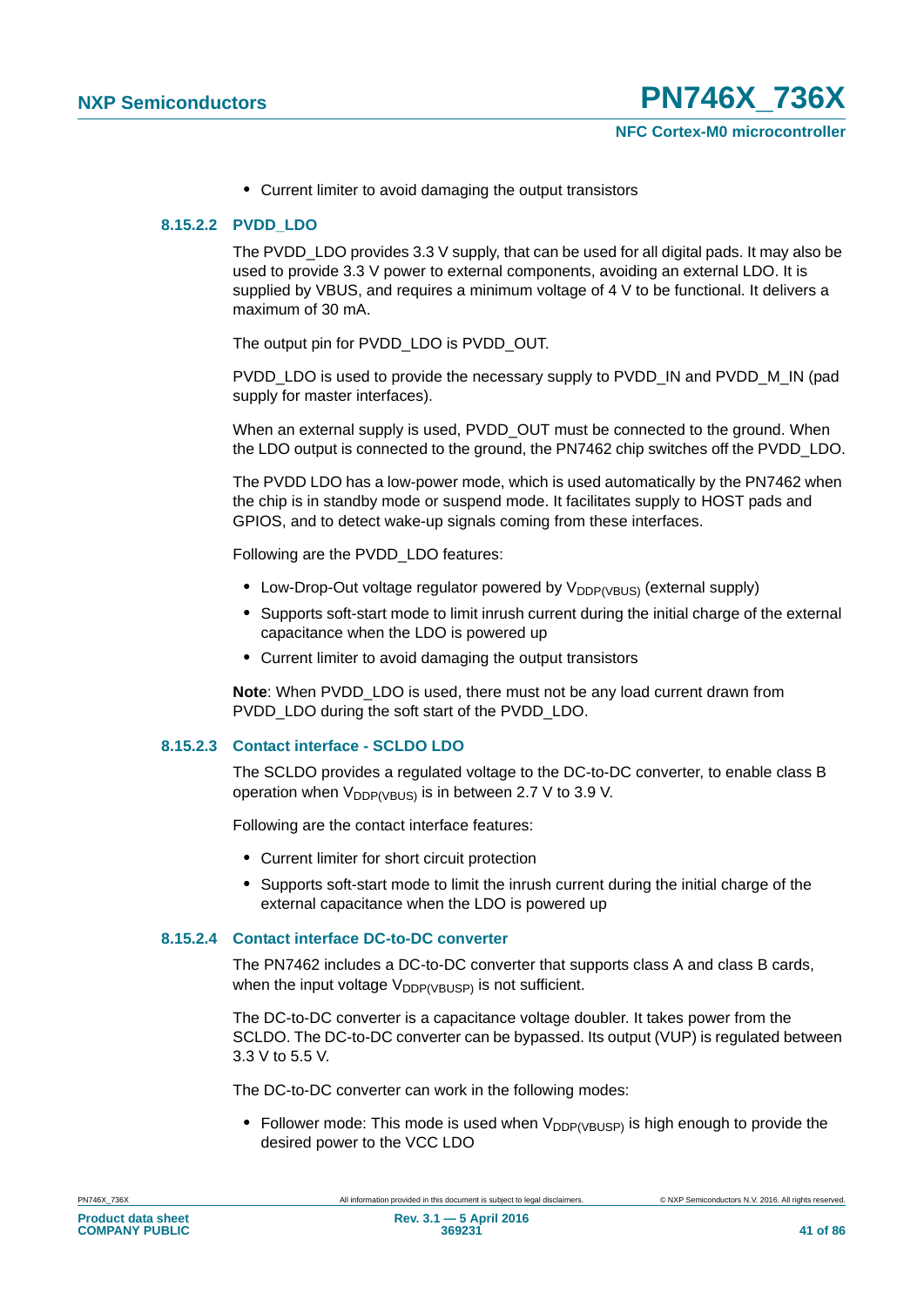• Doubler mode: This mode is used when V<sub>DDP(VBUSP)</sub> is not high enough to supply the requested  $V_{CC}$  output

The doubler mode is used in the following conditions:

- **•** Class A cards support
- Class B cards support, when V<sub>DDP(VBUSP)</sub> is less than 3.9 V

For class C cards, the DC-to-DC converter is always in a follower mode.

An external capacitor (470 nF) should be connected between SAM and SAP pins, to ensure the functioning of the DC-to-DC converter.

| <b>Supported card</b> | V <sub>DDP(VBUSP)</sub>          | <b>SCLCO</b> mode | <b>DC-to-DC converter</b><br>mode |
|-----------------------|----------------------------------|-------------------|-----------------------------------|
| Class A               | > 3 V                            | follower mode     | doubler mode                      |
| Class B               | $2.7 V < V_{DDP(VBUSP)} < 3.9 V$ | LDO mode          | doubler mode                      |
| Class B               | > 3.9 V                          | follower mode     | follower mode                     |
| Class C               | > 2.7 V                          | follower mode     | follower mode                     |

### **8.15.2.5 VCC LDO**

The VCC LDO supplies contact interface supply  $V_{CC}$ .

Following are the VCC LDO features:

- **•** Low drop-out voltage regulator
- **•** Current limiter for chip and card protection
- **•** Automatic deactivation in case of overload

### **8.15.2.6 TXLDO**

The PN7462 consists of an internal transmitter supply LDO. The TXLDO can be used to maintain a constant output voltage for the RF interface.

The TX LDO is designed to protect the chip from voltage ripple introduced by the power supply on the pin VUP\_TX. It is powered through the pin VUP\_TX.

The programmable output voltages are: 3.0 V, 3.3 V, 3.6 V, 4.5 V, and 4.75 V.

For a given output voltage, VUP\_TX shall always be higher than 0.3 V. In other words, to supply a 3 V output, the minimum voltage to be applied on VUP\_TX is 3.3 V. If the voltage is not sufficient, then the voltage at the pin TVDD\_OUT follows the voltage at the pin VUP\_TX, lowered of 0.3 V.

When it is not used, TVDD\_OUT shall be connected to TVDD\_IN, and TX\_LDO shall be turned off.

Following are the TXLDO features:

- **•** Low-Drop-Out (TXLDO) voltage regulator
- **•** Current load up to 180 mA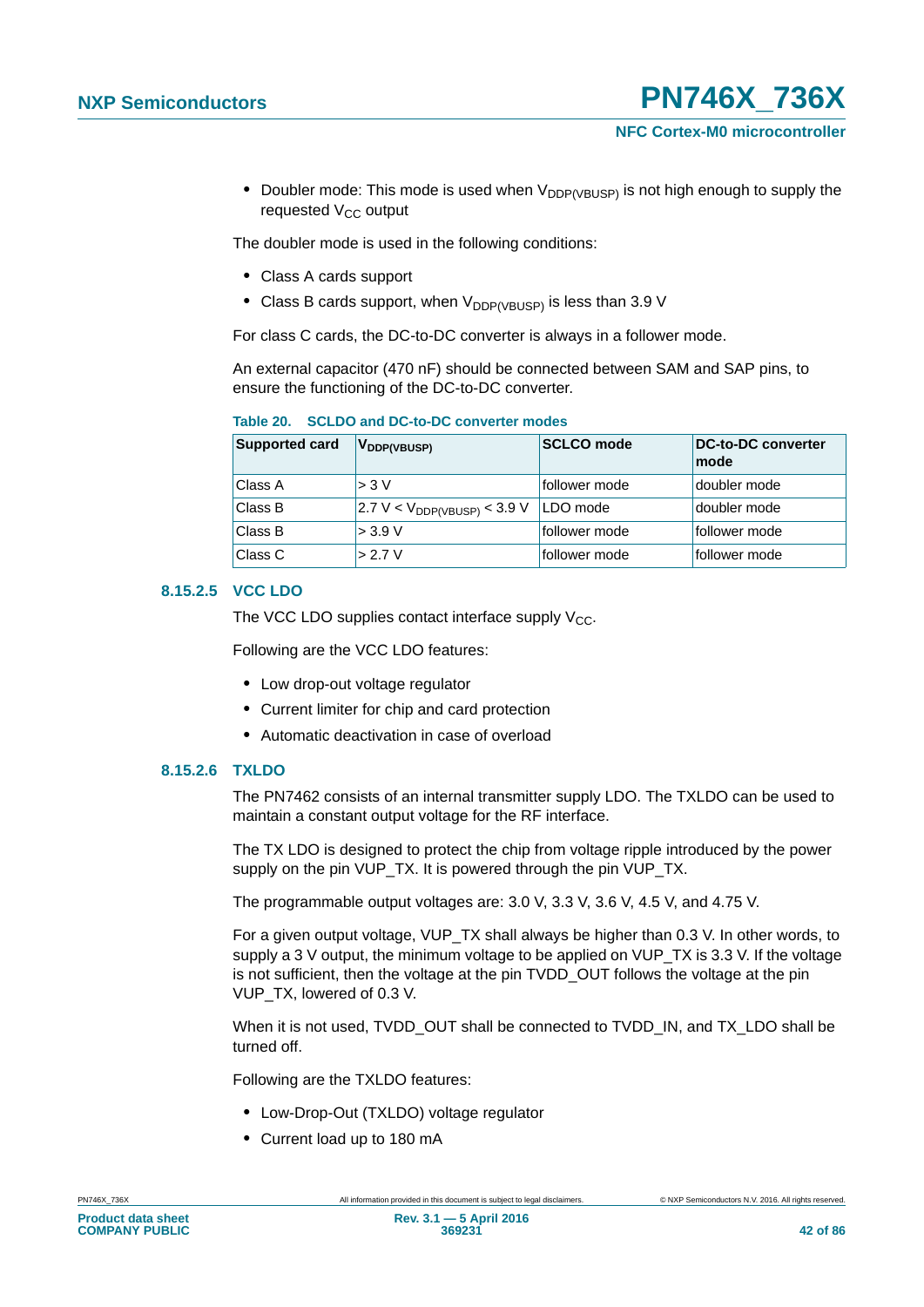- **•** Supports soft-start mode to limit inrush current during the initial charge of the external capacitance
- **•** Current limiter to avoid damaging the output transistors

### **8.15.3 Power modes**

The PN7462 offers four different power modes, that enable the user to optimize its energy consumption. They are:

- **•** Hard power-down mode
- **•** Standby mode
- **•** USB suspend mode
- **•** Active mode

### **8.15.3.1 Active mode**

In active mode, all functionalities are available and all IPs can be accessed. It is possible to configure the various clocks (IP clock, system clock) using register settings so that chip consumption is reduced. If IPs are not used, they can be disabled.

### **8.15.3.2 Standby mode**

In standby mode, only a reduced part of the digital and the analog is active. It reduces the chip power consumption. The possible wake-up sources are still powered.

The LFO clock is used to lower the energy needs.

**Active part in standby mode**: Main LDO is active, in a low-power mode, plus all configured wake-up sources.

Depending on the application requirements, it is possible to configure PVDDL\_LDO in active mode, low-power mode or shut down mode when PN7462 is going to standby mode. PVDD\_LDO is active in a low-power mode by default.

**Entering in standby mode**: The application code triggers standby mode. Before entering in standby mode, the PN7462 manages the deactivation of the contact card.

The PN7462 has two internal temperature sensors. If these sensors detect an overheat, the PN7462 is put into standby mode by the application firmware. The chip leaves the standby mode when both temperature sensors indicate that the temperature has come below the configured limit.

**Limitations**: Standby mode is not possible in the following cases:

- **•** A host communication is in progress
- **•** A wake-up condition is fulfilled. For example, external RF field presence is a wake-up source, and PN7462 detects a field
- **•** The RF field detector is a possible wake-up source, and the RF field detector is disabled
- **•** PVDD is **not** present

### **8.15.3.3 Suspend mode**

In suspend mode, clock sources are stopped except LFO. It reduces the chip power consumption.

PN746X\_736X All information provided in this document is subject to legal disclaimers. © NXP Semiconductors N.V. 2016. All rights reserved.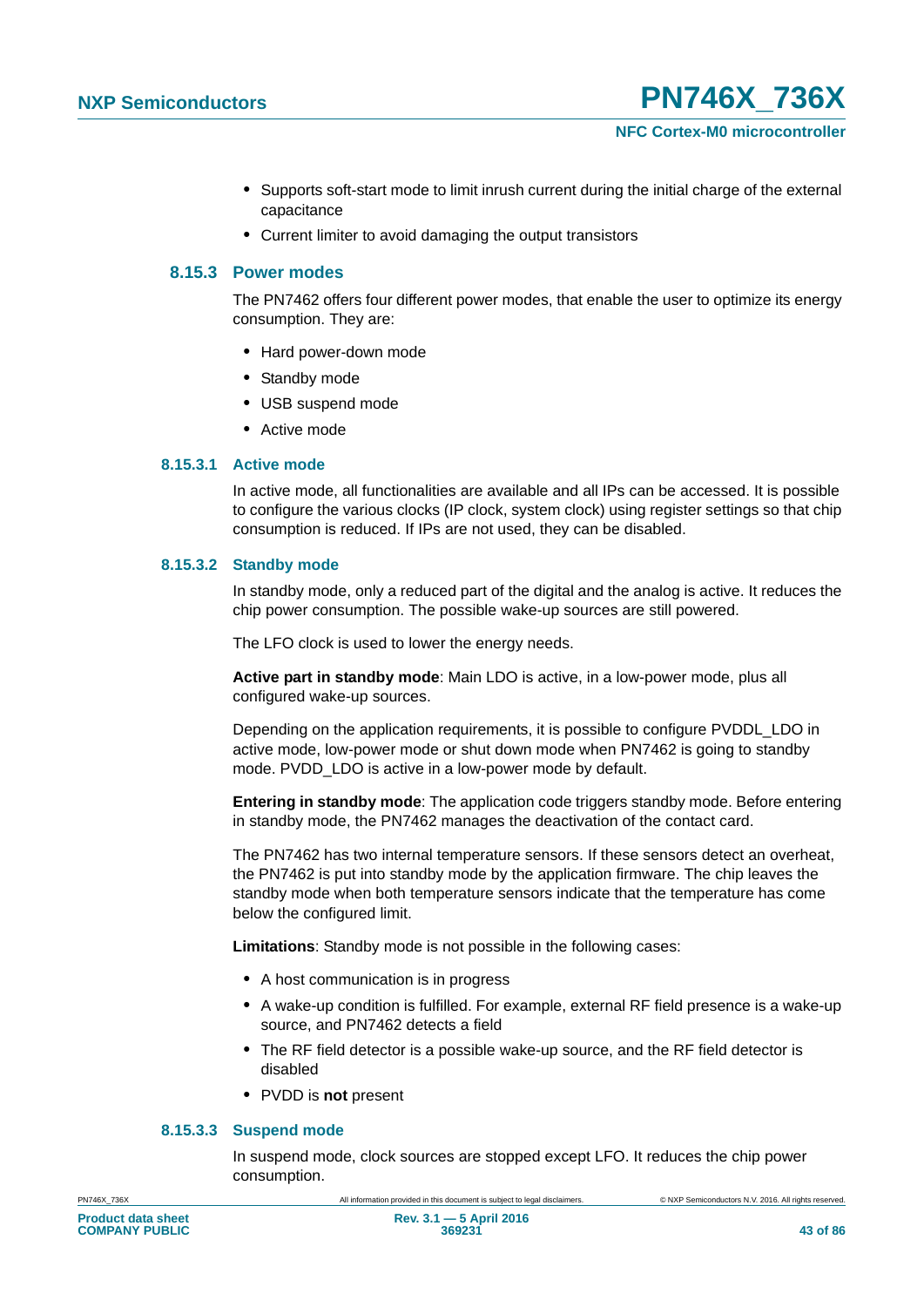**Entering in suspend mode**: An interrupt indicates to the application firmware when no activity has been detected on the USB port for more that 3 ms. The application code triggers the suspend mode.

Before entering in suspend mode, the PN7462 manages automatically, the deactivation of the contact card.

**Limitations**: Suspend mode is prevented in the following cases:

- **•** A host communication is in progress
- **•** A wake-up condition is fulfilled. For example, external RF field presence is a wake-up source, and PN7462 detects a field
- **•** The RF field detector is a possible wake-up source, and the RF field detector is disabled
- **•** No voltage at pin PVDD

### **8.15.3.4 Wake-up from standby mode and suspend mode**

PN7462 can be woken-up from standby mode, and suspend mode, using the following means:

- Host Interface: SPI, HSUART, <sup>12</sup>C, and USB if already selected before standby mode (SPI, HSUART, and I2C) or suspend mode (USB).
- **•** RF field detection (presence of a reader or an NFC device in reader mode or P2P initiator)
- **•** GPIO
- **•** Contact card insertion, contact card removal
- **•** Interrupt generated on the auxiliary UART interface, through the interrupt pin
- **•** Wake-up counter, for example to timely check for the presence of any contact or contactless card
- **•** Current overconsumption on the PVDD\_OUT, voltage above 5 V on TVDD\_IN
- **•** Temperature sensor: When the PN7462 goes in to standby mode because of over-heating, and when the temperature goes below the sensor configured value, PN7462 wakes-up automatically. Each temperature sensor can be configured separately.

It is possible to configure the sources as enabled or disabled.

### **8.15.3.5 Hard Power-Down (HPD) mode**

The PN7462 Hard Power-Down (HPD), reduces the chip power consumption, by powering down most of the chip blocks. All clocks and LDOs are turned off, except the main LDO which is set in low-power mode.

**Entering in HPD mode**: If the RST\_N pin is set to low, the PN7462 enters in to Hard Power Down (HPD) mode. It also enters in to HPD mode if the  $V_{DDP/VBUS}$  goes below the critical voltage necessary for the chip to work (2.3 V) and the auto HPD feature is enabled.

**Exiting the HPD mode**: The PN7462 leaves the HPD mode, when both RST\_N pin is set to high level and the  $V_{\text{DDP/VBUS}}}$  voltage is above 2.3 V.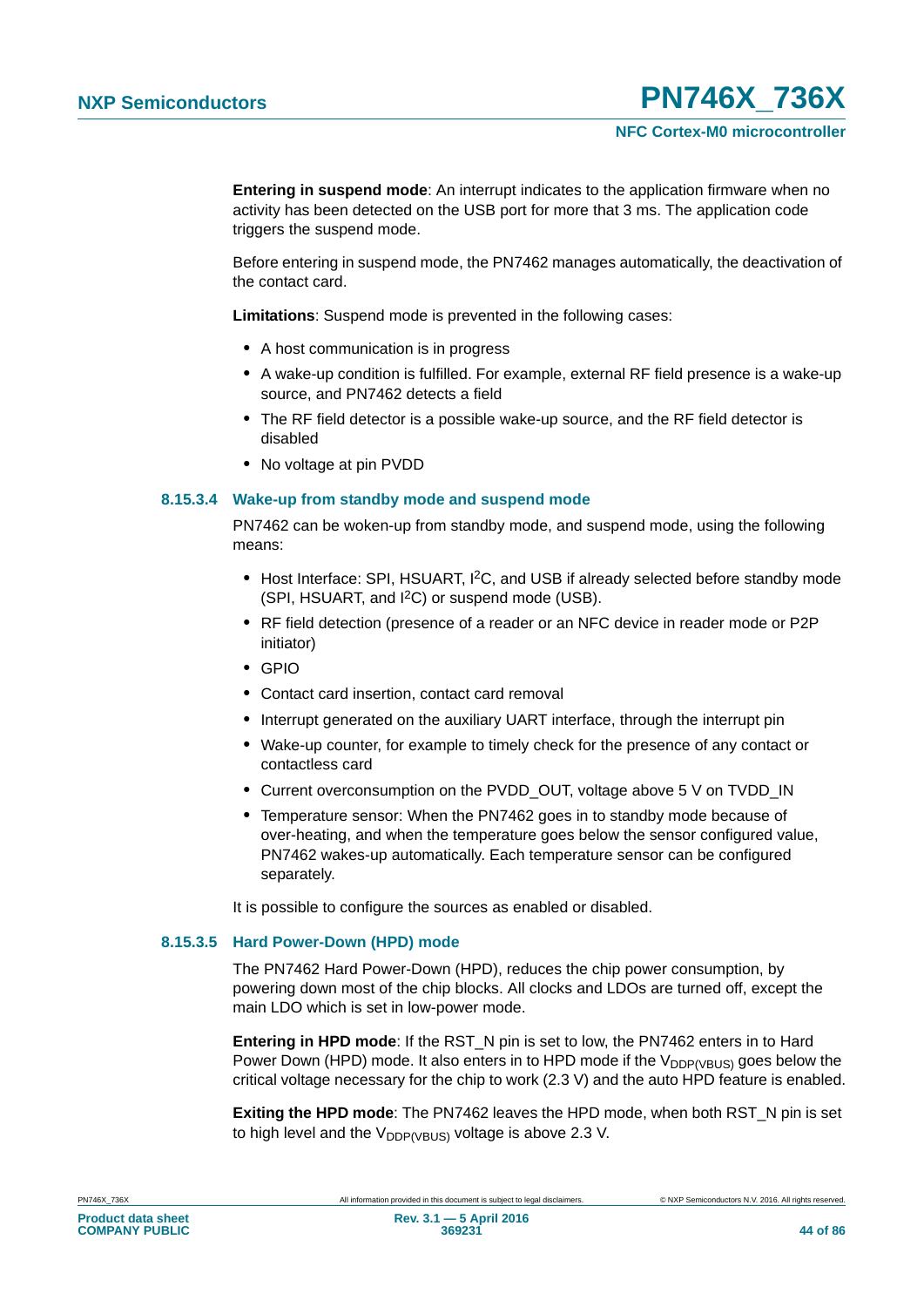### **8.15.4 Voltage monitoring**

The voltage monitoring mode detects whether the voltage is within the operational conditions to enable a proper operation of the RF interface or the contact interface. The following power supplies are monitored: VBUS (two voltage monitors), VBUS\_P (one voltage monitor).

[Section 9.1.2](#page-47-0) discusses about the minimum voltages necessary for contactless interface operation and **[Section 9.1.3](#page-49-0)** for the contact interface operation.

| <b>Voltage monitor</b> | Threshold 1 | <b>Threshold 2</b> | <b>Threshold 3</b> |
|------------------------|-------------|--------------------|--------------------|
| VBUSMON1               | 2.3V        | 2.7 V              | n.a.11             |
| VBUSMON2               | 2.7V        | 4.0 V              | n.a.11             |
| <b>VBUSP</b>           | 2.7 V       | 3.0V               | 3.9V               |

| Table 21. | Threshold configuration for voltage monitor |  |
|-----------|---------------------------------------------|--|
|           |                                             |  |

<span id="page-44-0"></span>[1] n.a. means not applicable.

### **8.15.4.1 VBUS monitor**

The PN7462 includes up to two levels (2.3 V or 2.7 V) for monitoring the voltage on the VBUS pin. If this voltage falls below one of the selected levels, the BOD asserts an interrupt signal to the PCR. This signal may be enabled for interrupt in the interrupt enable register in the PCR, to cause a CPU interrupt. Alternatively, software can monitor the signal by reading a dedicated status register. Two threshold levels (2.3 V or 2.7 V) can be selected to cause a forced Hard Power-Down (HPD) of chip.

### **8.15.4.2 VBUSP monitor**

The PN7462 includes three levels (2.7 V, 3.0 V, and 3.9 V) for monitoring the voltage on the VBUSP pin.

When the voltage falls below the selected threshold value, and CT automatic deactivation is enabled in the PCR system register, hardware automatically de-activates the CT interface. An interrupt signal is also asserted to the PCR. This signal can be enabled for interrupt in the interrupt enable register in the PCR, to cause a CPU interrupt. Software must check VBUSP monitor levels by reading dedicated status registers before starting card activation sequence.

#### **8.15.4.3 PVDD LDO supply monitor**

The PN7462 includes up to two levels (VBUS2: 2.7 V or 4.0 V) for monitoring the voltage on the PVDD LDO input supply. If supply voltage is 4.0 V or above, PVDD LDO can be enabled. The software has to check whether the voltage is sufficient before enabling the LDO.

### **8.15.5 Temperature sensor**

The PN7462 power management unit provides temperature sensors, associated to the TX\_LDO and the contact interface DC-to-DC converter. It detects problems that would result in high power consumption and heating, which could damage the chip and the user device.

Triggering levels are configurable. Following temperatures can be chosen: 135 °C, 130 °C, 125 °C, and 120 °C. By default, the temperature sensor is set to 120 °C.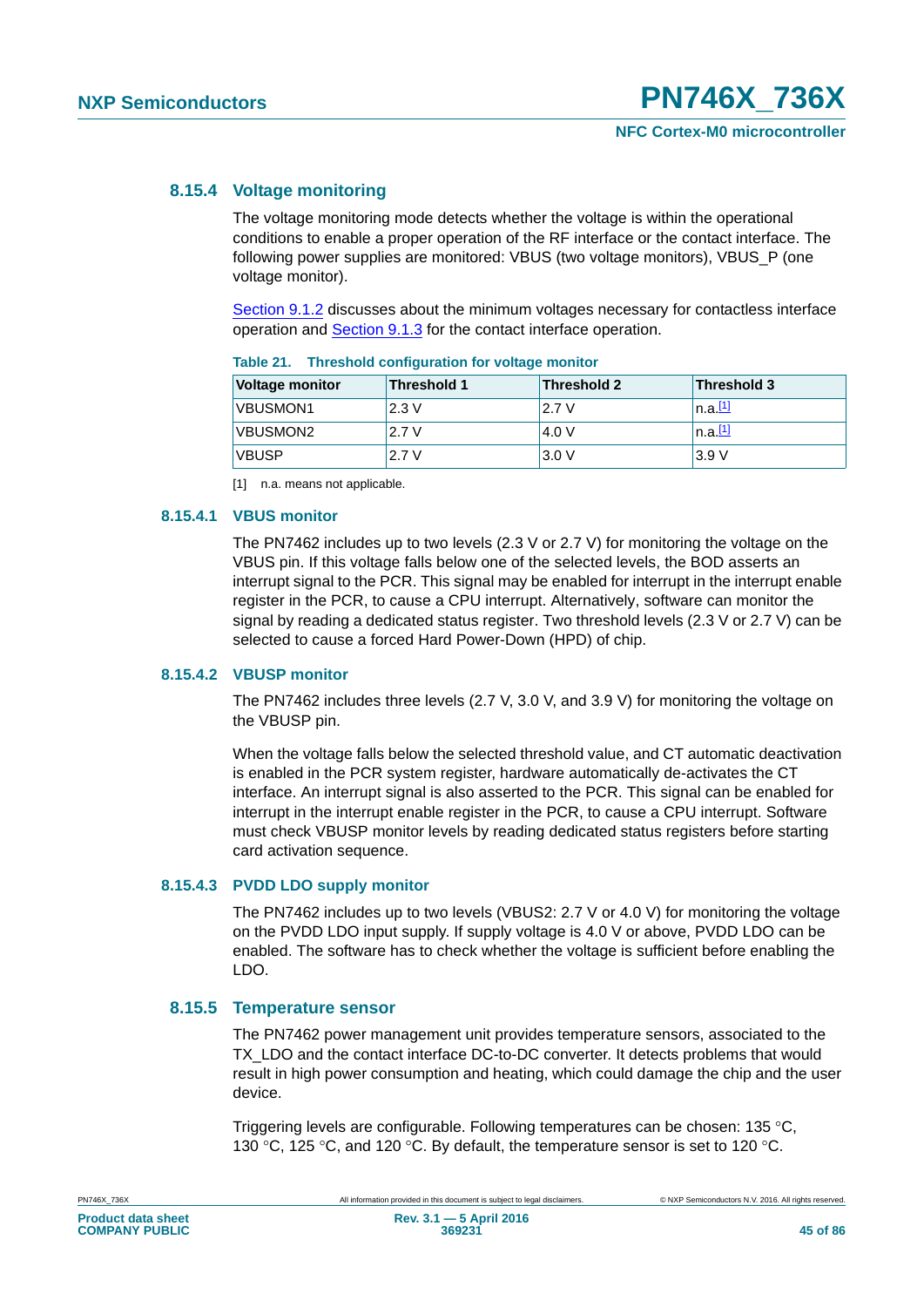When one of the temperature sensors detects an increase in temperature above the configured level, an interrupt is generated. The application can then decide to go into standby or suspend mode. The PN registers indicate which temperature sensor generated the interrupt.

When the temperature goes below the configured threshold temperature, PN7462 wakes up automatically.

### **8.16 System control**

### **8.16.1 Reset**

PN7462 has six possible sources for reset. The list of sources is described in [Table 22.](#page-45-0)

| <b>Source</b>              | <b>Description</b>                                                                                              |
|----------------------------|-----------------------------------------------------------------------------------------------------------------|
| software - PCR             | soft reset from the PCR peripheral                                                                              |
| software - ARM             | software reset form the ARM processor                                                                           |
| 1 <sup>2</sup> C interface | I <sup>2</sup> C Standard 3.0 defines a method to reset the chip via an I <sup>2</sup> C command <sup>[1]</sup> |
| watchdog                   | reset the chip if the watchdog threshold is not periodically reloaded                                           |
| <b>VBUS voltage</b>        | power-on reset sequence; if the voltage is above 2.3 V, reset the chip                                          |

#### <span id="page-45-0"></span>**Table 22. Reset sources**

<span id="page-45-1"></span>[1] This feature can be disabled.

The watchdog reset, I<sup>2</sup>C reset and soft resets from PCR and ARM processor resets the chip except the PCR and the ARM debug interface. The Power-On Reset (POR) resets the complete chip including the PCR and ARM debug interface.

Upon reset, the processor executes the first instruction at address 0, which is initially the reset vector mapped from the boot block. At that point, all the processor and peripheral registers are initialized to predetermined values.

### **8.16.2 Brown-Out Detection (BOD)**

The PN7462 includes up to two levels for monitoring the voltage on the VBUS pin. If this voltage falls below one of the selected voltages (2.3 V or 2.7 V), the BOD asserts an interrupt signal to the PCR. This signal can be enabled for interrupt in the interrupt enable register in the PCR, to cause a CPU interrupt. Alternatively, software can monitor the signal by reading a dedicated status register. Two threshold levels (2.3 V and 2.7 V) can be selected to cause a forced Hard Power-Down (HPD) of the chip.

### **8.16.3 APB interface and AHB-Lite**

All APB peripherals are connected to one APB bus.

The AHB-Lite connects the AHB masters. The AHB masters include the CPU bus of the ARM Cortex-M0, host interface, contactless interface, SPI interface to the flash memory. It also includes EEPROM memory, SRAM, ROM, and AHB to APB bridge.

### **8.16.4 External interrupts**

PN7462 enables the use of 12 GPIOs as edge or level sensitive inputs (GPIO1 to GPIO12).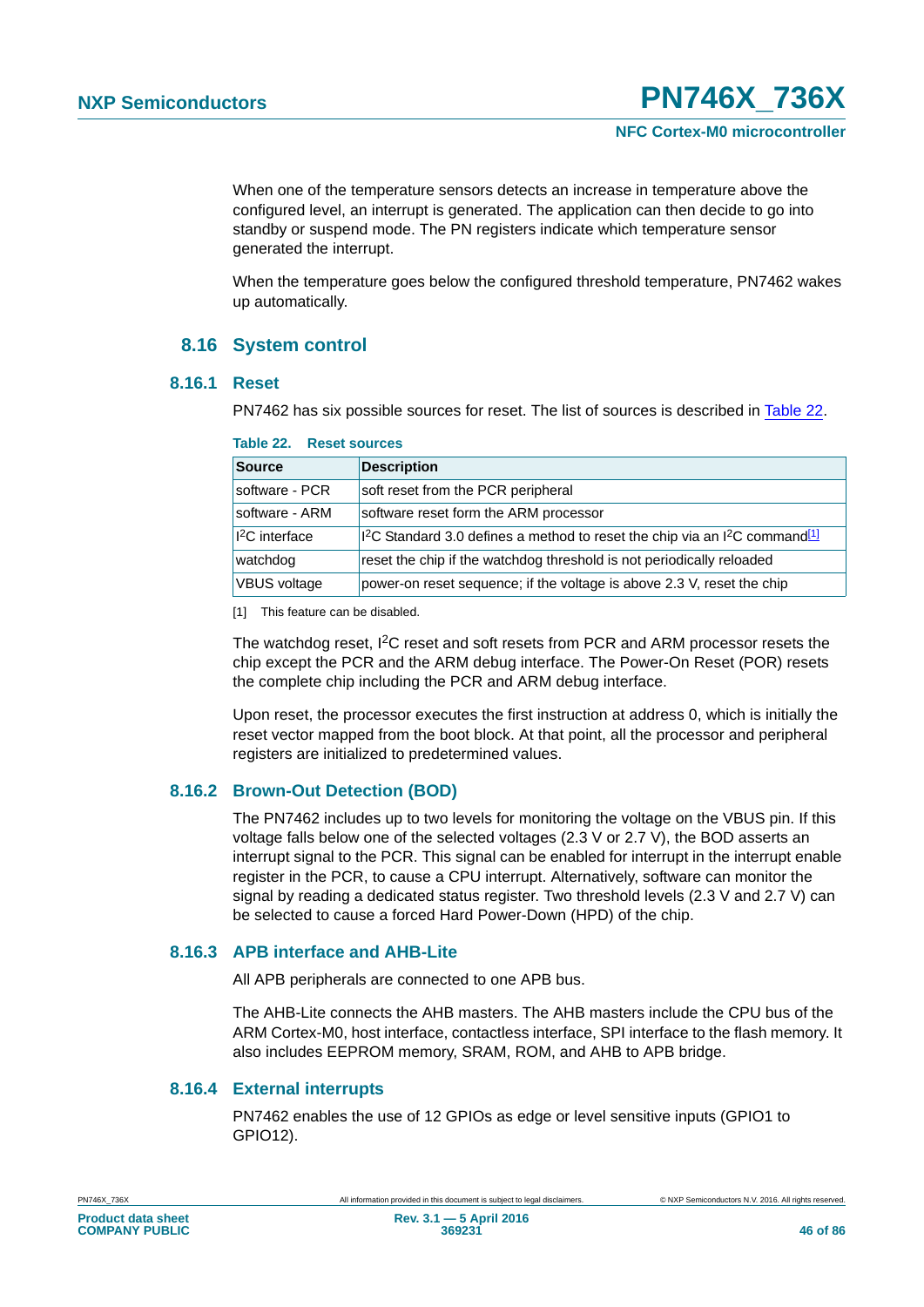### **8.17 SWD debug interface**

The Cortex-M0 processor-based devices use serial wire ARM CoreSight™ Debug technology. The PN7462 is configured to support four break points and two watch points.

The SWD interface can be disabled for having code (or data) read/write access protection. A dedicated SWD disable bit is available in the protected area of the EEPROM memory. Once the SWD interface is disabled, it is not possible to enable it anymore.

### **8.17.1 SWD interface features**

- **•** Run control of the processor allowing to start and stop programs
- **•** Single step one source or assembler line
- **•** Set breakpoints while the processor is running
- **•** Read/write memory contents and peripheral registers on-the-fly
- **•** "Printf" like debug messages through the SWD interface

### **9. Application design-in information**

### **9.1 Power supply connection**

The following table indicates the power sources for all the PN7462 power inputs.

| <b>Power inputs</b> | <b>Power sources</b>                         | Comment                                                                                                                                                                         |
|---------------------|----------------------------------------------|---------------------------------------------------------------------------------------------------------------------------------------------------------------------------------|
| <b>VBUS</b>         | external source                              | chosen according to the expected performances<br>(contact interface and Class A/B/C support, RF<br>power when TX_LDO is used, global power<br>consumption)                      |
| <b>VBUSP</b>        | external source; connected to<br><b>VBUS</b> | VBUSP is connected to VBUS, with the addition<br>of a decoupling capacitor                                                                                                      |
| TVDD IN             | external supply or using the<br>TX LDO       | external supply can be used (up to $5.5$ V) to<br>increase RF power                                                                                                             |
| PVDD IN             | external supply or using<br>PVDD LDO         | PVDD_LDO can be used, when $V_{DDP(VBUS)}$ ><br>4 V. It makes a regulated 3.3 V supply available<br>to GPIO and host interface pads, without the<br>addition of an external LDO |
|                     |                                              | for 1.8 V, external supply is used                                                                                                                                              |
| PVDD M IN           | external supply or using<br>PVDD LDO         | $PVDD_LDO$ can be used, when $V_{DDP(VBUS)}$<br>4 V. It makes a regulated 3.3 V supply available<br>to GPIO and host interface pads, without the<br>addition of an external LDO |
|                     |                                              | external supply is used for 1.8 V                                                                                                                                               |
| <b>DVDD</b>         | connected to the VDD output                  | VDD provides 1.8 V stabilized supply, out of the<br>MAIN_LDO                                                                                                                    |

**Table 23. Power supply connection**

[1] When external supply and PVDD\_OUT are not used, PVDD\_OUT must be connected to the ground, with a ground resistance of less than 10  $\Omega$ .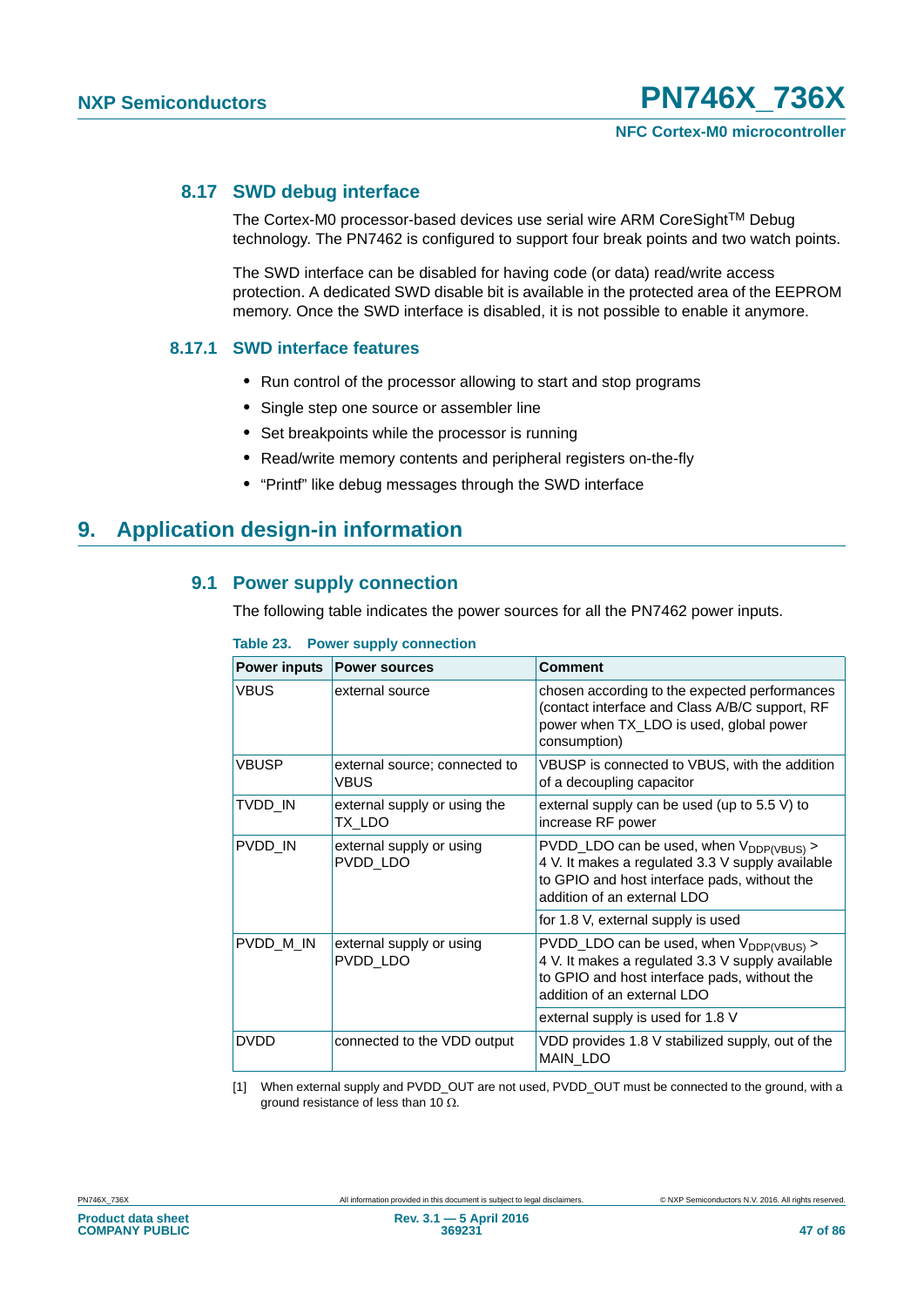**NFC Cortex-M0 microcontroller**



### **9.1.1 Powering up the microcontroller**

<span id="page-47-1"></span>The schematics in [Figure 26](#page-47-1) describe the power supply of the chip ( $V_{DDP(VBUS)}$ ), including the digital blocks supply (DVDD). It indicates two possibilities to supply the pads, using the internal LDO, or using an external supply. The internal LDO requires that  $V_{DDP(VBUS)} > 4$ V. It avoids the requirement of a separate LDO when  $V_{DDP(VBUS)}$  has a sufficient voltage.

Power supply is available to pads through PVDD\_IN (host interface). Similarly, power supply is available to master interface pads through PVDD\_M\_IN. When PVVD LDO is used, maximum total current available from PVDD\_OUT for the pads supply is 30 mA.

When an external source is used for PVDD\_IN and PVDD\_M\_IN, PVDD\_OUT must be connected to the ground, with a ground resistance of less than 10  $\Omega$ .

### <span id="page-47-0"></span>**9.1.2 Powering up the contactless interface**

Powering of contactless interface is done though TVDD\_IN. Internal LDO (TXLDO) or external supply can be used.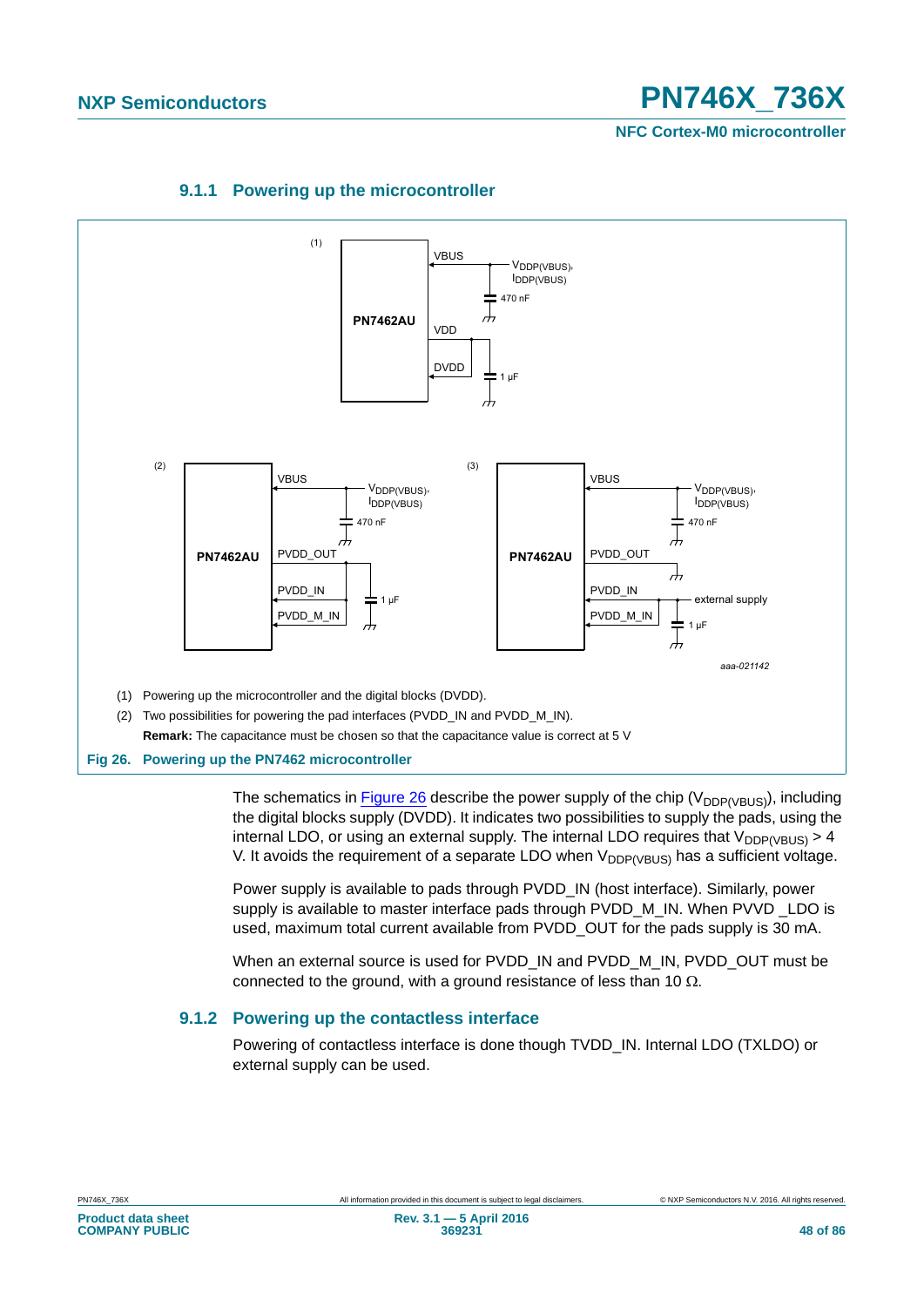**NFC Cortex-M0 microcontroller**





**Note:** The TVDD\_OUT pin must not be left floating. It should be at the same voltage as the TVDD IN pin.

The power design must be designed properly to be able to deliver a clean power supply voltage

In any case (external TVDD or internal TX\_LDO internal supply), TVDD\_IN supply must be stable before turning on the RF field. The capacitor shall be 6.8  $\mu$ F or higher (up to 10  $\mu$ F)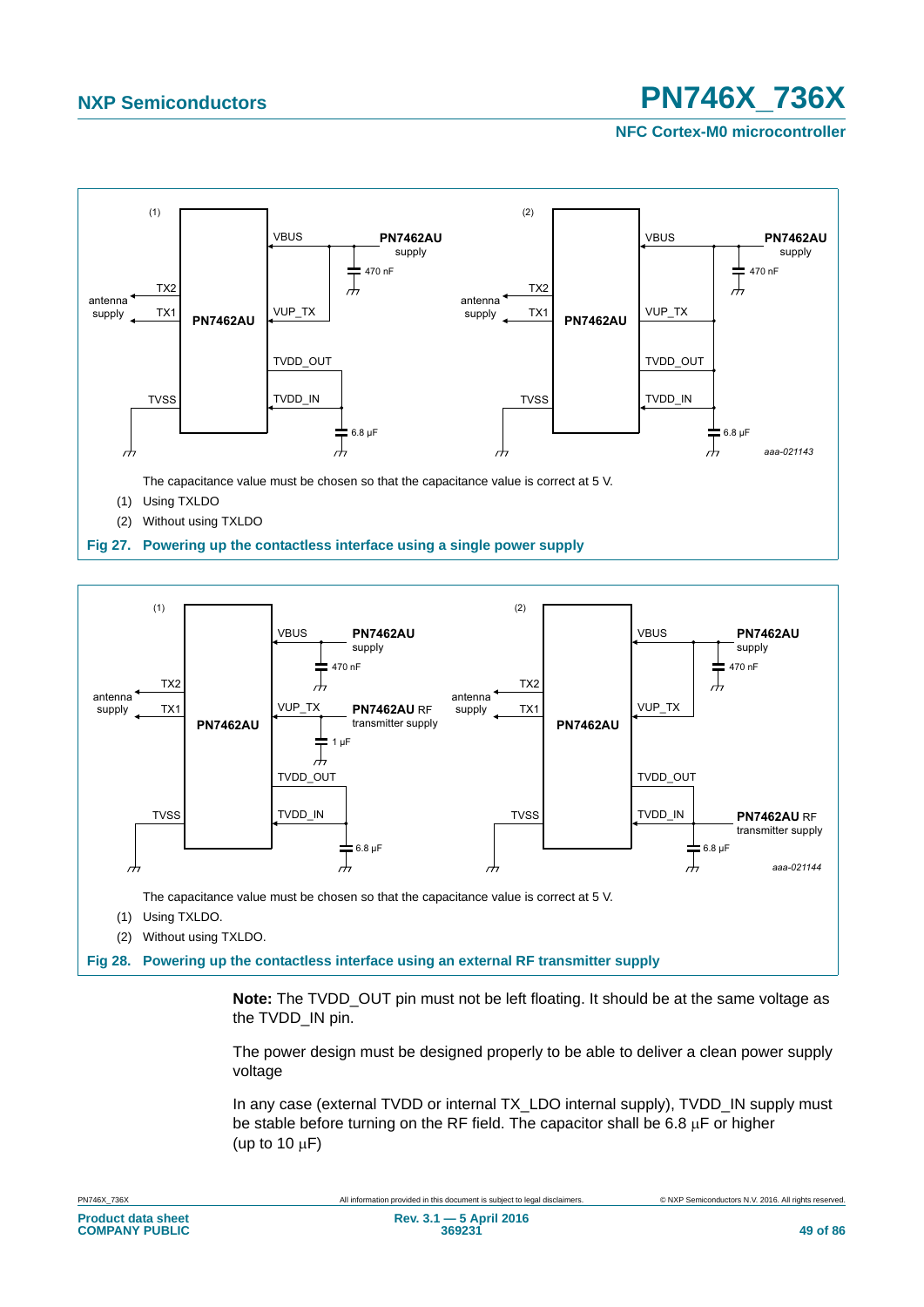Every noise level on top of the supply voltage can disturb the RF communication performance of the PN7462. Therefore, special attention must be paid to the filtering circuit.

When powering up the device through the USB interface, TVDD capacitor shall be such that the maximum capacitance on VBUS is as per the USB specification.

### <span id="page-49-0"></span>**9.1.3 Powering up the contact interface**



<span id="page-49-1"></span>Contact interface is powered through VBUSP. VBUSP must be connected to VBUS, as per the schematic in [Figure 29.](#page-49-1)

In order to provide the right voltage needed for the various ISO/IEC 7816 contact card classes (A, B, or C), the following voltages are needed:

- $V_{DDP(VBUSP)} > 2.7$  V: Support of class B and class C contact cards
- V<sub>DDP(VBUSP)</sub> > 3 V: Support of class A contact cards

**Remark:** To support class A cards, DC-to-DC converter is used. To support class B cards with  $V_{DDP(VBUSP)}$  < 3.9 V, DC-to-DC converter is used.

[Figure 30](#page-50-0) indicates the method to connect the pins related to contact interfaces, when no contact interface is used.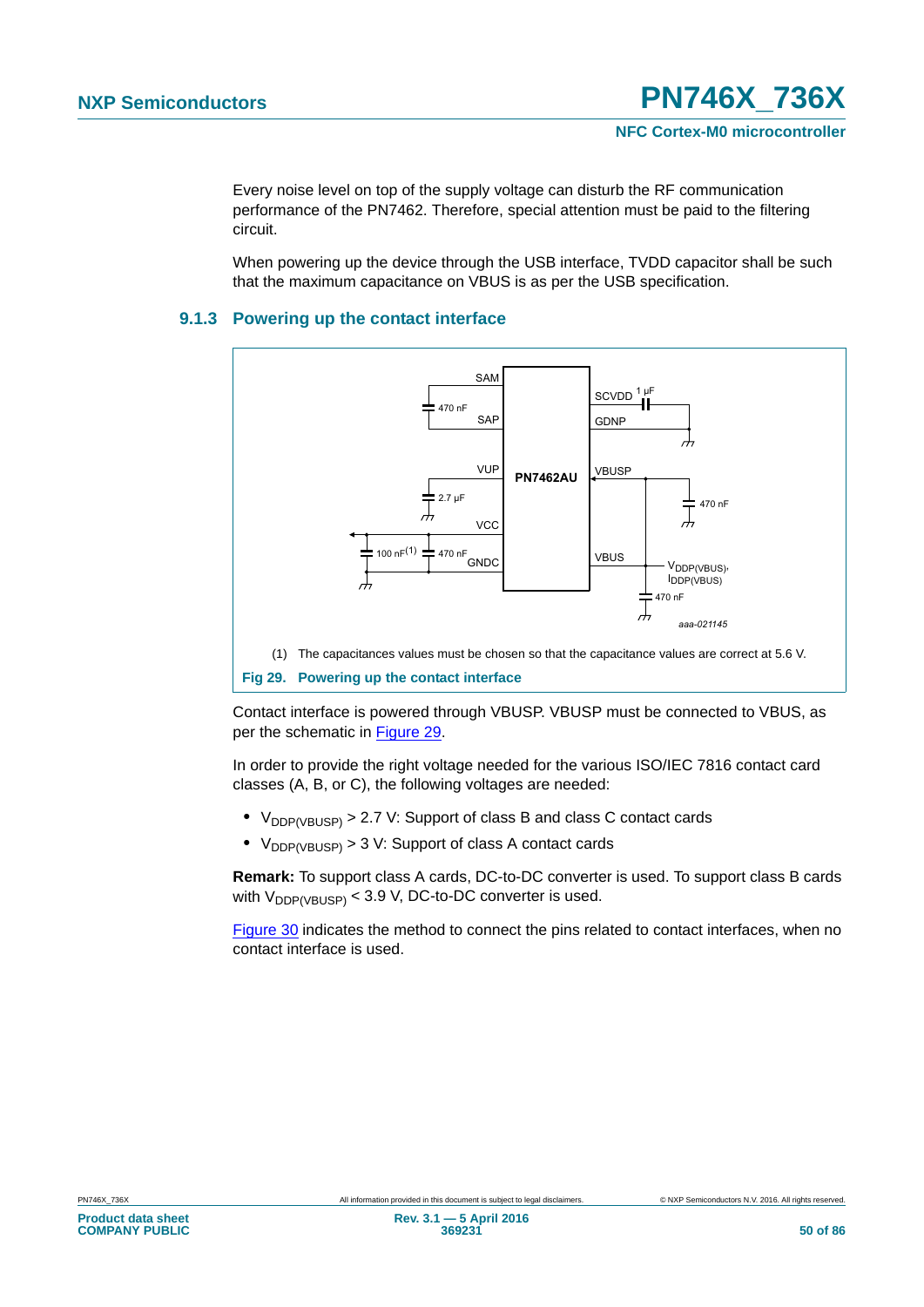**NFC Cortex-M0 microcontroller**



### <span id="page-50-0"></span>**9.2 Connecting the USB interface**



When the USB interface is not used, the USB\_VBUS pin shall be connected to the ground.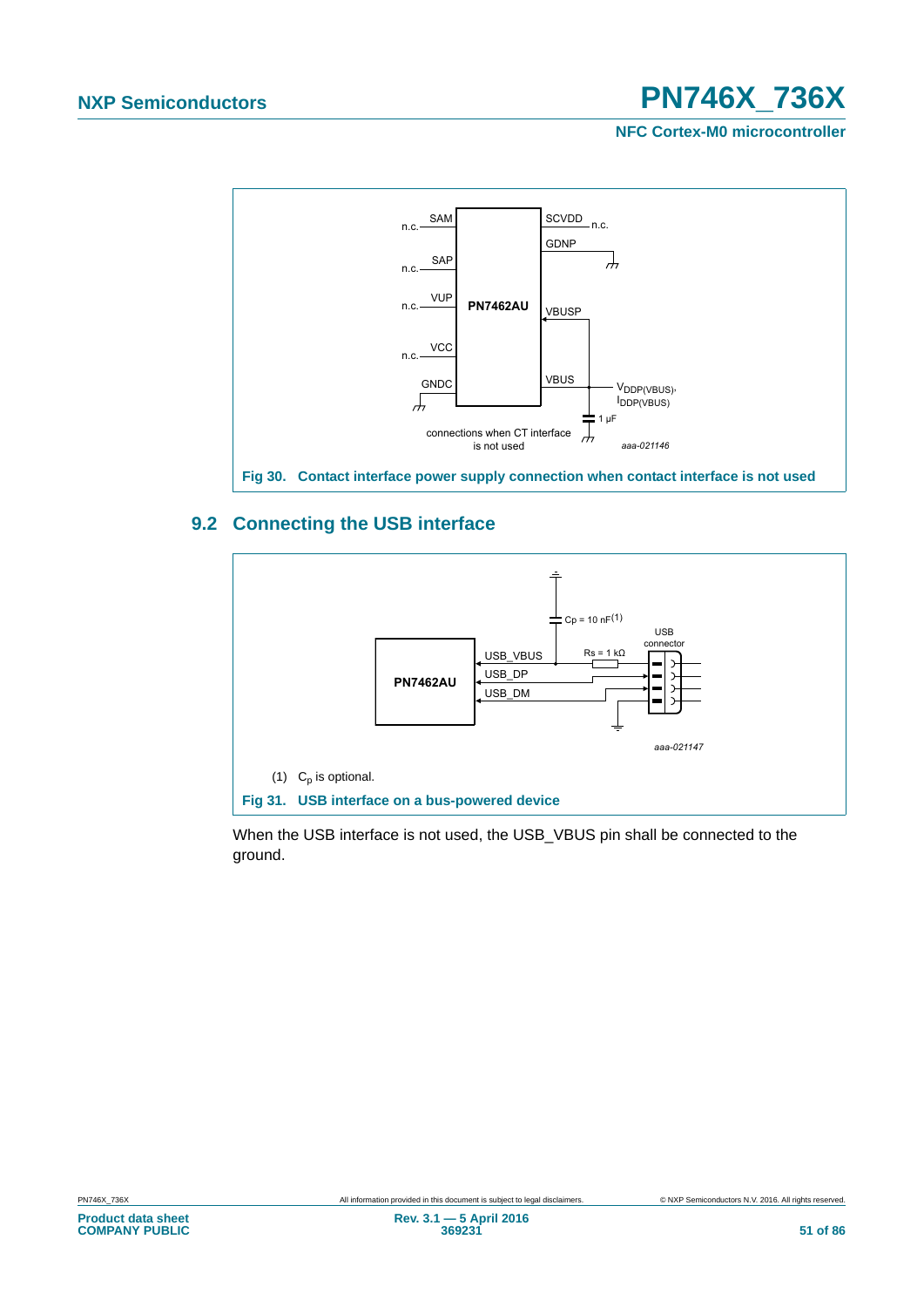### **9.3 Connecting the contact interface**

The following diagrams indicate the method to connect the contact interface, when the contact interface is used, and when it is not used.



**Fig 32. Connecting the contact interface**

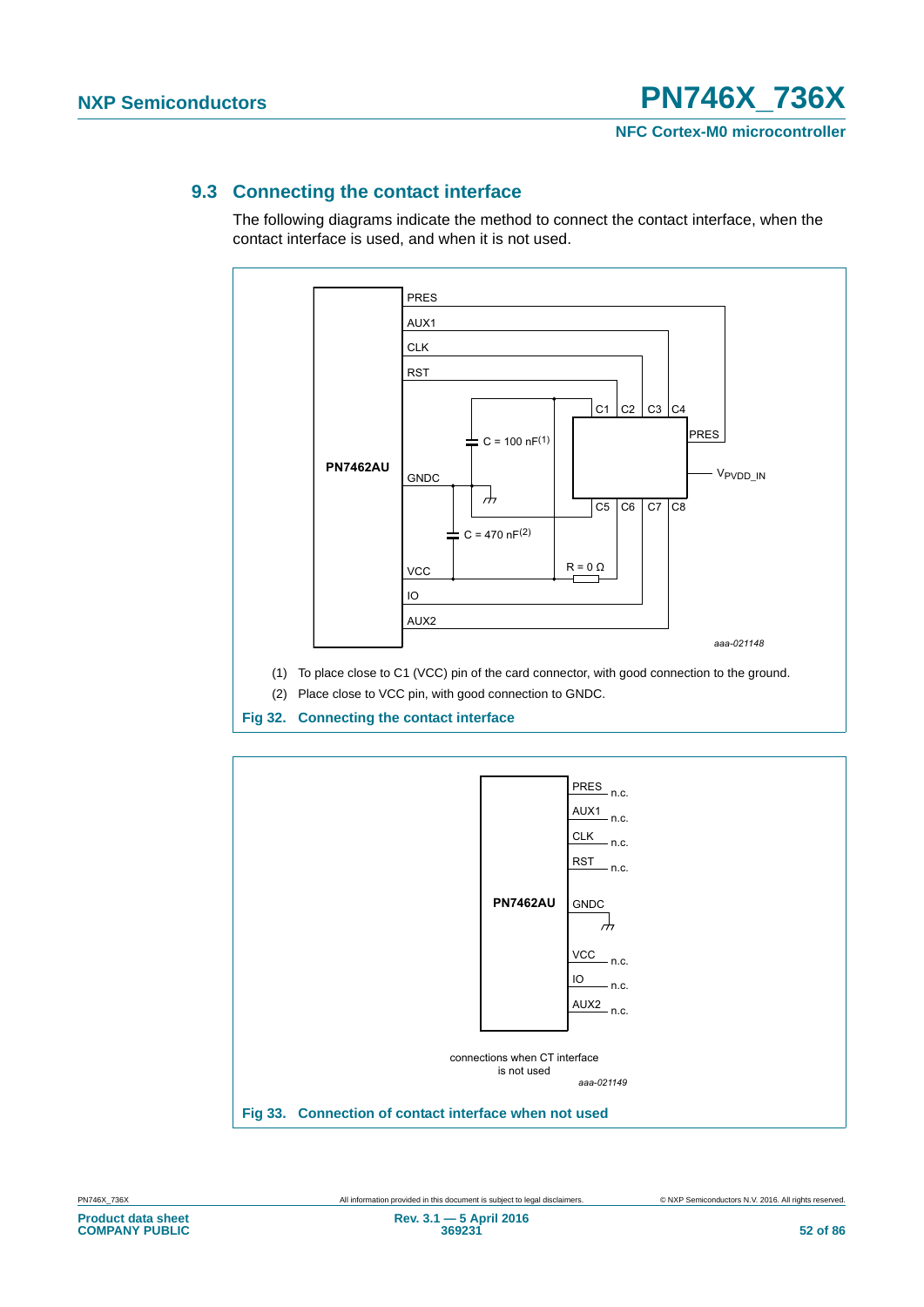**NFC Cortex-M0 microcontroller**

### **9.4 Connecting the RF interface**



### **10. Limiting values**

### **Table 24. Limiting values**

*In accordance with the Absolute Maximum Rating System (IEC 60134).*

| <b>Symbol</b>    | <b>Parameter</b>                                                   | <b>Conditions</b>                                           | <b>Min</b> | <b>Max</b> | <b>Unit</b> |  |
|------------------|--------------------------------------------------------------------|-------------------------------------------------------------|------------|------------|-------------|--|
| V <sub>ESD</sub> | electrostatic discharge voltage                                    | Human Body Model (HBM)                                      |            |            |             |  |
|                  | <u>[1]</u><br>on card pins IO, RST, VCC,<br>AUX1, CLK, AUX2, PRESN | $-12$                                                       | $+12$      | kV         |             |  |
|                  |                                                                    | $\boxed{1}$<br>on all pins except contact<br>interface pins | $-2$       | $+2$       | kV          |  |
|                  |                                                                    | Charged Device Model (CDM)                                  |            |            |             |  |
|                  |                                                                    | $\boxed{1}$<br>on all pins                                  | -1         | $+1$       | kV          |  |
| $T_{\text{stg}}$ | storage temperature                                                | non-operating                                               | -55        | $+150$     | $^{\circ}C$ |  |
| $T_{j(max)}$     | maximum junction temperature                                       |                                                             |            | $+125$     | $^{\circ}C$ |  |
| $P_{\text{tot}}$ | total power dissipation                                            | reader mode; $V_{DDP(VBUS)} = 5.5 V$                        |            | 1050       | mW          |  |

<span id="page-52-0"></span>[1] EIA/JESD22-A114-D.

### **Table 25. Limiting values for GPIO1 to GPIO12**

| Symbol | <b>Parameter</b> | <b>Conditions</b> | Min            | Max | Unit |
|--------|------------------|-------------------|----------------|-----|------|
| $\vee$ | input voltage    |                   | $\sim$<br>–∪.◡ | 4.2 |      |

### **Table 26. Limiting values for I2C master pins (i2cm\_sda, i2cm\_scl)**

| Symbol | <b>Parameter</b> | ditions | Min                    | <b>Max</b> | Unit |
|--------|------------------|---------|------------------------|------------|------|
| V      | input<br>voltage |         | $\sim$ $\sim$<br>'−∪.J | ے:4'       |      |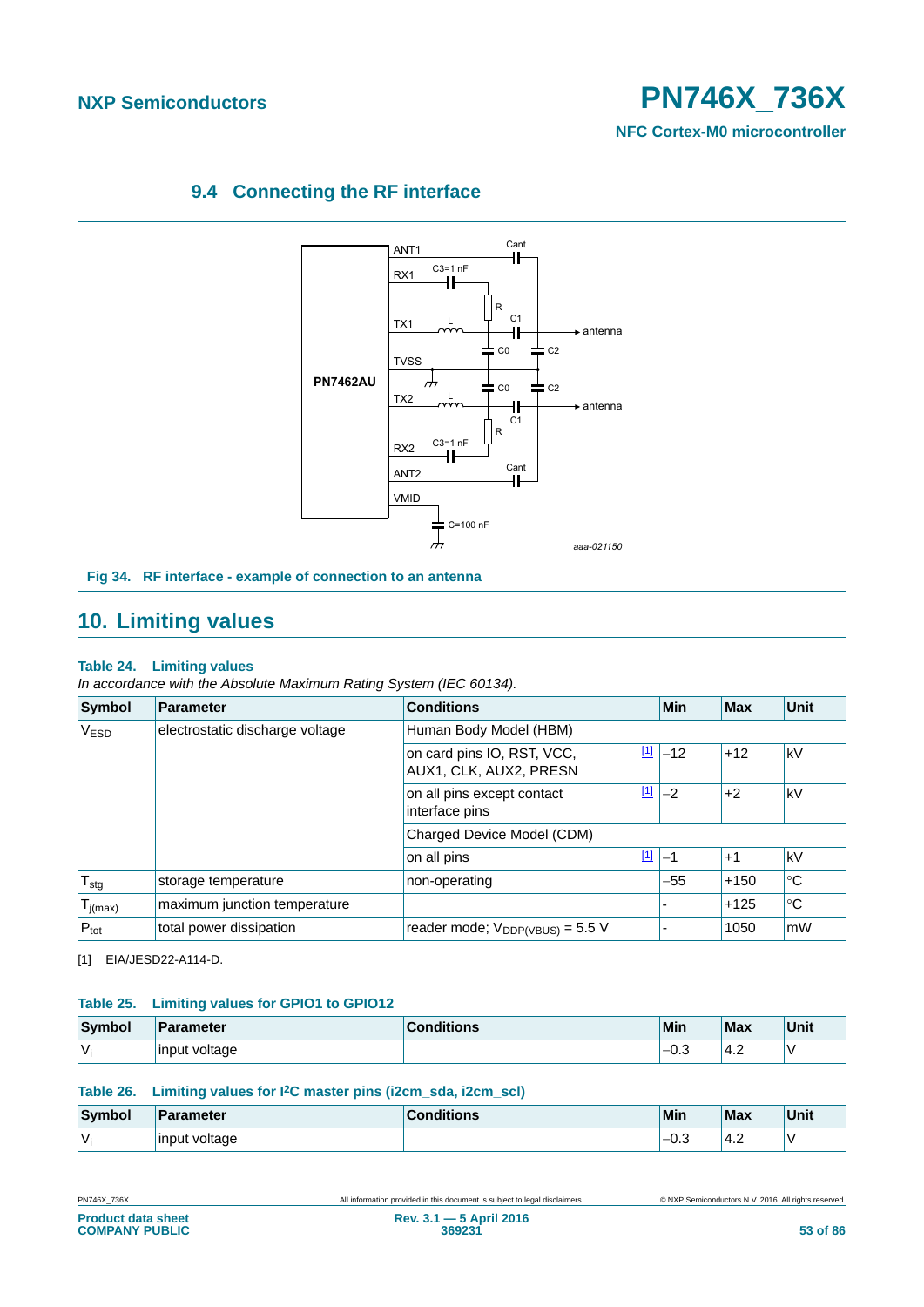### **NFC Cortex-M0 microcontroller**

### **Table 27. Limiting values for SPI master pins ( spim\_nss, spim\_miso, spim\_mosi and spi\_clk)**

| Symbol | ⊪Parameter     | ∶onditions | <b>Min</b> | <b>Max</b> | <b>Unit</b> |
|--------|----------------|------------|------------|------------|-------------|
| V      | linput voltage |            | '-0.⊾      | 14.2       |             |

#### **Table 28. Limiting values for host interfaces atx\_a, atx\_b, atx\_c, atx\_d in all configurations (USB, HSUART, SPI and I 2C)**

| Symbol | <b>Parameter</b>       | Conditions | Min                        | Max               | Unit |
|--------|------------------------|------------|----------------------------|-------------------|------|
| v      | voltage<br>'input<br>ີ |            | $\sim$<br>-<br>−∪.∪<br>- - | $\epsilon$<br>4.2 |      |

#### **Table 29. Limiting values for crystal oscillator**

*In accordance with the Absolute Maximum Rating System (IEC 60134).*

| Symbol           | Parameter                | <b>Conditions</b> | Min | <b>Max</b>              | Unit |
|------------------|--------------------------|-------------------|-----|-------------------------|------|
| 'V <sub>IH</sub> | high-level input voltage | XTAL2<br>XIAL     |     | $\sim$ $\sim$<br>$\sim$ |      |

#### **Table 30. Limiting values for power supply**

*In accordance with the Absolute Maximum Rating System (IEC 60134).*

| <b>Symbol</b>           | <b>Parameter</b>                                                 | <b>Conditions</b>                                                            |  | Min    | <b>Max</b> | Unit   |  |
|-------------------------|------------------------------------------------------------------|------------------------------------------------------------------------------|--|--------|------------|--------|--|
| V <sub>DDP(VBUS)</sub>  | power supply voltage on pin VBUS                                 | <u>[1]</u>                                                                   |  | $-0.3$ | 6          | V      |  |
| $V_{\text{DDP(VBUSP)}}$ | power supply voltage on pin VBUSP                                | $\boxed{1}$                                                                  |  | $-0.3$ | 6          | ٧      |  |
|                         | pin supply voltage for host interface and GPIOs (on pin PVDD_IN) |                                                                              |  |        |            |        |  |
| V <sub>DD(PVDD)</sub>   | PVDD supply voltage                                              | $\boxed{1}$<br>on pin PVDD_IN; power supply<br>for host interfaces and GPIOs |  | $-0.3$ | 4.2        | V      |  |
|                         | pin supply voltage for master interfaces (on pin PVDD_M_IN)      |                                                                              |  |        |            |        |  |
| V <sub>DD(PVDD)</sub>   | PVDD supply voltage                                              | $\boxed{1}$<br>on pin PVDD_M_IN; power<br>supply for master interfaces       |  | $-0.3$ | 4.2        | V      |  |
|                         | <b>RF interface LDO (pin VUP_TX)</b>                             |                                                                              |  |        |            |        |  |
| V <sub>I(LDO</sub>      | LDO input voltage                                                | $\boxed{1}$<br>for RF interface LDO                                          |  | $-0.3$ | 6          | $\vee$ |  |
|                         | <b>RF transmitter (pin TVDD_IN)</b>                              |                                                                              |  |        |            |        |  |
| $V_{DD(TVDD)}$          | TVDD supply voltage                                              | <u>[1]</u><br>for RF interface transmitter                                   |  | $-0.3$ | 6          | V      |  |

<span id="page-53-0"></span>[1] Maximum/minimum voltage above the maximum operating range and below ground that can be applied for a short time (< 10 ms) to a device without leading to irrecoverable failure. Failure includes the loss of reliability and shorter life time of the device.

#### **Table 31. Limiting values for contact interface**

*In accordance with the Absolute Maximum Rating System (IEC 60134).*

| Symbol           | Parameter                | <b>Conditions</b>                        | Min    | Max  | Unit |
|------------------|--------------------------|------------------------------------------|--------|------|------|
| 'V <sub>IH</sub> | high-level input voltage | on card pins IO, RST, AUX1,<br>AUX2, CLK | $-0.3$ | 5.75 |      |

### **Table 32. Protection and limitations for contact interface**

| Symbol                          | Parameter                          | <b>Conditions</b>                     | Min | Typ  | Max | <b>Unit</b> |
|---------------------------------|------------------------------------|---------------------------------------|-----|------|-----|-------------|
| $\vert$ $\vert$ <sub>Olim</sub> | output current limit on IO, C4, C8 | class A, B, C                         | G   | 8    | 15  | mA          |
| $I_{sd}$                        | shutdown current                   | on pin $V_{CC}$ = 5 V                 | 70  | 85   | 110 | mA          |
|                                 |                                    | on pin $V_{CC}$ = 3 V (doubler mode)  | 75  | 90   | 110 | mA          |
|                                 |                                    | on pin $V_{CC}$ = 3 V (follower mode) | 75  | l 90 | 110 | mA          |
|                                 |                                    | on pin $V_{CC}$ = 1.8 V               | 60  | 70   | '90 | mA          |

PN746X\_736X All information provided in this document is subject to legal disclaimers. © NXP Semiconductors N.V. 2016. All rights reserved.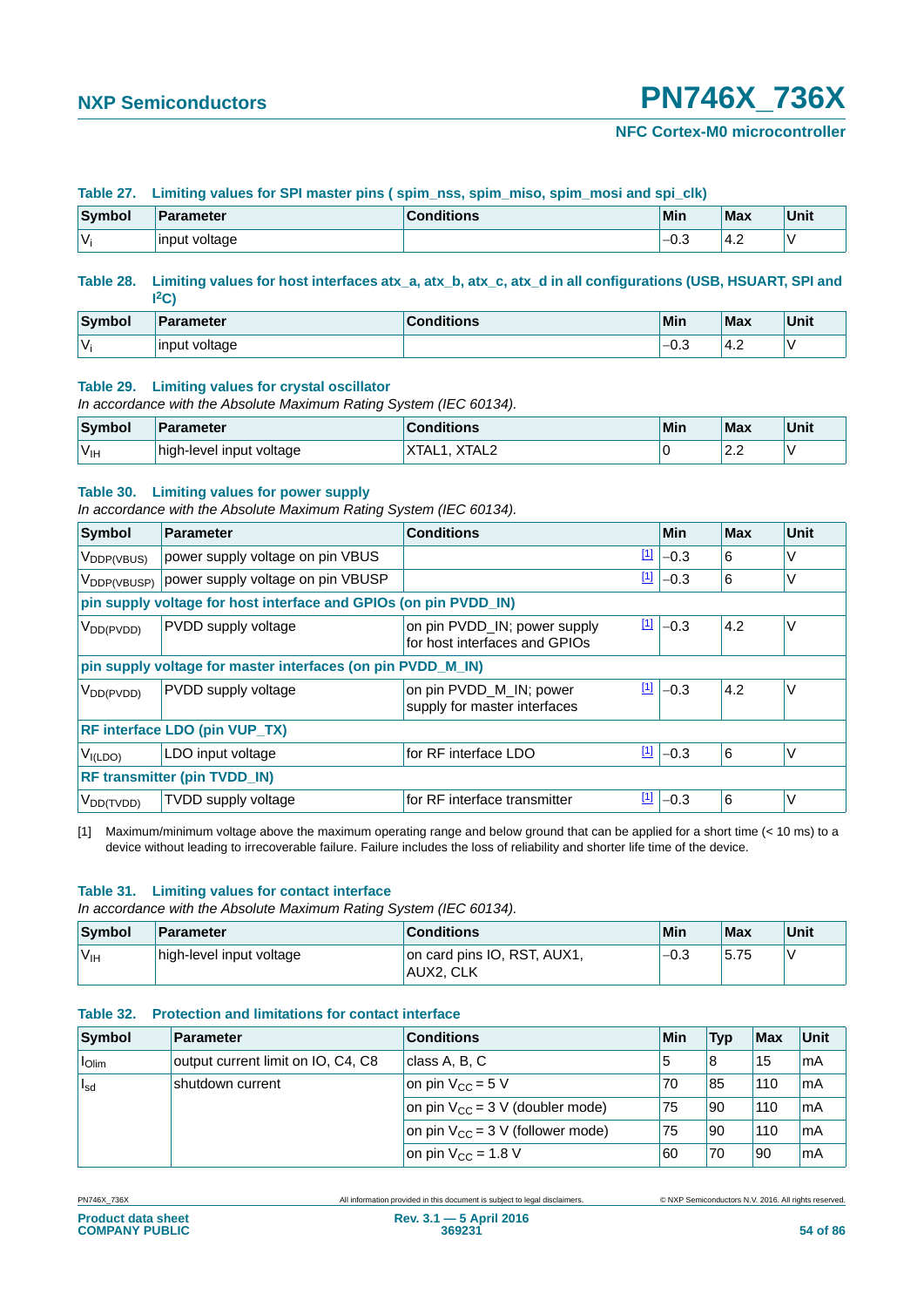### **Table 33. Limiting values for RF interface**

*In accordance with the Absolute Maximum Rating System (IEC 60134).*

| Symbol | Parameter     | <b>Conditions</b>         | Min | Max                | Unit |
|--------|---------------|---------------------------|-----|--------------------|------|
| v      | input voltage | RXN and RXP<br>or<br>pins |     | $\sim$<br><u>.</u> |      |

[1] Maximum/minimum voltage above the maximum operating range and below ground that can be applied for a short time (< 10 ms) to a device without leading to irrecoverable failure. Failure includes the loss of reliability and shorter life time of the device.

### **11. Recommended operating conditions**

#### **Table 34. Operating conditions**

| <b>Symbol</b>                   | <b>Parameter</b>                                                                      | <b>Conditions</b>                                                                                          | Min   | <b>Typ</b> | <b>Max</b> | Unit   |  |  |
|---------------------------------|---------------------------------------------------------------------------------------|------------------------------------------------------------------------------------------------------------|-------|------------|------------|--------|--|--|
| $T_{\mathsf{amb}}$              | ambient temperature                                                                   | $JDEC$ PCB $-0.5$                                                                                          | $-40$ | 25         | 85         | °C     |  |  |
| V <sub>DDP(VBUS)</sub>          | power supply voltage on pin VBUS                                                      | external PVDD supply, card<br>emulation and passive target<br>(PLM)                                        | 2.3   |            | 5.5        | V      |  |  |
|                                 |                                                                                       | external PVDD supply, reader<br>mode, NFC initiator and<br>passive/active target mode (ALM<br>and PLM)     | 2.7   |            | 5.5        | V      |  |  |
|                                 |                                                                                       | internal PVDD_LDO supply,<br>reader mode, NFC initiator and<br>passive/active target mode (ALM<br>and PLM) | 4     |            | 5.5        | V      |  |  |
| V <sub>DDP(VBUSP)</sub>         | power supply voltage on pin VBUSP                                                     | class B and class C contact card                                                                           | 2.7   |            | 5.5        | V      |  |  |
|                                 |                                                                                       | class A, class B, and class C<br>contact card                                                              | 3     |            | 5.5        | V      |  |  |
|                                 | host interface and GPIOs pin power supply (pin PVDD_IN)                               |                                                                                                            |       |            |            |        |  |  |
| $V_{DD(PVDD)}$                  | PVDD supply voltage                                                                   | for digital pins                                                                                           |       |            |            |        |  |  |
|                                 |                                                                                       | 1.8 V pin supply                                                                                           | 1.65  | 1.8        | 1.95       | $\vee$ |  |  |
|                                 |                                                                                       | 3.3 V pin supply                                                                                           | 3     | 3.3        | 3.6        | V      |  |  |
|                                 | SPI master and I <sup>2</sup> C master interfaces pin power supply (on pin PVDD_M_IN) |                                                                                                            |       |            |            |        |  |  |
| V <sub>DD(PVDD)</sub>           | PVDD supply voltage                                                                   | for master pins                                                                                            |       |            |            |        |  |  |
|                                 |                                                                                       | 1.8 V pin supply                                                                                           | 1.65  | 1.8        | 1.95       | $\vee$ |  |  |
|                                 |                                                                                       | 3.3 V pin supply                                                                                           | 3     | 3.3        | 3.6        | V      |  |  |
|                                 | RF interface LDO (pin VUP_TX)                                                         |                                                                                                            |       |            |            |        |  |  |
| V <sub>I(LDO</sub>              | LDO input voltage                                                                     | TX_LDO supply for powering up<br>RF interface                                                              | 3     | 5          | 5.5        | V      |  |  |
| <b>RF</b> interface transmitter |                                                                                       |                                                                                                            |       |            |            |        |  |  |
| $I_{DD(TVDD)}$                  | TVDD supply current                                                                   | on pin TVDD_IN                                                                                             |       |            | 250        | mA     |  |  |

### **12. Thermal characteristics**

### **Table 35. Thermal characteristics**

| Symbol        | <b>Parameter</b>                               | <b>Conditions</b>                                                  | <b>Typ</b> | Unit  |
|---------------|------------------------------------------------|--------------------------------------------------------------------|------------|-------|
| $R_{th(j-a)}$ | thermal resistance from junction to<br>ambient | in free air with exposed pad soldered on a<br>four-layer JEDEC PCB | 40         | ∣°K/W |

PN746X\_736X All information provided in this document is subject to legal disclaimers. © NXP Semiconductors N.V. 2016. All rights reserved.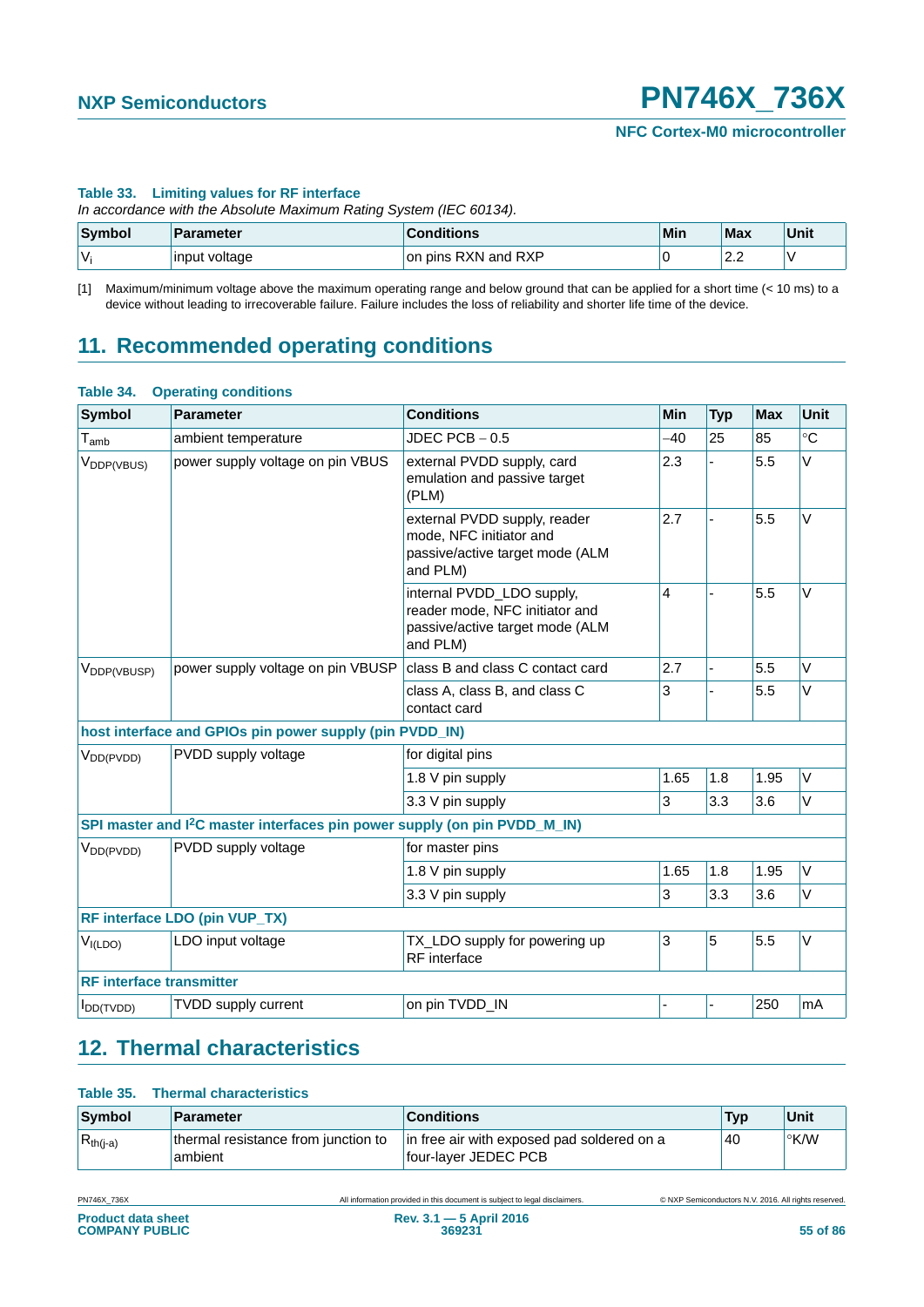### **13. Characteristics**

### **13.1 Static characteristics**

### **Table 36. Static characteristics for RST\_N input pin**

*Data are given for Tamb = 40 C to +85 C; unless otherwise specified*

| Symbol           | Parameter                                        | <b>Conditions</b> | Min | <b>Typ</b> | <b>Max</b>             | Unit |
|------------------|--------------------------------------------------|-------------------|-----|------------|------------------------|------|
| 'V <sub>IH</sub> | high-level input voltage                         |                   | 1.1 |            | $V_{\text{DDP(VBUS)}}$ |      |
| 'V <sub>IL</sub> | low-level input voltage                          |                   | U   |            | 0.4                    |      |
| $I_{\text{IH}}$  | high-level input current $ V_i = V_{DDP(VBUS)} $ |                   |     |            |                        | μA   |
| Ι'n.             | low-level input current                          | $V_i = 0 V$       | -   |            |                        | μA   |
| $C_{\text{in}}$  | input capacitance                                |                   |     | C          |                        | p۲   |

### **Table 37. Static characteristics for IRQ input pin**

*Data are given for Tamb = 40 C to +85 C; unless otherwise specified*

| Symbol           | Parameter                    | <b>Conditions</b>                      | Min                           | <b>Typ</b> | <b>Max</b>           | <b>Unit</b> |
|------------------|------------------------------|----------------------------------------|-------------------------------|------------|----------------------|-------------|
| 'V <sub>OH</sub> | high-level output<br>voltage | I <sub>OH</sub> < 3 mA                 | V <sub>PVDD_IN</sub> –<br>0.4 |            | V <sub>PVDD</sub> IN | ν           |
| 'V <sub>OL</sub> | low-level output<br>voltage  | $I_{OL}$ < 3 mA                        | 0                             |            | 0.4                  |             |
| $\mathsf{IC_L}$  | load capacitance             |                                        |                               |            | 20                   | рF          |
| $R_{pull-down}$  | extra pull down              | extra pull-down is<br>activated in HDP | 0.45                          |            | 0.8                  | $M\Omega$   |

### **Table 38. Static characteristics for DWL\_REQ**

| Symbol                   | <b>Parameter</b>                                  | <b>Conditions</b> | <b>Min</b>                            | <b>Typ</b> | <b>Max</b>                            | <b>Unit</b> |
|--------------------------|---------------------------------------------------|-------------------|---------------------------------------|------------|---------------------------------------|-------------|
| $V_{IH}$                 | high-level input voltage $V_{PVVD}$ $_N = 1.8 V$  |                   | $0.65 \times$<br>V <sub>PVVD</sub> IN |            |                                       |             |
| $V_{IL}$                 | high-level input voltage $ V_{PVVD} \eta = 1.8 V$ |                   |                                       |            | $0.35 \times$<br>V <sub>PVVD_IN</sub> |             |
| V <sub>IH</sub>          | high-level input voltage $ V_{PVVD}$ IN = 3.3 V   |                   | 2                                     |            |                                       |             |
| V <sub>IL</sub>          | high-level input voltage $ V_{PVVD} \eta = 3.3 V$ |                   |                                       |            | 0.8                                   |             |
| Πн                       | high-level input current $ V_1 $ = PVDD_IN        |                   |                                       |            |                                       | ΙuΑ         |
| $\vert\vert_{\text{IL}}$ | low-level input current                           | $V_i = 0$ V       | $-1$                                  |            |                                       | μA          |
| $ C_L$                   | load capacitance                                  |                   |                                       | 5          |                                       | pF          |

### **13.1.1 GPIO static characteristics**

### **Table 39. Static characteristics for GPIO1 to GPIO21**

| Symbol                | <b>Parameter</b>                                         | <b>Conditions</b>                    | Min                                   | <b>Typ</b> | <b>Max</b>           | <b>Unit</b> |
|-----------------------|----------------------------------------------------------|--------------------------------------|---------------------------------------|------------|----------------------|-------------|
| <b>V<sub>OH</sub></b> | high-level output<br>voltage                             | $I_{OH}$ < 3 mA                      | ∣ Vpvdd_in –<br>0.4                   |            | V <sub>PVDD_IN</sub> |             |
| V <sub>OL</sub>       | low-level output<br>voltage                              | $I_{OH}$ < 3 mA                      | 0                                     |            | 0.4                  |             |
| V <sub>IH</sub>       | high-level input voltage $ V_{\text{PVDD\_IN}}  = 3.3$ V |                                      | 2                                     |            |                      |             |
|                       |                                                          | $V_{\text{PVDD IN}} = 1.8 \text{ V}$ | $0.65 \times$<br>V <sub>PVDD</sub> IN |            |                      |             |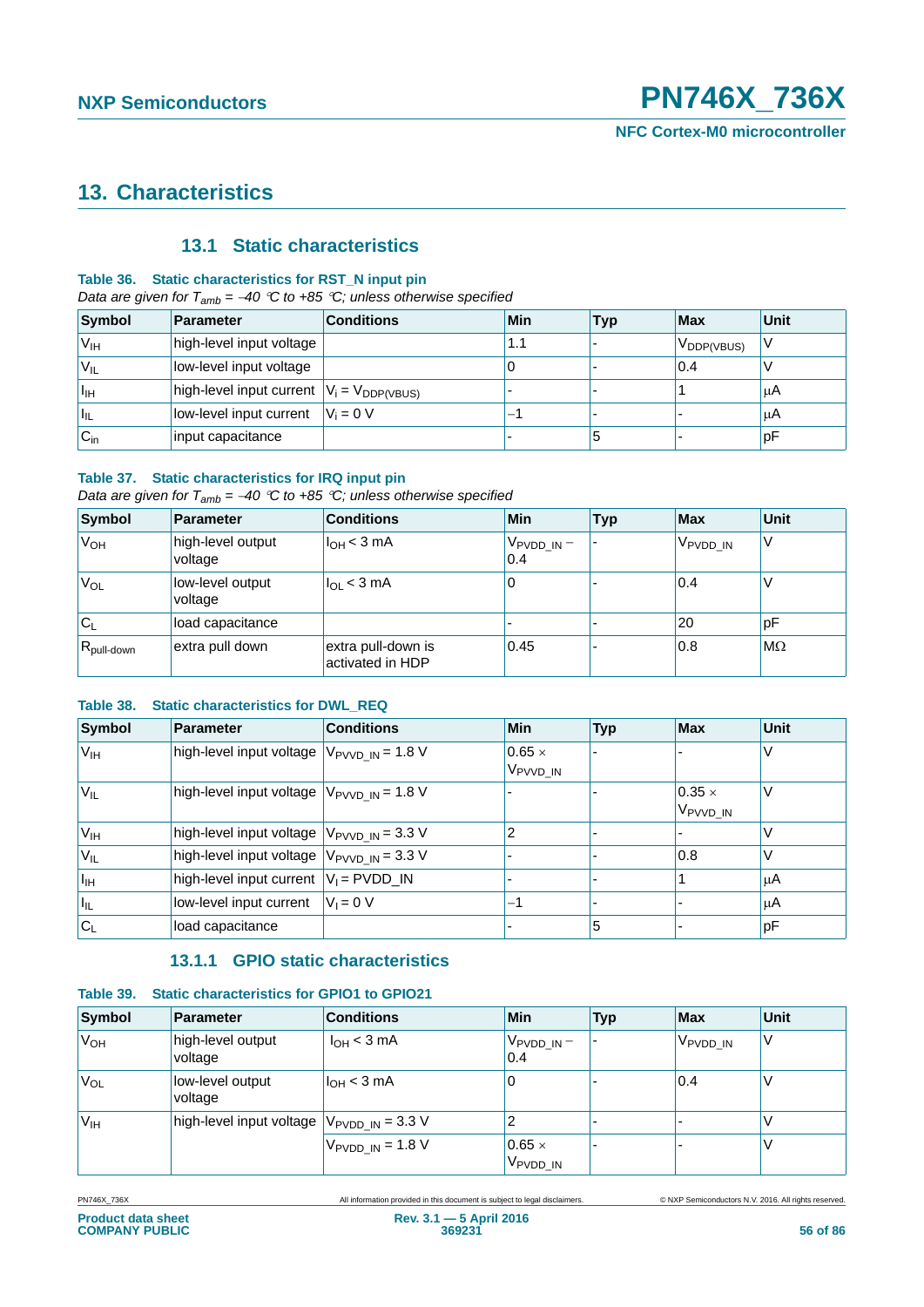**NFC Cortex-M0 microcontroller**

| <b>Symbol</b>    | <b>Parameter</b>                                     | <b>Conditions</b>                                                                                        | <b>Min</b>                           | <b>Typ</b>     | <b>Max</b>                            | Unit      |
|------------------|------------------------------------------------------|----------------------------------------------------------------------------------------------------------|--------------------------------------|----------------|---------------------------------------|-----------|
| $V_{IL}$         | low-level input voltage                              | $V_{\text{PVDD IN}} = 3.3 \text{ V}$                                                                     |                                      |                | 0.8                                   | V         |
|                  |                                                      | $V_{PVDD IN}$ = 1.8 V                                                                                    |                                      |                | $0.35 \times$<br>V <sub>PVDD_IN</sub> | V         |
| V <sub>hys</sub> | hysteresis voltage                                   | $V_{\text{PVDD}\_ \text{IN}} = 1.8 \text{ V}$ and<br>$V_{\text{PVDD IN}} = 3.3 \text{ V}$                | $0.1 \times$<br>V <sub>PVDD_IN</sub> |                |                                       | V         |
| $I_{OZ}$         | OFF-state output<br>current                          | $V_0 = 0 V;$<br>$V_{\text{O}} = V_{\text{PVDD IN}}$ ; on-chip<br>pull-up/pull-down<br>resistors disabled |                                      |                | 1000                                  | nA        |
| $R_{pd}$         | pull-down resistance                                 | $V_{\text{PVDD IN}} = 3.3 \text{ V}$                                                                     | 65                                   | 90             | 120                                   | $k\Omega$ |
|                  |                                                      | $V_{\text{PVDD IN}} = 1.8 \text{ V}$                                                                     | 65                                   | 90             | 120                                   | $k\Omega$ |
| $R_{\text{pu}}$  | pull-up resistance                                   | $V_{\text{PVDD}\_ \text{IN}} = 3.3 \text{ V}$                                                            | 65                                   | 90             | 120                                   | $k\Omega$ |
|                  |                                                      | $V_{\text{PVDD IN}} = 1.8 \text{ V}$                                                                     | 65                                   | 90             | 120                                   | $k\Omega$ |
| $I_{\text{OSH}}$ | short circuit current<br>output high                 | Drive high; cell<br>connected to ground;<br>$V_{\text{PVDD IN}} = 3.3 \text{ V}$                         |                                      |                | 58                                    | mA        |
|                  |                                                      | Drive low; cell<br>connected to<br>PVDD_IN;<br>$PVDD$ $IN = 1.8 V$                                       |                                      |                | 30                                    | mA        |
| $I_{OSL}$        | short circuit current<br>output low                  | $V_{OH} = V_{PVDD IN} = 3.3$<br>V                                                                        |                                      |                | 54                                    | mA        |
|                  |                                                      | $V_{OH} = V_{PVDD_IN} = 1.8$<br>$\mathcal{L}$                                                            | L,                                   | $\overline{a}$ | 37                                    | mA        |
| ΙL.              | low-level input current                              | $V_1 = 0 V$                                                                                              | $-1$                                 |                |                                       | μA        |
| $I_{\text{IH}}$  | high-level input current $ V_1 = V_{\text{PVDD IN}}$ |                                                                                                          |                                      |                | 1                                     | μA        |
| $I_{OH}$         | high-level output<br>current                         | $V_{OH} = V_{PVDD\_IN}$                                                                                  |                                      |                | 3                                     | mA        |
| $I_{OL}$         | low-level output<br>current                          | $V_{OL} = 0 V$                                                                                           |                                      |                | 3                                     | mA        |

### **Table 39. Static characteristics for GPIO1 to GPIO21** *…continued*

### **13.1.2 Static characteristics for I2C master**

### **Table 40. Static characteristics for I2CM\_SDA, I2CM\_SCL - S**

| Symbol          | Parameter                                                 | <b>Conditions</b> | Min                                                 | <b>Typ</b> | Max                                    | Unit |
|-----------------|-----------------------------------------------------------|-------------------|-----------------------------------------------------|------------|----------------------------------------|------|
| $V_{OH}$        | high-level output<br>voltage                              | $I_{OH}$ < 3 mA   | $0.7 \times$<br>V <sub>PVDD_M_IN</sub>              |            | V <sub>PVDD_M_IN</sub>                 | V    |
| VOL             | low-level output<br>voltage                               | $I_{OL}$ < 3 mA   | 0                                                   |            | 0.4                                    | V    |
| $C_L$           | load capacitance                                          |                   |                                                     |            | 10                                     | pF   |
| V <sub>IH</sub> | High-level input<br>voltage                               |                   | $0.7 \times$<br><sub>⊦</sub> V <sub>PVDD_M_IN</sub> |            |                                        | V    |
| $V_{IL}$        | low-level input voltage                                   |                   |                                                     |            | $0.3 \times$<br>V <sub>PVDD_M_IN</sub> | V    |
| $I_{\rm IH}$    | high-level input current $ V_1 = V_{\text{PVDD\_M\_IN}} $ |                   |                                                     |            |                                        | μA   |
| $ I_{\rm IL} $  | low-level input current                                   | $V_1 = 0 V$       | $-1$                                                |            |                                        | μA   |
| $C_{in}$        | input capacitance                                         |                   |                                                     | 5          |                                        | pF   |

PN746X\_736X All information provided in this document is subject to legal disclaimers. © NXP Semiconductors N.V. 2016. All rights reserved.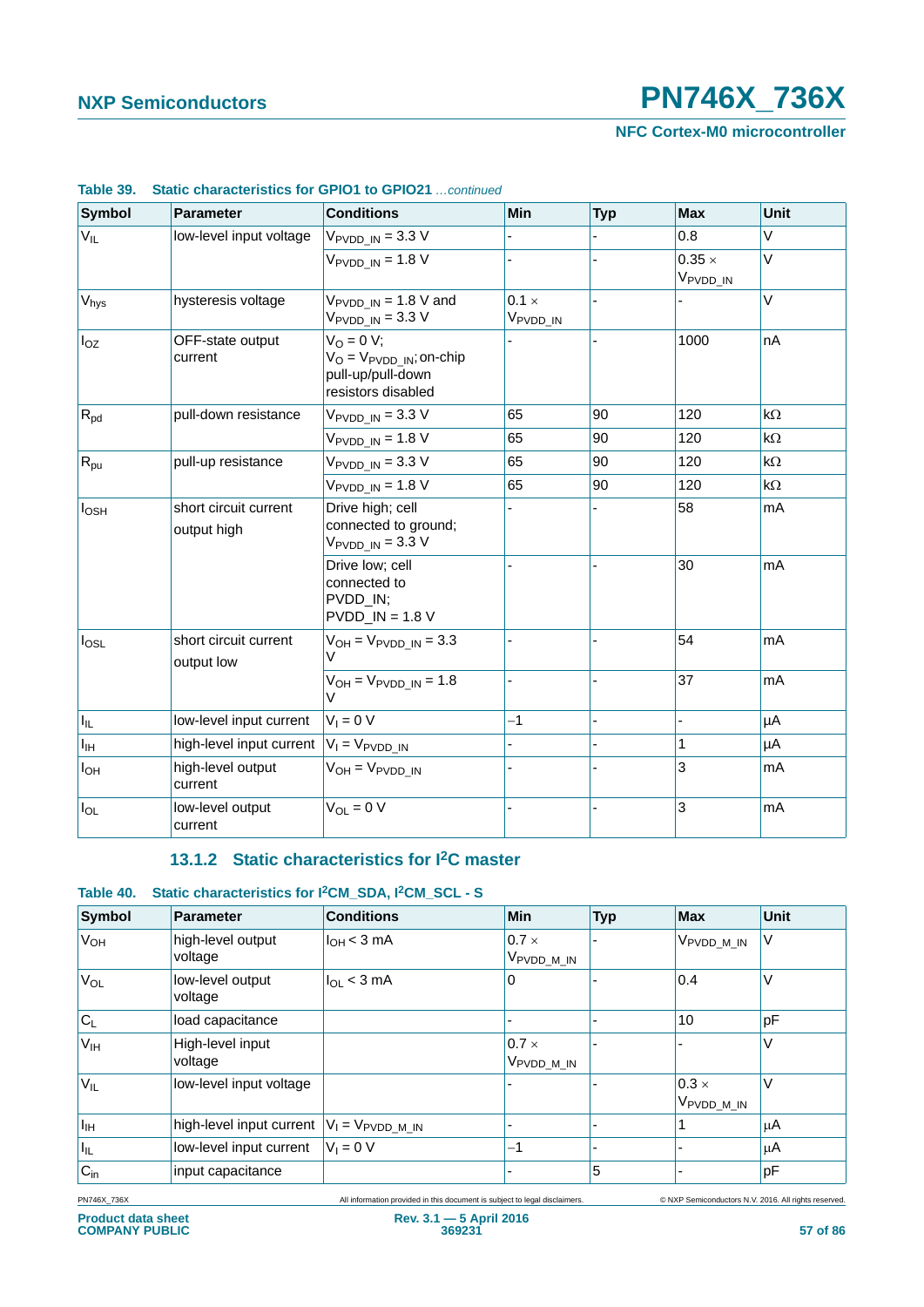### **13.1.3 Static characteristics for SPI master**

| Symbol           | Parameter                 | <b>Conditions</b>      | Min                                       | <b>Typ</b> | <b>Max</b>             | Unit |
|------------------|---------------------------|------------------------|-------------------------------------------|------------|------------------------|------|
| 'V <sub>OH</sub> | high-level output voltage | $I_{\text{OH}}$ < 3 mA | <sup>∣ V</sup> PVDD_M_IN <sup>—</sup> 0.4 |            | V <sub>PVDD</sub> M IN |      |
| 'V <sub>OL</sub> | low-level output voltage  | $l_{\Omega}$ < 3 mA    |                                           |            | 0.4                    |      |
| ∣C∟              | <b>Iload Capacitance</b>  |                        |                                           |            | 20                     | рŀ   |

### **Table 41. Static characteristics for SPIM\_MOSI**

### **Table 42. Static characteristics for SPIM\_NSS**

| Symbol                                 | Parameter                 | <b>Conditions</b>      | Min                         | <b>Typ</b> | <b>Max</b> | Unit |
|----------------------------------------|---------------------------|------------------------|-----------------------------|------------|------------|------|
| 'V <sub>OH</sub>                       | high-level output voltage | I <sub>OH</sub> < 3 mA | $V_{\rm PVDD\_M\_IN} - 0.4$ |            | VPVDD M IN |      |
| 'V <sub>OL</sub>                       | low-level output voltage  | $I_{OL}$ < 3 mA        |                             |            | 0.4        |      |
| ${}^{\mathsf{I}}\mathsf{C}_\mathsf{L}$ | Iload Capacitance         |                        |                             |            | 20         | рF   |

### **Table 43. Static characteristics for SPIM\_MISO**

| Symbol          | <b>Parameter</b>         | <b>Conditions</b>                        | Min                                     | <b>Typ</b> | Max                                     | <b>Unit</b> |
|-----------------|--------------------------|------------------------------------------|-----------------------------------------|------------|-----------------------------------------|-------------|
| V <sub>IH</sub> | high-level input voltage | $V_{\text{PVDD\_M\_IN}}$ = 1.8 V         | $0.65 \times V_{\text{PVDD\_M\_IN}}$  - |            |                                         |             |
| $V_{IL}$        | low-level input voltage  | $V_{\text{PVDD\_M\_IN}}$ = 1.8 V         |                                         |            | $ 0.35 \times V_{\text{PVDD\_M\_IN}} V$ |             |
| V <sub>IH</sub> | high-level input voltage | $V_{\text{PVDD\_M\_IN}} = 3.3 \text{ V}$ | 2                                       |            |                                         |             |
| $V_{IL}$        | low-level input voltage  | $V_{\text{PVDD M IN}} = 3.3 \text{ V}$   |                                         |            | 0.8                                     |             |
| Ħн              | high-level input current | $V_i = V_{\text{PVDD\_M\_IN}}$           |                                         |            |                                         | µA          |
| ║╙              | low-level input current  | $V_i = 0 V$                              | -1                                      |            |                                         | µA          |
| $C_{\text{in}}$ | input capacitance        |                                          |                                         | 5          |                                         | ∣pF         |

### **Table 44. Static characteristics for SPI\_SCLK**

| Symbol          | <b>Parameter</b>          | <b>Conditions</b>   | Min                            | <b>Typ</b> | Max                    | Unit |
|-----------------|---------------------------|---------------------|--------------------------------|------------|------------------------|------|
| V <sub>OH</sub> | high-level output voltage | $I_{OH}$ < 3 mA     | $V_{\text{PVDD\_M\_IN}} - 0.4$ |            | V <sub>PVDD</sub> M IN |      |
| VOL             | low-level output voltage  | $I_{\Omega}$ < 3 mA |                                |            | 0.4                    |      |
| $C_1$           | load capacitance          |                     |                                |            | 20                     | . pF |

### **13.1.4 Static characteristics for host interface**

### **Table 45. Static characteristics for ATX\_ used as SPI\_NSS, ATX\_ used as I2CADR0, ATX\_ used as SPI\_SCK, ATX\_ used as SPI\_MOSI**

| Symbol                     | Parameter                | <b>Conditions</b>                    | Min                                     | <b>Typ</b> | Max                                | Unit |
|----------------------------|--------------------------|--------------------------------------|-----------------------------------------|------------|------------------------------------|------|
| V <sub>IH</sub>            | high-level input voltage | $V_{\text{PVDD IN}} = 1.8 \text{ V}$ | $10.65 \times V_{\text{PVDD\_M\_IN}}$ - |            |                                    |      |
| 'V <sub>IL</sub>           | low-level input voltage  | $V_{PVDD IN}$ = 1.8 V                |                                         |            | $0.35 \times V_{\text{PVDD} M IN}$ |      |
| V <sub>IH</sub>            | high-level input voltage | $V_{\text{PVDD IN}} = 3.3 \text{ V}$ | າ                                       |            |                                    |      |
| $V_{IL}$                   | low-level input voltage  | $V_{\text{PVDD IN}} = 3.3 \text{ V}$ |                                         |            | 0.8                                |      |
| $ I_{\rm IH} $             | high-level input current | $V_i = V_{PVDD}$ in                  |                                         |            |                                    | μA   |
| $\mathsf{I}_{\mathsf{IL}}$ | low-level input current  | $V_i = 0$ V                          | -                                       |            |                                    | μA   |
| $C_{in}$                   | input capacitance        |                                      |                                         | 5          |                                    | pF   |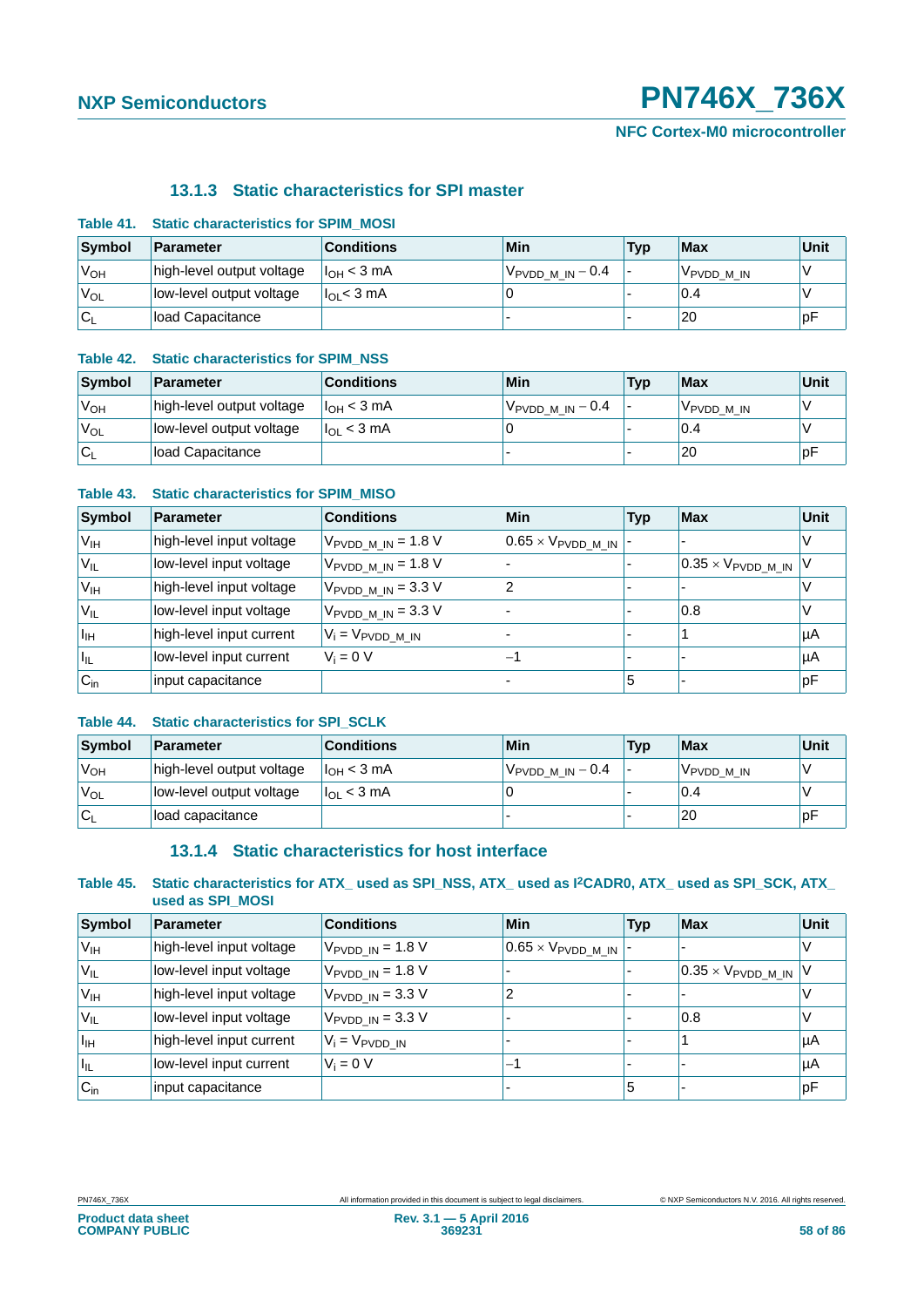### **NFC Cortex-M0 microcontroller**

| Symbol                     | Parameter                 | <b>Conditions</b>          | Min                             | <b>Typ</b> | <b>Max</b>                         | Unit |  |  |  |
|----------------------------|---------------------------|----------------------------|---------------------------------|------------|------------------------------------|------|--|--|--|
| V <sub>OH</sub>            | high-level output voltage | $I_{OH}$ < 3 mA            | $0.7 \times V_{\text{PVDD IN}}$ |            | Vpvdd_in                           | V    |  |  |  |
| <b>V<sub>OL</sub></b>      | low-level output voltage  | $l_{OL}$ < 3 mA            | O                               |            | 0.4                                |      |  |  |  |
| $ C_L $                    | load capacitance          |                            |                                 |            | 10                                 | pF   |  |  |  |
| V <sub>IH</sub>            | high-level input voltage  |                            | $0.7 \times V_{\text{PVDD IN}}$ |            |                                    |      |  |  |  |
| V <sub>IL</sub>            | low-level input voltage   |                            |                                 |            | $ 0.3 \times V_{\text{PVDD\_IN}} $ | V    |  |  |  |
| $I_{\text{IH}}$            | high-level input current  | $V_i = V_{\text{PVDD IN}}$ |                                 |            |                                    | μA   |  |  |  |
| $\mathsf{I}_{\mathsf{IL}}$ | low-level input current   | $V_i = 0 V$                | -1                              |            |                                    | μA   |  |  |  |
| $C_{in}$                   | Input capacitance         |                            |                                 | 5          |                                    | рF   |  |  |  |

### **Table 46. Static characteristics of ATX\_ used as I2CSDA, ATX\_ used as I2CSCL**

### **Table 47. Static characteristics of ATX\_ used as SPIMISO**

| Symbol           | Parameter                                  | <b>Conditions</b> | Min                        | <b>Typ</b> | <b>Max</b> | Unit |
|------------------|--------------------------------------------|-------------------|----------------------------|------------|------------|------|
| 'V <sub>OH</sub> | high-level output voltage $ I_{OH} < 3$ mA |                   | $V_{\text{PVDD IN}} - 0.4$ |            | VPVDD IN   |      |
| V <sub>OL</sub>  | low-level output voltage                   | $ I_{OL}$ < 3 mA  |                            |            | 0.4        |      |
| ۱C،              | load capacitance                           |                   |                            |            | 20         | рF   |

#### **Table 48. USB characteristics**

*Data are given for Tamb = 40 C to +85 C; unless otherwise specified*

| <b>Symbol</b>          | <b>Parameter</b>                                                         | <b>Conditions</b>                                                           | Min   | <b>Typ</b> | <b>Max</b>           | Unit |
|------------------------|--------------------------------------------------------------------------|-----------------------------------------------------------------------------|-------|------------|----------------------|------|
| $I_{OZ}$               | OFF-state output current $ 0 V < Vi < 3.3 V$                             |                                                                             | $-10$ |            | 10                   | μA   |
| V <sub>DDP(VBUS)</sub> | power supply voltage on<br>pin VBUS                                      |                                                                             | 4     |            | 5.5                  | V    |
| V <sub>DI</sub>        | differential input<br>sensitivity voltage                                | $(D+) - (D-)$                                                               | 0.2   |            |                      | V    |
| $V_{CM}$               | differential common<br>mode voltage range                                | includes V <sub>DI</sub> range                                              | 0.8   |            | 2.5                  | V    |
| $V_{th(rs)se}$         | single-ended receiver<br>switching threshold<br>voltage                  |                                                                             | 0.8   |            | $\overline{2}$       | V    |
| $V_{OL}$               | low-level output voltage                                                 | for low-speed or<br>full-speed; R <sub>L</sub> of 1.5<br>$k\Omega$ to 3.6 V |       |            | 0.3                  | V    |
| V <sub>OH</sub>        | high-level output voltage                                                | driven; for low- speed<br>or full-speed;<br>$R_L$ of 15 k $\Omega$ to GND   | 2.8   |            | V <sub>PVDD_IN</sub> | V    |
| C <sub>trans</sub>     | transceiver capacitance                                                  | pin to GND                                                                  |       | 15         |                      | pF   |
| $Z_{DRV}$              | driver output impedance<br>for driver which is not<br>high-speed capable | with 33 $\Omega$ series<br>resistor; steady state<br>drive                  | 28    |            | 44                   | Ω    |
| <b>V<sub>CRS</sub></b> | output signal crossover<br>voltage                                       |                                                                             | 1.3   |            | $\overline{2}$       | V    |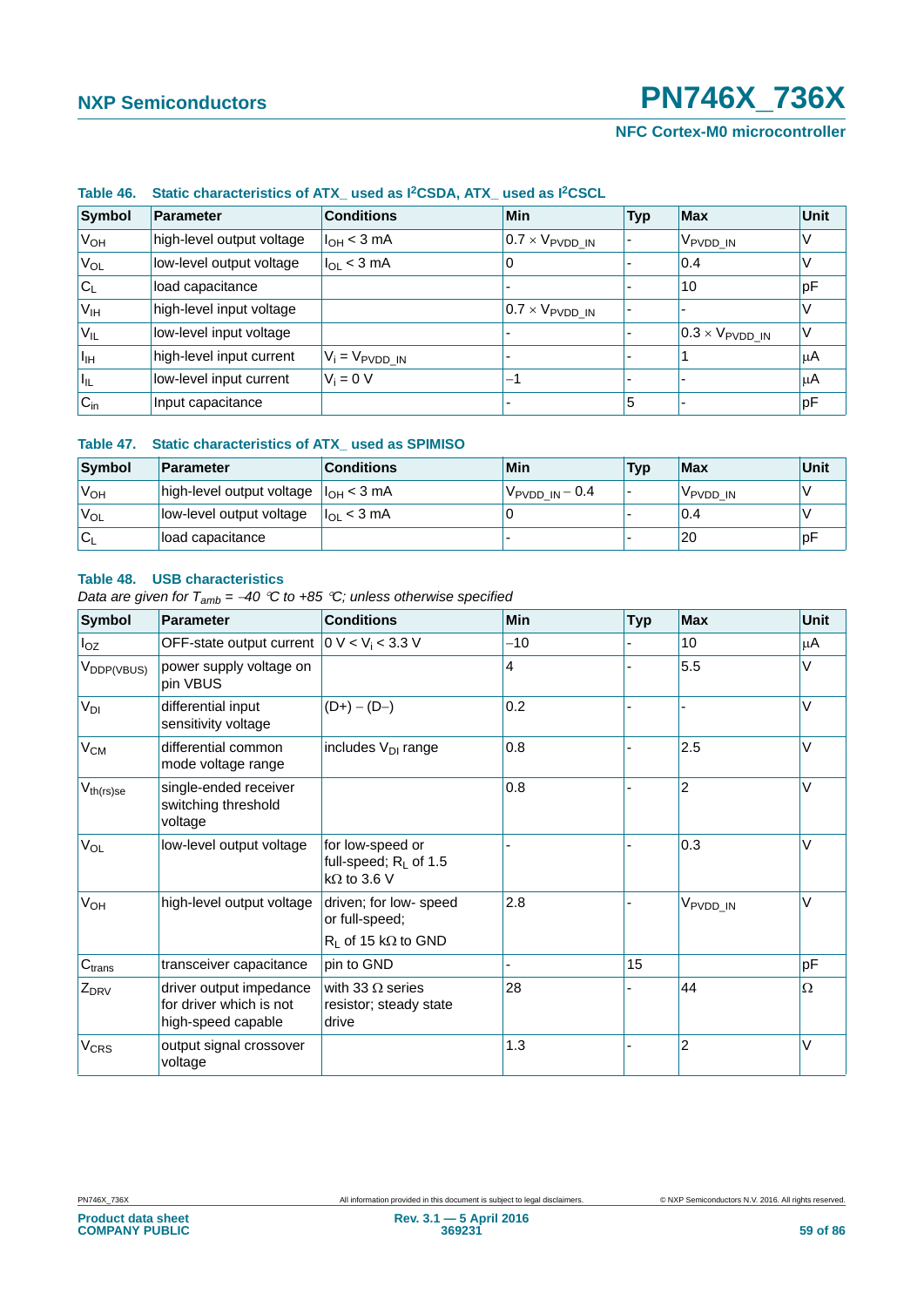### **Table 49. Static characteristics of HSU\_TX and HSU RTS pin**

*Data are given for Tamb = 40 C to +85 C; unless otherwise specified*

| Symbol           | Parameter                                  | <b>Conditions</b>   | Min                      | <b>Typ</b> | Max                  | Unit |
|------------------|--------------------------------------------|---------------------|--------------------------|------------|----------------------|------|
| 'V <sub>OH</sub> | high-level output voltage $ I_{OH} < 3$ mA |                     | $V_{\rm PVDD\_IN} - 0.4$ |            | V <sub>PVDD</sub> IN |      |
| 'V <sub>OL</sub> | low-level output voltage                   | $I_{\Omega}$ < 3 mA |                          |            | 0.4                  |      |
| 'Cı              | load capacitance                           |                     |                          |            | 20                   | рF   |

#### **Table 50. Static characteristics of HSU\_RX, HSU\_CTS**

*Data are given for Tamb = 40 C to +85 C; unless otherwise specified*

| Symbol                     | <b>Parameter</b>         | <b>Conditions</b>                      | Min                              | <b>Typ</b> | <b>Max</b>                       | <b>Unit</b> |
|----------------------------|--------------------------|----------------------------------------|----------------------------------|------------|----------------------------------|-------------|
| V <sub>IH</sub>            | high-level input voltage | $V_{\text{PVDD\_M\_IN}}$ = 1.8 V       | $0.65 \times V_{\text{PVDD IN}}$ |            |                                  |             |
| V <sub>IL</sub>            | high-level input voltage | $V_{\text{PVDD M IN}} = 1.8 \text{ V}$ |                                  |            | $0.35 \times V_{\text{PVDD IN}}$ |             |
| V <sub>IH</sub>            | high-level input voltage | $V_{\text{PVDD M IN}} = 3.3 \text{ V}$ |                                  |            |                                  |             |
| $V_{IL}$                   | high-level input voltage | $V_{\text{PVDD M IN}} = 3.3 \text{ V}$ |                                  |            | 0.8                              |             |
| $I_{\text{IH}}$            | high-level input current |                                        |                                  |            |                                  | μA          |
| $\mathsf{I}_{\mathsf{IL}}$ | low-level input current  |                                        | -1                               |            |                                  | μA          |
| $C_{L}$                    | load capacitance         |                                        |                                  | 5          |                                  | рF          |

### **13.1.5 Clock static characteristics**

### **Table 51. Static characteristics of XTAL pin (XTAL1, XTAL2)**

 $T_{amb} = -40$  <sup> $\degree$ </sup>C to +85 $\degree$ C

| <b>Symbol</b>         | Parameter <sup>[1]</sup>                             | <b>Conditions</b> | <b>Min</b> | 'Typ <mark>[2]</mark> | <b>Max</b>      | Unit |
|-----------------------|------------------------------------------------------|-------------------|------------|-----------------------|-----------------|------|
|                       | Input clock characteristics on XTAL1 when using PLL  |                   |            |                       |                 |      |
| $V\sim i(p-p)$        | peak-to-peak input<br>voltage                        |                   | 0.2        |                       | 1.65            | V    |
|                       | <b>XTAL pin characteristics XTAL PLL input</b>       |                   |            |                       |                 |      |
| $I_{\mathbb{H}}$      | high-level input current                             | $V_i = V_{DD}$    |            |                       |                 | μA   |
| $ I_{\rm IL} $        | low-level input current                              | $V_i = 0 V$       | -1         |                       |                 | μA   |
| $V_i$                 | input voltage                                        |                   |            |                       | V <sub>DD</sub> |      |
| <b>V<sub>AL</sub></b> | input voltage amplitude                              |                   | 200        |                       |                 | mV   |
| $C_{in}$              | input capacitance                                    | all power modes   |            | 2                     |                 | pF   |
|                       | Pin characteristics for 27.12 MHz crystal oscillator |                   |            |                       |                 |      |
| $C_{in}$              | input capacitance                                    | pin XTAL1         |            | $\overline{2}$        |                 | pF   |
| $C_{in}$              | input capacitance                                    | pin XTAL2         |            | 2                     |                 | рF   |

<span id="page-59-0"></span>[1] Parameters are valid over operating temperature range unless otherwise specified.

<span id="page-59-1"></span>[2] Typical ratings are not guaranteed. The values listed are at room temperature (25 °C) with nominal supply voltages.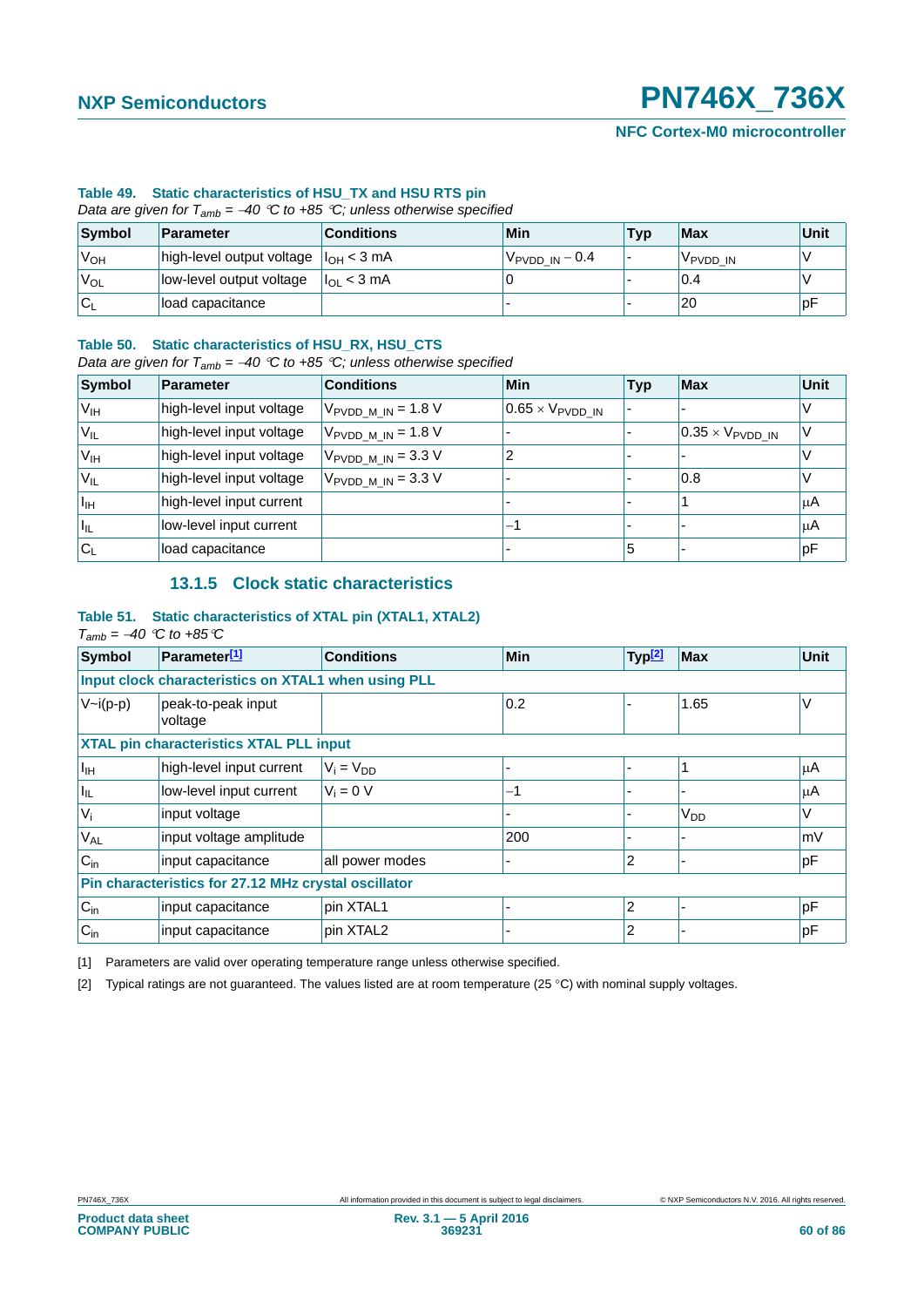**NFC Cortex-M0 microcontroller**

### **13.1.6 Static characteristics - power supply**

### **Table 52. Static characteristics for power supply**

|  |  |  |  | Data are given for $T_{amb} = -40$ °C to $+85$ °C; unless otherwise specified |  |
|--|--|--|--|-------------------------------------------------------------------------------|--|
|--|--|--|--|-------------------------------------------------------------------------------|--|

| <b>Symbol</b>        | <b>Parameter</b>                                              | <b>Conditions</b>                                                        | Min  | <b>Typ</b>                         | <b>Max</b> | Unit   |
|----------------------|---------------------------------------------------------------|--------------------------------------------------------------------------|------|------------------------------------|------------|--------|
| <b>I</b> DDP(VBUSP)  | power supply current<br>on pin VBUSP                          | external supply current for<br>contact interface, in operating<br>mode   |      |                                    | 200        | mA     |
| pin supply: PVDD_LDO |                                                               |                                                                          |      |                                    |            |        |
| $V_{O(LDO)}$         | LDO output voltage                                            | $V_{DDP(VBUS)}$ >= 4.0 V, $I_{PVDDOUT}$<br>$= 30 \text{ mA}$             | 3    | 3.3                                | 3.6        | V      |
| IDD(PVDD_OUT)        | maximum supply<br>current                                     | for pin PVDD_OUT                                                         |      |                                    | 30         | mA     |
|                      | pin supply for host interface and GPIOs (on pin PVDD_IN)      |                                                                          |      |                                    |            |        |
| DD(PVDD)             | PVDD supply current                                           |                                                                          |      |                                    | 25         | mA     |
|                      | pin supply for master interfaces (on pin PVDD_M_IN)           |                                                                          |      |                                    |            |        |
| DD(PVDD)             | PVDD supply current                                           |                                                                          |      |                                    | 25         | mA     |
|                      | contactless interface: TX_LDO (pins VUP_TX, TVDD_OUT)         |                                                                          |      |                                    |            |        |
| $V_{I(LDO)}$         | LDO input voltage                                             |                                                                          | 3    |                                    | 5.5        | V      |
| $I_{L(LDO)(max)}$    | maximum LDO load<br>current                                   |                                                                          |      |                                    | 180        | mA     |
| $V_{O(LDO)}$         | LDO output voltage                                            | DC output voltage (target: 3.0 V)<br>5.5 V > V <sub>I(LDO)</sub> > 3.3 V | 2.8  | 3                                  | 3.25       | V      |
|                      |                                                               | DC output voltage (target: 3.0 V)<br>3.3 V > V <sub>I(LDO)</sub> > 2.7 V |      | $V_{I(LDO)} -$<br>0.3              |            | V      |
|                      |                                                               | DC output voltage (target: 3.3 V)<br>5.5 V > V <sub>I(LDO</sub> > 3.6 V  | 3.1  | 3.3                                | 3.55       | V      |
|                      |                                                               | DC output voltage (target: 3.3 V)<br>3.6 $V > VI(LDO > 2.7 V$            |      | $V_{I(LDO)} -$<br>$0.\overline{3}$ |            | V      |
|                      |                                                               | DC output voltage (target: 3.6 V)<br>5.5 V > V <sub>I(LDO</sub> > 3.9 V  | 3.4  | 3.6                                | 3.95       | V      |
|                      |                                                               | DC output voltage (target: 3.6 V)<br>3.9 V > V <sub>I(LDO</sub> > 2.7 V  |      | $V_{I(LDO)} -$<br>0.3              |            | $\vee$ |
|                      |                                                               | DC output voltage (target: 4.5 V)<br>5.5 V > V <sub>I(LDO)</sub> > 5.0 V | 4.3  | 4.5                                | 4.9        | V      |
|                      |                                                               | DC output voltage (target: 4.7 V)<br>5.5 V > V <sub>I(LDO</sub> > 5.0 V  | 4.55 | 4.75                               | 5.2        | $\vee$ |
| $I_{O(LDO)}$         | LDO output current                                            | $V_{I(LDO)} = 5.5 V$                                                     |      |                                    | 180        | mA     |
|                      | <b>Contactless interface: RF transmitter (on pin TVDD IN)</b> |                                                                          |      |                                    |            |        |
| $I_{DD(TVDD)}$       | TVDD supply current                                           | maximum current supported by<br>the RF transmitter                       |      |                                    | 250        | mA     |
|                      | <b>Contact Interface: smart card power supply (pin VCC)</b>   |                                                                          |      |                                    |            |        |
| $C_{dec}$            | decoupling capacitance                                        | connected on pin VCC (220 nF<br>+220 nF 10 %)                            | 396  | 570                                | 1000       | nF     |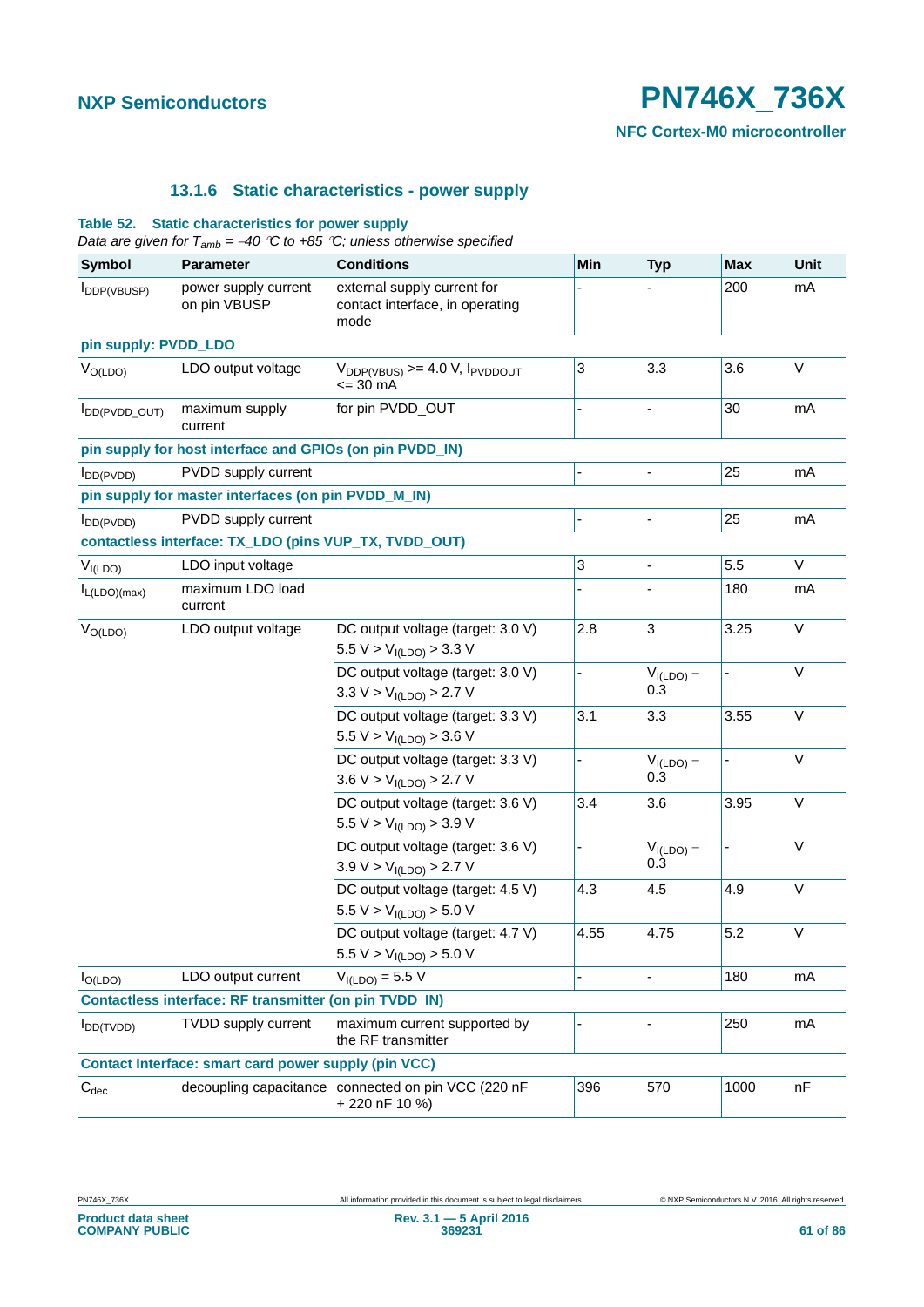**NFC Cortex-M0 microcontroller**

| <b>Symbol</b>            | <b>Parameter</b>                                           | <b>Conditions</b>                                                           | Min    | <b>Typ</b>     | <b>Max</b>       | Unit      |
|--------------------------|------------------------------------------------------------|-----------------------------------------------------------------------------|--------|----------------|------------------|-----------|
| $V_{CC}$                 | supply voltage                                             | class A; $I_{CC}$ < 60 mA                                                   | 4.75   | 5              | 5.25             | V         |
|                          |                                                            | class B; $I_{CC}$ < 50 mA                                                   | 2.85   | 3              | 3.15             | V         |
|                          |                                                            | class C; $I_{CC}$ < 30 mA                                                   | 1.71   | 1.8            | 1.89             | Λ         |
|                          |                                                            | class A; current pulses of 40 nA<br>with $I_{CC}$ < 200 mA, $t_w$ < 400 ns  | 4.6    |                | 5.4              | V         |
|                          |                                                            | class B; current pulses of 40 nA<br>with $I_{CC}$ < 200 mA, $t_w$ < 400 ns  | 2.76   |                | 3.24             | V         |
|                          |                                                            | class C; current pulses of 12 nA<br>with $I_{CC}$ < 200 mA, $t_w$ < 400 ns  | 1.66   |                | 1.94             | V         |
| $V_{\text{ripple}(p-p)}$ | peak-to-peak ripple<br>voltage                             | from 20 kHz to 200 MHz                                                      |        |                | 350              | mV        |
| <b>SR</b>                | slew rate on pin VCC                                       | 5 V, class A cards                                                          | 0.02   | $\blacksquare$ | 0.025            | $V/\mu s$ |
|                          |                                                            | 3 V, class B cards                                                          | 0.012  |                | 0.015            | $V/\mu s$ |
|                          |                                                            | 1.8 V, class C cards                                                        | 0.0072 |                | 0.009            | $V/\mu s$ |
| $I_{\rm CC}$             | supply current                                             | class A                                                                     |        |                | 60               | mA        |
|                          |                                                            | class B                                                                     |        |                | 55               | mA        |
|                          |                                                            | class C                                                                     |        |                | 35               | mA        |
|                          |                                                            | Pin VCC shorted to ground                                                   |        |                | 110              | mA        |
|                          | <b>Contact interface: DC-to-DC converter</b>               |                                                                             |        |                |                  |           |
| V <sub>SAP</sub>         | SAP (DC-to-DC<br>converter) - high-level<br>output voltage | $V_{DDP(VBUSP)} = 5 V$ , $V_{CC} = 5 V$ ;<br>$I_{CC}$ < 60 mA DC            |        |                | $\boldsymbol{9}$ | V         |
|                          |                                                            | $V_{DDP(VBUSP)} = 5 V$ , $V_{CC} = 3 V$ ;<br>$I_{CC}$ < 55 mA DC            |        |                | 5                | V         |
|                          |                                                            | $V_{DDP(VBUSP)} = 5 V, V_{CC} = 1.8 V;$<br>$I_{CC}$ < 35 mA DC              |        |                | 5                | V         |
|                          |                                                            | $V_{DDP(VBUSP)} = 3.3 V, V_{CC} = 5 V;$<br>$I_{CC}$ < 60 mA DC              |        | ÷,             | 9                | V         |
|                          |                                                            | $V_{DDP(VBUSP)} = 3.3 V, V_{CC} = 3 V;$<br>$I_{CC}$ < 55 mA DC              |        |                | 9                | V         |
|                          |                                                            | $V_{DDP(VBUSP)} = 3.3 V, V_{CC} = 1.8$<br>V; $I_{CC}$ < 35 mA DC            |        |                | 3.3              | V         |
| VUP                      | V <sub>UP</sub> - high-level output<br>voltage             | Class A; $V_{DDP(VBUSP)} = 3 V$ to 5<br>V, $I_{CC}$ < 60 mA                 | 5.35   |                | 5.9              | V         |
|                          |                                                            | Class B; $I_{CC}$ < 55 mA                                                   | 3.53   | L.             | 5.5              | V         |
|                          |                                                            | Class C, $V_{DDP(VBUSP)} = 2.7 V to$<br>5.5 V, $I_{CC}$ < 35 mA DC          | 2.4    |                | 5.5              | Λ         |
| CSAPSAM                  | DC-to-DC converter                                         | connected between SAP and                                                   | 300    | 470            | 600              | nF        |
|                          | capacitance                                                | SAM with $V_{DDP(VBUSP)} = 3 V$                                             |        |                |                  |           |
| $C_{VUP}$                | DC-to-DC converter<br>capacitance                          | connected on pin VUP                                                        | 1.5    | 2.7            | 4.7              | μF        |
|                          | Voltage detector for the DC-to-DC converter                |                                                                             |        |                |                  |           |
| $V_{\text{det}}$         | detection voltage                                          | on pin VBUSP for doubler<br>selection, follower/doubler for<br>class B card | 3.775  | 3.9            | 4.2              | V         |

## **Table 52. Static characteristics for power supply** *…continued*

PN746X\_736X All information provided in this document is subject to legal disclaimers. © NXP Semiconductors N.V. 2016. All rights reserved.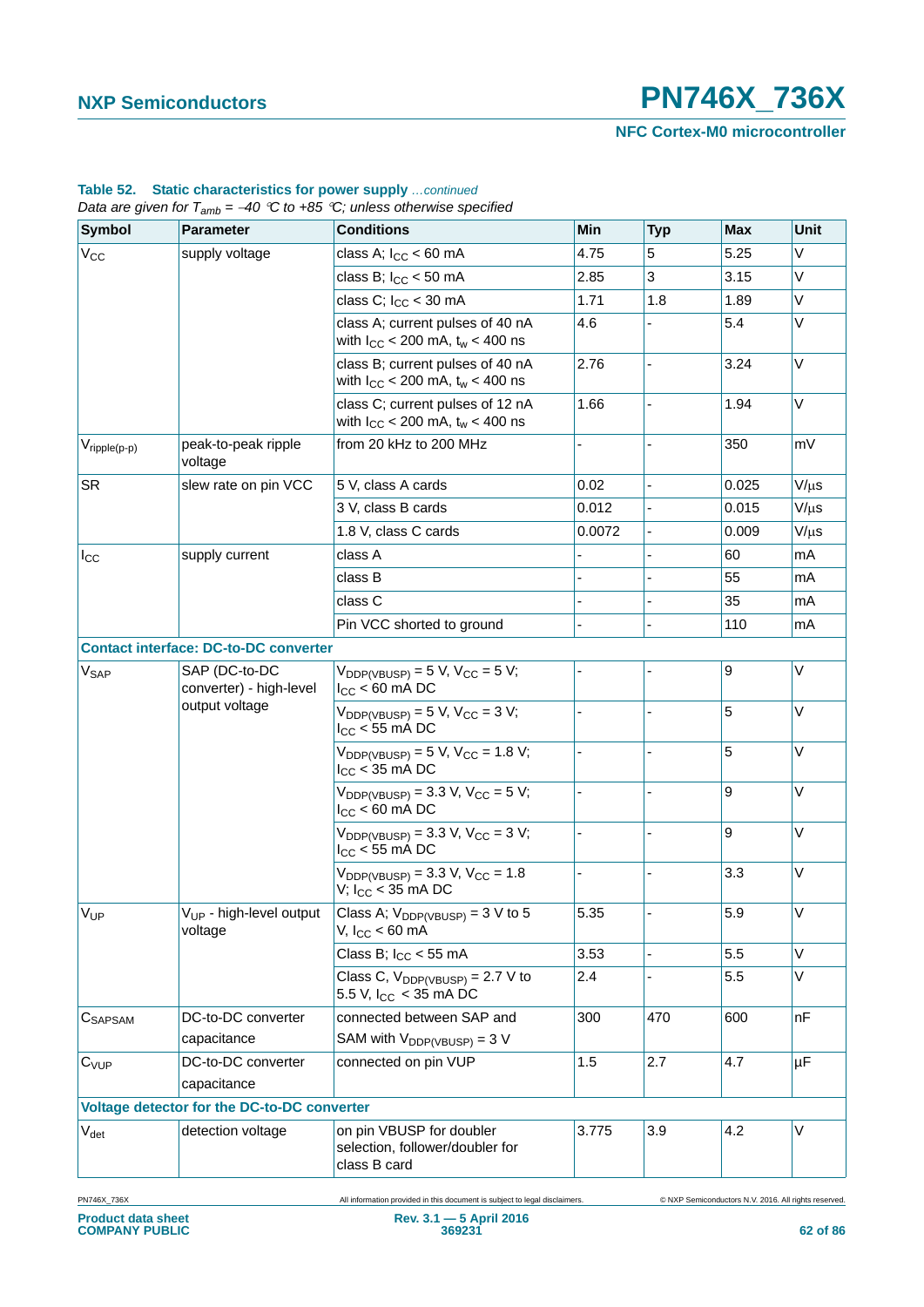**NFC Cortex-M0 microcontroller**

| <b>Symbol</b>       | <b>Parameter</b>   | <b>Conditions</b>    | Min  | <b>Typ</b> | <b>Max</b> | <b>Unit</b> |  |
|---------------------|--------------------|----------------------|------|------------|------------|-------------|--|
| $V_{(th)HL}$        | negative-going     | VBUS monitor;        |      |            |            |             |  |
|                     | threshold voltage  | set to 2.3 V         | 2.15 | 2.3        | 2.45       | $\vee$      |  |
|                     |                    | set to 2.7 V         | 2.6  | 2.75       | 2.95       | V           |  |
|                     |                    | set to 4.0 V         | 3.6  | 3.8        | 3.9        | V           |  |
| $V_{\text{hys}}$    | hysteresis voltage | <b>VBUS</b> monitor  |      |            |            |             |  |
|                     |                    | set to 2.3 V         | 100  | 150        | 200        | mV          |  |
|                     |                    | set to 2.7 V         | 100  | 150        | 200        | mV          |  |
|                     |                    | set to 4.0 V         | 40   | 80         | 100        | ∣mV         |  |
| $V_{\text{(th)HL}}$ | negative-going     | <b>VBUSP</b> monitor |      |            |            |             |  |
|                     | threshold voltage  | set to 2.7 V         | 2.45 | 2.56       | 2.65       | $\vee$      |  |
|                     |                    | set to 3.0 V         | 2.68 | 2.825      | 2.95       | $\vee$      |  |
|                     |                    | set to 3.9 V         | 3.7  | 3.9        | 4.1        | V           |  |
| V <sub>hys</sub>    | hysteresis voltage | <b>VBUSP</b> monitor |      |            |            |             |  |
|                     |                    | set to 2.7 V         | 12   | 25         | 35         | mV          |  |
|                     |                    | set to 3.0 V         | 14   | 30         | 40         | mV          |  |
|                     |                    | set to 3.9 V         | 20   | 35         | 55         | mV          |  |

### **Table 53. Static characteristics for voltage monitors**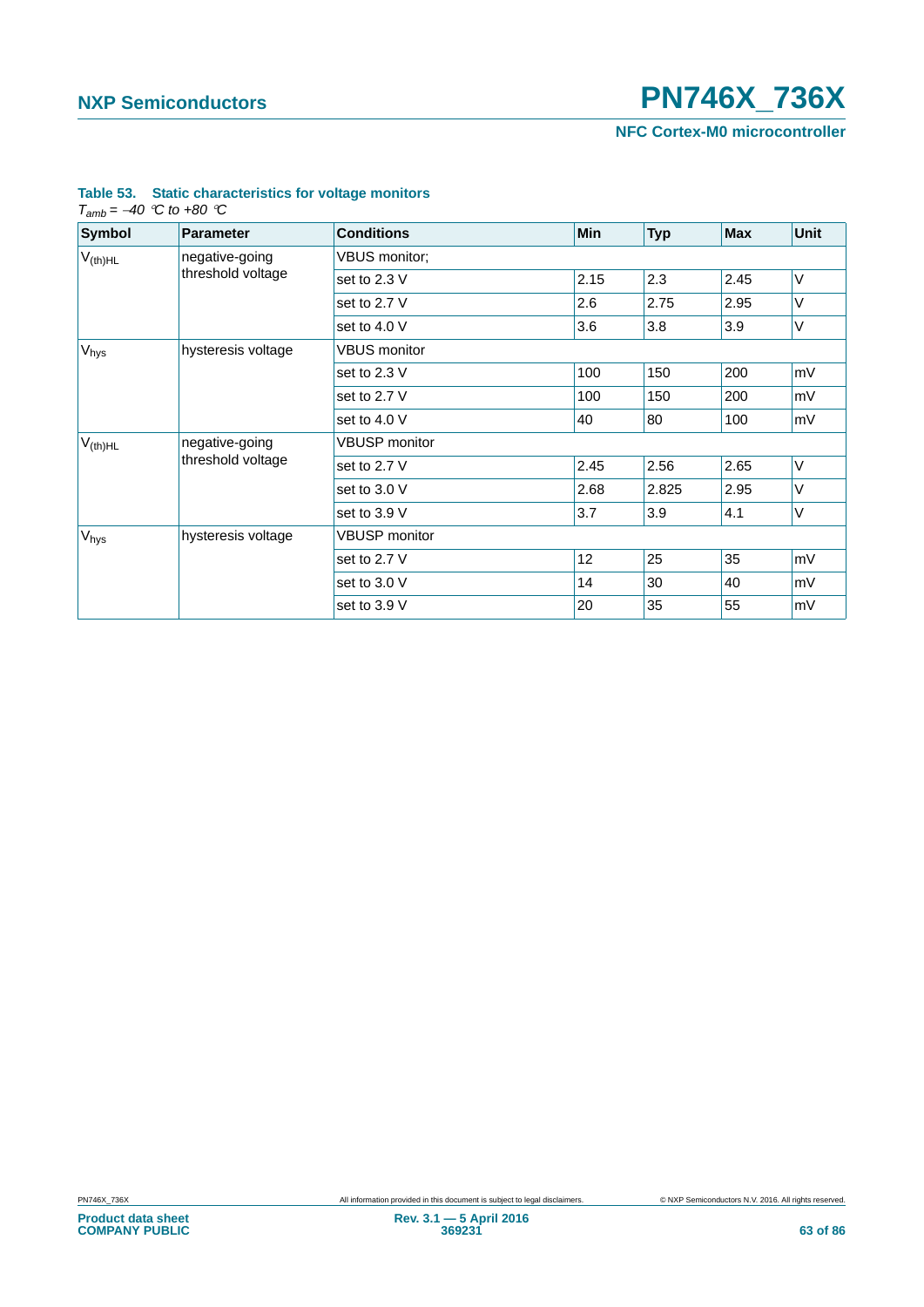**NFC Cortex-M0 microcontroller**

### **13.1.7 Static characteristics for power modes**

### **Table 54. Static characteristics for power modes**

|                        | $T_{amb} = -40$ °C to +85 °C; unless otherwise specified                                         |                                                                                                   |     |            |            |             |
|------------------------|--------------------------------------------------------------------------------------------------|---------------------------------------------------------------------------------------------------|-----|------------|------------|-------------|
| <b>Symbol</b>          | <b>Parameter</b>                                                                                 | <b>Conditions</b>                                                                                 | Min | <b>Typ</b> | <b>Max</b> | <b>Unit</b> |
| $I_{\text{DDP(VBUS)}}$ | power supply current on<br>pin VBUS                                                              | active mode; $V_{DDP(VBUS)} = 5.5 V$ ,<br>external PVDD, external TVDD, all<br>IP clocks disabled |     | 6.5        |            | mA          |
|                        |                                                                                                  | code                                                                                              |     |            |            |             |
|                        |                                                                                                  | while $(1)\}$                                                                                     |     |            |            |             |
|                        |                                                                                                  | executed from flash;                                                                              |     |            |            |             |
|                        | active mode; $V_{DDP(VBUS)} = 5.5 V$ ,<br>external PVDD, external TVDD, all<br>IP clocks enabled |                                                                                                   | 8.5 |            | mA         |             |
|                        |                                                                                                  | code<br>while $(1)\}$                                                                             |     |            |            |             |
|                        |                                                                                                  |                                                                                                   |     |            |            |             |
|                        |                                                                                                  | executed from flash;                                                                              |     |            |            |             |
|                        |                                                                                                  | suspend mode; $V_{DDP(VBUS)} = 5.5 V$ ,<br>external PVDD, $T = 25$ °C                             |     | 120        | 250        | μA          |
|                        |                                                                                                  | $V_{BUS}$ = 5.5 V, T = 25 °C, internal<br>PVDD LDO, including D+ and D-<br>pull-up                |     | 360        | 440        | μA          |
|                        |                                                                                                  | standby mode; $V_{DDP(VBUS)} = 3.3 V$ ;<br>external PVDD supply; $T_{amb} = 25 °C$                |     | 18         |            | μA          |
|                        |                                                                                                  | standby mode; $V_{DDP(VBUS)} = 5.5 V$ ;<br>V <sub>internal</sub> PVDD supply; $T_{amb} = 25 °C$   |     | 55         |            | μA          |
|                        |                                                                                                  | hard power down; $V_{DDP(VBUS)} =$<br>5.5 V; RST_N = 0 V; T <sub>amb</sub> = 25 °C                |     | 12         | 18         | μA          |

### **13.1.8 Static characteristics for contact interface**

**Table 55. Static characteristics for contact interface**

| $T_{amb} = -40$ °C to +80 °C |  |  |  |
|------------------------------|--|--|--|
|------------------------------|--|--|--|

| <b>Symbol</b> | <b>Parameter</b>                 | <b>Conditions</b>                                                                                   | Min                 | <b>Typ</b> | <b>Max</b>           | Unit |
|---------------|----------------------------------|-----------------------------------------------------------------------------------------------------|---------------------|------------|----------------------|------|
|               | Data lines (pins IO, AUX1, AUX2) |                                                                                                     |                     |            |                      |      |
| $V_{0}$       | output voltage on pin IO         | inactive mode, no load                                                                              | 0                   |            | 0.1                  | V    |
|               |                                  | inactive mode, $I_{VQ} = 1$ mA                                                                      | 0                   |            | 0.3                  | V    |
| $V_{OL}$      | low-level output voltage         | pin IO Configured as output                                                                         | 0                   |            | $0.15 \times V_{CC}$ | V    |
|               |                                  | $I_{\text{OI}}$ = 1 mA (class A,B), 500 μA<br>(class C)                                             |                     |            |                      |      |
|               |                                  | pin IO configure as output,<br>l <sub>OL</sub> < 15 mA                                              | 0                   |            | 0.4                  | V    |
| $V_{OH}$      | high-level output voltage        | pin IO configure as output,<br>$I_{OH}$ < -200 µA, $V_{CC}$ = 5 V, 3 V and<br>1.8 V; active pull-up | $0.9 \times V_{CC}$ |            | $V_{\rm CC}$         | V    |
|               |                                  | pin IO configure as output,<br>l <sub>OH</sub> < –20 μA; V <sub>CC</sub> = 1.8 V                    | $0.8 \times V_{CC}$ |            | $V_{CC}$             | V    |
|               |                                  | pin IO configure as output,<br>$I_{OH}$ < 15 mA                                                     | 0                   |            | 0.4                  | V    |
| $V_{IL}$      | low-level input voltage          | pin IO configure as input                                                                           | 0                   |            | $0.2 \times V_{CC}$  | V    |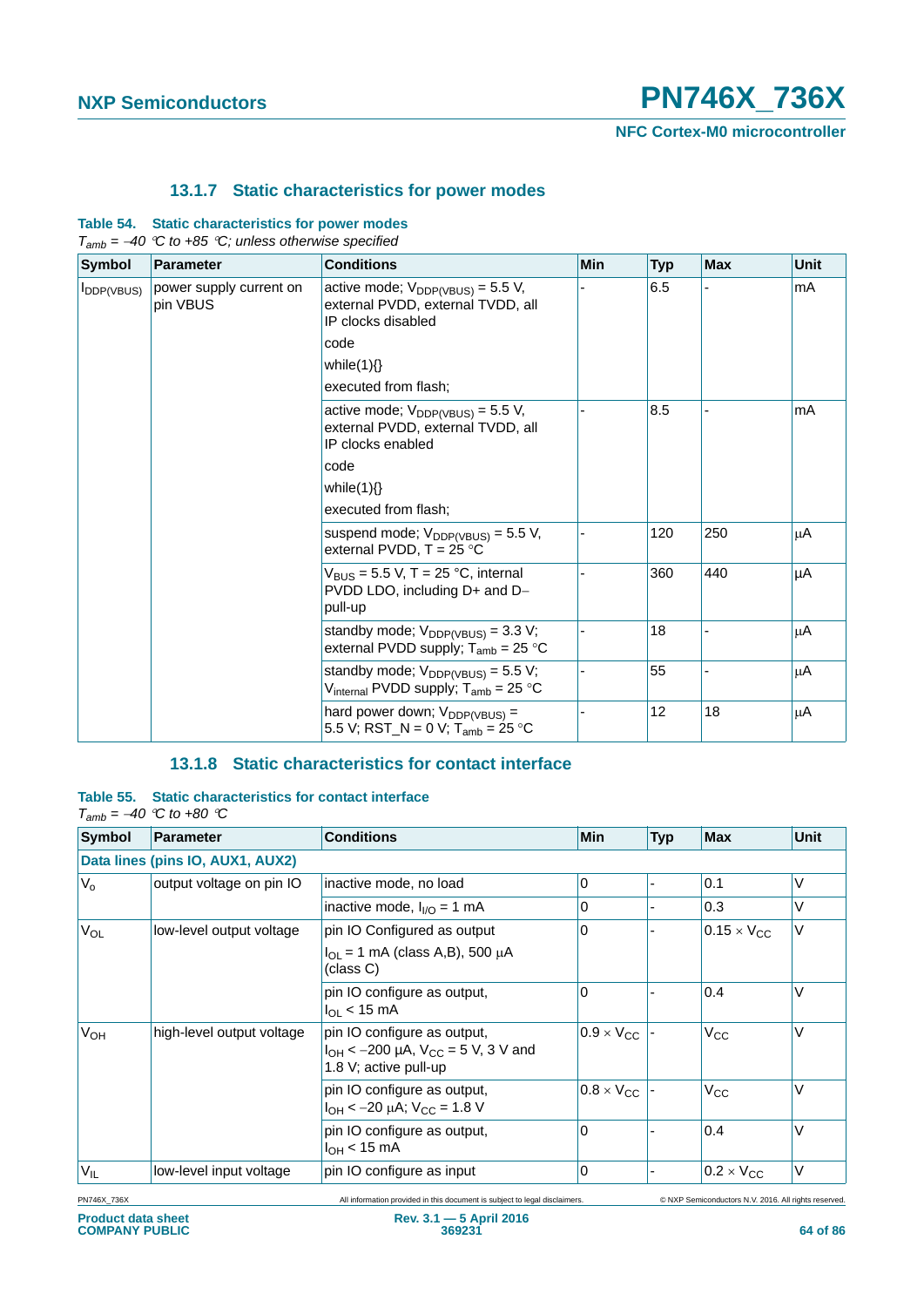**NFC Cortex-M0 microcontroller**

| <b>Symbol</b>         | <b>Parameter</b>                                   | <b>Conditions</b>                                       | Min                                   | <b>Typ</b> | <b>Max</b>                                | <b>Unit</b>  |
|-----------------------|----------------------------------------------------|---------------------------------------------------------|---------------------------------------|------------|-------------------------------------------|--------------|
| V <sub>IH</sub>       | high-level input voltage                           |                                                         | $0.6 \times V_{CC}$                   |            | $V_{CC}$                                  | V            |
| $V_{\text{hys}}$      | hysteresis voltage                                 | on pin IO                                               | 20                                    | 75         | 120                                       | mV           |
| Ιщ.                   | low-level input current                            | on pin IO; $V_{IL} = 0$ V                               |                                       |            | 750                                       | μA           |
| $I_{LH}$              | high-level leakage current                         | on pin IO; $V_{IH} = V_{CC}$                            |                                       | ÷.         | 10                                        | μA           |
| $R_{\text{pu}}$       | pull-up resistance                                 | connected to $V_{CC}$                                   | $\overline{7}$                        | 10         | 13                                        | $k\Omega$    |
|                       | <b>Reset output to the card</b>                    |                                                         |                                       |            |                                           |              |
| $V_{o}$               | output voltage                                     | inactive mode; no load                                  | 0                                     |            | 0.1                                       | V            |
|                       |                                                    | inactive mode; $I_0 = 1$ mA                             | 0                                     |            | 0.3                                       | V            |
| $V_{OL}$              | low-level output voltage                           | $I_{OL}$ = 200 µA, $V_{CC}$ = 5 V and<br>$V_{CC}$ = 3 V | 0                                     |            | 0.3                                       | V            |
|                       |                                                    | $I_{OL}$ = 200 µA, $V_{CC}$ = 1.8 V                     | $\overline{0}$                        |            | $0.1 \times V_{CC}$                       | $\vee$       |
| <b>V<sub>OH</sub></b> | high-level output voltage                          | $I_{OH} = -200 \mu A$                                   | $0.9 \times V_{CC}$                   |            | $V_{\rm CC}$                              | V            |
|                       | <b>Clock output to the card</b>                    |                                                         |                                       |            |                                           |              |
| $V_{o}$               | output voltage                                     | inactive mode; no load                                  | 0                                     |            | 0.1                                       | $\vee$       |
|                       |                                                    | inactive mode; $I_0 = 1$ mA                             | 0                                     |            | 0.3                                       | V            |
| V <sub>OL</sub>       | low-level output voltage                           | $I_{OL} = 200 \mu A$                                    | 0                                     |            | minimum<br>$(0.1 \times V_{CC})$<br>(0.3) | V            |
| <b>V<sub>OH</sub></b> | high-level output voltage                          | $I_{OH} = -200 \mu A$                                   | $0.9 \times V_{CC}$                   |            | $V_{\rm CC}$                              | $\mathsf{V}$ |
|                       | <b>Card presence input</b>                         |                                                         |                                       |            |                                           |              |
| $V_{IL}$              | low-level input voltage                            |                                                         | $-0.3$                                |            | $0.3 \times$<br>V <sub>PVDD_IN</sub>      | $\mathsf V$  |
| V <sub>IH</sub>       | high-level input voltage                           |                                                         | $0.7 \times$<br>V <sub>PVDD_IN</sub>  |            | V <sub>PVDD_IN</sub> +<br>0.3             | V            |
| V <sub>hys</sub>      | hysteresis voltage                                 |                                                         | $0.03 \times$<br>V <sub>PVDD_IN</sub> |            |                                           | $\vee$       |
| $I_{LL}$              | low-level leakage current                          | $V_{\parallel} = 0$                                     |                                       | L.         | 1                                         | $\mu$ A      |
| $I_{LH}$              | high-level leakage current $ V_{IH} = V_{PVDD IN}$ |                                                         |                                       |            | 5                                         | $\mu$ A      |

## **Table 55. Static characteristics for contact interface** *…continued*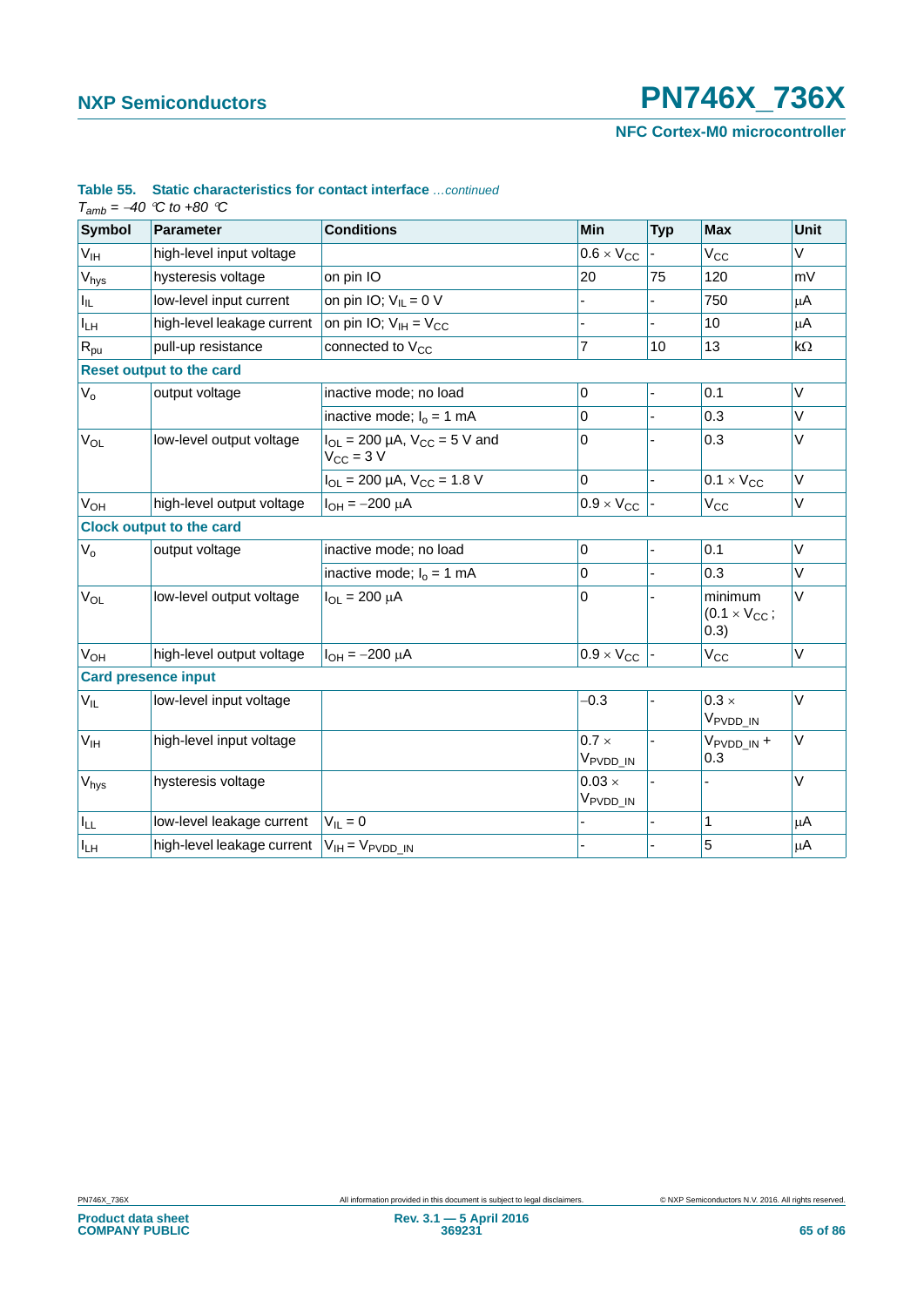**NFC Cortex-M0 microcontroller**

### **13.1.9 Static characteristics RF interface**

#### **Table 56. Static characteristics for RF interface**

*Data are given for Tamb = 40 C to +85 C; unless otherwise specified*

| <b>Symbol</b>         | <b>Parameter</b>                | <b>Conditions</b>                                                                | Min                            | <b>Typ</b> | <b>Max</b>      | Unit         |
|-----------------------|---------------------------------|----------------------------------------------------------------------------------|--------------------------------|------------|-----------------|--------------|
| pins ANT1 and ANT2    |                                 |                                                                                  |                                |            |                 |              |
| Z                     | impedance                       | between ANT1 and ANT2;<br>low impedance                                          |                                | 10         | 17              | $\Omega$     |
| pins RXN and RXP      |                                 |                                                                                  |                                |            |                 |              |
| $V_{i(dyn)}$          | dynamic input voltage           | on pins RXN and RXP                                                              |                                |            | $V_{DD} - 0.05$ | V            |
| $C_{in}$              | input pin capacitance           | on pins RXN and RXP                                                              |                                | 12         |                 | pF           |
| $\mathsf Z$           | impedance                       | between pins RX to VMID;<br>reader, card emulation and<br>P <sub>2</sub> P modes | 0                              |            | 15              | $k\Omega$    |
| $V_{\text{det}}$      | detection voltage               | card emulation and target<br>modes; configuration for<br>19 mV threshold         |                                |            | 30              | $mV_{(p-p)}$ |
| pins TX1 and TX2      |                                 |                                                                                  |                                |            |                 |              |
| <b>V<sub>OH</sub></b> | high-level output voltage       | pins TX1 and TX2;<br>$T_{VDD IN}$ = 3.1 V and<br>$I_{OH} = 30 \text{ mA}$        | V <sub>tvdd in</sub><br>$-150$ |            |                 | mV           |
| $V_{OL}$              | low-level output voltage        | pins TX1 and TX2;<br>$T_{VDD IN} = 3.1$ ; $I_{TX} = 30$ mA                       |                                |            | 200             | mV           |
| $R_{OL}$              | low-level output<br>resistance  | $V_{TX} = V_{TVDD} - 100$ mV;<br>$CWGsN = 01h$                                   |                                |            | 80              | $\Omega$     |
|                       |                                 | $V_{TX} = V_{TVDD} - 100$ mV;<br>$CWGsN = 0Fh$                                   |                                |            | 10              | $\Omega$     |
| R <sub>OH</sub>       | high-level output<br>resistance | $V_{TX} = V_{TVDD} - 100$ mV                                                     |                                |            | 10              | $\Omega$     |

## **13.2 Dynamic characteristics**

### **Table 57. Dynamic characteristics for IRQ input pin**

*Data are given for Tamb = 40 C to +85 C; unless otherwise specified*

| <b>Symbol</b> | <b>Parameter</b> | <b>Conditions</b>                                                  | <b>Min</b> | <b>Typ</b> | Max | <b>Unit</b> |
|---------------|------------------|--------------------------------------------------------------------|------------|------------|-----|-------------|
|               | fall time        | high speed; $C_L = 12$ pF;<br>$V_{\text{PVDD IN}} = 3.3 \text{ V}$ |            |            | 3.5 | ns          |
|               |                  | high speed; $C_1 = 12$ pF;<br>$V_{\text{PVDD IN}} = 1.8 V$         |            |            | 3.5 | ns          |
|               | fall time        | slow speed; $C_1 = 12$ pF;<br>$V_{\text{PVDD IN}} = 3.3 V$         | 3          |            | 10  | ns          |
|               |                  | slow speed; $C_L = 12$ pF;<br>$V_{\text{PVDD IN}} = 1.8 V$         | 2          |            | 10  | ns          |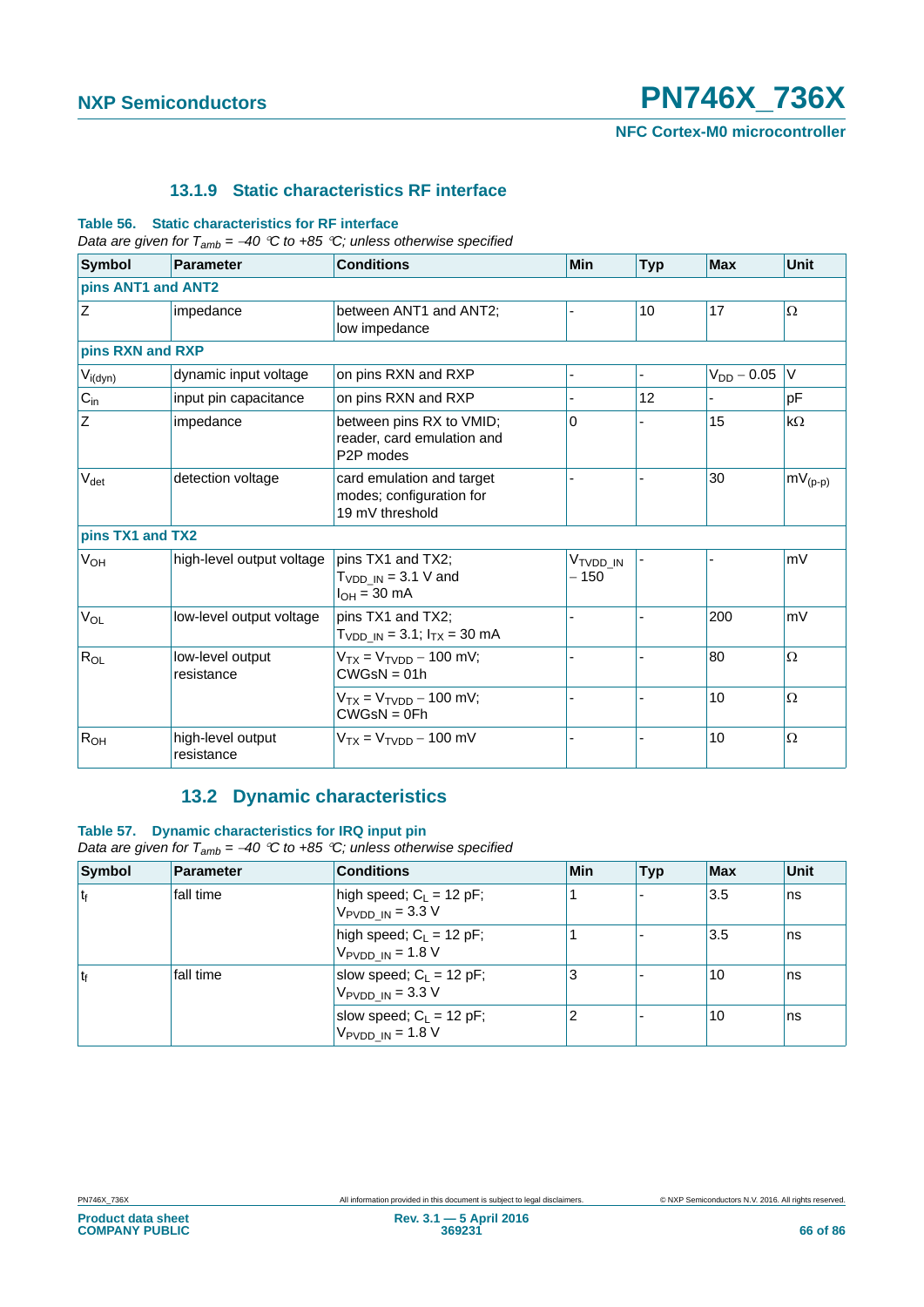**NFC Cortex-M0 microcontroller**

| Data are given for $T_{amb} = -40$ °C to +85 °C; unless otherwise specified |                  |                                                                    |     |            |     |             |  |
|-----------------------------------------------------------------------------|------------------|--------------------------------------------------------------------|-----|------------|-----|-------------|--|
| Symbol                                                                      | <b>Parameter</b> | <b>Conditions</b>                                                  | Min | <b>Typ</b> | Max | <b>Unit</b> |  |
| ۱t,                                                                         | rise time        | high speed: $C_L = 12$ pF;<br>$V_{\text{PVDD IN}} = 3.3 \text{ V}$ |     |            | 3.5 | ns          |  |
|                                                                             |                  | high speed: $C_1 = 12$ pF;<br>$V_{PVDD IN} = 1.8 V$                |     |            | 3.5 | ns          |  |
| ۱t,                                                                         | rise time        | slow speed: $C_L = 12$ pF;<br>$V_{\text{PVDD IN}} = 3.3 \text{ V}$ | 3   |            | 10  | ns          |  |
|                                                                             |                  | slow speed: $C_1 = 12$ pF;<br>$V_{\text{PVDD IN}} = 1.8 \text{ V}$ | 2   |            | 10  | ns          |  |

### **Table 57. Dynamic characteristics for IRQ input pin** *…continued*

**13.2.1 Flash memory dynamic characteristics**

### **Table 58. Dynamic characteristics for flash memory**

| Symbol         | <b>Parameter</b> | <b>Conditions</b>           | Min | <b>Typ</b> | <b>Max</b> | Unit   |
|----------------|------------------|-----------------------------|-----|------------|------------|--------|
| <b>L</b> prog  | programming time | page (64 bytes); slow clock |     |            | 2.5        | ms     |
| $N_{\sf Endu}$ | endurance        |                             | 200 | 500        |            | cycles |
| <b>L</b> ret   | retention time   |                             |     | 20         |            | vears  |

### **13.2.2 EEPROM dynamic characteristics**

### **Table 59. Dynamic characteristics for EEPROM**

| Symbol         | Parameter        | <b>Conditions</b> | <b>Min</b> | <b>Typ</b> | <b>Max</b> | Unit    |
|----------------|------------------|-------------------|------------|------------|------------|---------|
| 'prog          | programming time | page (64 bytes)   |            | 2.8        |            | ms      |
| $N_{\sf Endu}$ | endurance        |                   | 300        | 500        |            | kcycles |
| <b>L</b> ret   | retention time   |                   |            | 20         |            | vears   |

### **13.2.3 GPIO dynamic characteristics**

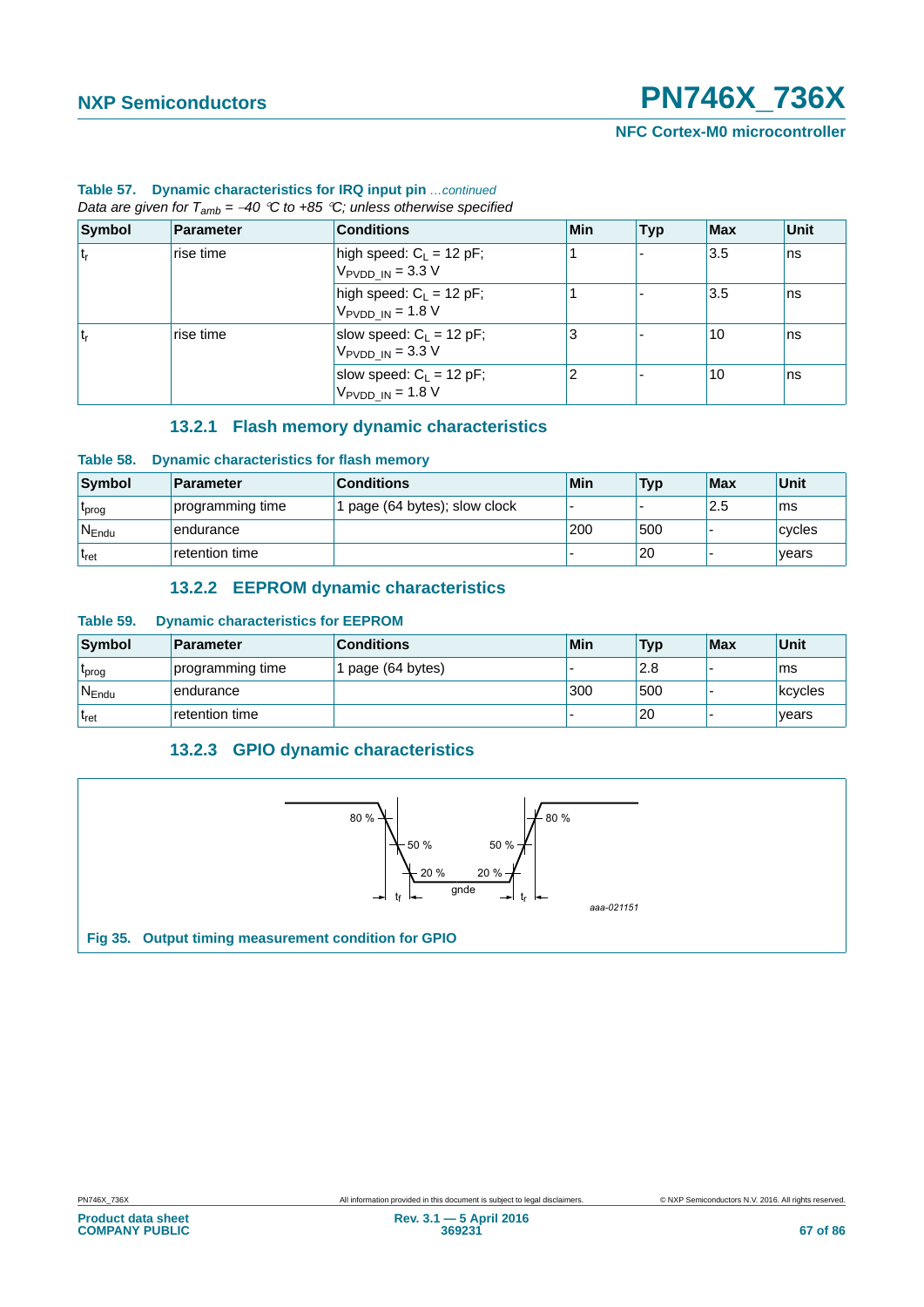**NFC Cortex-M0 microcontroller**

| $T_{amb} = -40$ °C to +85 °C |           |                                         |     |      |      |  |  |  |
|------------------------------|-----------|-----------------------------------------|-----|------|------|--|--|--|
| Symbol                       | Parameter | <b>Conditions</b>                       | Min | Max  | Unit |  |  |  |
| ۱t,                          | rise time | $C_1$ = 12 pF; PVDD = 1.8 V; slow speed | 2.0 | 10.0 | ns   |  |  |  |
|                              |           | $C_1$ = 12 pF; PVDD = 1.8 V; fast speed | 1.0 | 3.5  | ns   |  |  |  |
|                              |           | $C_1$ = 12 pF; PVDD = 3.3 V; slow speed | 3.0 | 10.0 | ns   |  |  |  |
|                              |           | $C_1$ = 12 pF; PVDD = 3.3 V; fast speed | 1.0 | 3.5  | ns   |  |  |  |
| t <sub>f</sub>               | fall time | $C_1$ = 12 pF; PVDD = 1.8 V; slow speed | 2.0 | 10.0 | ns   |  |  |  |
|                              |           | $C_1$ = 12 pF; PVDD = 1.8 V; fast speed | 1.0 | 3.5  | ns   |  |  |  |
|                              |           | $C_1$ = 12 pF; PVDD = 3.3 V; slow speed | 3.0 | 10.0 | ns   |  |  |  |
|                              |           | $C_1 = 12$ pF; PVDD = 3.3 V; fast speed | 1.0 | 3.5  | ns   |  |  |  |

### **Table 60. Dynamic characteristics for GPIO1 to GPIO21**

## **13.2.4 Dynamic characteristics for I2C master**



### **Table 61. Timing specification for fast mode plus I2C**

### $T_{amb} = -40$  <sup> $\degree$ </sup>C to +85 <sup> $\degree$ </sup>C

| <b>Symbol</b>        | <b>Parameter</b>                                   | <b>Conditions</b>              | <b>Min</b>                             | <b>Max</b> | <b>Unit</b> |
|----------------------|----------------------------------------------------|--------------------------------|----------------------------------------|------------|-------------|
| $f_{\text{SCL}}$     | <b>SCL clock frequency</b>                         | fast mode plus; $C_b < 100$ pF | 0                                      |            | <b>MHz</b>  |
| t <sub>SU;STA</sub>  | set-up time for a<br>(repeated) START<br>condition | fast mode plus; $C_b < 100$ pF | 260                                    |            | ns          |
| <sup>t</sup> HD;STA  | hold time (repeated)<br>START condition            | fast mode plus; $C_b < 100$ pF | 260                                    |            | ns          |
| $ t_{LOW}$           | low period of the SCL<br>clock                     | fast mode plus; $C_b < 100$ pF | 500                                    |            | ns          |
| <sup>t</sup> HIGH    | high period of the SCL<br>clock                    | fast mode plus; $C_b < 100$ pF | 260                                    |            | ns          |
| t <sub>SU;DAT</sub>  | data set-up time                                   | fast mode plus; $C_b < 100$ pF | 50                                     |            | ns          |
| t <sub>HD</sub> ;DAT | data hold time                                     | fast mode plus; $C_b < 100$ pF | 0                                      |            | ns          |
| $t_{r(SDA)}$         | SDA rise time                                      | fast mode plus; $C_b < 100$ pF |                                        | 120        | ns          |
| $t_{f(SDA)}$         | SDA fall time                                      | fast mode plus; $C_b < 100$ pF |                                        | 120        | ns          |
| V <sub>hys</sub>     | hysteresis of schmitt<br>trigger inputs            | fast mode plus; $C_b < 100$ pF | $0.1 \times$<br>V <sub>PVDD_M_IN</sub> |            | V           |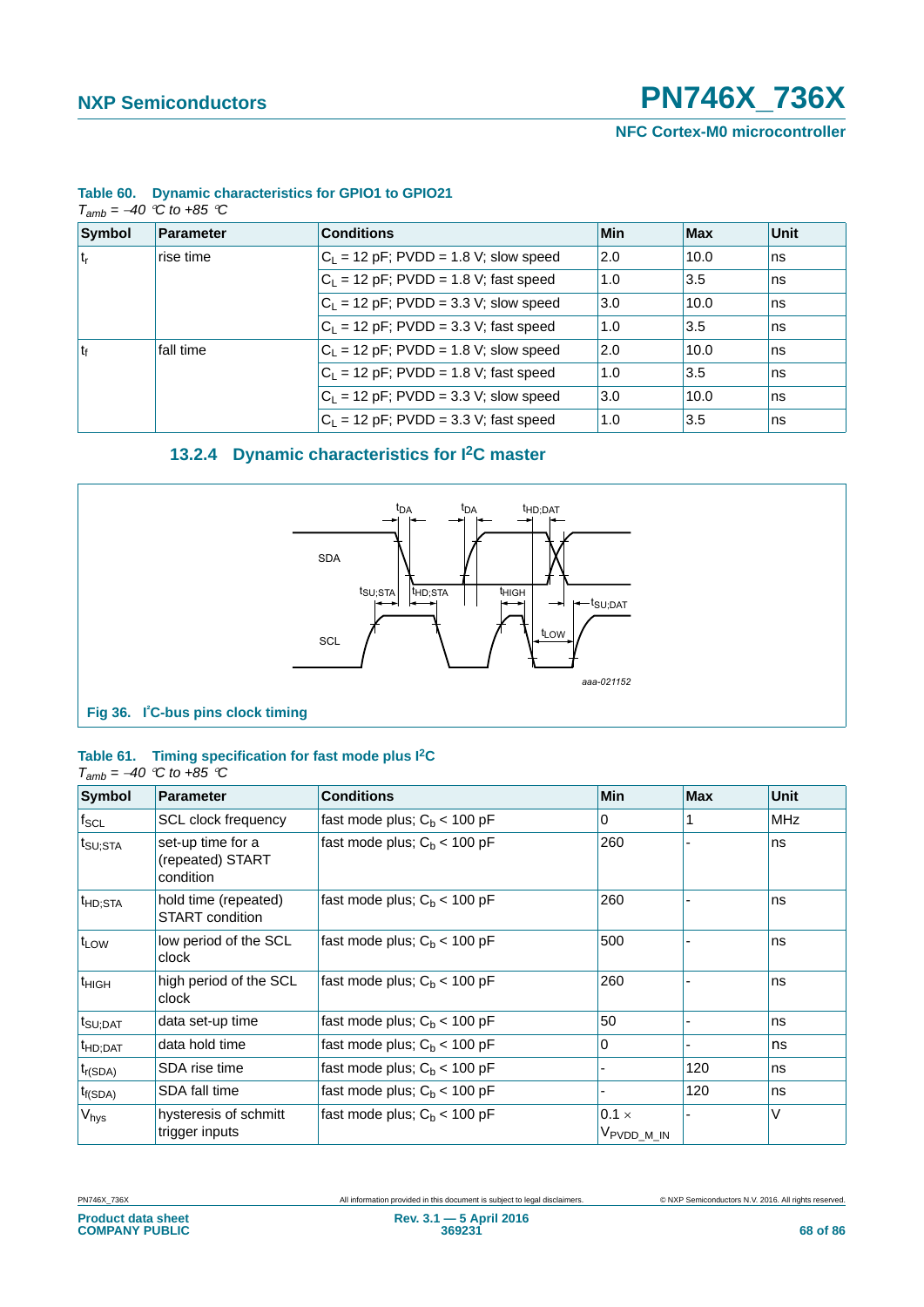**NFC Cortex-M0 microcontroller**

| $T_{amb} = -40$ °C to +85 °C |                                                 |                                |                                      |            |            |  |  |  |
|------------------------------|-------------------------------------------------|--------------------------------|--------------------------------------|------------|------------|--|--|--|
| <b>Symbol</b>                | <b>Parameter</b>                                | <b>Conditions</b>              | <b>Min</b>                           | <b>Max</b> | Unit       |  |  |  |
| $t_{\sf SCL}$                | SCL clock frequency                             | fast mode; $Cb < 400$ pF       | 0                                    | 400        | <b>kHz</b> |  |  |  |
| t <sub>SU;STA</sub>          | set-up time for a (repeated) START<br>condition | fast mode; $C_h < 400$ pF      | 600                                  |            | ns         |  |  |  |
| $t_{HD;STA}$                 | hold time (repeated) START<br>condition         | fast mode; $C_b < 400$ pF      | 600                                  |            | ns         |  |  |  |
| $t_{LOW}$                    | low period of the SCL clock                     | fast mode; $C_h < 400$ pF      | 1.3                                  |            | μS         |  |  |  |
| $t_{HIGH}$                   | high period of the SCL clock                    | fast mode; $C_h < 400$ pF      | 600                                  |            | ns         |  |  |  |
| t <sub>SU;DAT</sub>          | data set-up time                                | fast mode; $C_h < 400$ pF      | 100                                  |            | ns         |  |  |  |
| $t_{HD;DAT}$                 | data hold time                                  | fast mode; $C_h < 400$ pF      | 0                                    | 900        | ns         |  |  |  |
| $t_{r(SDA)}$                 | SDA rise time                                   | fast mode plus; $C_h$ < 100 pF | 30                                   | 250        | ns         |  |  |  |
| $t_{f(SDA)}$                 | SDA fall time                                   | fast mode plus; $C_h$ < 100 pF | 30                                   | 250        | ns         |  |  |  |
| $V_{\text{hys}}$             | hysteresis of schmitt trigger inputs            | fast mode; $C_h < 400$ pF      | $0.1 \times$<br>V <sub>PVDD_IN</sub> |            | V          |  |  |  |

### **Table 62. Timing specification for fast mode I2C**

### **13.2.5 Dynamic characteristics for SPI**

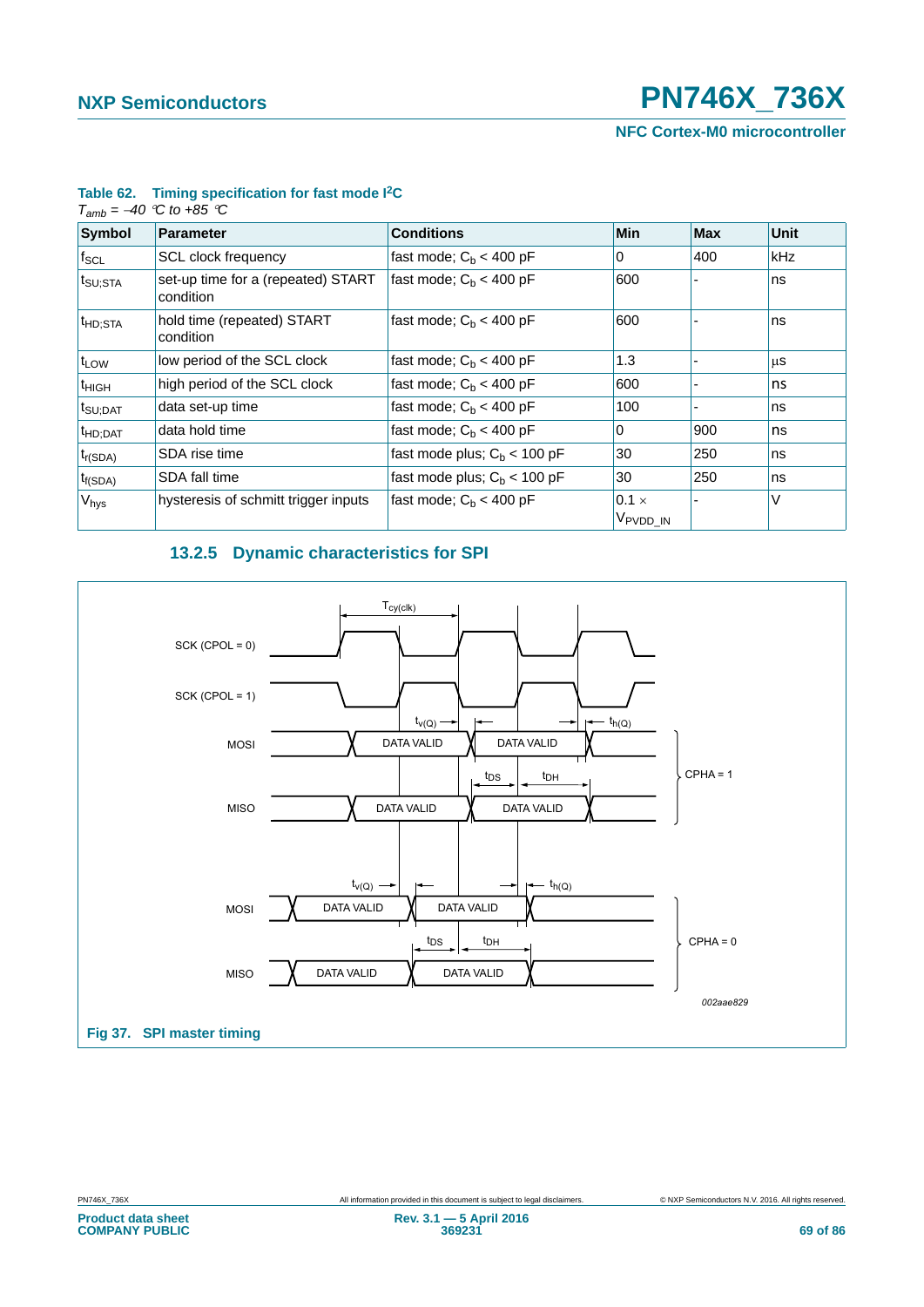| Symbol             | <b>Parameter</b>       | <b>Conditions</b>                                         | <b>Min</b>     | <b>Max</b> | <b>Unit</b> |
|--------------------|------------------------|-----------------------------------------------------------|----------------|------------|-------------|
| $f_{\mathsf{SCK}}$ | <b>SCK frequency</b>   | controlled by the host                                    | 0              | 6.78       | <b>MHz</b>  |
| $t_{DS}$           | data set-up time       |                                                           | 25             |            | ns          |
| $t_{DH}$           | data hold time         |                                                           | 25             |            | ns          |
| $t_{\nu(Q)}$       | data output valid time |                                                           |                | 25         | ns          |
| $t_{h(Q)}$         | data output hold time  |                                                           |                | 25         | ns          |
|                    |                        | Dynamic characteristics for SPI_SCLK, SPIM_NSS, SPIM_MOSI |                |            |             |
| $t_{f}$            | fall time              | $C_L$ = 12 pF; high speed; $V_{\text{PVDD IN}}$ = 3.3 V   |                | 3.5        | ns          |
|                    |                        | $C_L$ = 12 pF; slow speed; $V_{\text{PVDD IN}}$ = 3.3 V   | 3              | 10         | ns          |
| $ t_r$             | rise time              | $C_L$ = 12 pF; high speed; $V_{\text{PVDD IN}}$ = 3.3 V   |                | 3.5        | ns          |
|                    |                        | $C_L$ = 12 pF; slow speed; $V_{\text{PVDD IN}}$ = 3.3 V   | 3              | 10         | ns          |
| t <sub>f</sub>     | fall time              | $C_L$ = 12 pF; high speed; $V_{PVDD IN}$ = 1.8 V          |                | 3.5        | ns          |
|                    |                        | $C_L$ = 12 pF; slow speed; $V_{\text{PVDD IN}}$ = 1.8 V   | $\overline{2}$ | 10         | ns          |
| $ t_r$             | rise time              | $C_L$ = 12 pF; high speed; $V_{\text{PVDD IN}}$ = 1.8 V   |                | 3.5        | ns          |
|                    |                        | $C_L$ = 12 pF; slow speed; $V_{\text{PVDD IN}}$ = 1.8 V   | $\overline{2}$ | 10         | ns          |

### **Table 63. Dynamic characteristics and Timing specification for SPI master interface**

### **13.2.6 Dynamic characteristics of host interface**



### **Table 64. Timing specification for I2C high speed**

### $T_{amb} = -40$  <sup> $\degree$ </sup>C to +85  $\degree$ C

| Symbol                             | <b>Parameter</b>                                        | <b>Conditions</b>          | Min | Max | <b>Unit</b> |
|------------------------------------|---------------------------------------------------------|----------------------------|-----|-----|-------------|
| $f_{\rm scl}$                      | clock frequency                                         | high speed; $C_b$ < 100 pF | l 0 | 3.4 | <b>MHz</b>  |
| $t_{\text{SU;STA}}$                | set-up time for a (repeated)<br>START condition         | high speed; $C_b$ < 100 pF | 160 |     | ns          |
| $ t_{\mathsf{HD} ; \mathsf{STA}} $ | hold time (repeated) START<br>condition                 | high speed; $C_b$ < 100 pF | 160 |     | ns          |
| $ t_{LOW} $                        | low period of the SCL clock                             | high speed; $C_b$ < 100 pF | 160 |     | ns          |
| $t_{HIGH}$                         | high period of the SCL clock $ high speed; Cb < 100 pF$ |                            | 60  |     | ns          |
| ∣ <sup>t</sup> SU;DAT              | data set-up time                                        | high speed; $C_b < 100$ pF | 10  |     | ns          |
| $t_{HD;DAT}$                       | data hold time                                          | high speed; $C_b$ < 100 pF | 10  |     | μS          |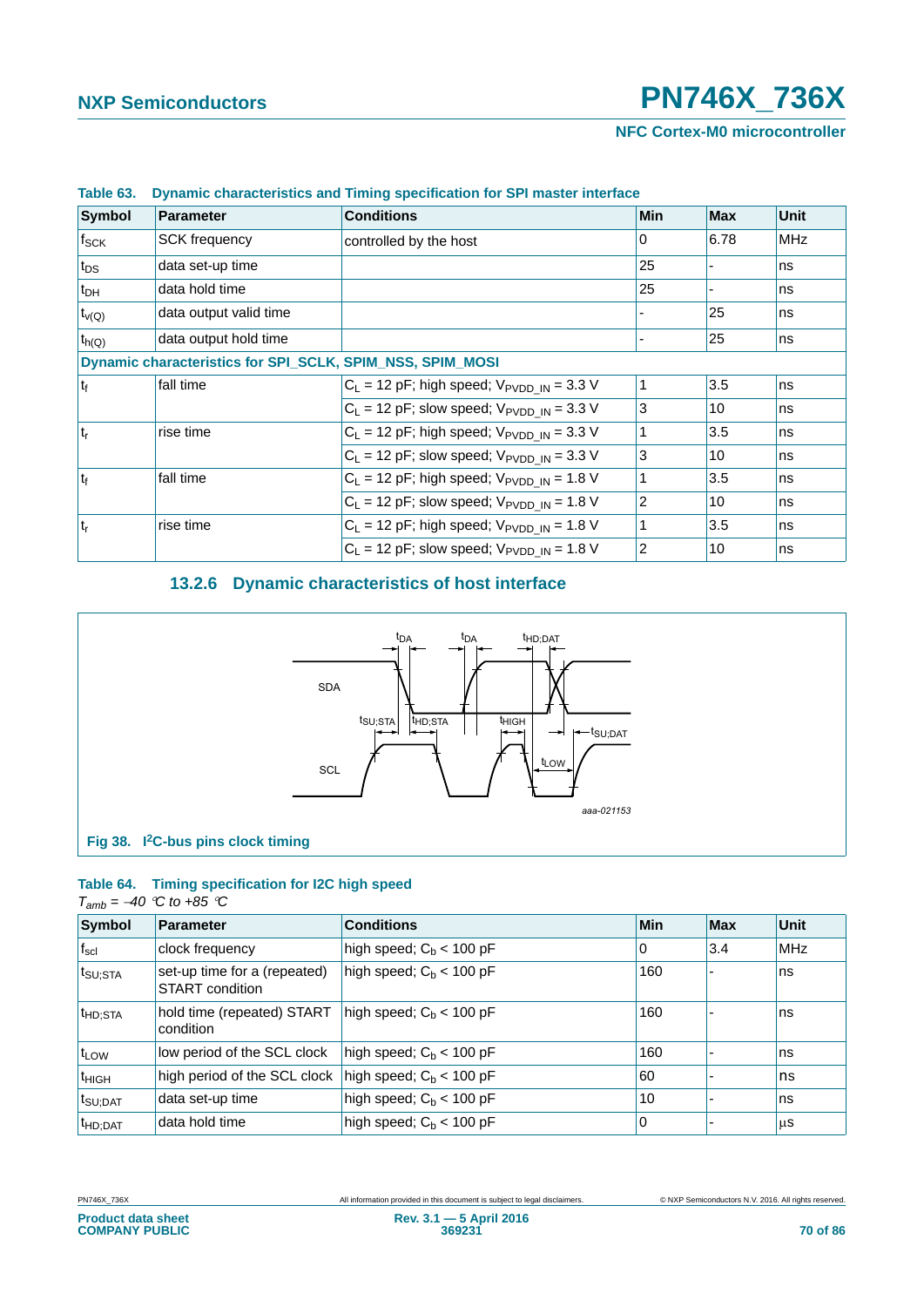**NFC Cortex-M0 microcontroller**

| Table 64. |  | Timing specification for I2C high speed |  |  |  |  |
|-----------|--|-----------------------------------------|--|--|--|--|
|-----------|--|-----------------------------------------|--|--|--|--|

| $T_{amb} = -40$ °C to +85 °C |  |  |  |
|------------------------------|--|--|--|
|------------------------------|--|--|--|

| Symbol            | Parameter                               | <b>Conditions</b>          | <b>Min</b>                           | Max | Unit |
|-------------------|-----------------------------------------|----------------------------|--------------------------------------|-----|------|
| $t_{r(SDA)}$      | SDA rise time                           | high speed; $C_b$ < 100 pF | 10                                   | 80  | Ins  |
| $t_{f(SDA)}$      | SDA fall time                           | high speed; $C_b$ < 100 pF | 10                                   | 80  | Ins  |
| 'V <sub>hys</sub> | hysteresis of schmitt trigger<br>inputs | high speed; $C_b$ < 100 pF | $0.1 \times$<br>V <sub>PVDD</sub> IN |     |      |

| Table 65. Dynamic characteristics for the <sup>2</sup> C slave interface : ATX_B used as <sup>2</sup> C_SDA, ATX_A used as <sup>2</sup> C_SCL |  |  |
|-----------------------------------------------------------------------------------------------------------------------------------------------|--|--|
|                                                                                                                                               |  |  |

| Symbol         | Parameter | <b>Conditions</b>                                                                | <b>Min</b> | <b>Typ</b> | Max | <b>Unit</b> |
|----------------|-----------|----------------------------------------------------------------------------------|------------|------------|-----|-------------|
| t <sub>f</sub> | fall time | $C_L$ = 100 pF, R <sub>pull-up</sub> = 2 K,<br>standard and fast mode            | 30         |            | 250 | ns          |
|                |           | $ C_L = 100 \text{ pF}, R_{\text{pull-up}} = 1 \text{ K}, \text{ high}$<br>speed | 10         |            | 80  | ns          |
| t <sub>r</sub> | rise time | $C_L$ = 100 pF, $R_{pull-up}$ = 2 K,<br>standard and fast mode                   | 30         |            | 250 | ns          |
|                |           | $C_L$ = 100 pF, $R_{\text{pull-up}}$ = 1 K, high<br>speed                        | 10         |            | 100 | ns          |

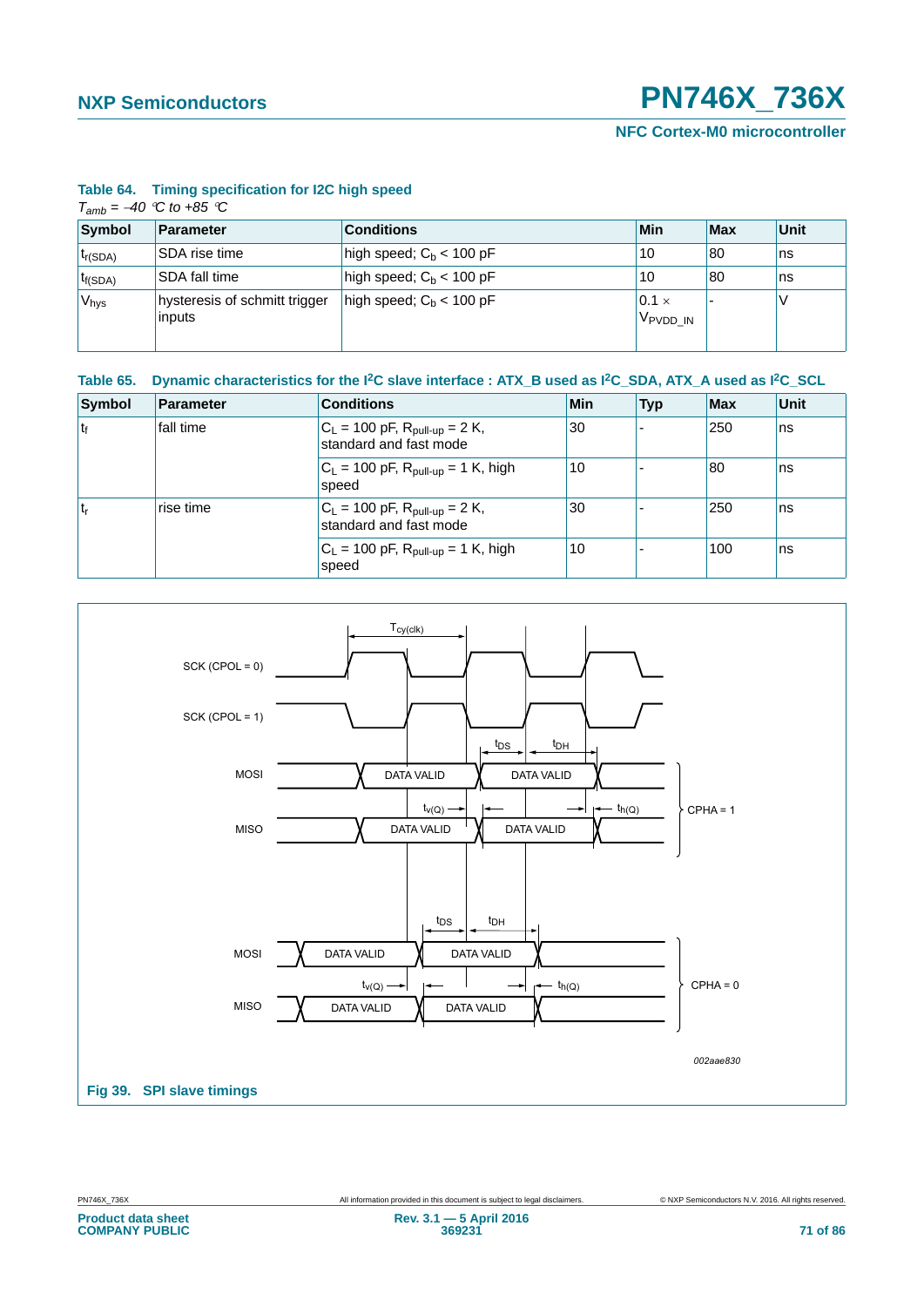### **Table 66. Dynamic characteristics for SPI slave interface**

| Symbol           | Parameter              | <b>Conditions</b>      | Min           | Max | <b>Unit</b> |
|------------------|------------------------|------------------------|---------------|-----|-------------|
| f <sub>SCK</sub> | <b>SCK frequency</b>   | controlled by the host |               |     | <b>MHz</b>  |
| $t_{DS}$         | data set-up time       |                        | 25            |     | ns          |
| $t_{DH}$         | data hold time         |                        | $^{\prime}25$ |     | ns          |
| $t_{v(Q)}$       | data output valid time |                        |               | 25  | ns          |
| $t_{h(Q)}$       | data output hold time  |                        |               | 25  | ns          |

### **Table 67. Dynamic characteristics for SPI slave interface: ATX\_C as SPI\_MISO**

| <b>Symbol</b>  | <b>Parameter</b> | <b>Conditions</b>                                                  | <b>Min</b>     | <b>Typ</b> | <b>Max</b> | Unit |
|----------------|------------------|--------------------------------------------------------------------|----------------|------------|------------|------|
| t <sub>f</sub> | fall time        | $C_L$ = 12 pF; high speed;<br>$V_{\text{PVDD IN}} = 3.3 \text{ V}$ |                |            | 3.5        | ns   |
|                |                  | $C_1$ = 12 pF; slow speed;<br>$V_{\text{PVDD IN}} = 3.3 \text{ V}$ | 3              |            | 10         | ns   |
| ۱t,            | rise time        | $C_L$ = 12 pF; high speed;<br>$V_{\text{PVDD IN}} = 3.3 \text{ V}$ |                |            | 3.5        | ns   |
|                |                  | $C_L$ = 12 pF; slow speed;<br>$V_{\text{PVDD IN}} = 3.3 \text{ V}$ | 3              |            | 10         | ns   |
| $ t_f $        | fall time        | $C_1 = 12$ pF; high speed;<br>$V_{PVDD IN} = 1.8 V$                |                |            | 3.5        | ns   |
|                |                  | $C_1 = 12$ pF; slow speed;<br>$V_{\text{PVDD}IN}$ = 1.8 V          | $\overline{2}$ |            | 10         | ns   |
| t <sub>r</sub> | rise time        | $C_L$ = 12 pF; high speed;<br>$V_{\text{PVDD IN}} = 1.8 \text{ V}$ |                |            | 3.5        | ns   |
|                |                  | $ C_L = 12$ pF; slow speed;<br>$V_{PVDD IN} = 1.8 V$               | $\overline{2}$ |            | 10         | ns   |

### **Table 68. Dynamic characteristics for HSUART ATX\_ as HSU\_TX, ATX\_ as HSU\_RTS**

| Symbol         | Parameter | Conditions <sup>[1]</sup>                                 | <b>Min</b>     | <b>Typ</b> | Max | Unit |
|----------------|-----------|-----------------------------------------------------------|----------------|------------|-----|------|
| $ t_f $        | fall time | high speed; $V_{\text{PVDD}\_ \text{IN}} = 3.3 \text{ V}$ |                |            | 3.5 | ns   |
|                |           | slow speed; $V_{\text{PVDD IN}} = 3.3 \text{ V}$          | 3              |            | 10  | ns   |
| t <sub>r</sub> | rise time | high speed; $V_{\text{PVDD IN}} = 3.3 \text{ V}$          |                |            | 3.5 | ns   |
|                |           | slow speed; $V_{\text{PVDD IN}} = 3.3 \text{ V}$          | 3              |            | 10  | ns   |
| ۱t             | fall time | high speed; $V_{\text{PVDD IN}} = 1.8 \text{ V}$          |                |            | 3.5 | ns   |
|                |           | slow speed; $V_{\text{PVDD IN}} = 1.8 \text{ V}$          | $\overline{2}$ |            | 10  | ns   |
| ۱t,            | rise time | high speed; $V_{PVDD IN} = 1.8 V$                         |                |            | 3.5 | ns   |
|                |           | slow speed; $V_{\text{PVDD IN}} = 1.8 \text{ V}$          | 2              |            | 10  | ns   |

<span id="page-71-0"></span>[1]  $C_L=12$  pF maximum.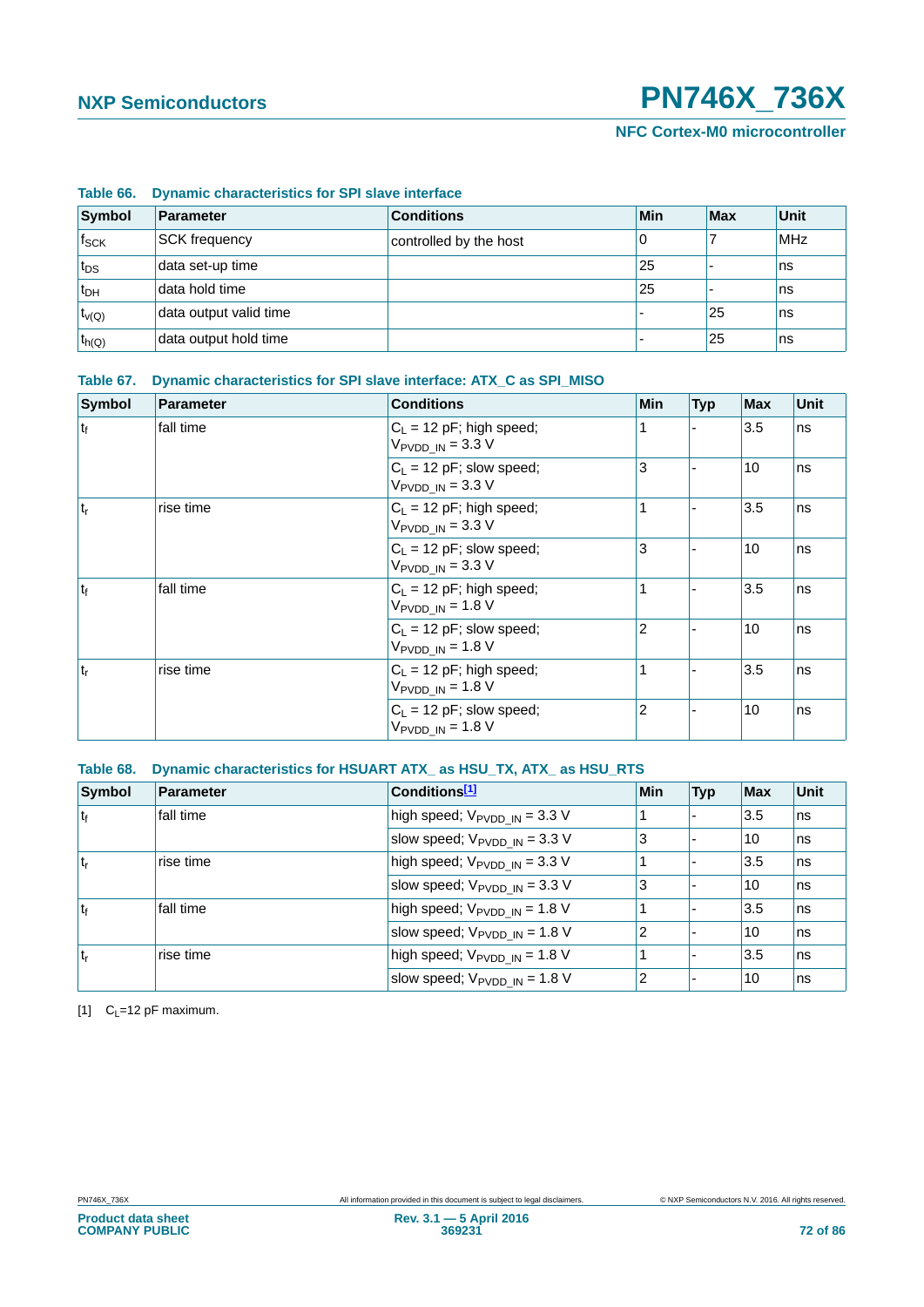**NFC Cortex-M0 microcontroller**

82 - - ns

|                        | $C_L$ = 50 pF; $R_{ou}$ = 1.5 kΩ on D+ to VBUS                       |                             |            |            |            |      |  |
|------------------------|----------------------------------------------------------------------|-----------------------------|------------|------------|------------|------|--|
| <b>Symbol</b>          | <b>Parameter</b>                                                     | <b>Conditions</b>           | <b>Min</b> | <b>Typ</b> | <b>Max</b> | Unit |  |
| $ t_{r} $              | rise time                                                            | 10 % to 90 %                | 4          |            | 20         | ns   |  |
| $ t_{f} $              | fall time                                                            | 10 % to 90 %                | 4          |            | 20         | ns   |  |
| $t_{\text{FRFM}}$      | differential rise and fall time<br>matching                          | $t_r / t_f$                 |            |            | 109        | $\%$ |  |
| <b>V<sub>CRS</sub></b> | output signal crossover voltage                                      |                             | 1.3        |            |            | V    |  |
| $t_{\text{FEOPT}}$     | source SE0 interval of EOP                                           | $T = 25 °C$ ; see Figure 40 | 160        |            | 175        | ns   |  |
| tFDEOP                 | source jitter for differential transition $T = 25$ °C; see Figure 40 |                             | $-2$       |            | $+5$       | ns   |  |

#### <span id="page-72-3"></span>**Table 69. Dynamic characteristics for USB interface**

to SE0 transition



 $t_{\text{JR1}}$  receiver jitter to next transition  $|T = 25 \text{ °C}$   $-18.5$   $-148.5$  ns t<sub>JR2</sub> Preceiver jitter for paired transitions  $\begin{vmatrix} 10 & 90 & 90 \\ 9 & 70 & 25 \end{vmatrix}$  or  $\begin{vmatrix} -9 & -9 \\ -9 & -1 \end{vmatrix}$  +9 ns

see [Figure 40](#page-72-0)

## **13.2.7 Clock dynamic characteristics**

 $t_{\text{FEOPR}}$  receiver SE0 interval of EOP must accept as EOP;

## <span id="page-72-5"></span><span id="page-72-4"></span><span id="page-72-0"></span>**Table 70. Dynamic characteristics for internal oscillators**

 $T_{amb} = -40$   $^{\circ}$ C to +80  $^{\circ}$ C

| Symbol                    | <b>Parameter</b> <sup>[1]</sup> | <b>Conditions</b>              | Min | 'Typ <sup>[2]</sup> | <b>Max</b> | Unit       |
|---------------------------|---------------------------------|--------------------------------|-----|---------------------|------------|------------|
| low frequency oscillator  |                                 |                                |     |                     |            |            |
| T <sub>osc(int)</sub>     | internal oscillator frequency   | $V_{\text{DDP(VBUS)}} = 3.3 V$ | 300 | 365                 | 400        | kHz        |
| high frequency oscillator |                                 |                                |     |                     |            |            |
| $T_{\text{osc(int)}}$     | internal oscillator frequency   | $V_{DDP(VBUS)} = 3.3 V$        | 18  | 20                  | 22         | <b>MHz</b> |

<span id="page-72-1"></span>[1] Parameters are valid over operating temperature range unless otherwise specified.

<span id="page-72-2"></span>[2] Typical ratings are not guaranteed. The values listed are at room temperature (25 °C) with nominal supply voltages.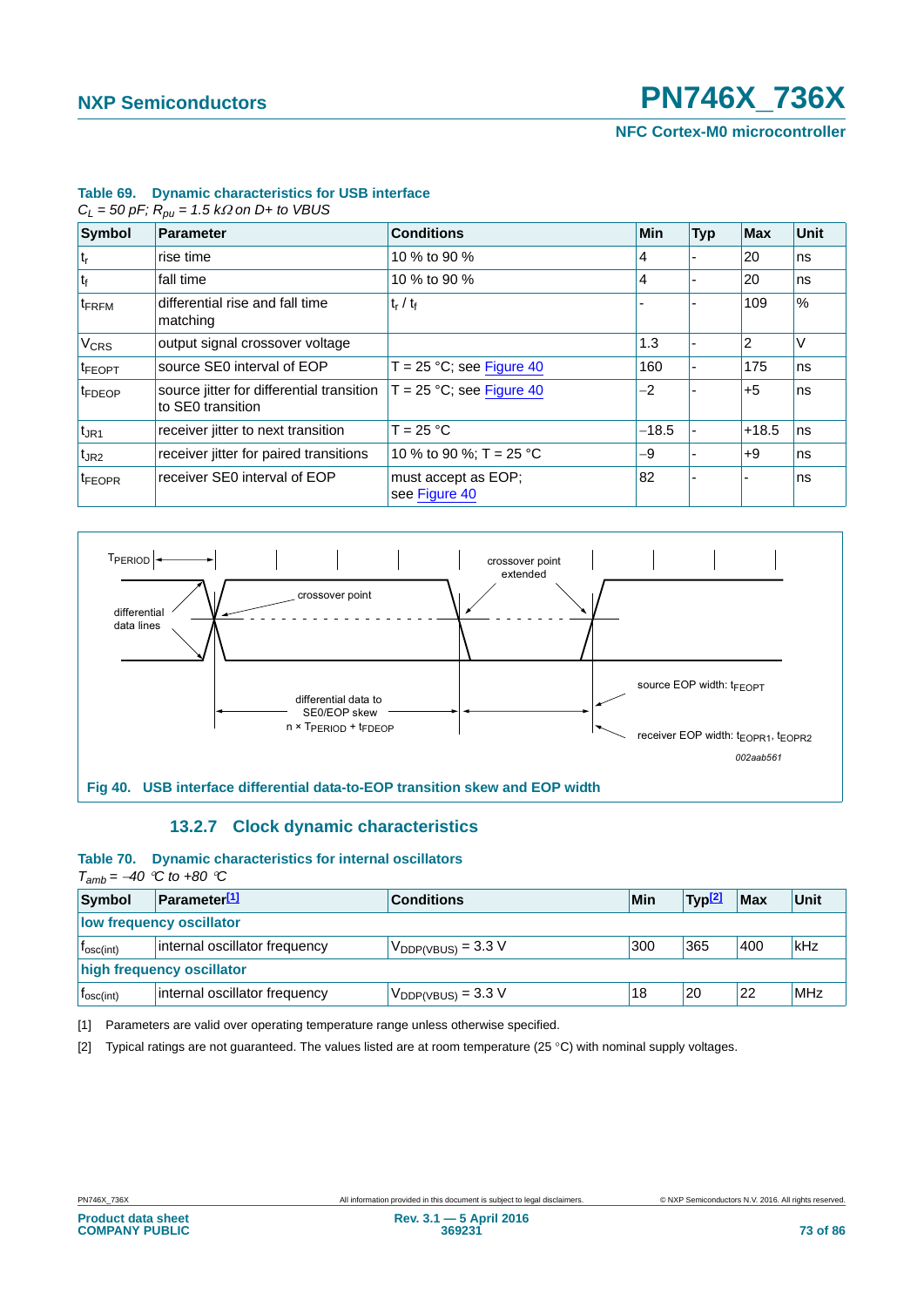**NFC Cortex-M0 microcontroller**

#### <span id="page-73-3"></span>**Table 71. Dynamic characteristics for PLL**

| $T_{amb} = -40$ °C to +80 °C |                                |                                                                                            |       |                    |            |      |
|------------------------------|--------------------------------|--------------------------------------------------------------------------------------------|-------|--------------------|------------|------|
| Symbol                       | <b>Parameter<sup>[1]</sup></b> | <b>Conditions</b>                                                                          | Min   | Typ <sup>[2]</sup> | <b>Max</b> | Unit |
| l∆f                          | frequency deviation            | deviation added to<br>CLK_XTAL1 frequency on RF<br>frequency generated using<br><b>PLL</b> | $-50$ |                    | 50         | ppm  |

<span id="page-73-0"></span>[1] Parameters are valid over operating temperature range unless otherwise specified.

<span id="page-73-8"></span><span id="page-73-1"></span>[2] Typical ratings are not guaranteed. The values listed are at room temperature (25 °C) with nominal supply voltages.

# **13.2.8 Dynamic characteristics for power supply**

#### <span id="page-73-4"></span>**Table 72. Dynamic characteristics for power supply**

| Symbol<br>Parameter   |                                     | <b>Conditions</b>  | Min | <b>Typ</b> | <b>Max</b> | Unit |  |
|-----------------------|-------------------------------------|--------------------|-----|------------|------------|------|--|
|                       | <b>DC-to-DC internal oscillator</b> |                    |     |            |            |      |  |
| I <sub>osc(int)</sub> | internal oscillator frequency       | DC-to-DC converter |     | 3.39       |            | MHz  |  |

## **13.2.9 Dynamic characteristics for boot and reset**

#### <span id="page-73-9"></span><span id="page-73-5"></span>**Table 73. Dynamic characteristics for boot and reset**

| Symbol            | Parameter                         | <b>Conditions</b>                                      | Min | <b>Typ</b> | Max | Unit |
|-------------------|-----------------------------------|--------------------------------------------------------|-----|------------|-----|------|
| $t_{WL(RST N)}$   | <b>RST N Low pulse width time</b> |                                                        | 10  |            |     | μS   |
| t <sub>boot</sub> | boot time                         | external PVDD supply; supply<br>is stable at reset     |     |            | 320 | μs   |
|                   |                                   | internal PVDD_LDO supply;<br>supply is stable at reset |     |            | 2.2 | ms   |

## **13.2.10 Dynamics characteristics for power mode**

#### <span id="page-73-10"></span><span id="page-73-6"></span>**Table 74. Power modes - wake-up timings**

| Symbol        | Parameter    | <b>Conditions</b>      | Min | <b>Typ</b> | Max | Unit |
|---------------|--------------|------------------------|-----|------------|-----|------|
| <b>L</b> wake | wake-up time | $[1]$<br>stand-by mode |     |            | 500 | μS   |
|               |              | $[1]$<br>suspend mode  |     |            | 150 | μS   |

<span id="page-73-11"></span><span id="page-73-2"></span>[1] Wake-up timings are measured from the wake-up event to the point in which the user application code reads the first instruction.

## **13.2.11 Dynamic characteristics for contact interface**

#### <span id="page-73-7"></span>**Table 75. Dynamic characteristics for contact interface**

| <b>Symbol</b>     | Parameter                        | <b>Conditions</b>                                   | Min | <b>Typ</b> | <b>Max</b> | Unit        |
|-------------------|----------------------------------|-----------------------------------------------------|-----|------------|------------|-------------|
|                   | Data lines (pins IO, AUX1, AUX2) |                                                     |     |            |            |             |
| f <sub>data</sub> | data rate                        | on data lines                                       |     |            | 1.5        | <b>Mbps</b> |
| $t_{r(i)}$        | input rise time                  | from $V_{II}$ maximum to $V_{II}$<br>minimum        |     |            | 1.2        | μS          |
| $t_{f(i)}$        | input fall time                  | from $V_{IL}$ maximum to $V_{IH}$<br>minimum        |     |            | 1.2        | μS          |
| $t_{r(o)}$        | output rise time                 | $C_L$ < = 80 pF; 10 % to 90 %<br>from 0 to $V_{CC}$ |     |            | 0.1        | μS          |
| $t_{f(o)}$        | output fall time                 | $C_L$ < = 80 pF; 10 % to 90 %<br>from 0 to $V_{CC}$ |     |            | 0.1        | μS          |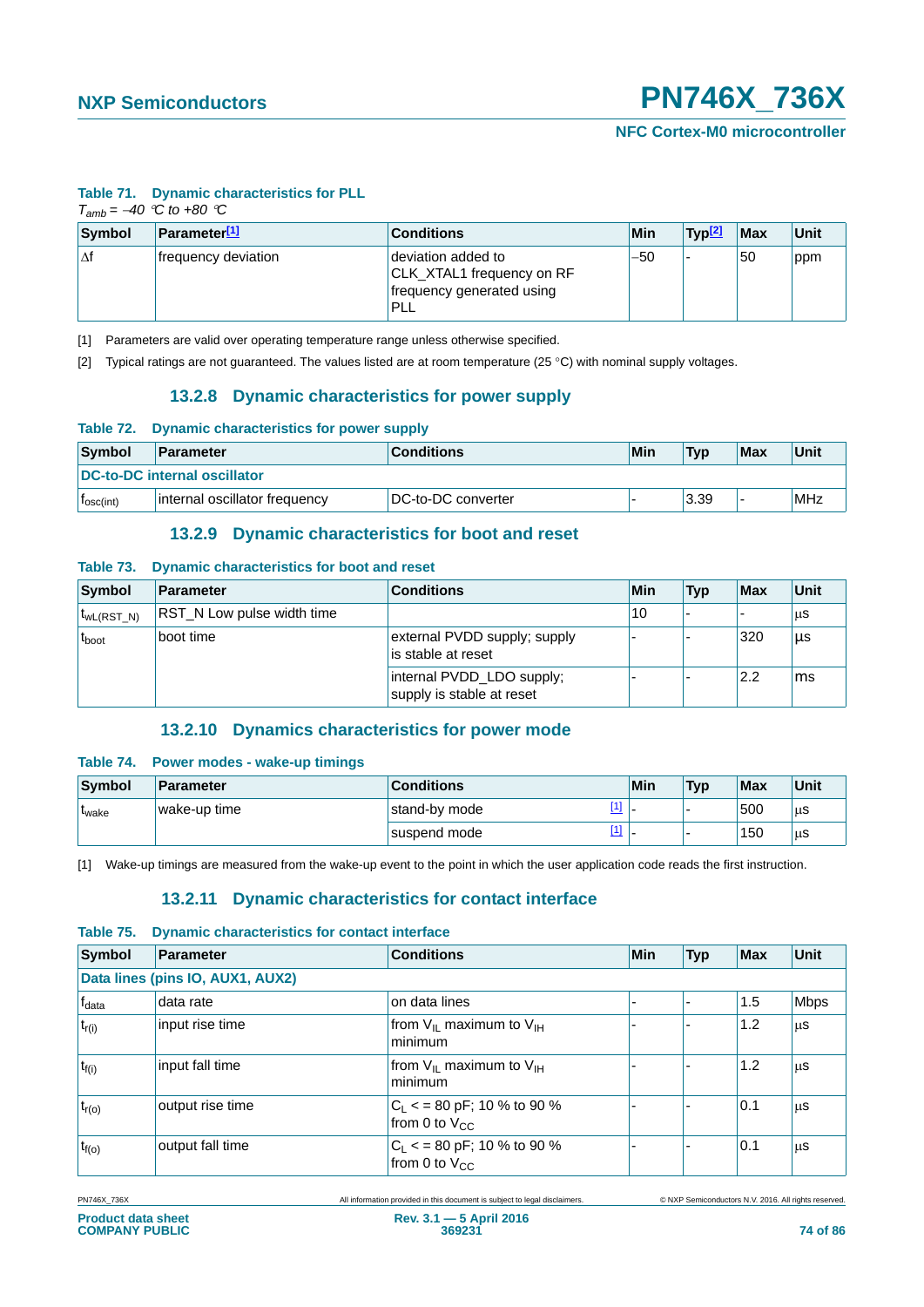**NFC Cortex-M0 microcontroller**

| <b>Symbol</b>               | Parameter                             | <b>Conditions</b>                                       | Min      | <b>Typ</b> | <b>Max</b> | Unit       |
|-----------------------------|---------------------------------------|---------------------------------------------------------|----------|------------|------------|------------|
| ∣ <sup>t</sup> w(pu)        | pull-up pulse width                   |                                                         |          | 295        |            | ns         |
|                             | <b>Reset output to the card</b>       |                                                         |          |            |            |            |
| $ t_r $                     | rise time                             | $C_L = 100 pF$                                          |          |            | 0.1        | μS         |
| $t_f$                       | fall time                             | $C_1 = 100 pF$                                          |          |            | 0.1        | μS         |
|                             | <b>Clock output to the card (CLK)</b> |                                                         |          |            |            |            |
| $ t_r $                     | rise time                             | $\boxed{1}$<br>$C_L$ = 30 pF; f <sub>CLK</sub> = 10 MHz |          |            | 8          | ns         |
| $\mathfrak{t}_{\mathsf{r}}$ | rise time                             | $\boxed{1}$<br>$C_L$ = 30 pF; $f_{CLK}$ = 5 MHz         |          |            | 16         | ns         |
| $t_f$                       | fall time                             | $[1]$<br>$C_L$ = 30 pF; f <sub>CLK</sub> = 10 MHz       |          |            | 8          | ns         |
| $t_f$                       | fall time                             | $[1]$<br>$C_L$ = 30 pF; $f_{CLK}$ = 5 MHz               |          |            | 16         | ns         |
| $f_{CLK}$                   | frequency on pin CLK                  | operational                                             | $\Omega$ |            | 13.56      | <b>MHz</b> |
| $\delta$                    | duty cycle                            | $[1]$<br>$C_L = 30$ pF                                  | 45       |            | 55         | %          |
| <b>SR</b>                   | slew rate                             | rise and fall; $C_L = 30$ pF;<br>$V_{CC}$ = +5 V        | 0.2      |            |            | V/ns       |
|                             |                                       | rise and fall; $C_L = 30$ pF;<br>$V_{CC}$ = +3 V        | 0.12     |            |            | V/ns       |
|                             |                                       | rise and fall; $C_1 = 30$ pF;<br>$V_{CC} = +1.8 V$      | 0.072    |            |            | V/ns       |
| <b>PRESN</b>                |                                       |                                                         |          |            |            |            |
| $t_{\text{deb}}$            | debounce time                         | on pin PRESN                                            |          | 6          |            | ms         |
| <b>Timings</b>              |                                       |                                                         |          |            |            |            |
| $t_{\rm act}$               | activation time                       | see Figure 9; $T = 25 °C$                               | 11       |            | 22         | ms         |
| t <sub>deact</sub>          | deactivation time                     | see Figure 10; $T = 25 °C$                              | 60       | 100        | 250        | μs         |

### **Table 75. Dynamic characteristics for contact interface** *…continued*

<span id="page-74-0"></span>[1] The transition time and duty factor definitions are shown in [Figure 41.](#page-74-1)

<span id="page-74-1"></span>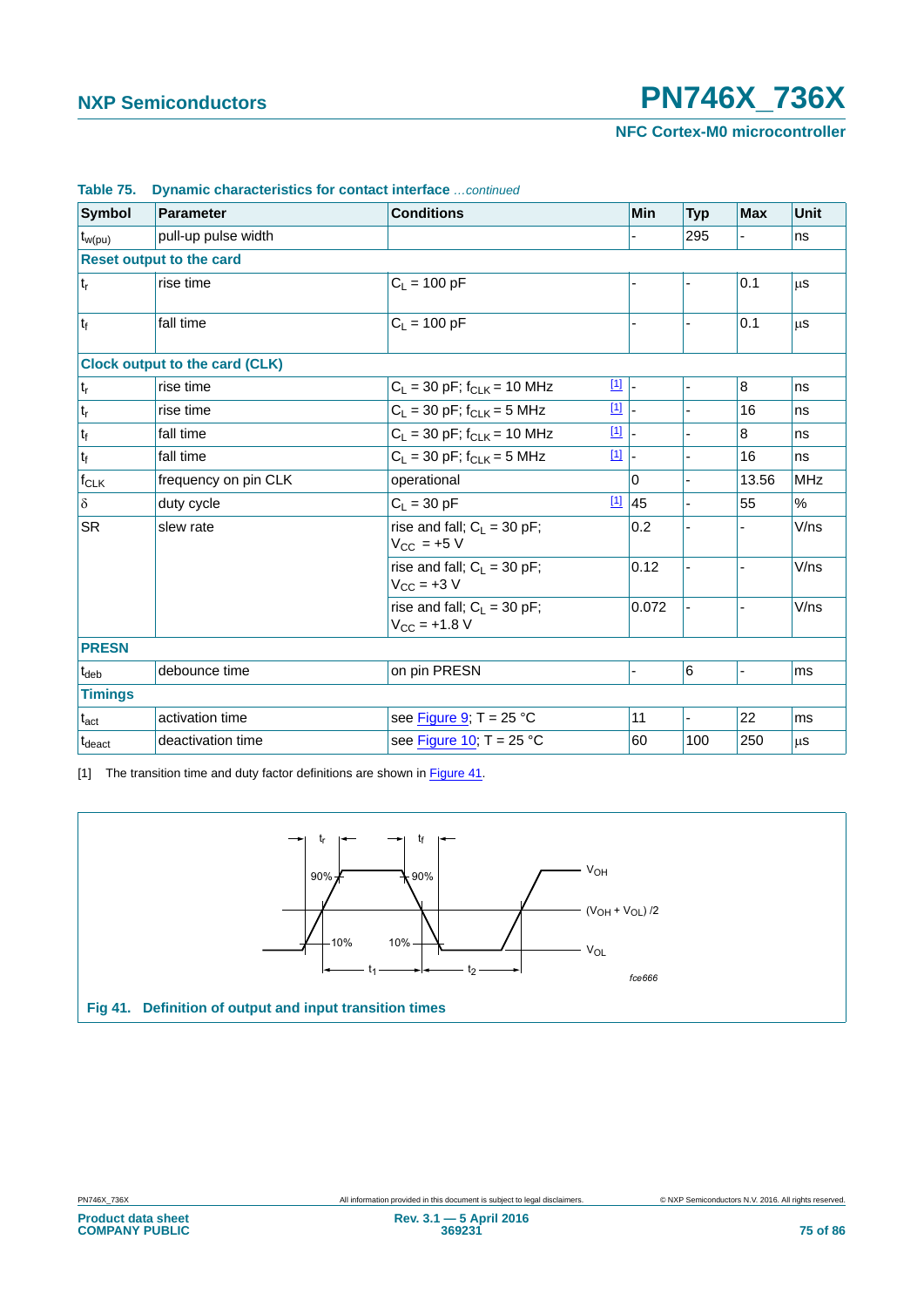**NFC Cortex-M0 microcontroller**

# <span id="page-75-2"></span>**14. Marking**

<span id="page-75-0"></span>

| <b>Table 76. Marking codes</b> |                                                                                                                                                                                                    |
|--------------------------------|----------------------------------------------------------------------------------------------------------------------------------------------------------------------------------------------------|
| <b>Type number</b>             | <b>Marking code</b>                                                                                                                                                                                |
| <b>PN7462</b>                  |                                                                                                                                                                                                    |
| Line A                         | PN7462AU-00                                                                                                                                                                                        |
| Line B                         | Diffusion Batch ID, Assembly Sequence ID                                                                                                                                                           |
| Line C                         | Characters: Diffusion and assembly location, date code,<br>product version (indicated by mask version), product life<br>cycle status. This line includes the following elements at 8<br>positions: |
|                                | 1. Diffusion center code: Z                                                                                                                                                                        |
|                                | 2. Assembly center code: S                                                                                                                                                                         |
|                                | 3. RHF-2006 indicator: D "Dark Green"                                                                                                                                                              |
|                                | 4. Year code $(Y)$ 1                                                                                                                                                                               |
|                                | 5. Year code (Y) 2                                                                                                                                                                                 |
|                                | 6. Week code (W) 1                                                                                                                                                                                 |
|                                | 7. Week code (W) 2                                                                                                                                                                                 |
|                                | 8. HW version                                                                                                                                                                                      |
| Line D                         | Empty                                                                                                                                                                                              |
| Line E                         | Empty                                                                                                                                                                                              |

# **14.1 Package marking drawing**

<span id="page-75-3"></span><span id="page-75-1"></span>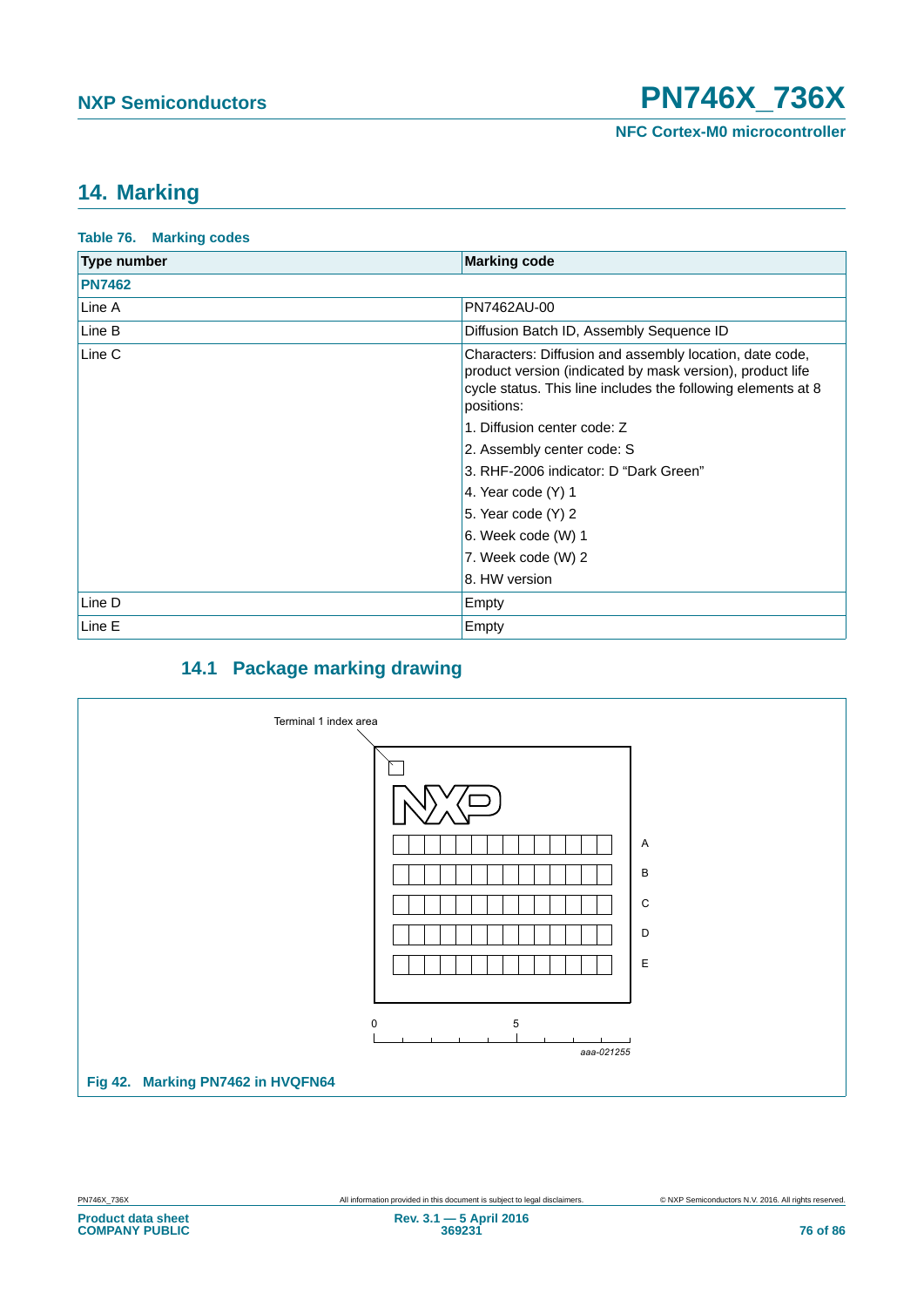**NFC Cortex-M0 microcontroller**

# <span id="page-76-1"></span>**15. Package outline**



## <span id="page-76-0"></span>**Fig 43. Package outline HVQFN64**

**Product data sheet COMPANY PUBLIC**

PN746X\_736X All information provided in this document is subject to legal disclaimers. © NXP Semiconductors N.V. 2016. All rights reserved.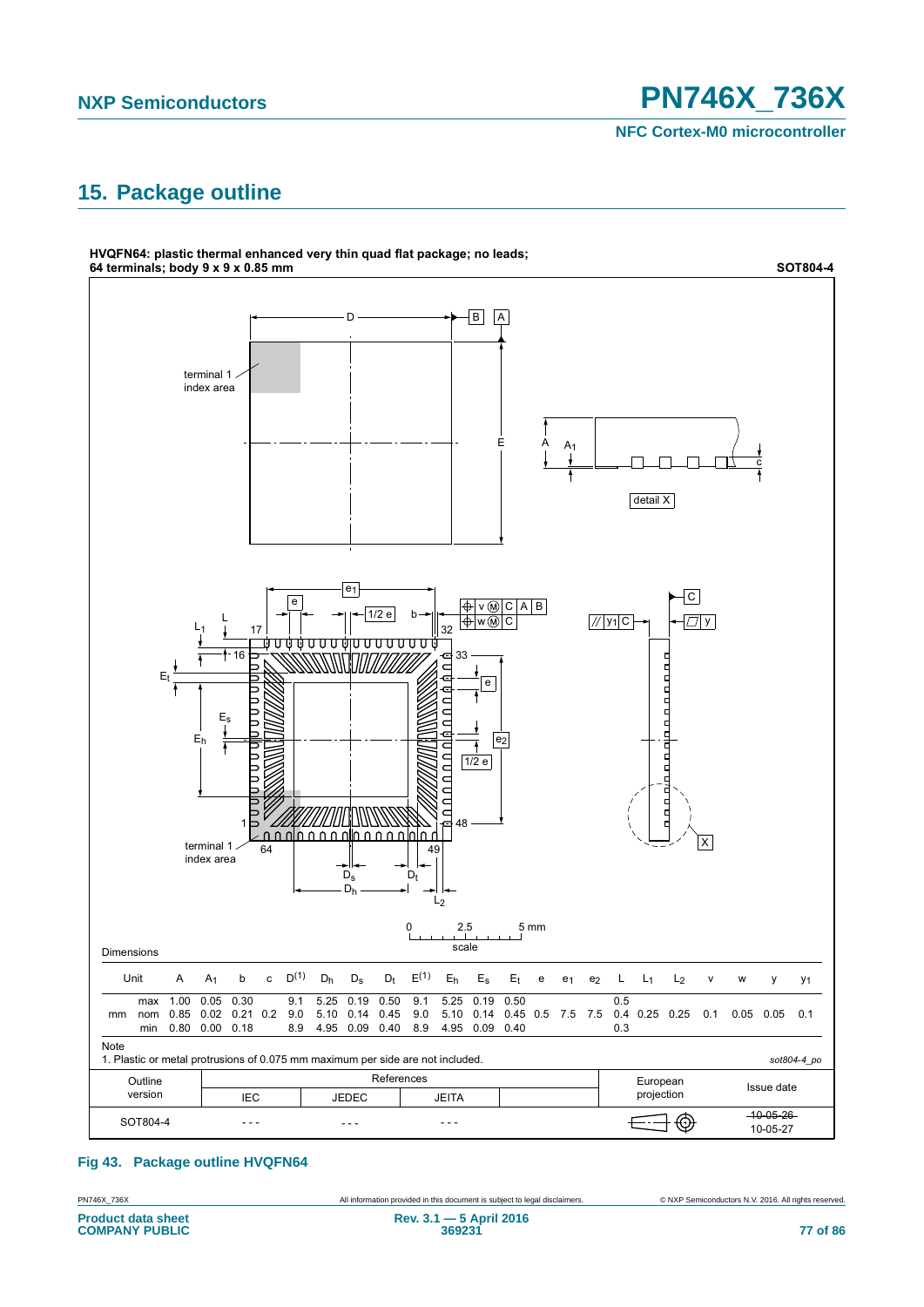**NFC Cortex-M0 microcontroller**



## <span id="page-77-0"></span>**Fig 44. Footprint information for reflow soldering of HVQFN64**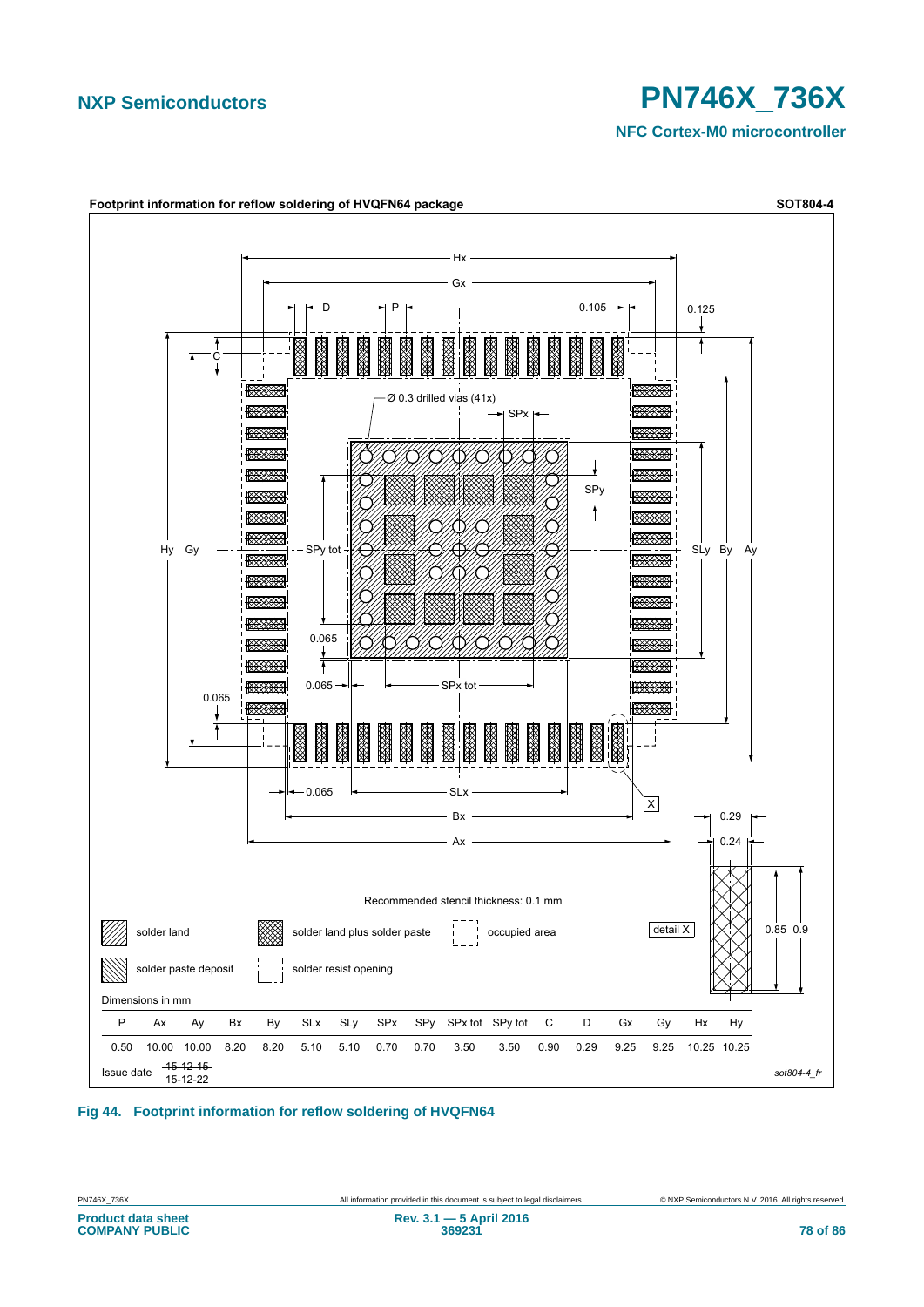# <span id="page-78-1"></span>**16. Packing information**

Moisture Sensitivity Level (MSL) evaluation has been performed according to JEDEC J-STD-020C. MSL for this package is level 3 which means 260 °C Pb-free convection reflow maximum temperature peak.

Dry packing is required with following floor conditions: 168 hours out of bag floor life at maximum ambient temperature 30 °C/60 % RH.

For information on packing, refer to the PIP relating to this product at http://www.nxp.com.

# <span id="page-78-2"></span>**17. Abbreviations**

## <span id="page-78-0"></span>**Table 77. Abbreviations**

| Acronym          | <b>Description</b>                                  |
|------------------|-----------------------------------------------------|
| <b>ADC</b>       | Analog to Digital Convertor                         |
| <b>ALM</b>       | <b>Active Load Modulation</b>                       |
| <b>ASK</b>       | Amplitude Shift Keying                              |
| <b>BPSK</b>      | <b>Binary Phase Shift Keying</b>                    |
| <b>CLIF</b>      | ContactLess InterFace                               |
| <b>CT</b>        | Contact InTerface                                   |
| CRC              | <b>Cyclic Redundancy Check</b>                      |
| <b>DPC</b>       | <b>Dynamic Power Control</b>                        |
| <b>EEPROM</b>    | Electrically Erasable Programmable Read-Only Memory |
| <b>GPIO</b>      | General-Purpose Input Output                        |
| $I^2C$           | Inter-Interchanged Circuit                          |
| IC               | <b>Integrated Circuit</b>                           |
| <b>IAP</b>       | In-Application Programming                          |
| <b>ISP</b>       | In-System Programming                               |
| <b>LDO</b>       | Low DropOut                                         |
| <b>LPCD</b>      | Low-Power Card Detection                            |
| <b>NFC</b>       | <b>Near Field Communication</b>                     |
| <b>NRZ</b>       | Non-Return to Zero                                  |
| <b>NVIC</b>      | Nested Vectored Interrupt Controller                |
| P <sub>2</sub> P | Peer-to-Peer                                        |
| PLL              | Phase Locked Loop                                   |
| <b>PLM</b>       | Passive Load Modulation                             |
| SPI              | Serial Peripheral Interface                         |
| SWD              | Serial Wire Debug                                   |
| <b>UART</b>      | Universal Asynchronous Receiver Transmitter         |
| <b>USB</b>       | <b>Universal Serial Bus</b>                         |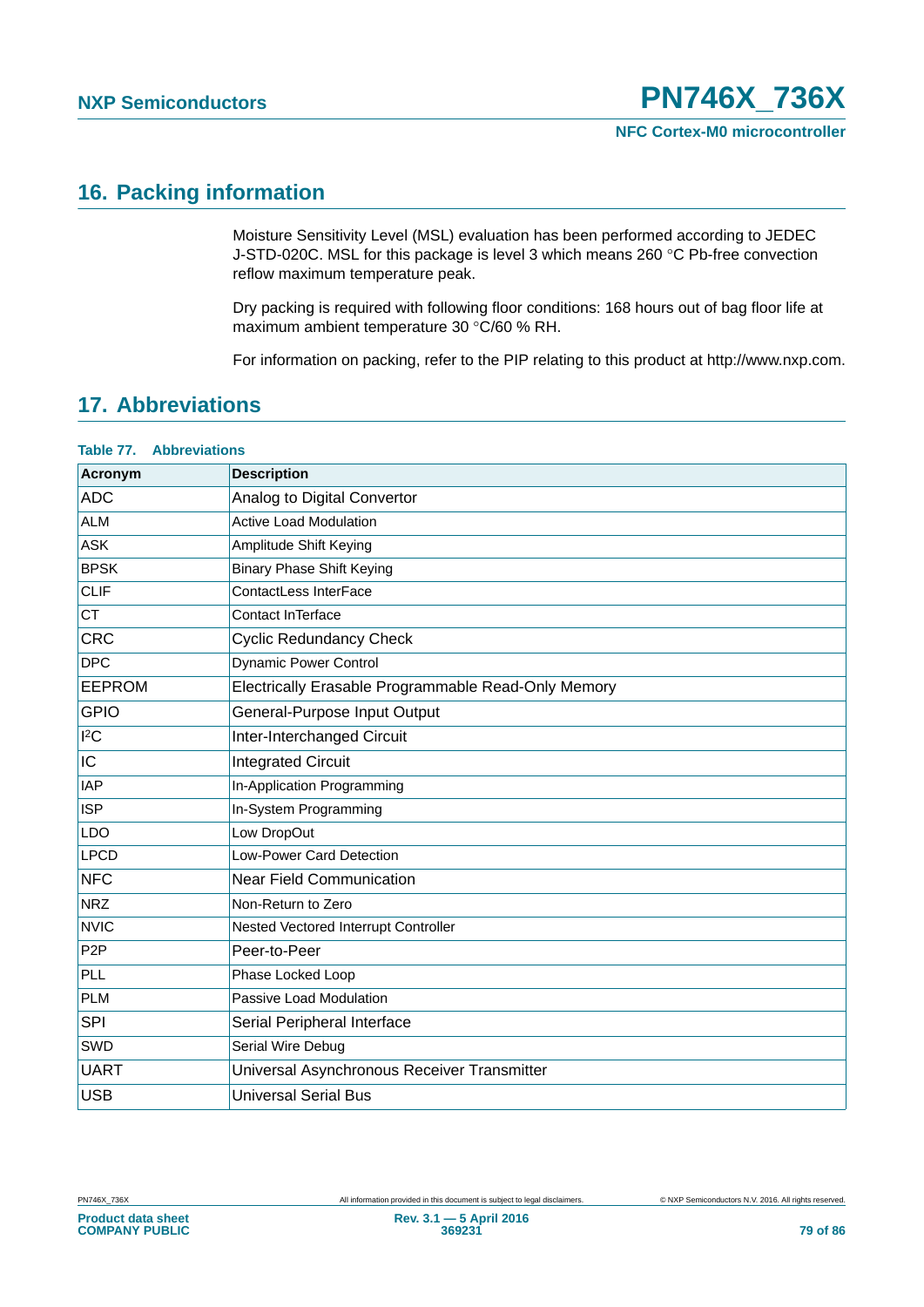# <span id="page-79-1"></span>**18. Revision history**

#### <span id="page-79-0"></span>**Table 78. Revision history**

| Document ID       | Release date                               | Data sheet status  | <b>Change notice</b> | Supersedes        |  |
|-------------------|--------------------------------------------|--------------------|----------------------|-------------------|--|
| PN746X 736X v.3.1 | 20160405                                   | Product data sheet |                      | PN746X 736X v.3.0 |  |
| Modifications:    | Descriptive title updated                  |                    |                      |                   |  |
|                   | • Section 1 "General description": updated |                    |                      |                   |  |
| PN746X 736X v.3.0 | 20160330                                   | Product data sheet |                      |                   |  |

**Product data sheet COMPANY PUBLIC**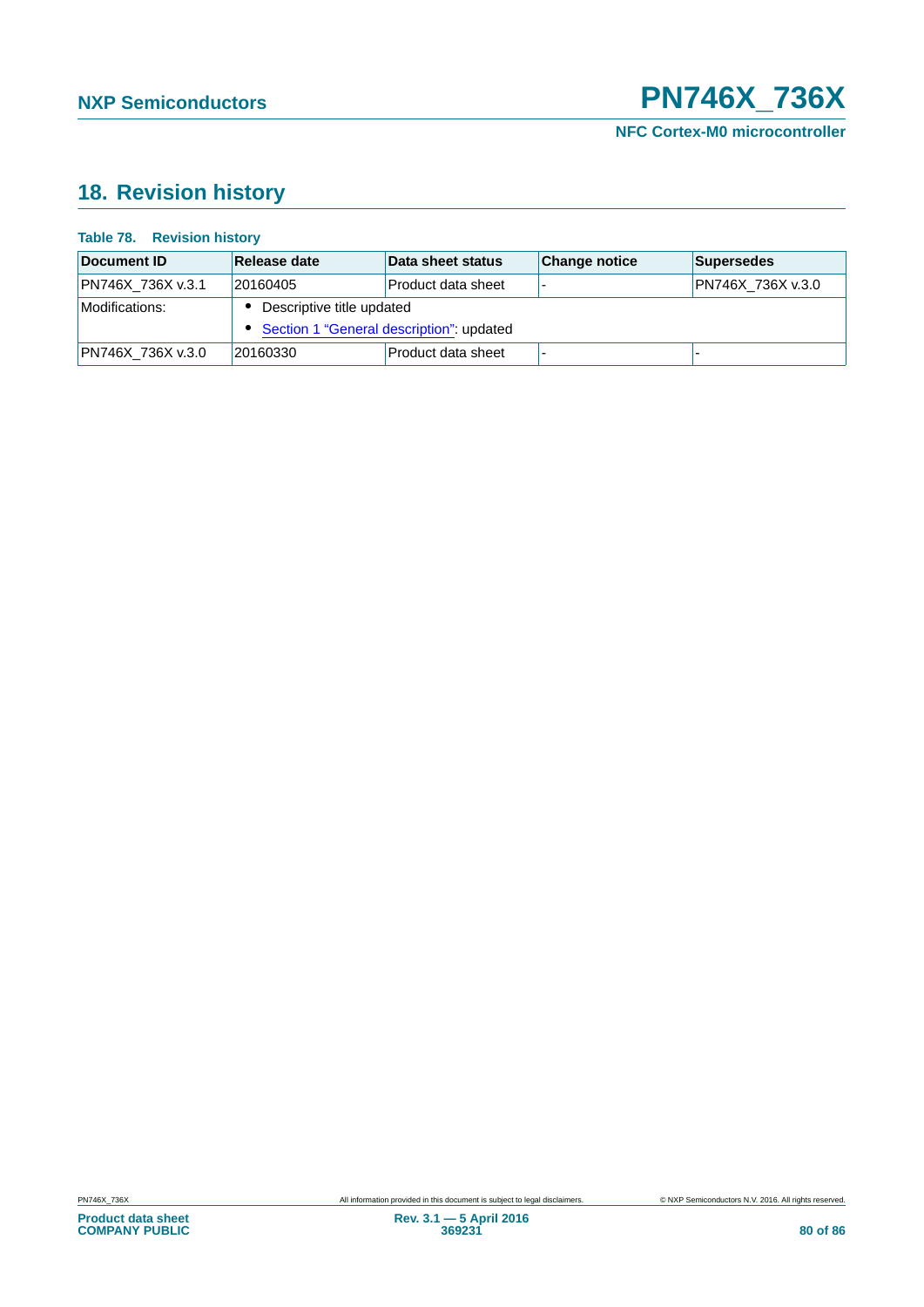# <span id="page-80-3"></span>**19. Legal information**

# <span id="page-80-4"></span>**19.1 Data sheet status**

| Document status[1][2]          | <b>Product status</b> <sup>[3]</sup> | <b>Definition</b>                                                                     |
|--------------------------------|--------------------------------------|---------------------------------------------------------------------------------------|
| Objective [short] data sheet   | Development                          | This document contains data from the objective specification for product development. |
| Preliminary [short] data sheet | Qualification                        | This document contains data from the preliminary specification.                       |
| Product [short] data sheet     | Production                           | This document contains the product specification.                                     |

<span id="page-80-0"></span>[1] Please consult the most recently issued document before initiating or completing a design.

<span id="page-80-1"></span>[2] The term 'short data sheet' is explained in section "Definitions".

<span id="page-80-2"></span>[3] The product status of device(s) described in this document may have changed since this document was published and may differ in case of multiple devices. The latest product status<br>information is available on the Intern

# <span id="page-80-5"></span>**19.2 Definitions**

**Draft —** The document is a draft version only. The content is still under internal review and subject to formal approval, which may result in modifications or additions. NXP Semiconductors does not give any representations or warranties as to the accuracy or completeness of information included herein and shall have no liability for the consequences of use of such information.

**Short data sheet —** A short data sheet is an extract from a full data sheet with the same product type number(s) and title. A short data sheet is intended for quick reference only and should not be relied upon to contain detailed and full information. For detailed and full information see the relevant full data sheet, which is available on request via the local NXP Semiconductors sales office. In case of any inconsistency or conflict with the short data sheet, the full data sheet shall prevail.

**Product specification —** The information and data provided in a Product data sheet shall define the specification of the product as agreed between NXP Semiconductors and its customer, unless NXP Semiconductors and customer have explicitly agreed otherwise in writing. In no event however, shall an agreement be valid in which the NXP Semiconductors product is deemed to offer functions and qualities beyond those described in the Product data sheet.

# <span id="page-80-6"></span>**19.3 Disclaimers**

**Limited warranty and liability —** Information in this document is believed to be accurate and reliable. However, NXP Semiconductors does not give any representations or warranties, expressed or implied, as to the accuracy or completeness of such information and shall have no liability for the consequences of use of such information. NXP Semiconductors takes no responsibility for the content in this document if provided by an information source outside of NXP Semiconductors.

In no event shall NXP Semiconductors be liable for any indirect, incidental, punitive, special or consequential damages (including - without limitation - lost profits, lost savings, business interruption, costs related to the removal or replacement of any products or rework charges) whether or not such damages are based on tort (including negligence), warranty, breach of contract or any other legal theory.

Notwithstanding any damages that customer might incur for any reason whatsoever, NXP Semiconductors' aggregate and cumulative liability towards customer for the products described herein shall be limited in accordance with the *Terms and conditions of commercial sale* of NXP Semiconductors.

**Right to make changes —** NXP Semiconductors reserves the right to make changes to information published in this document, including without limitation specifications and product descriptions, at any time and without notice. This document supersedes and replaces all information supplied prior to the publication hereof.

**Suitability for use —** NXP Semiconductors products are not designed, authorized or warranted to be suitable for use in life support, life-critical or safety-critical systems or equipment, nor in applications where failure or malfunction of an NXP Semiconductors product can reasonably be expected to result in personal injury, death or severe property or environmental damage. NXP Semiconductors and its suppliers accept no liability for inclusion and/or use of NXP Semiconductors products in such equipment or applications and therefore such inclusion and/or use is at the customer's own risk.

**Applications —** Applications that are described herein for any of these products are for illustrative purposes only. NXP Semiconductors makes no representation or warranty that such applications will be suitable for the specified use without further testing or modification.

Customers are responsible for the design and operation of their applications and products using NXP Semiconductors products, and NXP Semiconductors accepts no liability for any assistance with applications or customer product design. It is customer's sole responsibility to determine whether the NXP Semiconductors product is suitable and fit for the customer's applications and products planned, as well as for the planned application and use of customer's third party customer(s). Customers should provide appropriate design and operating safeguards to minimize the risks associated with their applications and products.

NXP Semiconductors does not accept any liability related to any default, damage, costs or problem which is based on any weakness or default in the customer's applications or products, or the application or use by customer's third party customer(s). Customer is responsible for doing all necessary testing for the customer's applications and products using NXP Semiconductors products in order to avoid a default of the applications and the products or of the application or use by customer's third party customer(s). NXP does not accept any liability in this respect.

**Limiting values —** Stress above one or more limiting values (as defined in the Absolute Maximum Ratings System of IEC 60134) will cause permanent damage to the device. Limiting values are stress ratings only and (proper) operation of the device at these or any other conditions above those given in the Recommended operating conditions section (if present) or the Characteristics sections of this document is not warranted. Constant or repeated exposure to limiting values will permanently and irreversibly affect the quality and reliability of the device.

**Terms and conditions of commercial sale —** NXP Semiconductors products are sold subject to the general terms and conditions of commercial sale, as published at<http://www.nxp.com/profile/terms>, unless otherwise agreed in a valid written individual agreement. In case an individual agreement is concluded only the terms and conditions of the respective agreement shall apply. NXP Semiconductors hereby expressly objects to applying the customer's general terms and conditions with regard to the purchase of NXP Semiconductors products by customer.

**No offer to sell or license —** Nothing in this document may be interpreted or construed as an offer to sell products that is open for acceptance or the grant, conveyance or implication of any license under any copyrights, patents or other industrial or intellectual property rights.

PN746X\_736X All information provided in this document is subject to legal disclaimers. © NXP Semiconductors N.V. 2016. All rights reserved.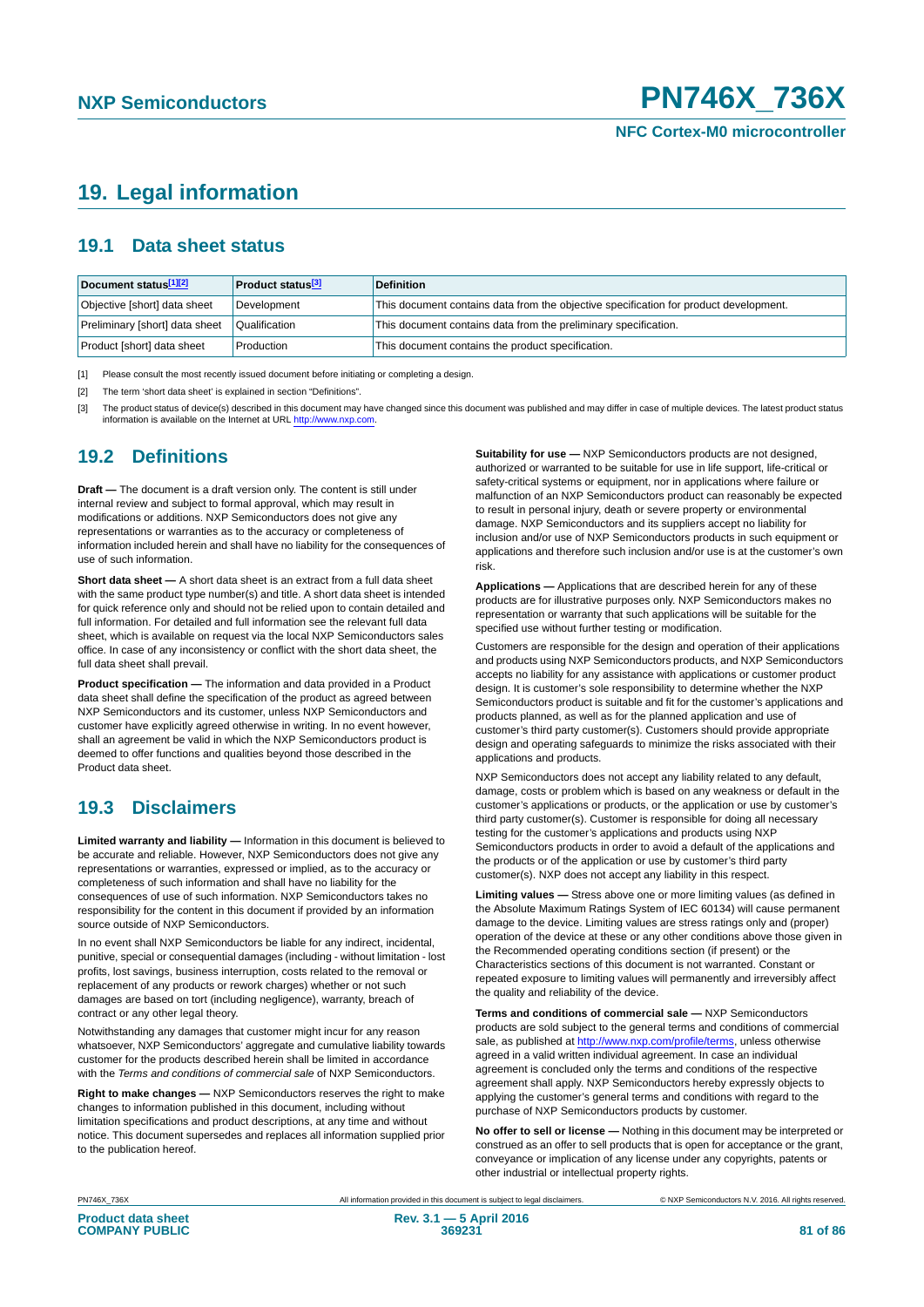## **NFC Cortex-M0 microcontroller**

**Export control —** This document as well as the item(s) described herein may be subject to export control regulations. Export might require a prior authorization from competent authorities.

**Quick reference data —** The Quick reference data is an extract of the product data given in the Limiting values and Characteristics sections of this document, and as such is not complete, exhaustive or legally binding.

**Non-automotive qualified products —** Unless this data sheet expressly states that this specific NXP Semiconductors product is automotive qualified, the product is not suitable for automotive use. It is neither qualified nor tested in accordance with automotive testing or application requirements. NXP Semiconductors accepts no liability for inclusion and/or use of non-automotive qualified products in automotive equipment or applications.

In the event that customer uses the product for design-in and use in automotive applications to automotive specifications and standards, customer (a) shall use the product without NXP Semiconductors' warranty of the product for such automotive applications, use and specifications, and (b) whenever customer uses the product for automotive applications beyond NXP Semiconductors' specifications such use shall be solely at customer's own risk, and (c) customer fully indemnifies NXP Semiconductors for any liability, damages or failed product claims resulting from customer design and use of the product for automotive applications beyond NXP Semiconductors' standard warranty and NXP Semiconductors' product specifications.

**Translations —** A non-English (translated) version of a document is for reference only. The English version shall prevail in case of any discrepancy between the translated and English versions.

# <span id="page-81-0"></span>**19.4 Licenses**

#### **Purchase of NXP ICs with NFC technology**

Purchase of an NXP Semiconductors IC that complies with one of the Near Field Communication (NFC) standards ISO/IEC 18092 and ISO/IEC 21481 does not convey an implied license under any patent right infringed by implementation of any of those standards. Purchase of NXP Semiconductors IC does not include a license to any NXP patent (or other IP right) covering combinations of those products with other products, whether hardware or software.

#### **Purchase of NXP ICs with ISO/IEC 14443 type B functionality**



This NXP Semiconductors IC is ISO/IEC 14443 Type B software enabled and is licensed under Innovatron's Contactless Card patents license for ISO/IEC 14443 B. The license includes the right to use the IC in systems and/or end-user equipment.

**RATP/Innovatron Technology**

# <span id="page-81-1"></span>**19.5 Trademarks**

Notice: All referenced brands, product names, service names and trademarks are the property of their respective owners.

**I 2C-bus —** logo is a trademark of NXP B.V.

**MIFARE —** is a trademark of NXP B.V.

**ICODE and I-CODE —** are trademarks of NXP B.V.

# <span id="page-81-2"></span>**20. Contact information**

For more information, please visit: **http://www.nxp.com**

For sales office addresses, please send an email to: **salesaddresses@nxp.com**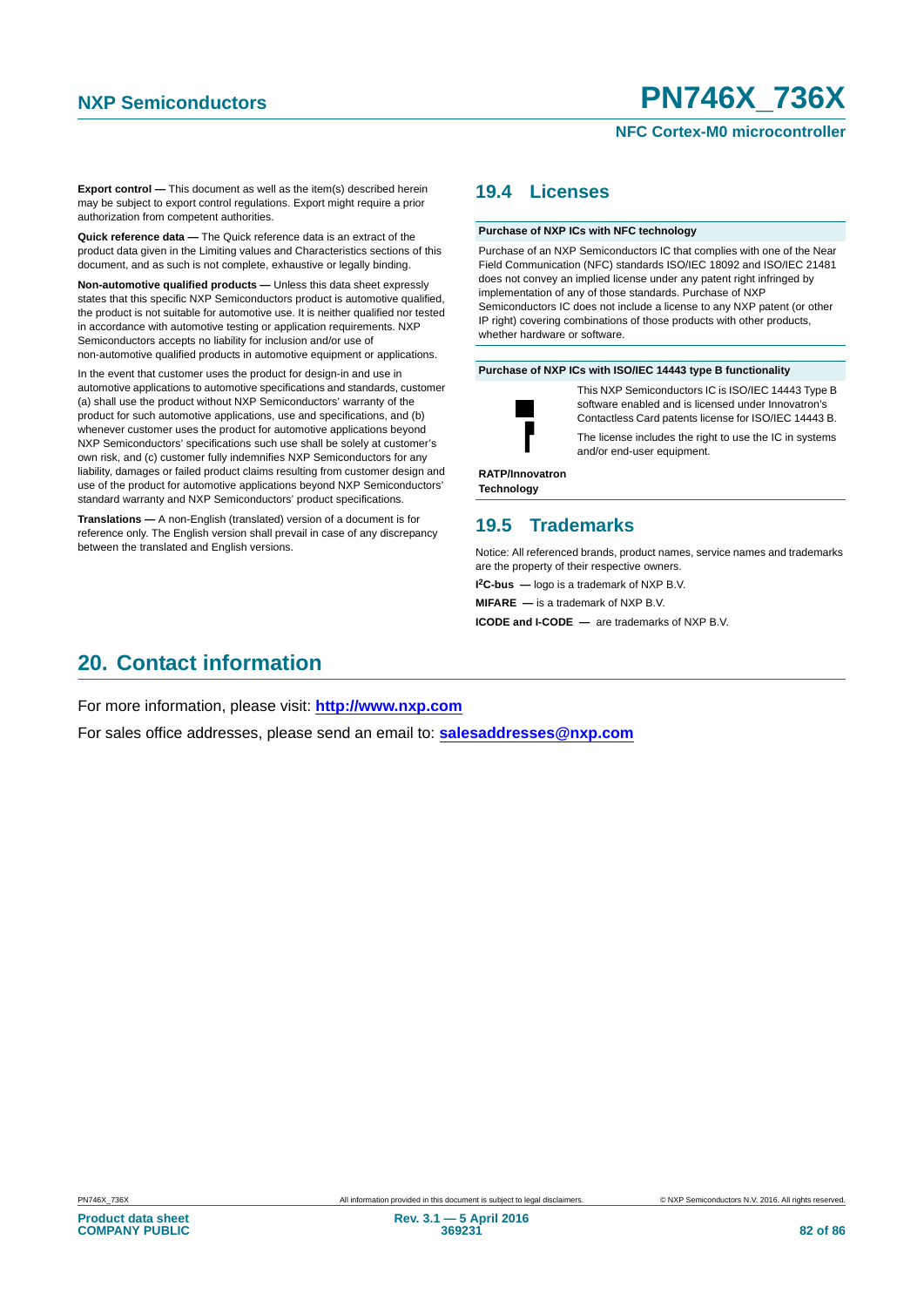**NFC Cortex-M0 microcontroller**

# <span id="page-82-0"></span>**21. Tables**

| Table 1.  | Quick reference data 4                              |
|-----------|-----------------------------------------------------|
| Table 2.  | Ordering information 5                              |
| Table 3.  |                                                     |
| Table 4.  | Interrupt sources 13                                |
| Table 5.  | Pin description for host interface 17               |
| Table 6.  | HSUART baudrates 18                                 |
| Table 7.  | I <sup>2</sup> C interface addressing18             |
| Table 8.  | SPI configuration 19                                |
| Table 9.  | Communication overview for                          |
|           | ISO/IEC 14443 A/MIFARE reader/writer 26             |
|           | Table 10. Communication overview for                |
|           | ISO/IEC 14443 B reader/writer 27                    |
|           | Table 11. Communication overview for FeliCa         |
|           | reader/writer 28                                    |
|           | Table 12. Communication overview for ISO/IEC 15693  |
|           | reader/writer reader to label 28                    |
|           | Table 13. Communication overview for ISO/IEC 15693  |
|           | reader/writer label to reader 29                    |
|           | Table 14. Communication overview for active         |
|           |                                                     |
| Table 15. | Communication overview for passive                  |
|           |                                                     |
|           | Table 16. ISO/IEC14443 A card operation mode31      |
|           | Table 17. Framing and coding overview31             |
| Table 18. |                                                     |
| Table 19. |                                                     |
| Table 20. | SCLDO and DC-to-DC converter modes 42               |
| Table 21. | Threshold configuration for voltage monitor 45      |
| Table 22. |                                                     |
| Table 23. | Power supply connection 47                          |
| Table 24. |                                                     |
| Table 25. | Limiting values for GPIO1 to GPIO12. 53             |
| Table 26. | Limiting values for I <sup>2</sup> C master pins    |
|           | $($ i2cm_sda, i2cm_scl) 53                          |
| Table 27. | Limiting values for SPI master pins (spim_nss,      |
|           | spim_miso, spim_mosi and spi_clk)54                 |
| Table 28. | Limiting values for host interfaces                 |
|           | atx_a, atx_b, atx_c, atx_d in all configurations    |
|           | (USB, HSUART, SPI and I <sup>2</sup> C). 54         |
|           | Table 29. Limiting values for crystal oscillator 54 |
| Table 30. | Limiting values for power supply 54                 |
| Table 31. | Limiting values for contact interface 54            |
| Table 32. | Protection and limitations for contact interface.54 |
| Table 33. | Limiting values for RF interface 55                 |
| Table 34. | Operating conditions 55                             |
| Table 35. | Thermal characteristics 55                          |
| Table 36. | Static characteristics for RST_N input pin 56       |
| Table 37. | Static characteristics for IRQ input pin 56         |
| Table 38. | Static characteristics for DWL REQ56                |
| Table 39. | Static characteristics for GPIO1 to GPIO21 56       |
| Table 40. | Static characteristics for                          |
|           | $I2CM$ SDA, $I2CM$ SCL - S<br>. <b>.57</b>          |
| Table 41. | Static characteristics for SPIM_MOSI. 58            |
| Table 42. | Static characteristics for SPIM_NSS. 58             |
| Table 43. | Static characteristics for SPIM_MISO. 58            |
|           |                                                     |
| Table 44. | Static characteristics for SPI_SCLK 58              |

| Table 45. | Static characteristics for ATX_used as SPI_NSS,                  |  |
|-----------|------------------------------------------------------------------|--|
|           | ATX_used as I <sup>2</sup> CADR0, ATX_used as SPI_SCK,           |  |
|           | ATX_used as SPI_MOSI 58                                          |  |
| Table 46. | Static characteristics of ATX_ used as I <sup>2</sup> CSDA,      |  |
|           | ATX_used as I <sup>2</sup> CSCL 59                               |  |
| Table 47. | Static characteristics of ATX_ used as                           |  |
|           | SPIMISO 59                                                       |  |
| Table 48. |                                                                  |  |
| Table 49. | Static characteristics of HSU_TX and HSU RTS                     |  |
|           |                                                                  |  |
| Table 50. | Static characteristics of HSU_RX, HSU_CTS . 60                   |  |
| Table 51. | Static characteristics of XTAL pin                               |  |
|           |                                                                  |  |
| Table 52. | Static characteristics for power supply  61                      |  |
| Table 53. | Static characteristics for voltage monitors 63                   |  |
| Table 54. | Static characteristics for power modes  64                       |  |
| Table 55. | Static characteristics for contact interface 64                  |  |
| Table 56. | Static characteristics for RF interface  66                      |  |
| Table 57. | Dynamic characteristics for IRQ input pin 66                     |  |
| Table 58. | Dynamic characteristics for flash memory 67                      |  |
| Table 59. | Dynamic characteristics for EEPROM  67                           |  |
| Table 60. | Dynamic characteristics for GPIO1 to GPIO21 68                   |  |
| Table 61. | Timing specification for fast mode plus I <sup>2</sup> C 68      |  |
| Table 62. | Timing specification for fast mode I <sup>2</sup> C 69           |  |
| Table 63. | Dynamic characteristics and Timing                               |  |
|           | specification for SPI master interface  70                       |  |
| Table 64. | Timing specification for I2C high speed70                        |  |
| Table 65. | Dynamic characteristics for the I <sup>2</sup> C slave interface |  |
|           | : ATX_B used as I <sup>2</sup> C_SDA, ATX_A used as              |  |
|           | 1 <sup>2</sup> C_SCL71                                           |  |
| Table 66. | Dynamic characteristics for SPI slave interface72                |  |
| Table 67. | Dynamic characteristics for SPI slave interface:                 |  |
|           | ATX_C as SPI_MISO72                                              |  |
| Table 68. | Dynamic characteristics for HSUART ATX_as                        |  |
|           | HSU_TX, ATX_ as HSU_RTS 72                                       |  |
| Table 69. | Dynamic characteristics for USB interface. 73                    |  |
| Table 70. | Dynamic characteristics for internal oscillators 73              |  |
| Table 71. | Dynamic characteristics for PLL 74                               |  |
| Table 72. | Dynamic characteristics for power supply 74                      |  |
| Table 73. | Dynamic characteristics for boot and reset 74                    |  |
| Table 74. | Power modes - wake-up timings 74                                 |  |
| Table 75. | Dynamic characteristics for contact interface . 74               |  |
| Table 76. |                                                                  |  |
| Table 77. | Abbreviations 79                                                 |  |
| Table 78. |                                                                  |  |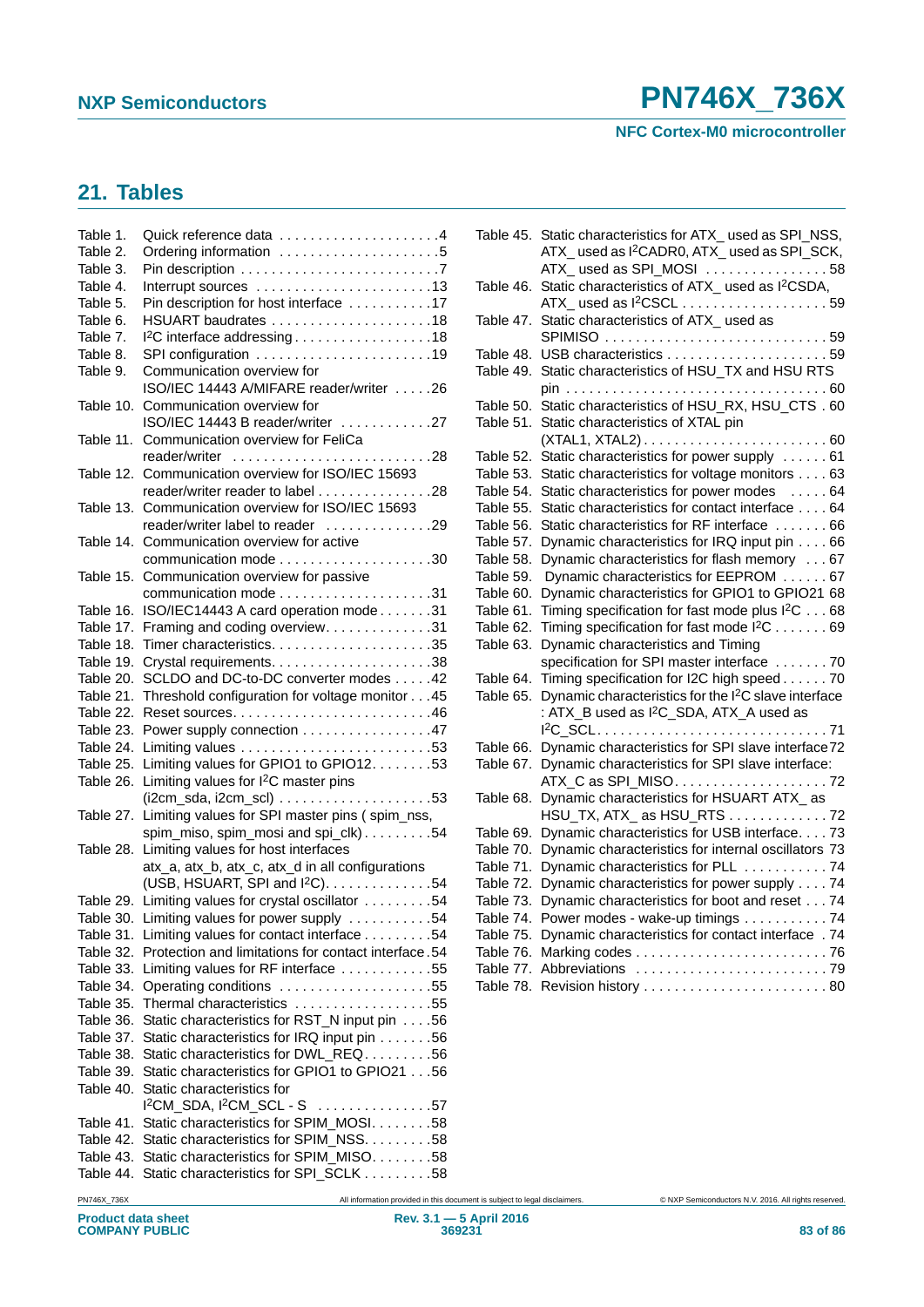**NFC Cortex-M0 microcontroller**

# <span id="page-83-0"></span>**22. Figures**

| Fig 1.  |                                                                                     |
|---------|-------------------------------------------------------------------------------------|
| Fig 2.  | Pin configuration $\ldots \ldots \ldots \ldots \ldots \ldots \ldots \ldots$ .       |
| Fig 3.  |                                                                                     |
| Fig 4.  | EEPROM memory mapping. 10                                                           |
| Fig 5.  | SRAM memory mapping 11                                                              |
| Fig 6.  |                                                                                     |
| Fig 7.  | APB memory map 13                                                                   |
| Fig 8.  | V <sub>DDP(VBUS)</sub> , supported contact cards classes,                           |
| Fig 9.  | Contact interface - activation sequence23                                           |
| Fig 10. | Deactivation sequence for contact interface 24                                      |
| Fig 11. | ISO/IEC 14443 A/MIFARE read/write mode                                              |
|         |                                                                                     |
|         | communication diagram26                                                             |
| Fig 12. | Data coding and framing according to                                                |
|         | ISO/IEC 14443 A card response 26                                                    |
| Fig 13. | ISO/IEC 14443 B read/write mode                                                     |
|         | communication diagram27                                                             |
| Fig 14. | FeliCa read/write communication diagram. 27                                         |
| Fig 15. | Multiple reception cycles - data format 28                                          |
| Fig 16. | ISO/IEC 15693 read/write mode communication                                         |
|         |                                                                                     |
| Fig 17. | Data coding according to ISO/IEC 15693                                              |
|         | standard mode reader to label29                                                     |
| Fig 18. | Active communication mode 30                                                        |
| Fig 19. | Passive communication mode30                                                        |
| Fig 20. | Communication in card emulation of NFC                                              |
|         |                                                                                     |
|         |                                                                                     |
| Fig 21. |                                                                                     |
| Fig 22. |                                                                                     |
| Fig 23. |                                                                                     |
| Fig 24. | Crystal oscillator connection 37                                                    |
| Fig 25. | PN7462 LDOs and power pins overview 40                                              |
| Fig 26. | Powering up the PN7462 microcontroller 48                                           |
| Fig 27. | Powering up the contactless interface using                                         |
|         |                                                                                     |
| Fig 28. | Powering up the contactless interface using                                         |
|         | an external RF transmitter supply 49                                                |
| Fig 29. | Powering up the contact interface 50                                                |
| Fig 30. | Contact interface power supply connection                                           |
|         | when contact interface is not used. 51                                              |
| Fig 31. | USB interface on a bus-powered device 51                                            |
| Fig 32. | Connecting the contact interface 52                                                 |
| Fig 33. | Connection of contact interface when not used. .52                                  |
| Fig 34. | RF interface - example of connection                                                |
|         | to an antenna. $\ldots \ldots \ldots \ldots \ldots \ldots \ldots \ldots \ldots$ .53 |
|         | Output timing measurement condition for GPIO .67                                    |
| Fig 35. |                                                                                     |
| Fig 36. | $l^2C$ -bus pins clock timing 68                                                    |
| Fig 37. | SPI master timing 69                                                                |
| Fig 38. |                                                                                     |
| Fig 39. |                                                                                     |
| Fig 40. | USB interface differential data-to-EOP transition                                   |
|         |                                                                                     |
| Fig 41. | Definition of output and input transition times75                                   |
| Fig 42. | Marking PN7462 in HVQFN64. 76                                                       |
| Fig 43. | Package outline HVQFN64 77                                                          |

| Fig 44. Footprint information for reflow soldering of |
|-------------------------------------------------------|
| HVQFN6478                                             |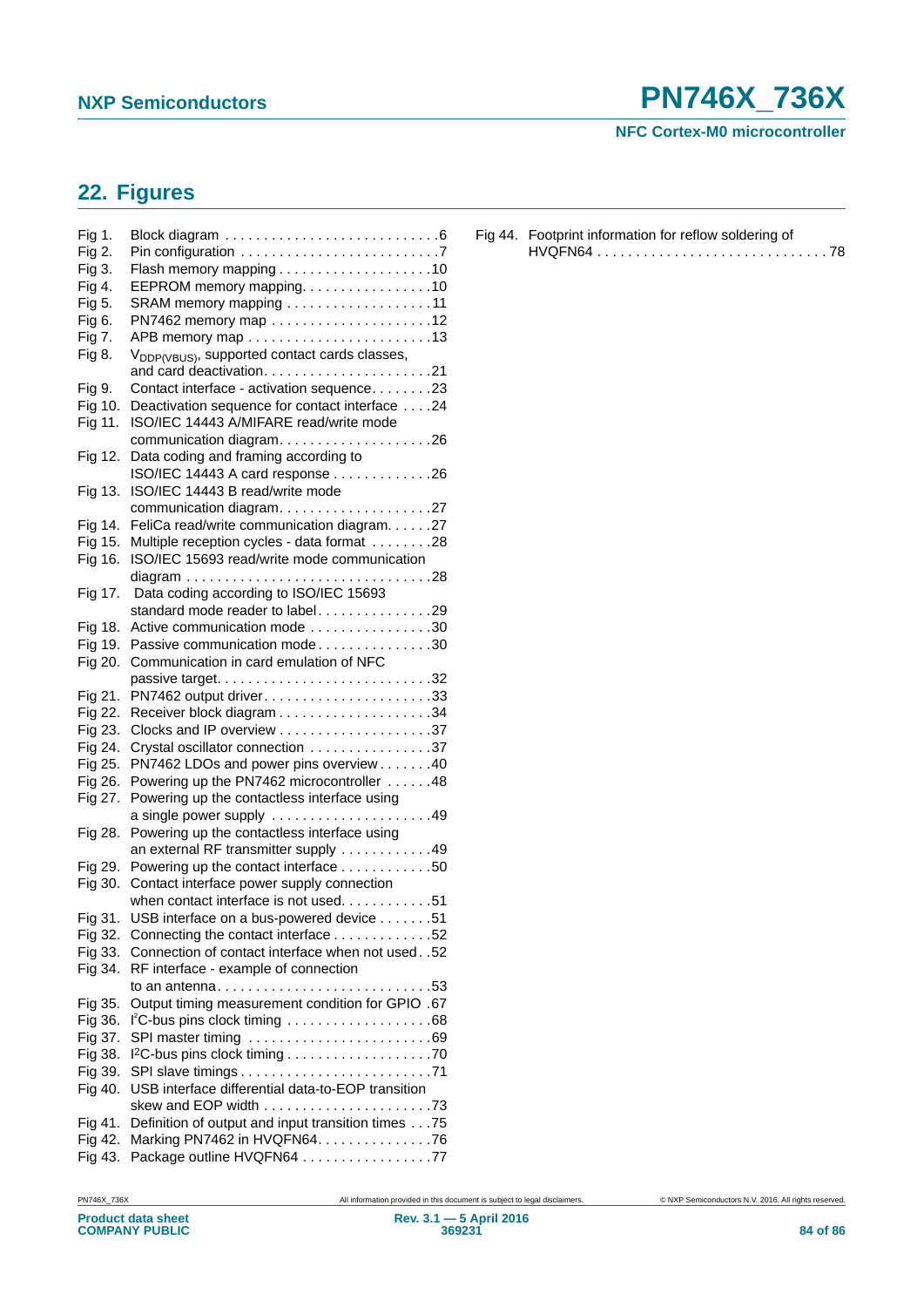**NFC Cortex-M0 microcontroller**

# <span id="page-84-0"></span>**23. Contents**

| 1              |                                                    |
|----------------|----------------------------------------------------|
| 2              | Features and benefits  2                           |
| 3              |                                                    |
| 4              | 4                                                  |
| 5              | Ordering information<br>5                          |
| 6              | Block diagram<br>6                                 |
| 7              | Pinning information<br>7                           |
| 7.1            | 7                                                  |
| 7.2            | 7                                                  |
| 8              | Functional description<br>9                        |
| 8.1            | ARM Cortex-M0 microcontroller<br>9                 |
| 8.2            | 9                                                  |
| 8.2.1          | On-chip flash programming memory<br>9              |
| 8.2.1.1        | Memory mapping<br>9                                |
| 8.2.2          | 10                                                 |
| 8.2.2.1        | 10                                                 |
| 8.2.3          | SRAM<br>10                                         |
| 8.2.3.1        | 11                                                 |
| 8.2.4          | 11                                                 |
| 8.2.5          | 11<br>Memory map                                   |
| 8.3            | Nested Vectored Interrupt Controller (NVIC).<br>13 |
| 8.3.1          | NVIC features<br>13                                |
| 8.3.2          | 13                                                 |
| 8.4            | 15                                                 |
| 8.4.1<br>8.4.2 | 15<br>15                                           |
| 8.4.3          | 15                                                 |
| 8.5            | CRC engine 16/32 bits<br>15                        |
| 8.6            | Random Number Generator (RNG)<br>16                |
| 8.7            | Master interfaces<br>16                            |
| 8.7.1          | $12C$ master interface<br>16                       |
| 8.7.1.1        | 16                                                 |
| 8.7.2          | SPI interface<br>16                                |
| 8.7.2.1        | 17                                                 |
| 8.8            | 17                                                 |
| 8.8.1          | 17                                                 |
| 8.8.2          | 1 <sup>2</sup> C host interface controller<br>18   |
| 8.8.2.1        | I <sup>2</sup> C host interface features<br>18     |
| 8.8.3          | SPI host/Slave interface<br>19                     |
| 8.8.3.1        | 19<br>SPI host interface features                  |
| 8.8.4          | 19                                                 |
| 8.8.4.1        | Full speed USB device controller<br>19             |
| 8.9            | Contact interface<br>20                            |
| 8.9.1          | Contact interface features and benefits<br>20      |
| 8.9.2          | Voltage supervisor<br>21                           |
| 8.9.3          |                                                    |
| 8.9.4          | 22<br>22                                           |
| 8.9.5<br>8.9.6 | 23                                                 |
| 8.9.7          | Deactivation sequence<br>23                        |
| 8.9.8          | I/O auxiliary - connecting TDA slot extender . 24  |
| 8.10           | Contactless interface - 13.56 MHz<br>25            |
| 8.10.1         | 25                                                 |
| 8.10.1.1       | ISO/IEC14443 A/MIFARE functionality. 25            |

| 8.10.1.2           | ISO/IEC14443 B functionality          | 27       |
|--------------------|---------------------------------------|----------|
| 8.10.1.3           |                                       | 27       |
| 8.10.1.4           | ISO/IEC 15693 functionality.          | 28       |
| 8.10.1.5           | ISO/IEC18000-3 mode 3 functionality   | 29       |
| 8.10.1.6           | NFCIP-1 modes                         | 29       |
| 8.10.2             | Low-Power Card Detection (LPCD)       | 32       |
| 8.10.3             | Active Load Modulation (ALM).         | 32       |
| 8.10.4<br>8.10.4.1 |                                       | 33       |
| 8.10.4.2           |                                       | 33<br>33 |
| 8.10.5             | Dynamic Power Control (DPC)           | 35       |
| 8.11               |                                       | 35       |
| 8.11.1             | Features of timer 0 and timer 1       | 35       |
| 8.11.2             | Features of timer 2 and timer 3       | 36       |
| 8.12               |                                       | 36       |
| 8.13               |                                       | 36       |
| 8.14               |                                       | 36       |
| 8.14.1             | Quartz oscillator (27.12 MHz)         | 37       |
| 8.14.2             |                                       | 38       |
| 8.14.3             | High Frequency Oscillator (HFO).      | 38       |
| 8.14.4             | Low Frequency Oscillator (LFO)        | 38       |
| 8.14.5             | Clock configuration and clock gating  | 38       |
| 8.15               | Power management.                     | 39       |
| 8.15.1             | Power supply sources                  | 39       |
| 8.15.2             | PN7462 Power Management Unit (PMU)    | 39       |
| 8.15.2.1           |                                       | 40       |
| 8.15.2.2           |                                       | 41       |
| 8.15.2.3           | Contact interface - SCLDO LDO         | 41       |
| 8.15.2.4           | Contact interface DC-to-DC converter  | 41       |
| 8.15.2.5           |                                       | 42       |
| 8.15.2.6           |                                       | 42       |
| 8.15.3             | Power modes                           | 43       |
| 8.15.3.1           |                                       | 43       |
| 8.15.3.2           | Standby mode                          | 43       |
| 8.15.3.3           | Suspend mode                          | 43       |
| 8.15.3.4           | Wake-up from standby mode and suspend |          |
|                    |                                       | 44       |
| 8.15.3.5           | Hard Power-Down (HPD) mode.           | 44       |
| 8.15.4             |                                       | 45       |
| 8.15.4.1           | VBUS monitor                          | 45       |
| 8.15.4.2           | VBUSP monitor                         | 45       |
| 8.15.4.3           | PVDD LDO supply monitor               | 45       |
| 8.15.5             | Temperature sensor                    | 45       |
| 8.16               | System control                        | 46       |
| 8.16.1             |                                       | 46       |
| 8.16.2             | Brown-Out Detection (BOD)             | 46       |
| 8.16.3             | APB interface and AHB-Lite.           | 46       |
| 8.16.4             |                                       | 46       |
| 8.17               | SWD debug interface                   | 47       |
| 8.17.1             | SWD interface features                | 47       |
| 9                  | Application design-in information     | 47       |
| 9.1                | Power supply connection               | 47       |
| 9.1.1              | Powering up the microcontroller       | 48       |
| 9.1.2              | Powering up the contactless interface | 48       |
| 9.1.3              | Powering up the contact interface     | 50       |